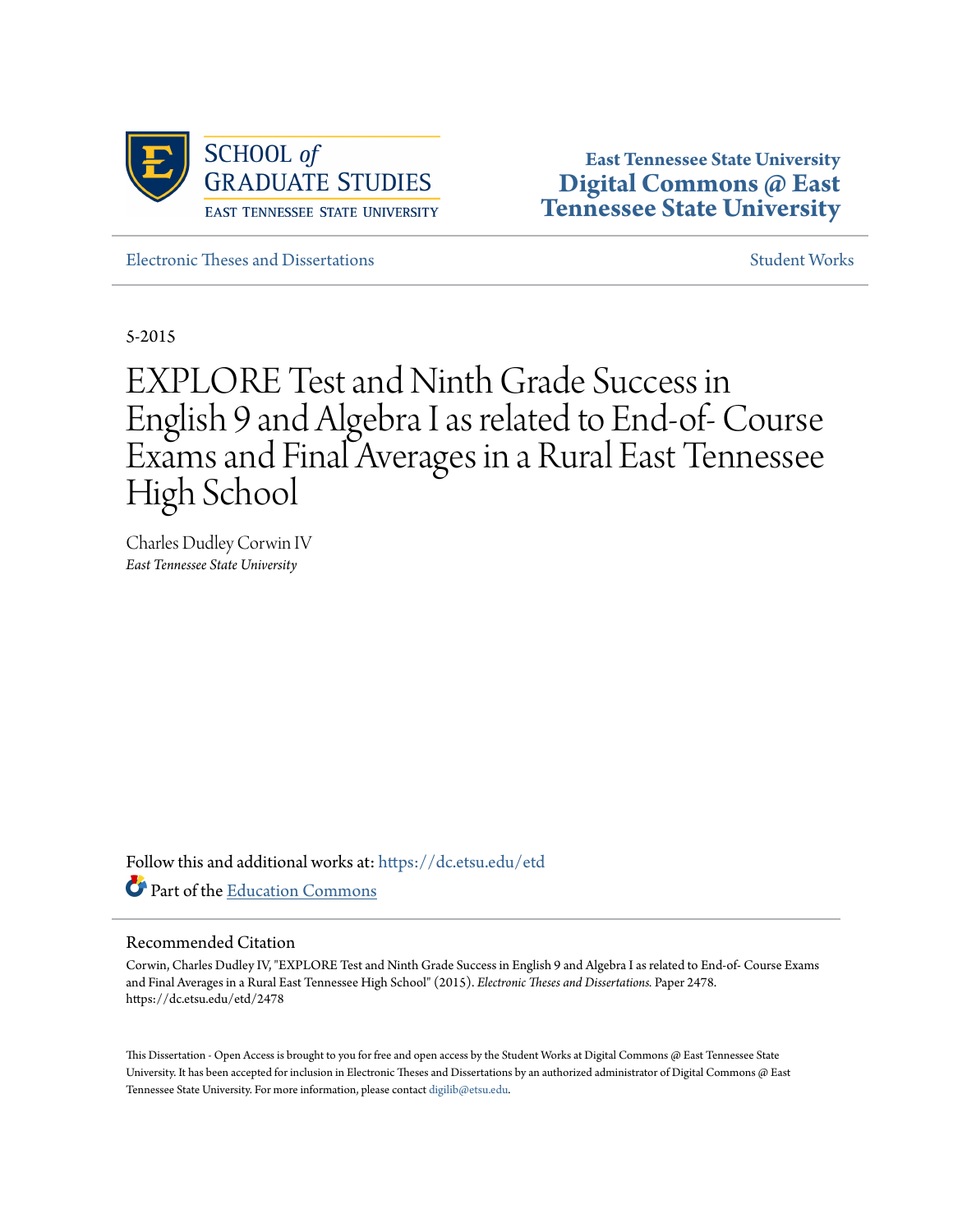EXPLORE Test and Ninth Grade Success in English 9 and Algebra I as related to End-of-

Course Exams and Final Averages in a Rural East Tennessee High School

 $\mathcal{L}_\text{max}$ 

A dissertation

presented to

the faculty of the Department of Educational Leadership and Policy Analysis

East Tennessee State University

In partial fulfillment

of the requirements for the degree

Doctor of Education in Educational Leadership

 $\overline{\phantom{a}}$  , where  $\overline{\phantom{a}}$  , where  $\overline{\phantom{a}}$ 

by

Charles Dudley Corwin IV

May 2015

Dr. Virginia Foley, Chair

 $\mathcal{L}_\text{max}$ 

Dr. John Boyd

Dr. Don Good

Dr. Aimee Govett

Keywords: College Transition, End-of-Course Exams, EXPLORE Test, Freshman

Transition, High School Dropout, Middle School Transition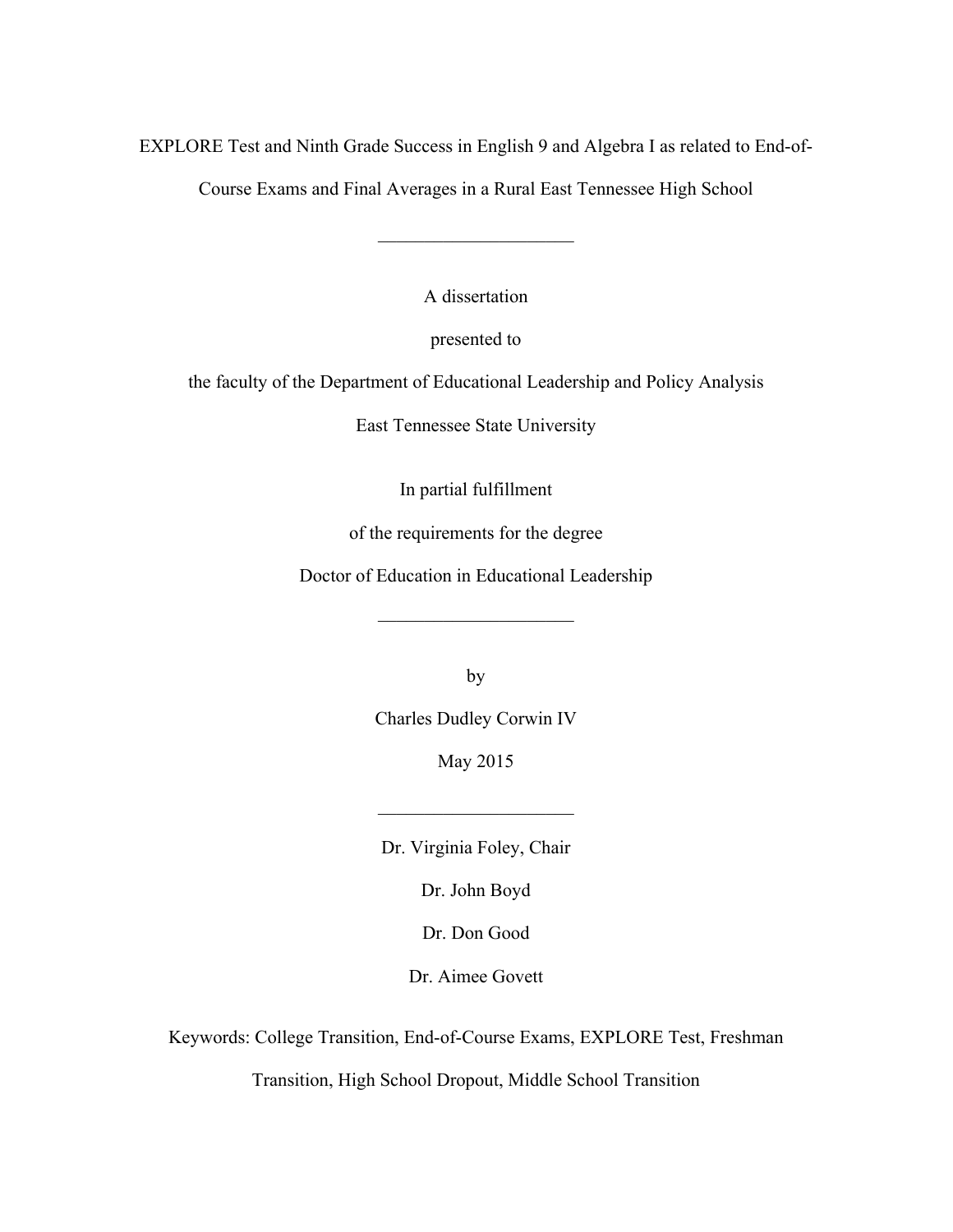#### ABSTRACT

# EXPLORE Test and Ninth Grade Success in English 9 and Algebra I as related to End-of-Course Exams and Final Averages in a Rural East Tennessee High School

by

Charles Dudley Corwin IV

The purpose of this study was to compare scores students received on the eighth grade EXPLORE test in math and English to scores received in English 9 and Algebra I on both the End-of-Course (EOC) test and the final average in those courses. These scores were taken from a rural East Tennessee High School and the middle schools that feed into the high school. Data were collected over a 2-year period (2012 – 2014). Students who had a score in eighth grade and a corresponding score in ninth grade were included. All others were omitted. A series of Pearson correlations were conducted between EXPLORE scores in Math and English with final averages in English 9 and Algebra I and EOC scores in English 9 and Algebra I. An independent samples t test was conducted to determine whether the mean scores on the EXPLORE English and math test, mean scores for English 9 and Algebra I final averages and mean scores for EOC exams in English 9 and Algebra 1 differ between female and male students. Based on the findings of this study, the score received on the eighth grade EXPLORE in English has a strong positive correlation to the score received on the English 9 EOC and the final average in English 9. The same was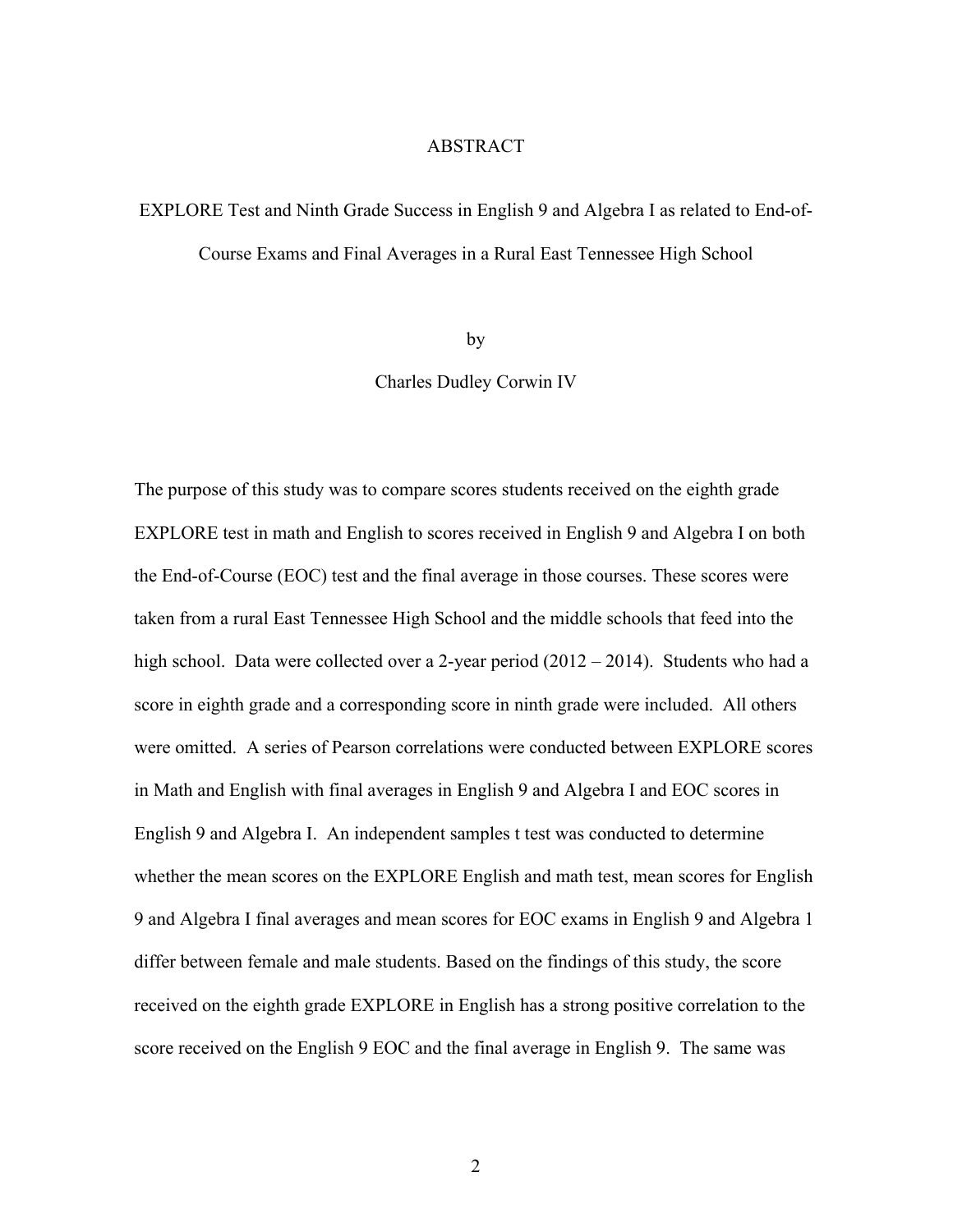true for the score on the EXPLORE in math, it also had a strong positive correlation to the score received on the Algebra I EOC and the final average in Algebra I. Additionally gender has an impact upon English 9 final averages, English 9 EOC scores, Algebra I final averages and EXPLORE scores in English, with female students scoring higher than male students in those categories. Conversely gender did not have an effect on Algebra I EOC scores or EXPLORE scores in math.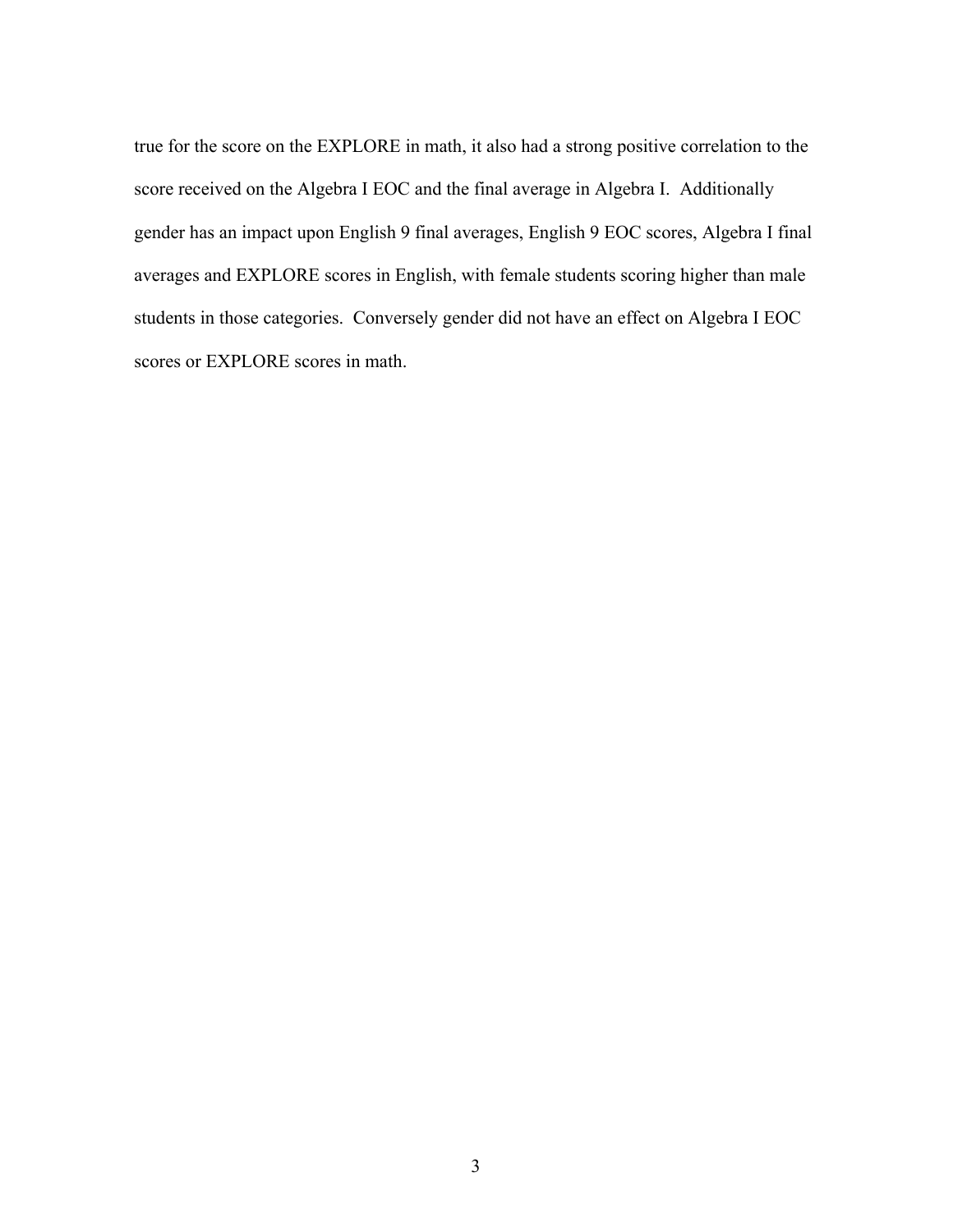Copyright 2015 by Charles Dudley Corwin IV

All Rights Reserved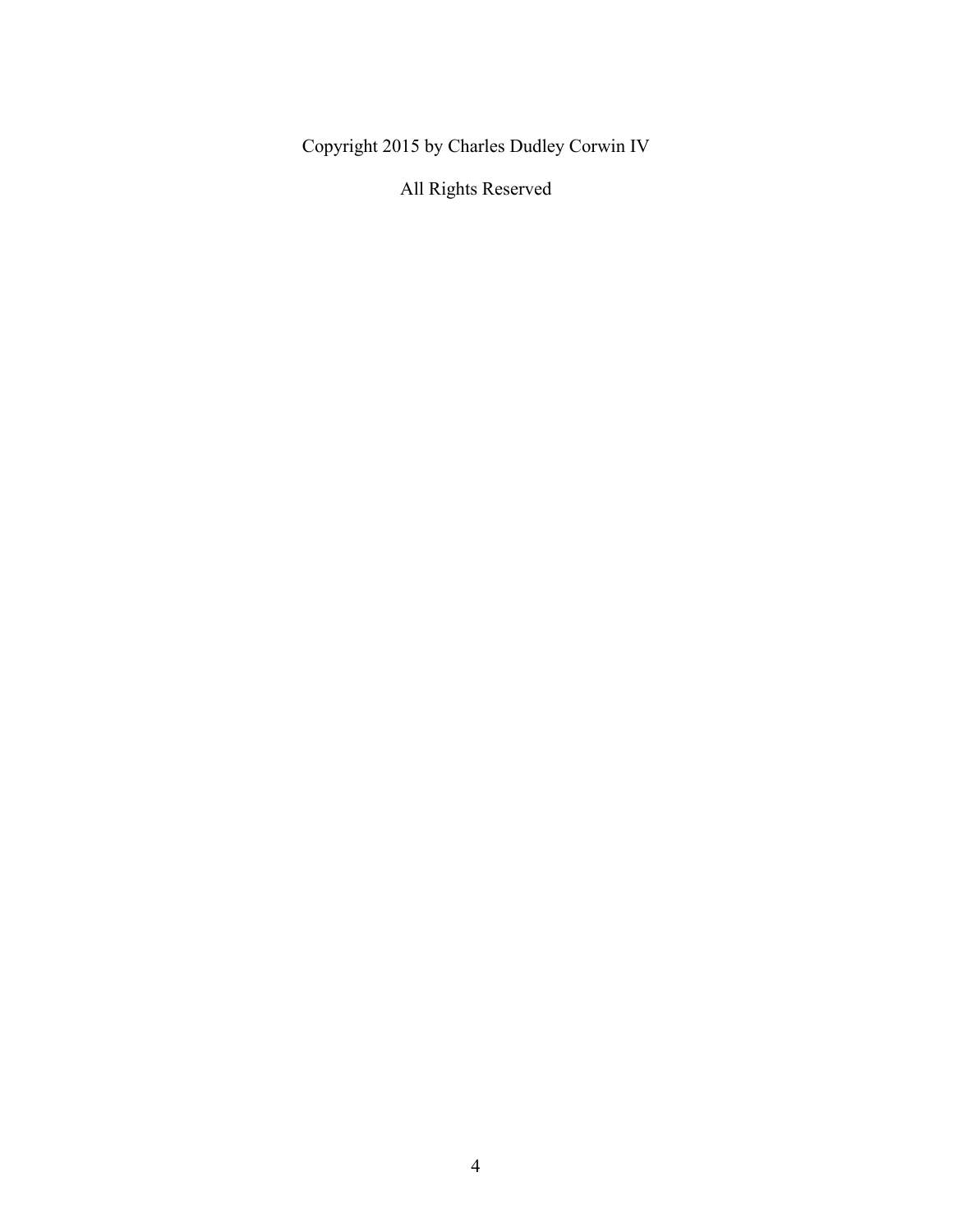#### DEDICATION

This dissertation is dedicated to my family who has continually supported me throughout my educational career. Without the love and encouragement of my family, this process would have encountered numerous roadblocks and success would have been difficult to obtain. Although there were times that I had to continue writing instead of watching a movie, you all understood and encouraged me to push through and stay the course.

First, I would like to recognize my appreciation and love for my beautiful wife Jami Corwin. I am truly blessed to have a kind and loving wife with whom I am fortunate to share the many blessings we have in our lives. Thank you for embarking on this journey with me many years ago. I have thoroughly enjoyed earning our master's degrees together and working on our doctorate degrees at the same time. Many thought we were crazy to begin this program at the same time, but I could not have been successful without you encouraging me along the way. I look forward to the day when you graduate and we will be called the Drs. Corwin. I am very proud of all that you do and all of your many accomplishments.

Next, to my children Charlie and SallyCarol, you all mean more to me than it is possible to write. I cherish each and every day that I am blessed to be with you. You are each so unique in all that you do and I hope that you always retain those characteristics. I am grateful that during this process you have seen that hard work and dedication can, and will, pay off in the long run. I know there were many times that I had to write instead of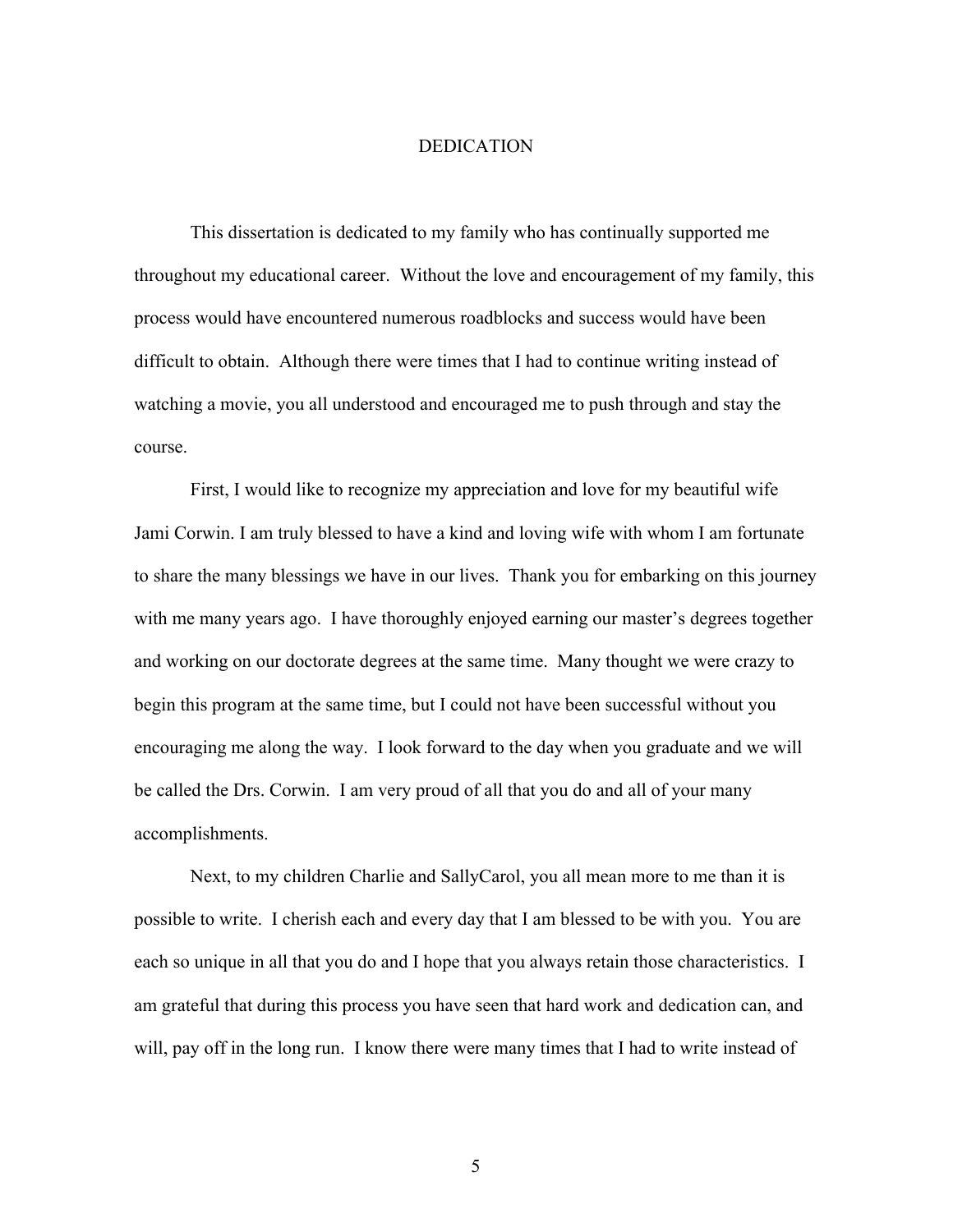do something more fun, but you all continued to support and encourage me to finish and graduate. I hope you all realize the importance of hard work and I look forward to the many accomplishments in your lives.

Finally, I would like to recognize my father Charles Corwin who taught me that nothing in life comes for free, and that if you want to reach your goals you must continue to work for them. I appreciate the value of hard work that you instilled in me. I look forward to some more free time to work on various projects with you in the future.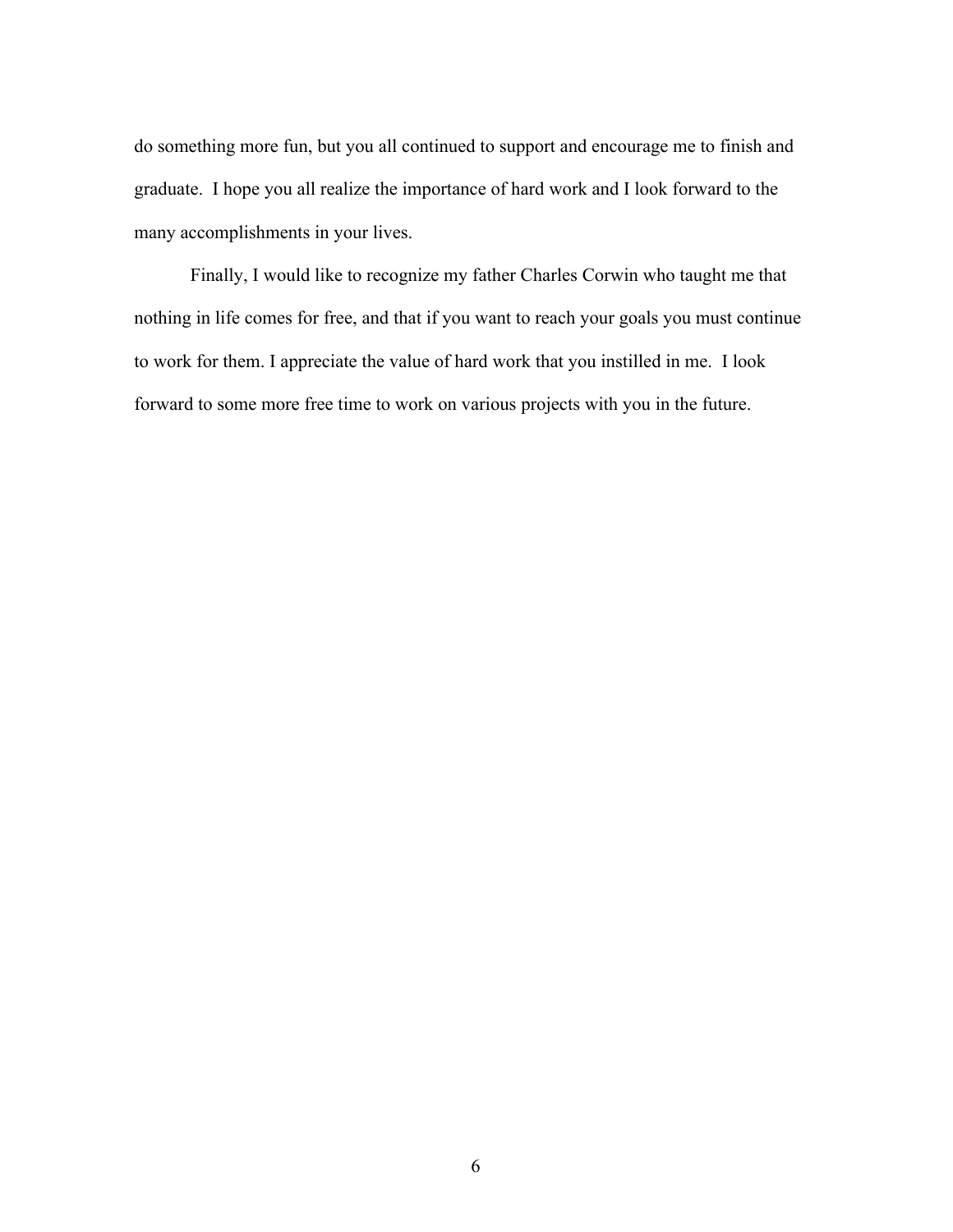#### ACKNOWLEDGEMENTS

I would like to express my gratitude and appreciation to the many people who have encouraged and supported me during my path to completing my dissertation. A dedicated and positive committee has continually supported me and provided needed guidance and suggestions along the way.

Thank you Dr. Virginia Foley, committee chair. Your quick response to my questions and continued belief in my work has helped to make this process more enjoyable and rewarding. I appreciate your reassurance in the process and confidence that I could complete my dissertation in a timely fashion. I am truly grateful that you took on a student that you had never meet. You have thoroughly supported me throughout the past year.

Dr. Don Good, I appreciate all the direction you have provided to me over the course of my doctoral work. Your help in statistics gave me the confidence to realize that I could do the research and helped me find the best avenue for my research. You took a subject that I had trepidations about attempting and made it so that I could truly understand and apply the new knowledge gained.

Dr. John Boyd, thank you for the timely feedback on my dissertation. I have enjoyed working with you on this process and your insights from a  $K - 12$  perspective helped to direct my research in a more productive manner.

Dr. Aimee Govett, I appreciate your work with my committee and finding supportive ways to encourage me and challenge my thinking.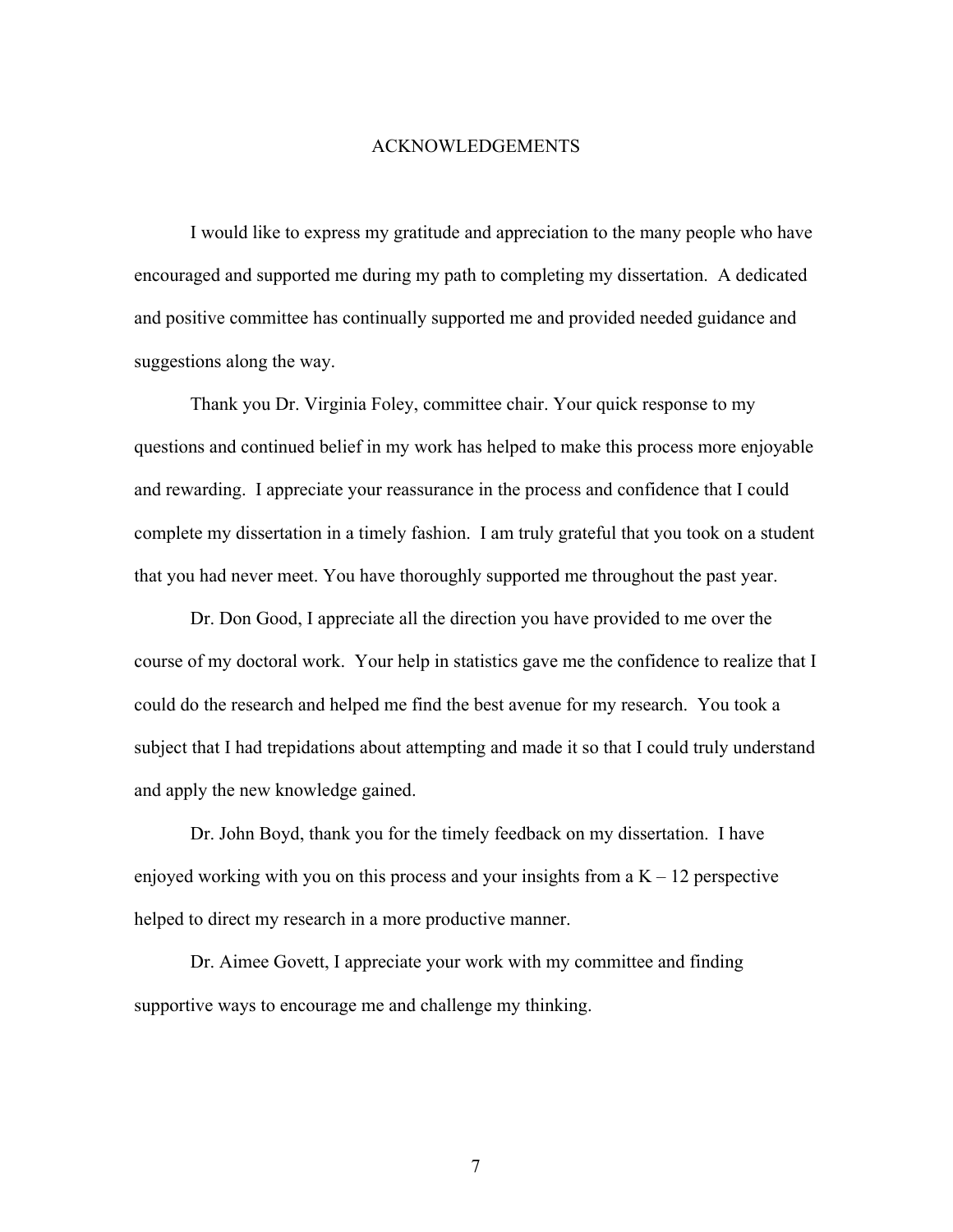Dr. Bo Shadden, thank you for discussing my ideas for my dissertation prior to beginning the process. You advised me to ask Dr. Foley to be my chair and that has proven to be a wise and thoughtful decision. You continually asked me about my progress and held me accountable along the way. I appreciate your insight about the entire dissertation process and the advice that you have provided is invaluable.

Finally, I want to thank fellow doctoral students, Lesley Fleenor and Kyle Loudermilk. Working with you two has made the phrase misery loves company so very true. With all three of us starting new administrative positions as we began the writing process, we found it difficult to find the balance between work and writing; however, you both continually encouraged me to keep writing, even if only to all graduate together. I look forward to our continued friendships and watching our careers advance as we strive to support teachers and students in their learning.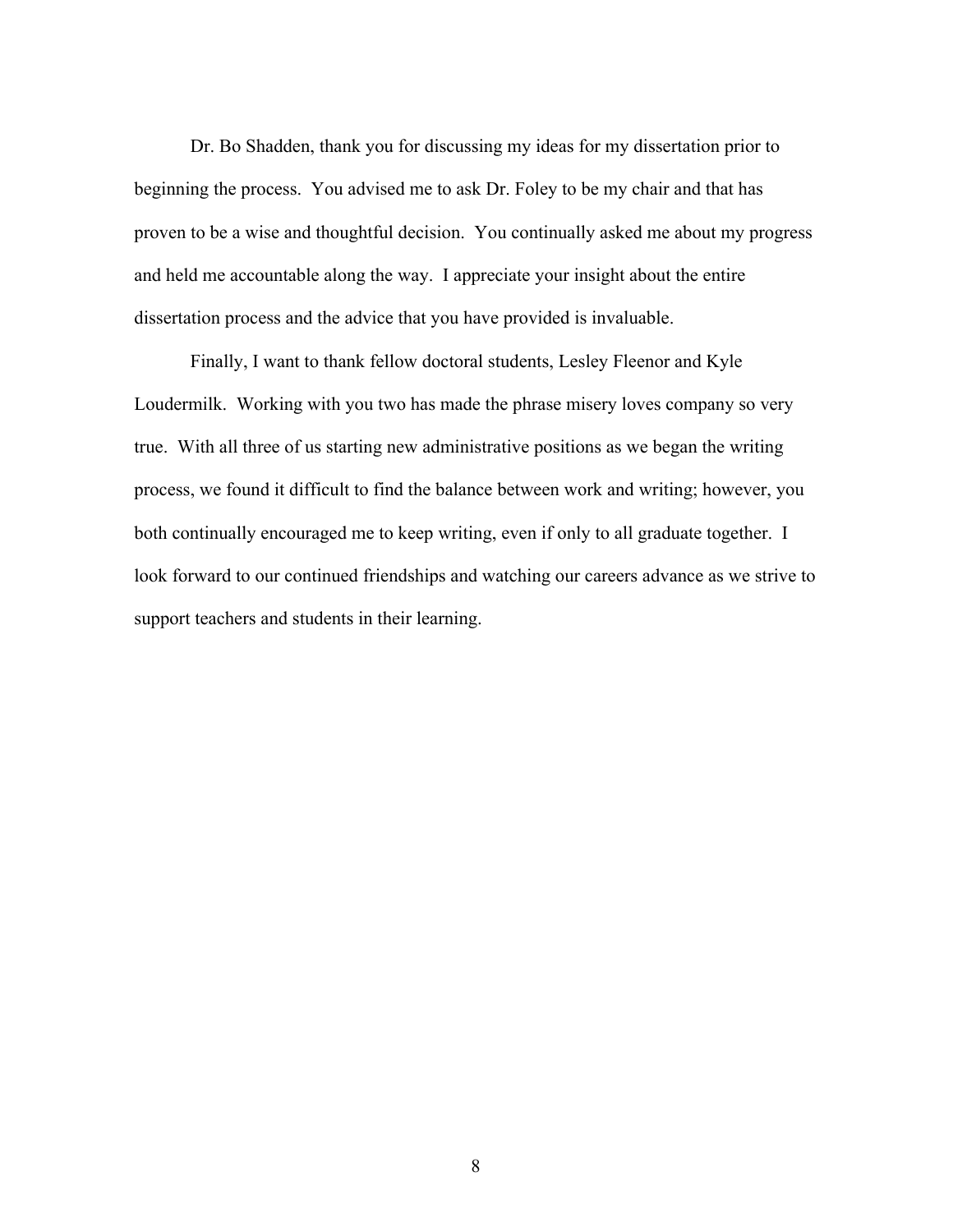## TABLE OF CONTENTS

# Chapter

|  | 14 |
|--|----|
|  | 15 |
|  | 16 |
|  | 16 |
|  | 18 |
|  | 19 |
|  | 19 |
|  | 22 |
|  | 26 |
|  | 33 |
|  | 35 |
|  | 37 |
|  | 41 |
|  | 42 |
|  | 42 |
|  | 44 |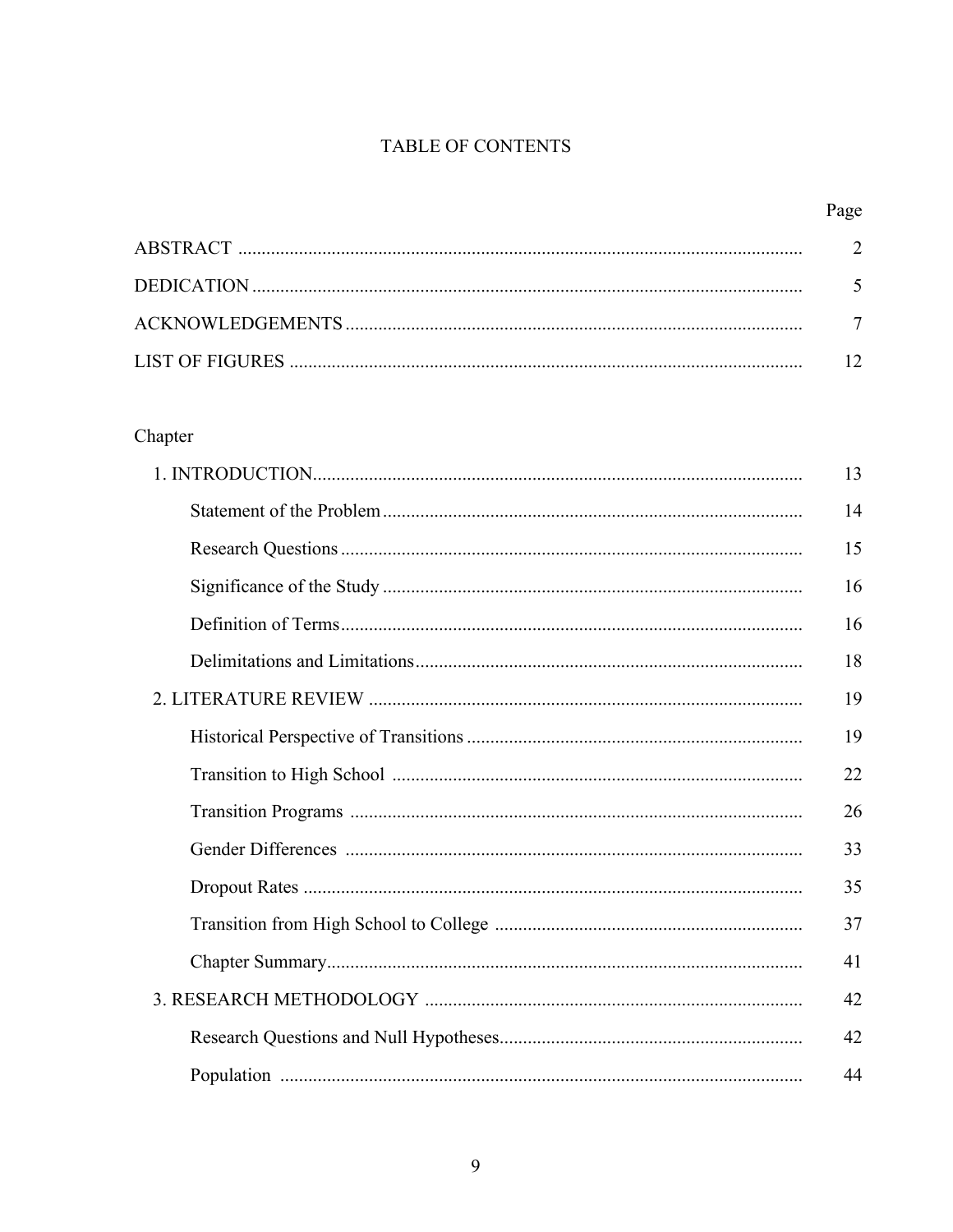|                                                          | 45 |
|----------------------------------------------------------|----|
|                                                          | 47 |
|                                                          | 48 |
|                                                          | 50 |
|                                                          | 51 |
|                                                          | 53 |
|                                                          | 55 |
|                                                          | 57 |
|                                                          | 59 |
|                                                          | 61 |
|                                                          | 63 |
|                                                          | 65 |
|                                                          | 67 |
|                                                          |    |
|                                                          | 69 |
|                                                          | 72 |
| 5. SUMMARY OF FINDINGS, CONCLUSIONS, AND RECOMMENDATIONS | 73 |
|                                                          | 74 |
|                                                          | 74 |
|                                                          | 75 |
|                                                          | 75 |
|                                                          | 76 |
|                                                          | 76 |
|                                                          | 77 |
|                                                          | 77 |
|                                                          | 78 |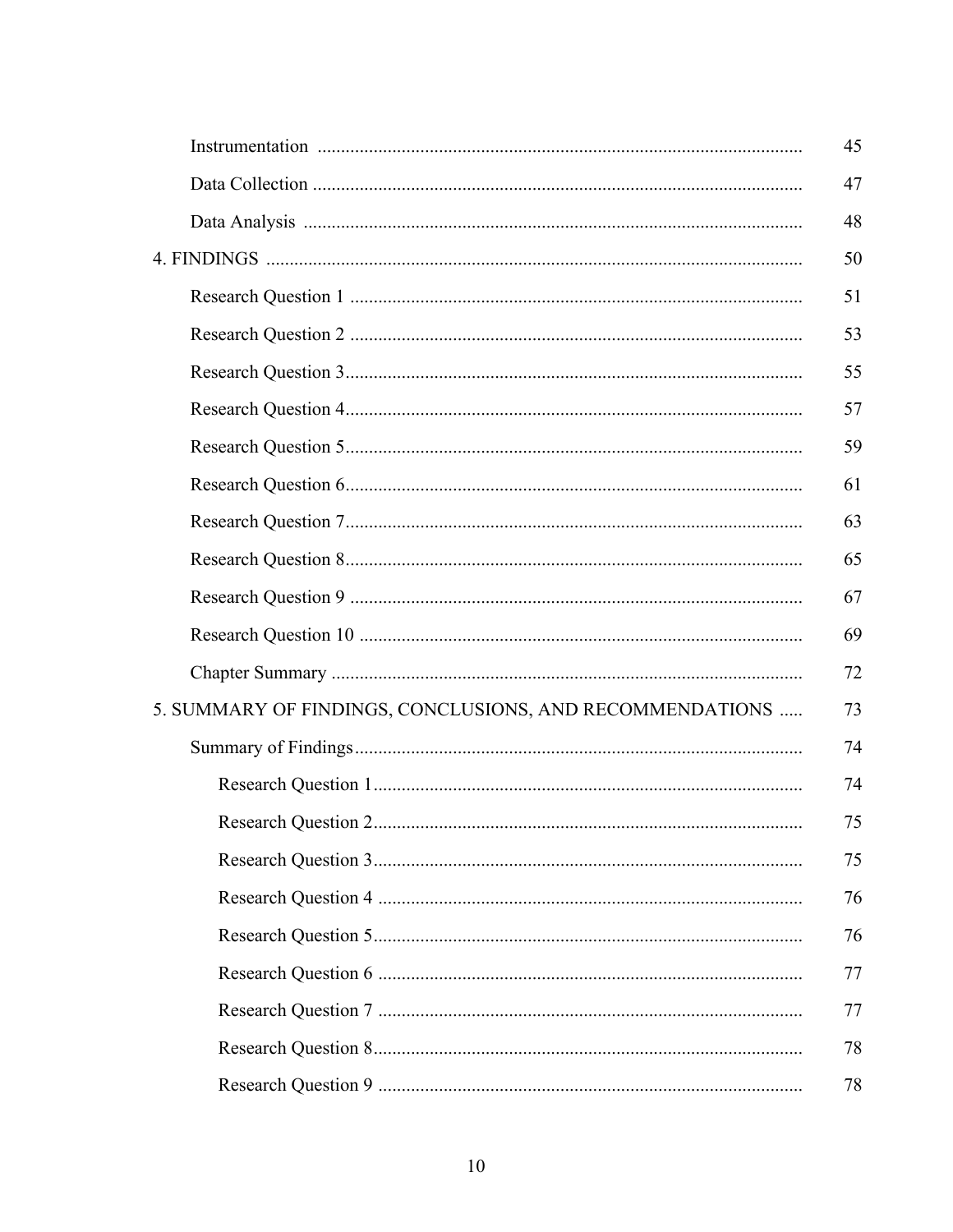|                                                                              | 79 |
|------------------------------------------------------------------------------|----|
|                                                                              | 79 |
|                                                                              | 80 |
|                                                                              | 80 |
| English 9 Final Averages, English 9 End-of-Course, Algebra I Final Averages, |    |
|                                                                              | 81 |
|                                                                              | 81 |
|                                                                              | 82 |
|                                                                              | 83 |
|                                                                              | 84 |
|                                                                              | 85 |
|                                                                              | 94 |
|                                                                              | 94 |
|                                                                              | 95 |
|                                                                              | 96 |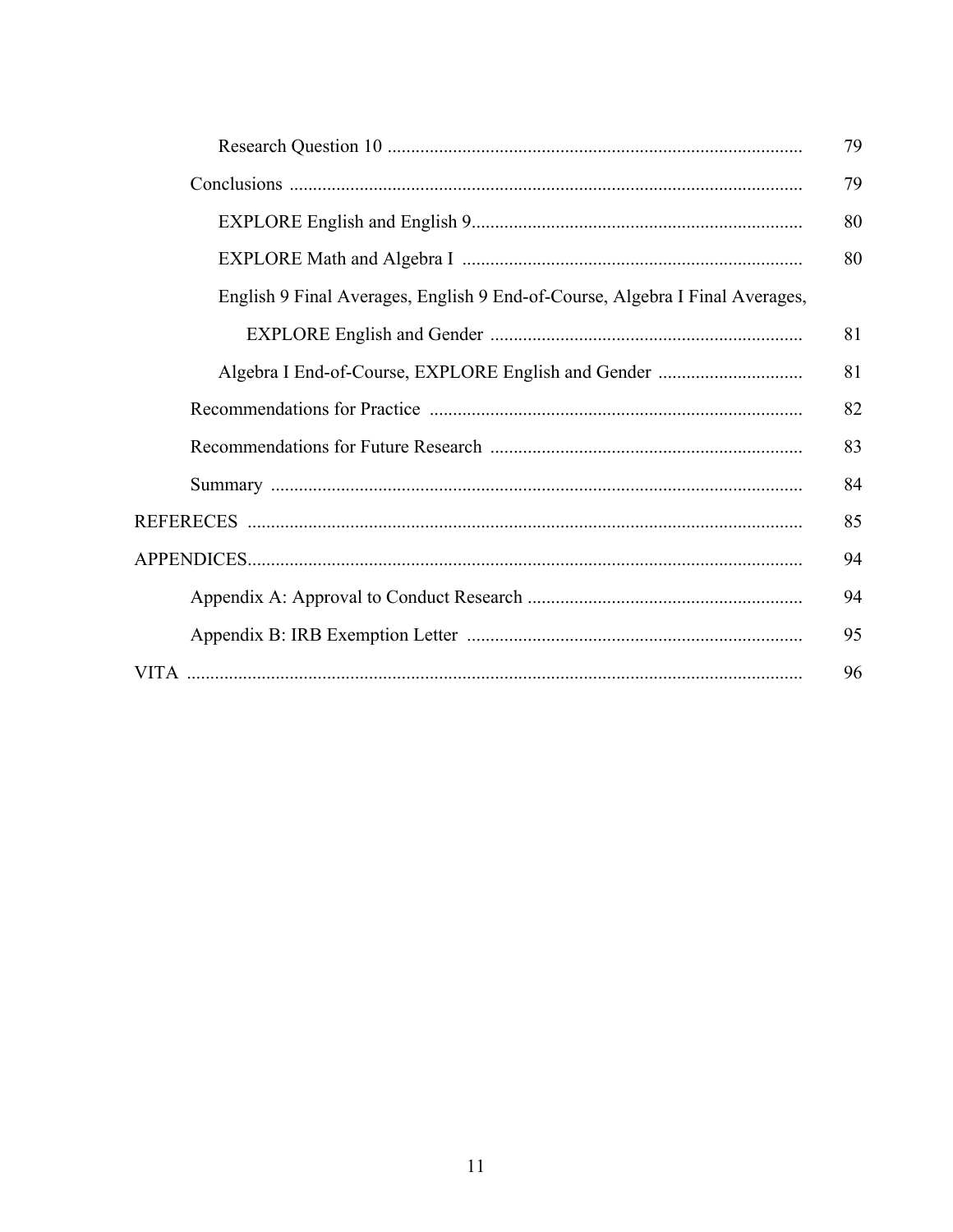### LIST OF FIGURES

| Figure |                                                                                                          | Page |
|--------|----------------------------------------------------------------------------------------------------------|------|
| 1.     | Scatterplot of EXPLORE score in English and English 9 EOC score.                                         | 52   |
| 2.     | Scatterplot of EXPLORE score in English and the final average received<br>in English 9.                  | 54   |
| 3.     | Scatterplot of EXPLORE score in math and Algebra I EOC score.                                            | 56   |
| 4.     | Scatterplot of EXPLORE score in math and the final average received in<br>Algebra I.                     | 58   |
| 5.     | Boxplot of distribution of scores for female and male students on the<br><b>EXPLORE</b> test in English. | 60   |
| 6.     | Boxplot of distribution of scores for female and male students on the<br>EXPLORE test in math.           | 62   |
| 7.     | Boxplot of distribution of final averages for female and male students in<br>English 9.                  | 64   |
| 8.     | Boxplot of distribution of EOC scores for female and male students in<br>English 9.                      | 66   |
| 9.     | Boxplot of distribution of final averages for female and male students in<br>Algebra I.                  | 68   |
| 10.    | Boxplot of distribution of EOC scores in Algebra I for female and male<br>students.                      | 70   |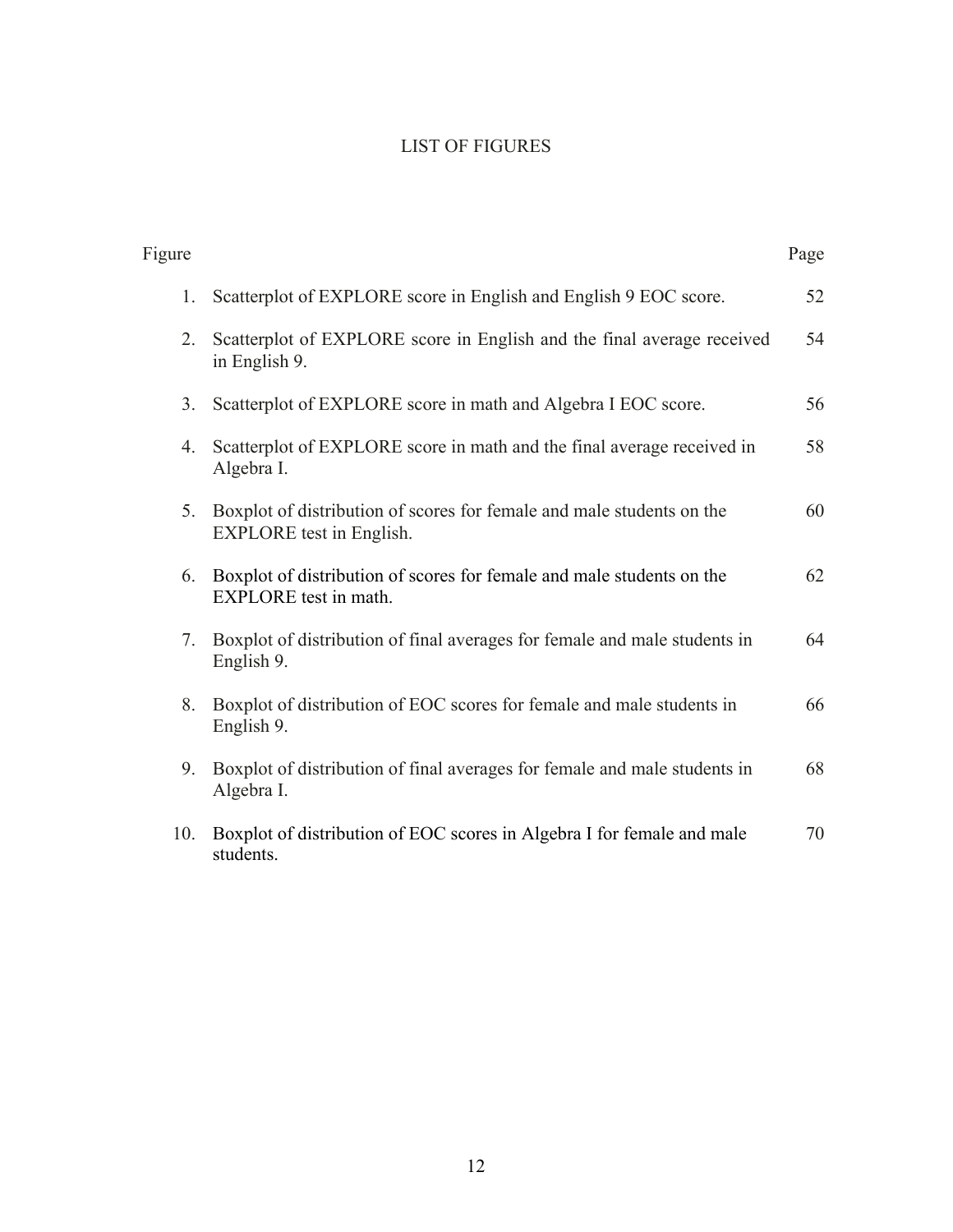#### CHAPTER 1

#### **INTRODUCTION**

The change from middle school to high school is a standard transition usually connected with an increase in stress and freedom in both social and educational settings (Jackson & Schulenber, 2013). Ninth grade students have the highest occurrences of absenteeism, discipline referrals, class failures and retention (Habeeb, 2013). Moving from one school to another adversely affects student performance as observed by achievement drops between middle school and high school (West & Schwerdt, 2012).

One form of assessing ninth grade readiness is the eighth grade EXPLORE test. According to the ACT website (http://www.act.org), the benchmark for the English Composition score of 13 on the EXPLORE test represents the level of achievement required for students to have a 75% chance of obtaining a C or higher in corresponding credit-bearing first-year college courses. Students who are prepared for high school will be more successful in careers and postsecondary coursework. High school readiness is a regional problem in Sullivan County, Tennessee.

Examining how secondary school environments and their structures affect students' transition into high school is an important part of school that merits increased attention (Ellerbrock & Kiefer, 2013). Therefore, the purpose of this study is to determine what, if any, correlation exists between the score on the eighth grade EXPLORE test and (1) score on English 9 End-of-Course (EOC) test, (2) English 9 final average, (3) score on Algebra I EOC, and (4) Algebra I final average. Differences in gender on each test were also examined.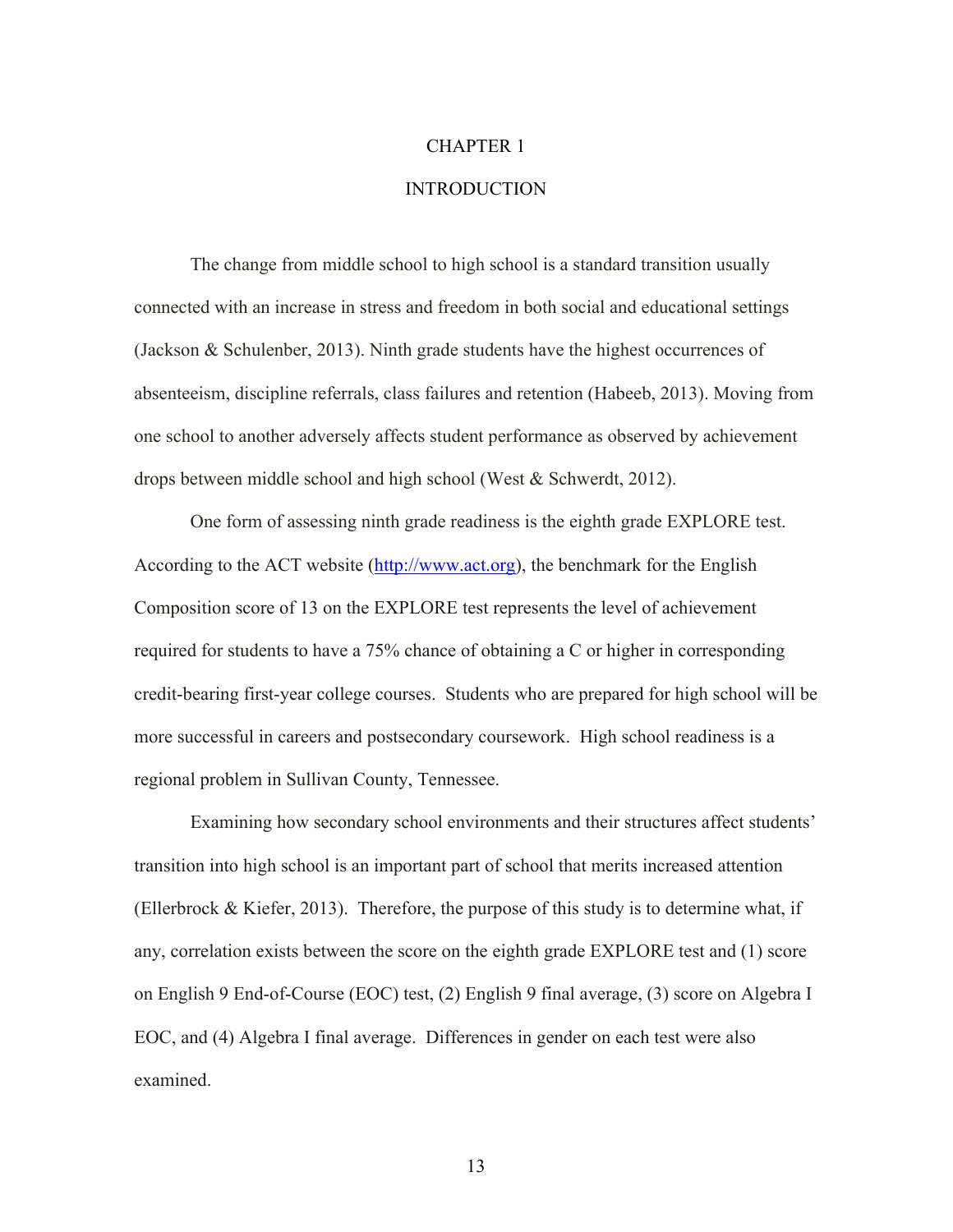High schools are under pressure to produce college and career ready students. The preparation of these students does not begin just in high school but it must begin in middle school and even as early as elementary school. Being able to accurately place students in appropriate academic classes in high school can have an impact on the students' success throughout their years in high school. Making academic course placements randomly without any forethought could be devastating to the student. According to Christie (2008) the Tennessee legislature adopted the EXPLORE test as the test used to identify students who are unprepared for ninth grade. High schools educators are asked to place students in courses without much information about the students to be placed. Using the EXPLORE test is one avenue to place students in classes that are most appropriate for those students; however, whether or not that test actually is an accurate representation of how a student will perform is the question. High school teachers and staff want all students to be successful and the importance of the freshmen year is critical.

#### *Statement of the Problem*

The problem investigated was the relationship between the EXPLORE test administered in the fall of the eighth grade year and performance in ninth grade English 9 on the End-of-Course (EOC) exam and the students' final averages in English 9, along with performance in Algebra I on the EOC and students' final averages in Algebra I at a rural high school in upper East Tennessee. Gender differences on the EXPLORE test in English and math and EOC scores and final averages in English 9 and Algebra I were examined. Demands for understanding the criteria for a successful transition for students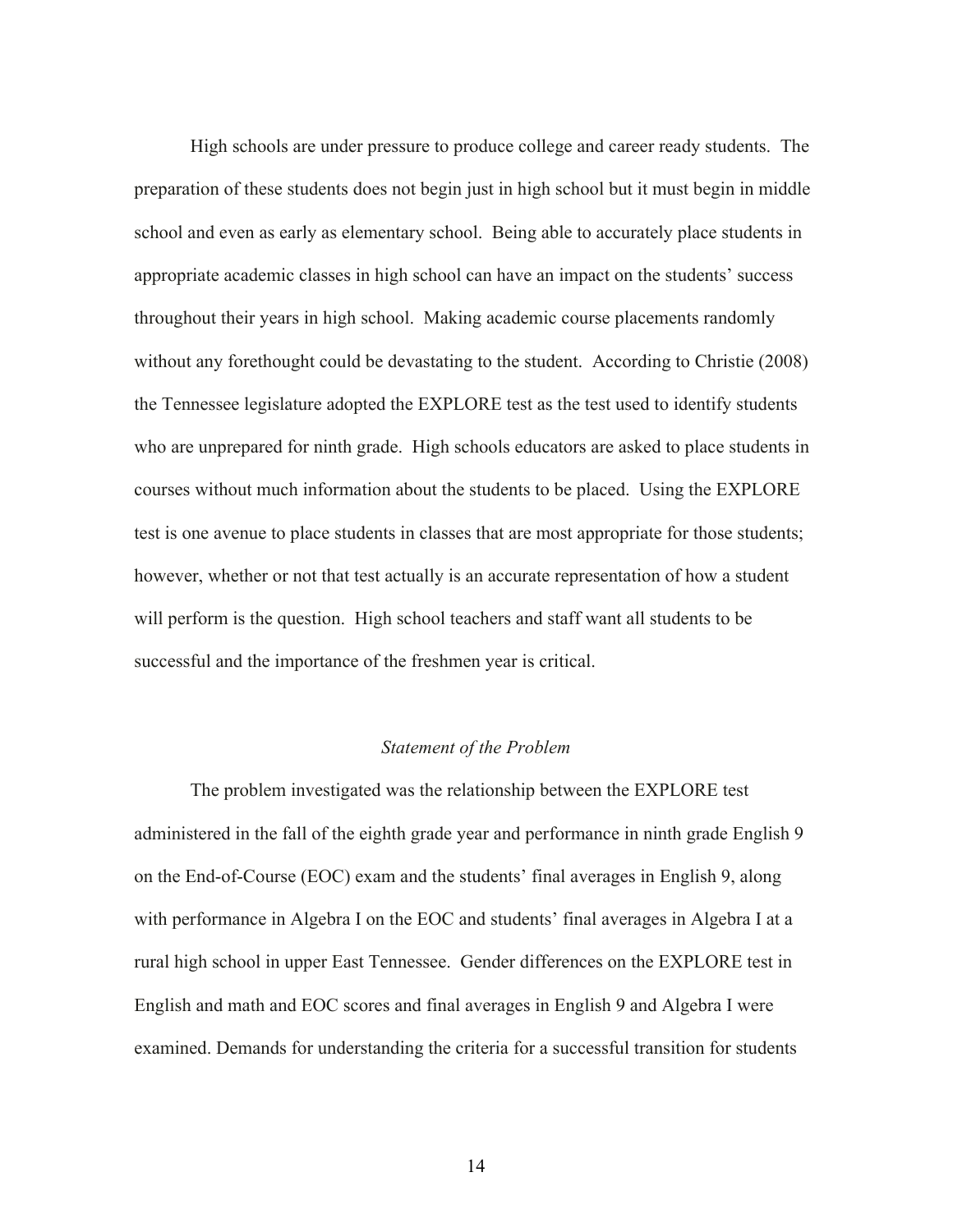from middle school to high school are on the increase. Therefore, the purpose of this study was to identify if there was a correlation between a score on the EXPLORE test administered in the eight grade and success in ninth grade English 9 and Algebra I as measured by both EOC exam and final averages in both courses for a cohort of students in a rural East Tennessee school district.

#### *Research Questions*

The following research questions guided this study:

- Is there a significant correlation between eighth grade EXPLORE scores in English and the scores received on the English 9 End-of Course (EOC) exam?
- Is there a significant correlation between eighth grade EXPLORE scores in English and the final averages received in English 9?
- Is there a significant correlation between eighth grade EXPLORE scores in math and the score received on the Algebra I EOC exam?
- Is there a significant correlation between eighth grade EXPLORE score in math and the final averages received in Algebra I?
- Is there a significant difference on eighth grade EXPLORE test in English when compared by gender?
- Is there a significant difference on eighth grade EXPLORE test in math when compared by gender?
- Is there a significant difference in the final averages received in English 9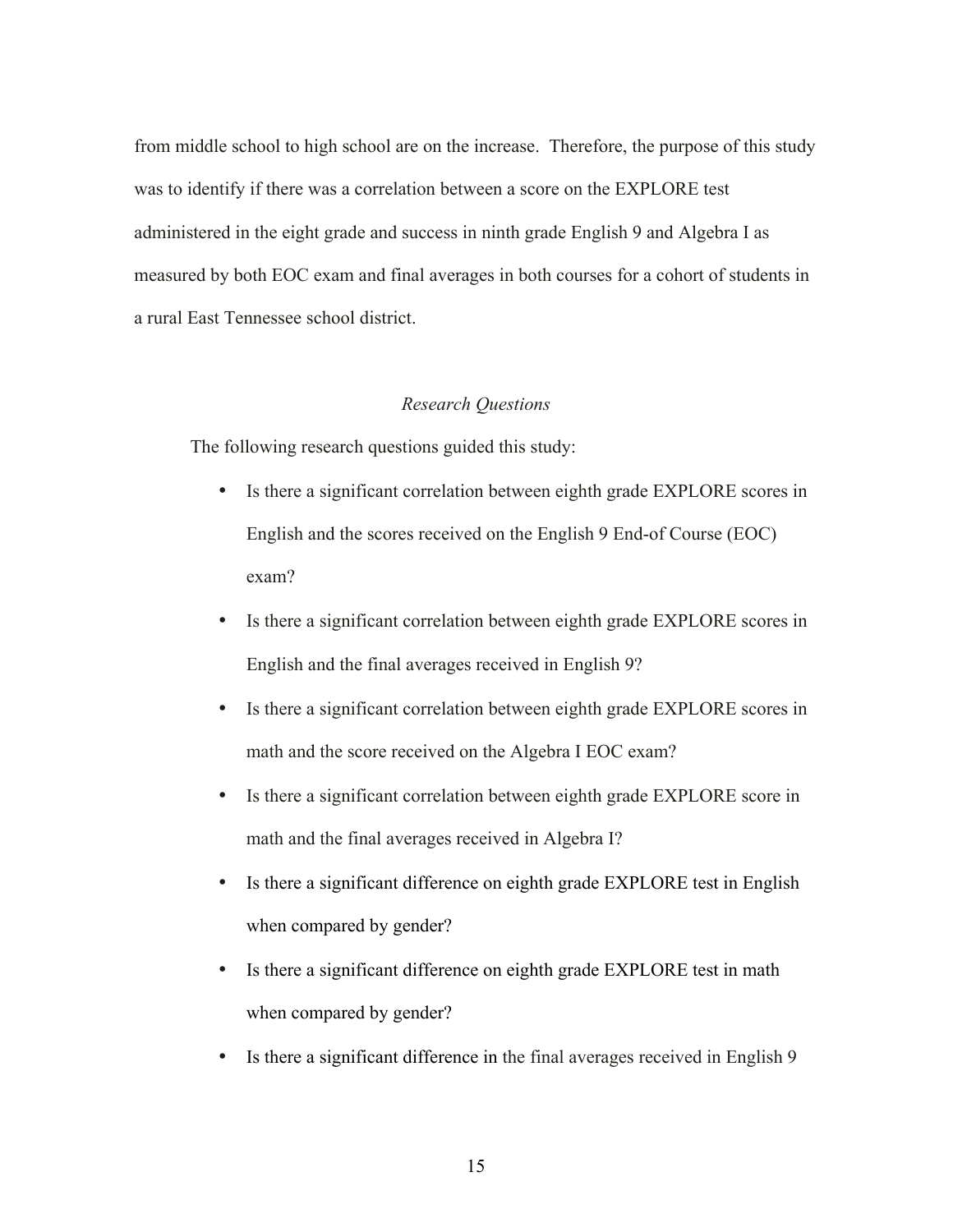when compared by gender?

- Is there a significant difference in the English 9 EOC scores when compared by gender?
- Is there a significant difference in the final averages received in Algebra I when compared by gender?
- Is there a significant difference in the Algebra I EOC scores when compared by gender?

#### *Significance of the Study*

High schools are held accountable for the graduation rates of their students. Effectively transitioning students from middle school to high school can have an impact on graduation rates. Freshmen who do not make a smooth transition to high school are more likely to have failing grades during their freshman year and then subsequently drop out. This study examined if there was a correlation between the EXPLORE test given in the eighth grade and performance in Algebra 1 and English 9 both on the final averages and the End-of-Course exam and based on gender.

#### *Definitions of Terms*

The following defines key terms used in this dissertation: *College Readiness:* The level of preparation a student needs to enroll and be successful without remediation in credit-bearing general education course at a postsecondary institution (Conley, 2007).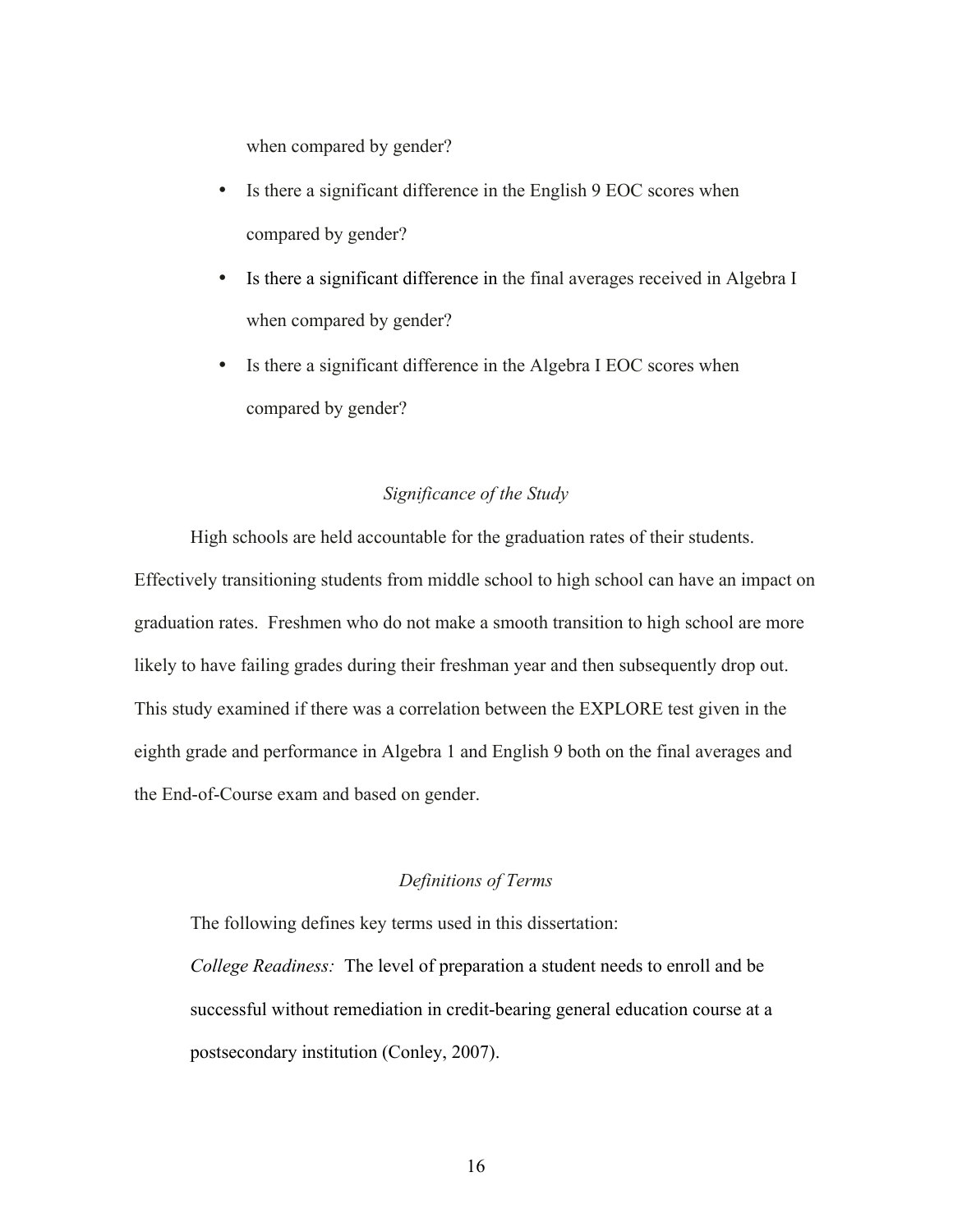*Correlational Research Design:* A research design in which data are collected to describe the statistical association between two or more variables (A policymaker's primer on education research, 2004).

*Criterion-referenced test:* End-of-course exam. A test for which a score is interpreted by comparing it to levels of performance established for the test by professionals in the field that the test addresses (A policymaker's primer on education research, 2004).

*End-of-Course Exam (EOC):* Examinations given in Algebra I, Algebra II, English I, English II, English III, US History, Biology I, and Chemistry (Tennessee Department of Education, 2014a).

*EXPLORE:* Standardized test taken in the eighth or ninth grade that tells you things you need to know to plan your high school course, prepare for the ACT, or choose a career direction (ACT Explore Program, 2014).

*Middle School Transition Program:* Program that prepares students for rigorous high school work (Tennessee Department of Education, 2014b).

*Status Dropout Rate:* The percentage of 16- through 24-year-olds who are not enrolled in school and have not earned a high school credential (National Center for Education Statistics, 2014).

*Reliability:* The extent to which a measuring instrument produces consistent results when it is administered again under similar conditions. (A policymaker's primer on education research, 2004).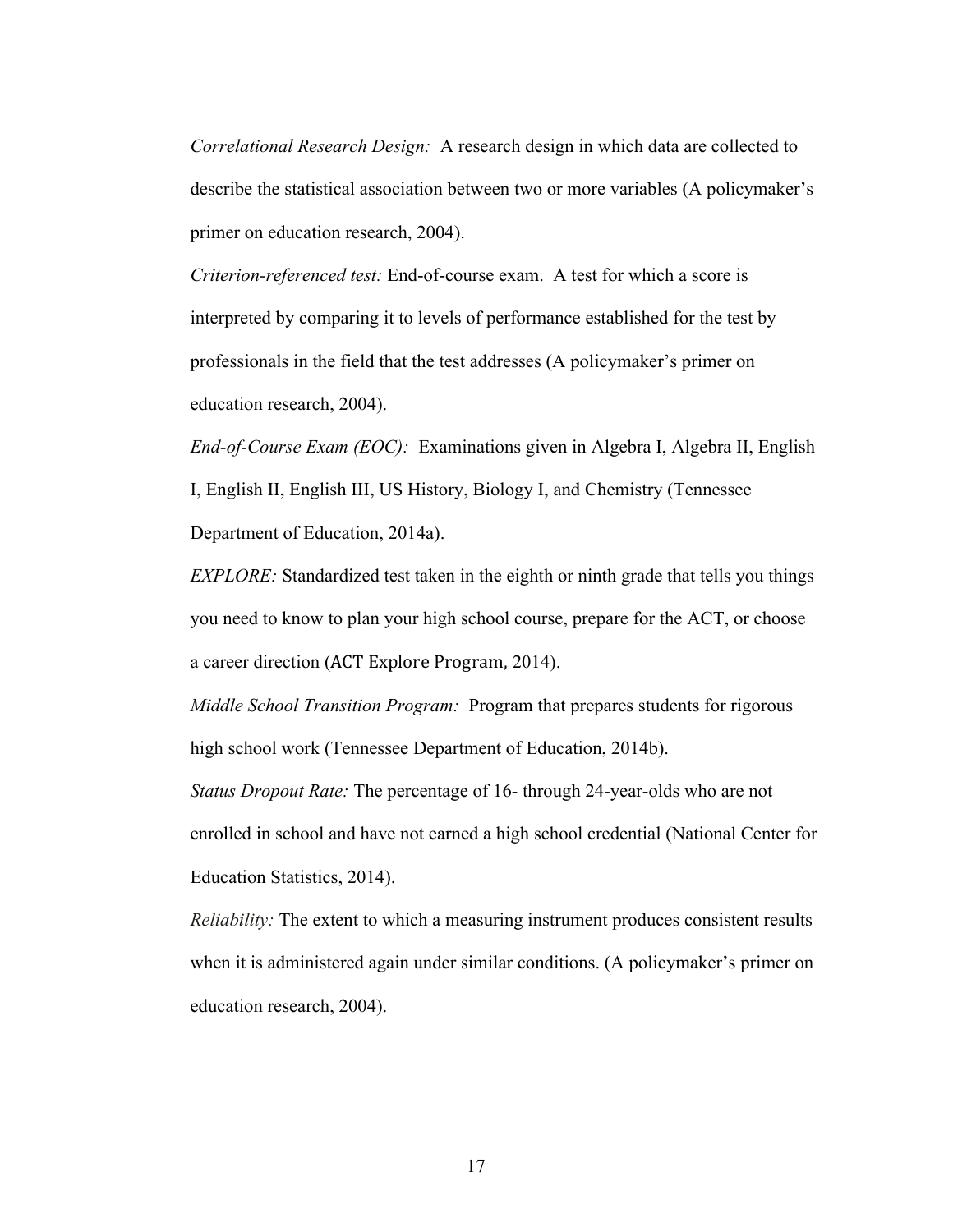*Validity:* The degree to which an instrument measures what it is designed to measure and the degree to which it is used appropriately. (A policymaker's primer on education research, 2004).

#### *Delimitations and Limitations*

The population of this study was delimited to students in a rural East Tennessee high school who took the EXPLORE test during their eighth grade year and then the following year enrolled in both Algebra 1 and English 9 and took the end-of-course test in both of those classes. Results may not be generalized to any other rural high schools or to other cohorts within the same building. Limitations of this study include the validity and reliability of the EXPLORE test and also of the end-of-course exams in both Algebra I and English 9. Another limitation of this study was that students took the EXPLORE test during eighth grade but subsequently moved or did not enroll in the school used in this study. Therefore, the results of this study will not necessarily generalize to other schools or subject areas.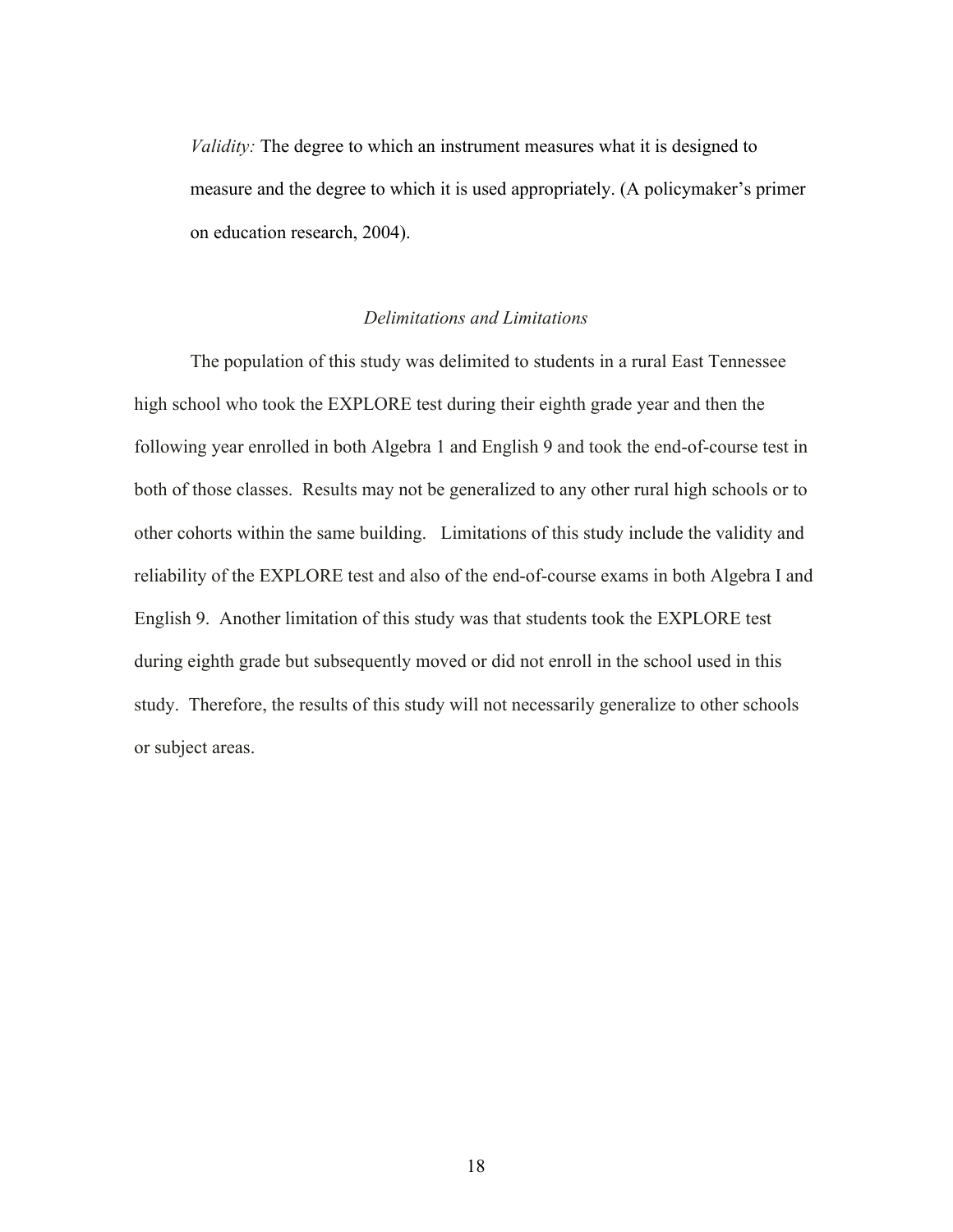#### CHAPTER 2

#### LITERATURE REVIEW

The purpose of this literature review is to provide a context for this study at a rural East Tennessee High School. Multiple elements of the literature review have applicability for this study. The relevant factors to be considered from the literature are: (a) historical significance of transitions from middle school to high school setting, (b) current trends in transitions from middle school to high school, (c) using tests as a placement tool for ninth grade students, (d) dropout rates for high school students, (e) transitions from high school to college and careers, and (f) differences in academic performance of boys and girls.

#### *Historical Perspective of Transitions*

In the early 1800s it was not uncommon to have a classroom filled with students of different age groups and abilities. However, as this practice continued to grow, parents began to become concerned about younger students and older students being together. It was this concern that led to the reform of graded schools. During the beginning of the  $20<sup>th</sup>$ century, decisions concerning students being moved from grade to grade were largely grounded on student performance on standardized test results (Carifio & Carey 2010). The hope was that with a standard test teachers' personal judgment would be left out of the promotion or retention debate. Also using a standard test meant that the results were standard, or the same for all students. Students were treated equally without any accommodations being made for differences with students both academically and socially.

Prior to the 1980s, high school transition received very little attention from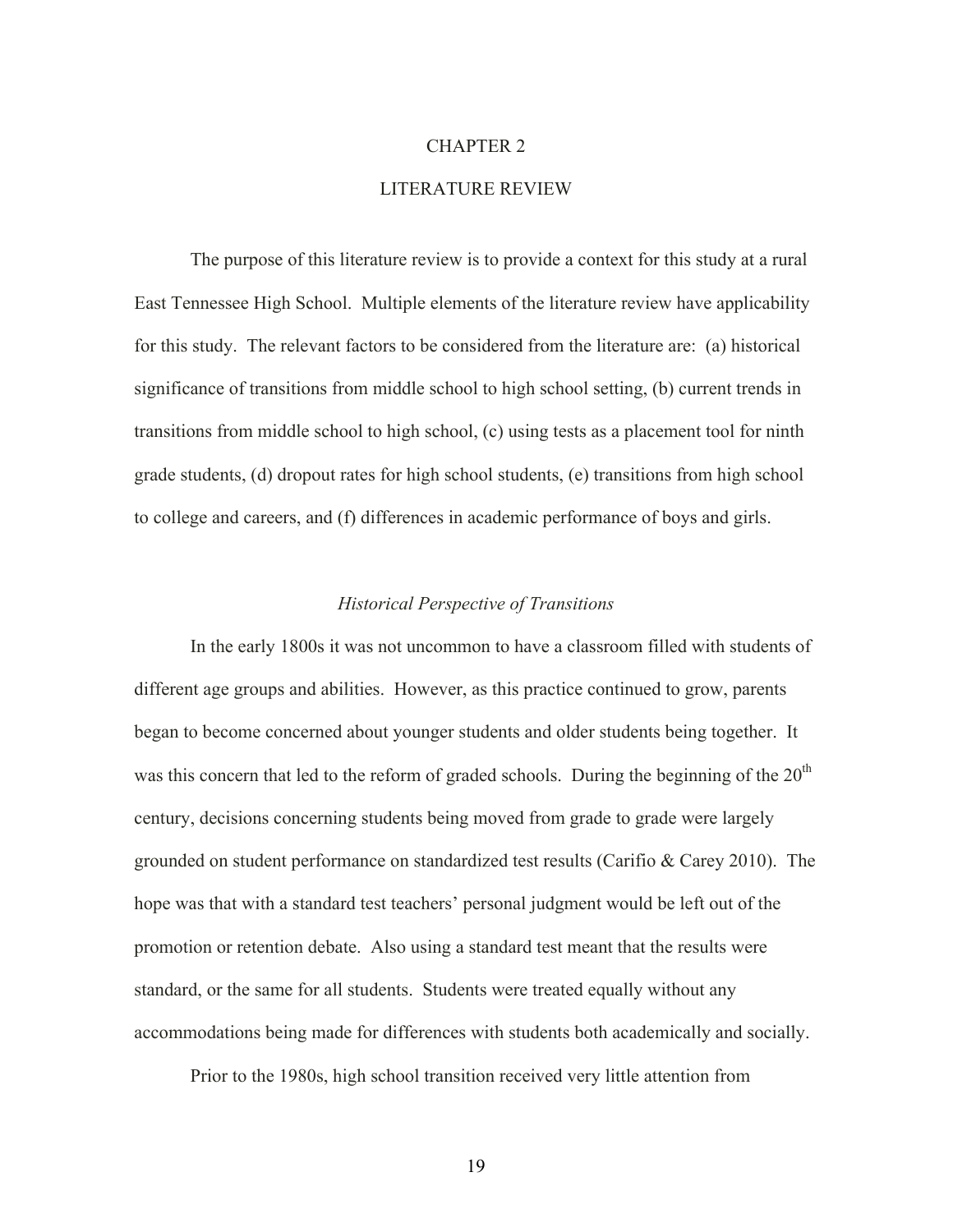educational researchers, possibly because it was not viewed as a problem for either students or schools (Schiller 1999). The freshmen year is a time of academic choice and freedom socially. Students are given new responsibility to choose classes and social groups change rapidly (Kerr, 2002; Neild, 2009; Oakes & Waite, 2009). According to Law (2011) students who are successful in their freshmen year will positively contribute to their community and are more probable to graduate from high school. The National Center for Education Statistics estimates approximately 500,000 high school students per year leave before graduation and Neild reported a link between ninth grade failure and high school dropout rate. Two fifths of ninth-graders have difficulty with the change from middle school to high school (Akos  $\&$  Galassi, 2004). Both middle and high schools need to intervene at this stage to make the transition as smooth as possible, thus providing students with a better background to become successful high school students. A portion of what makes the transition so problematic is not merely just the juvenile age of the students, but the meaningful differences between middle school and high school both academically and socially (McCallumore & Sparapani, 2010). According to Oakes and Waite (2009) ninth grade students need to establish their place and independence when they enter high school. Ninth grade students are entering a new complicated atmosphere when they transition from middle school to high school (Kerr, 2002). Middle schools are historically more nurturing and teachers get to know their students on a more personal level (Oakes & Waite, 2009). Neild also suggested that if students fall off pace during their freshmen year their odds of earning a high school diploma decrease dramatically. Kerr stated that ninth grade is a crucial year for students' expansion of an educational plan that will continue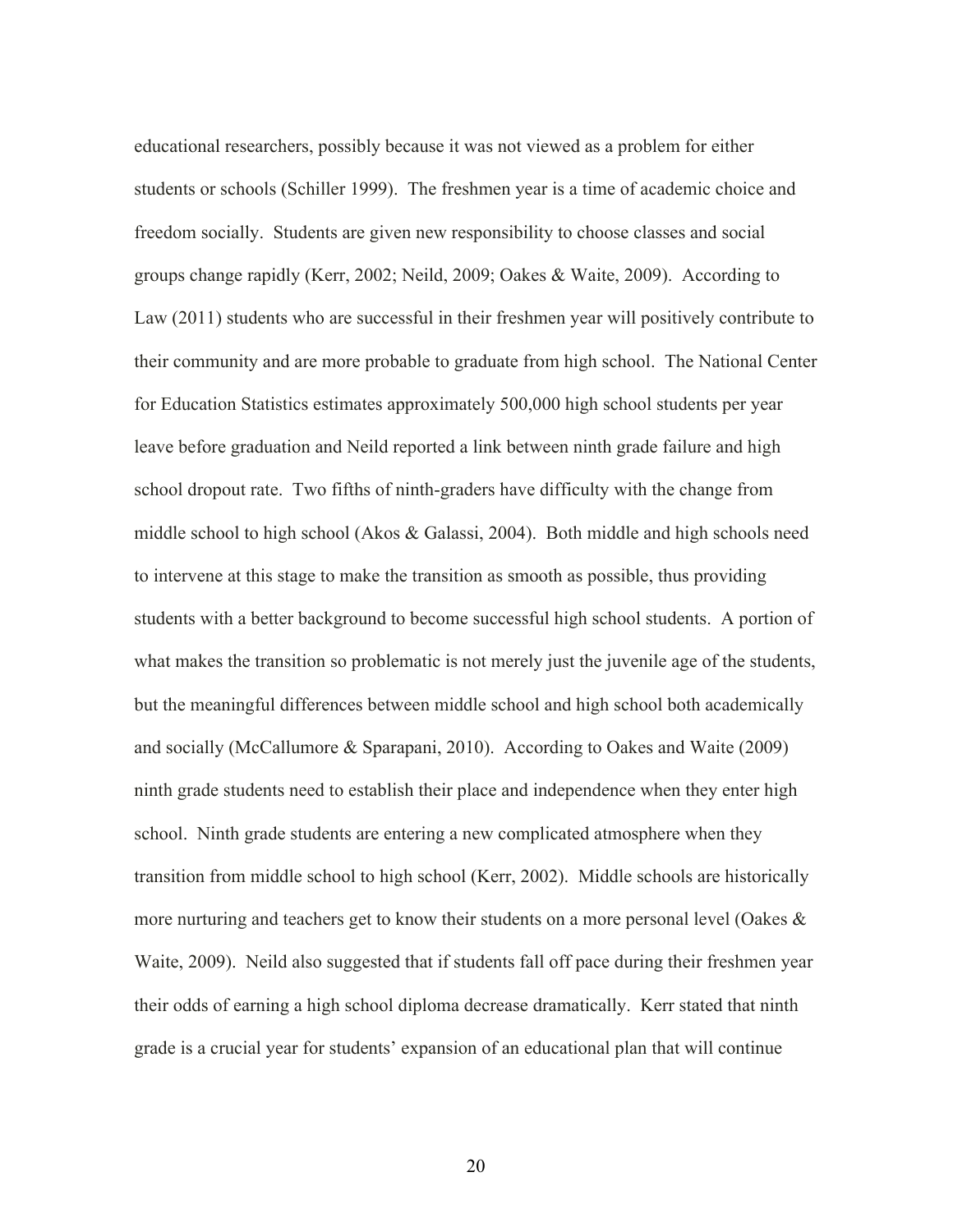throughout their high school career. It is at this point in a student's academic career that intervention and proper class placement need to take place. Ninth grade students are placed in appropriate academic classes based upon a myriad of choices: student and parent requests, placement tests, and teacher recommendations, along with random assignments from the student information system.

Prior to the ninth grade many students have not had to earn passing grades in core academic classes (Fulk, 2003). To complicate matters, ninth grade students have been exposed to the concept of social promotion: students are promoted to the next grade regardless of their preparedness for the work requirements of the upcoming grade level. Historically, social promotion began because the primary purpose of school was socialization and the need to keep students in the same age-appropriate group supported that view (Carifio & Carey, 2010). When students enter high school they are required to meet certain credit requirements in order to graduate. In addition to credit requirements, standardized tests account for 25% of a student's grade for a course that has an End-of-Course exam. Ninth grade students often do not understand the significance that the freshmen year holds for graduation, thus they continue with the same procedures they have been using during middle school. According to Allensworth and Easton (2005) students that were on-track for graduation at the end of their freshmen year were more than three times more likely to graduate on time than students that were off-track for graduation and being on-track was a much better predictor of graduation than performance on eighth grade examination scores. Fritzer and Herbst (1996) discovered that ninth grade students have the lowest grade point average, the most failing grades, more truancy, and more discipline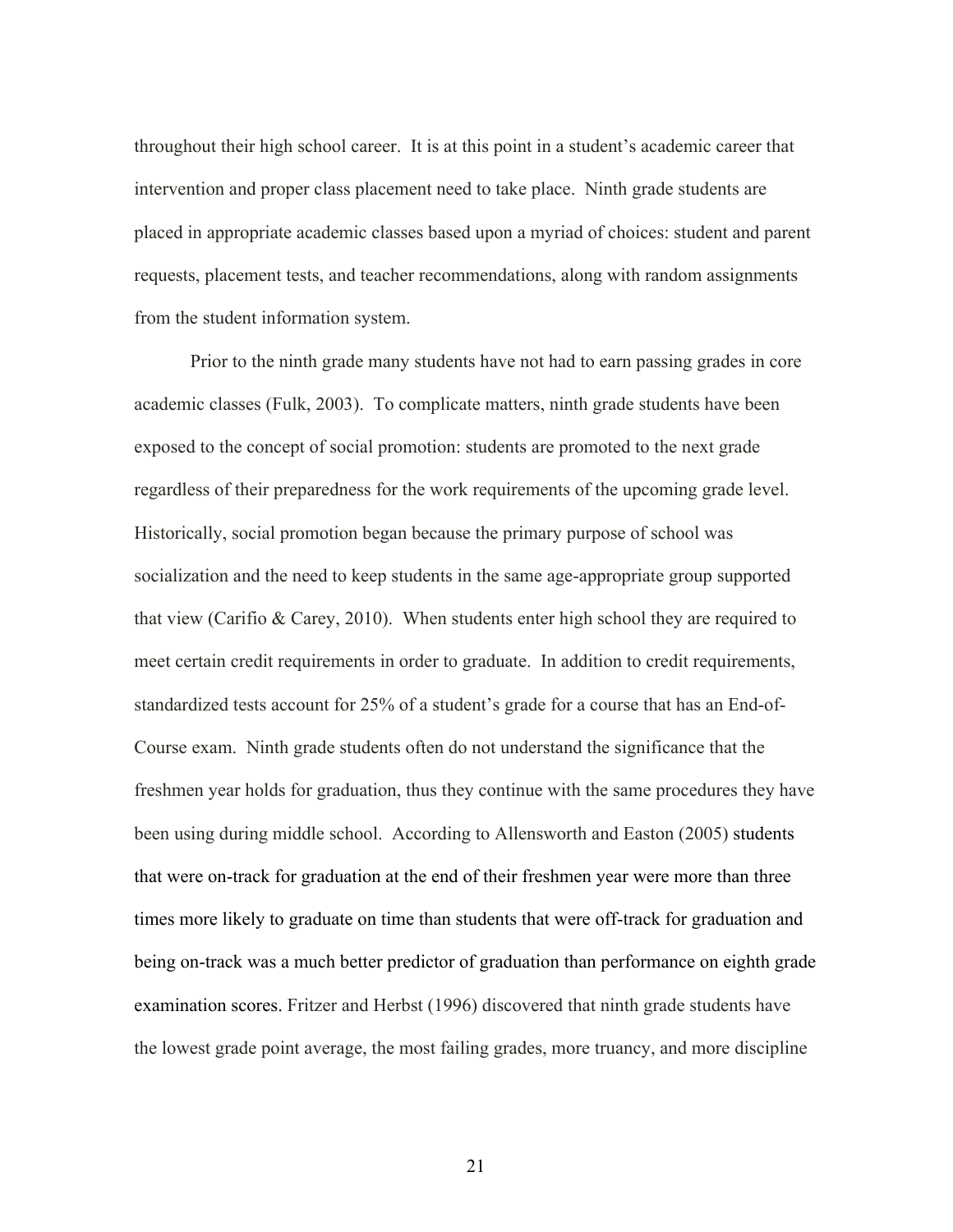concerns than any other grade level in the high school setting. According to Benner and Wang (2014), during the transition from middle school to high school engagement is disrupted and attendance is then negatively affected for a majority of students.

#### *Transition to High School*

The Tennessee State Board of Education adopted rules in 2008 that persuaded schools to use students' eighth grade EXPLORE results and other standardized assessments to distinguish students who are unprepared for ninth grade and to intervene with assistance for those students (Christie, 2008). Assistance varied from summer programs before ninth grade to tutoring available during school, before and after school, and on the weekend. With poor academic skills in high school, school systems should focus support on better preparation of students in the elementary and middle grades (Horwitz, 2008). As students transition between schools they need to have teachers, and staff that supports them during their first year at a new school (Conner & McKee, 2008). Furthermore Conner and McKee stated students need have self-discipline, be able to handle an adjustment, and be hard workers to make a successful transition. The adolescent period is one of high emotional changes and physical changes and at the height of these changes students are placed in a difficult situation where they want to gain independence but they need to have more close relationships with adults. Hertzog and Morgan (1998) stated that how students make the transition between middle school and high school is a forecaster of success in ninth grade. It is significant how students make the transition into their new school environment from middle school (Horwitz, 2008; Reyes, Gillock, Kobus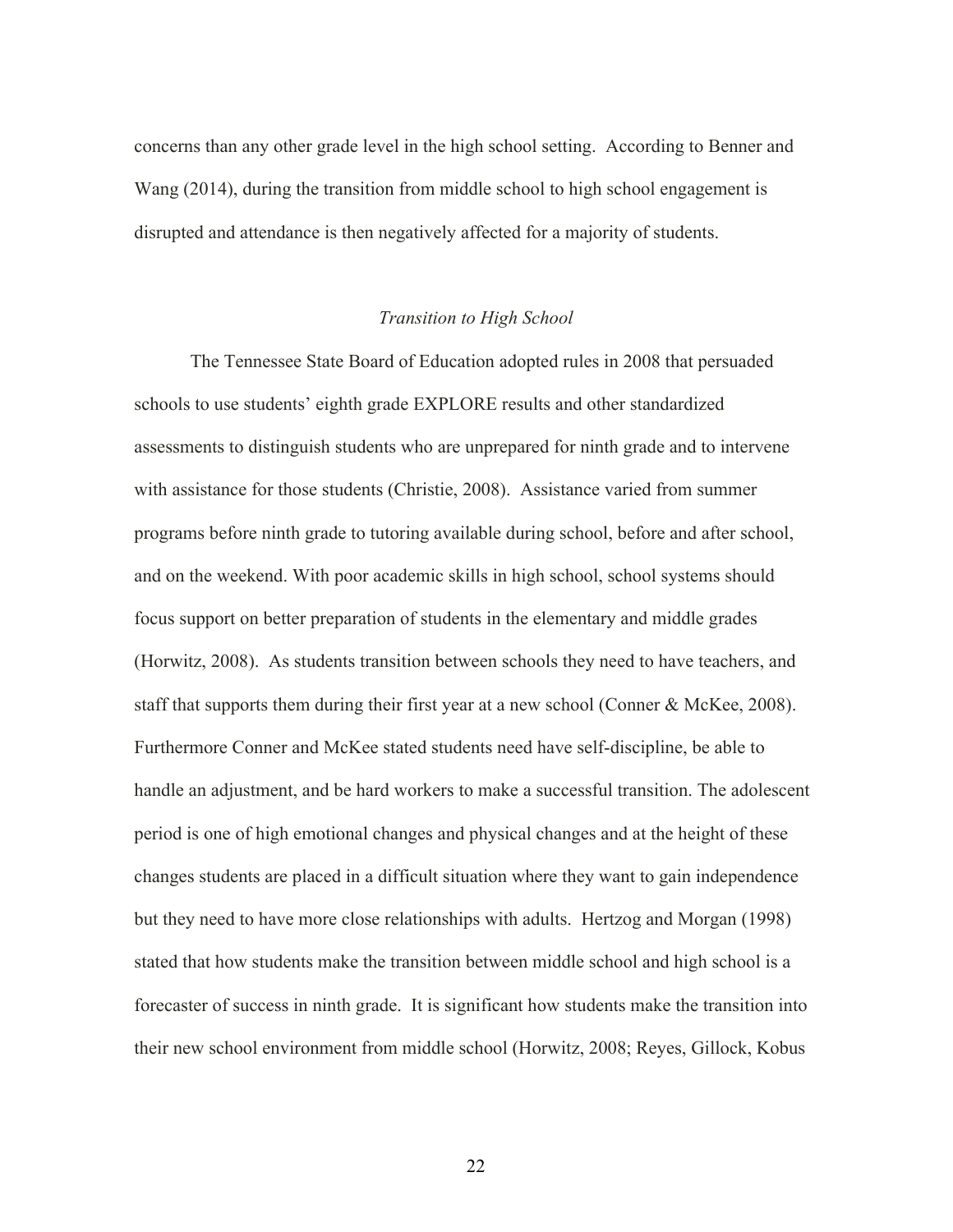& Sanchez, 2000). The ninth grade year is crucial in relation to adjustment and achievement in high school (Donegan, 2008; Herlihy, 2007; Horwitz, 2008; Kerr, 2002). The transition from middle school to high school often results in the loss of academic energy (Gold et al. 2010). Students fail the ninth grade at a much higher rate than any other grade level (Education Partnerships, Inc., 2012; Horwitz, 2008). Middle schools traditionally have smaller classes and more personalization than a high school (Herlihy, 2007). Creating an internal environment that resembles a smaller school within a larger school would be beneficial for ninth graders making the transition to high school (Butts  $\&$ Cruziero, 2005). Butts and Cruziero reported that schools with transition programs in place beginning in eighth grade have fewer dropouts.

According to Maitre (2014) how well a student does in college is better correlated to his or her grades in high school than with the ACT or SAT test scores. Regardless of their ACT or SAT scores, students' academic accomplishment during college closely reflected their academic performance during high school. According to ACT (2014) the benchmark readiness scores for the EXPLORE test are: English 13, Mathematics 17, Reading 16, and Science 18. A student who receives these scores has a 75% chance of earning a C or higher in college level, credit-bearing courses that correspond to the same subject area. The benchmark readiness scores for the ACT test are as follows, English 18, Mathematics 22, Reading 22, and Science 23. Those scores indicate a 75% chance of earning a C or higher in college level, credit-bearing courses that correspond to the same subject area. In 2012 of all the high school graduates who took the ACT only 25% meet the college readiness benchmark in all four areas (Venezia & Jaeger, 2013).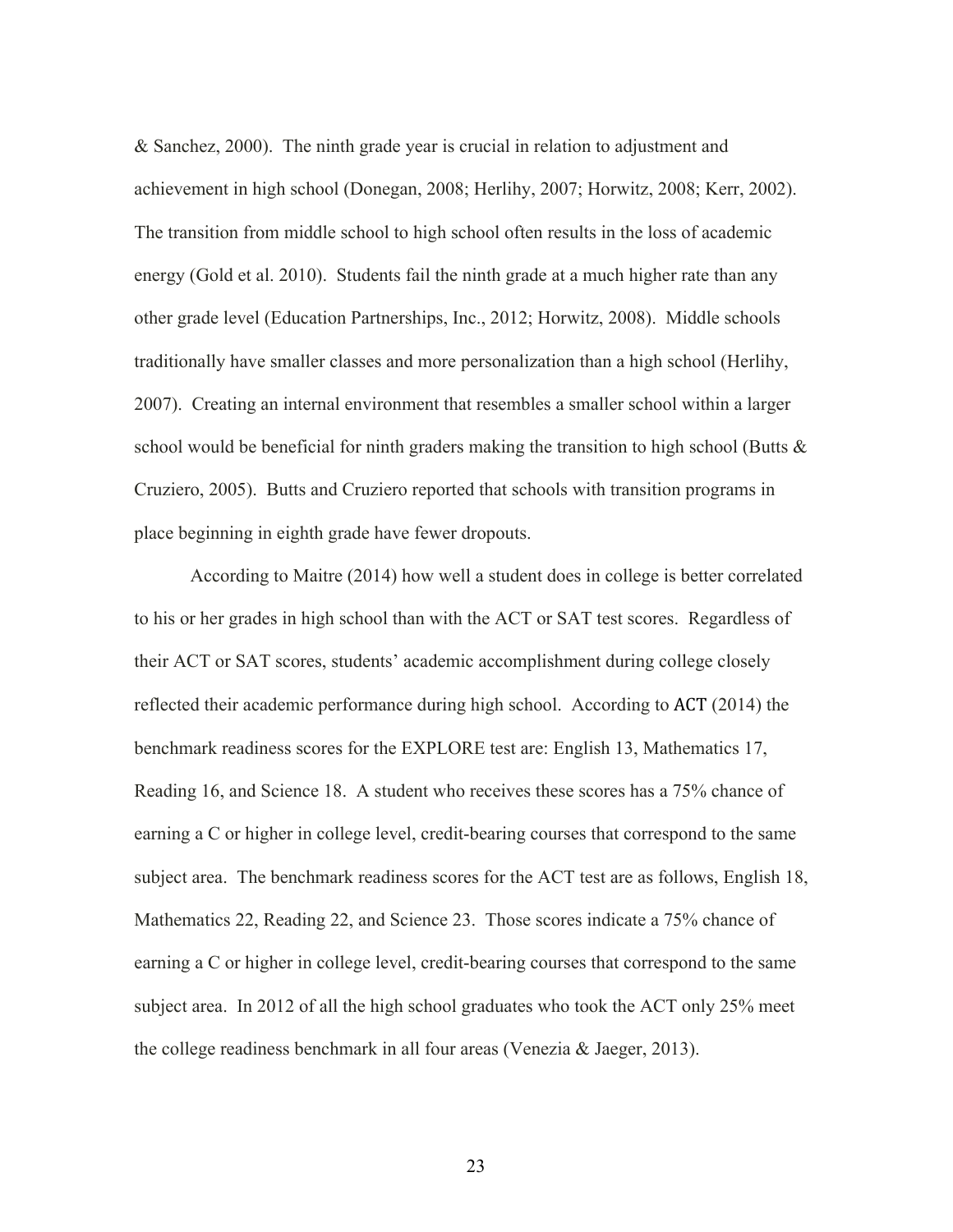The Southern Regional Education Board, Making Middle Grades Work mission states that for middle grade students to be prepared for high school work they must be taught to grade-level standards, exercise effort in the classroom, and show that they can use what they have learned in a variety of methods. Schools can and should do a better job of preparing middle grades students for the transition to high school. The transition between middle school and high school provides educators with a unique opportunity to intercede and encourage incoming students (Horwitz, 2008). According to Cauley and Jovanovich (2006) the school environment often exacerbates adolescents' concerns. Students often enter school with fears about where classes are located, the amount of homework that will be assigned, and new social relationships. Upon entering high school, parents begin to become less involved with helping their student understand homework or assisting them with more efficient ways to complete the homework (Deslandes & Rousseau, 2008). When a school provides students with a safe, supportive environment and helps them develop the skills, behaviors, and strategies to deal with problems that arise, schools ease the conduct, scholastic, and social demands placed upon students (Allensworth & Easton, 2005). Deslandes and Rousseau (2008) stated that even with a lower level of parental involvement in homework during the high school years, students could benefit from parental support because students need to find ways to minimize distractions and handle the difficult assignments. Barber (2004) found that ninth graders reported lower preference for school, higher supposed need of a school association, lower help from educators, lower help from administration, less checking from instructors, lower classroom self-governance, less contribution in school activities, lower respect toward oneself, and higher depression.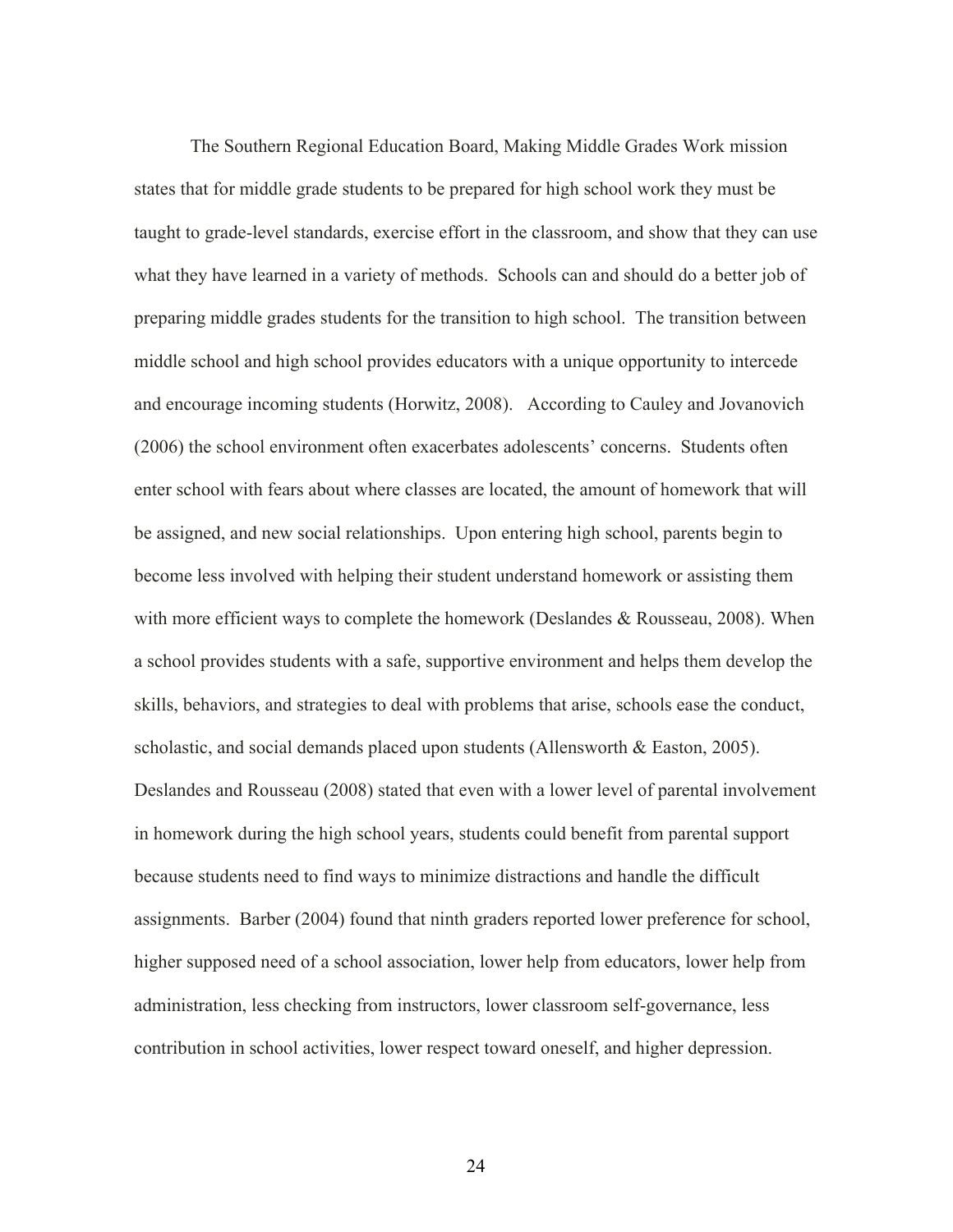Students experienced a substantial drop in attendance from the eighth grade to the ninth grade (Benner & Wang, 2014). Absences during the ninth grade year were a high predictor of failing a course during the freshmen year and a predictor of not graduating (Horwitz, 2008). According to Waters, Lester, and Cross (2014) students who have greater peer support have a more positive outlook of the expectation of the transition to high school as well as they have a constructive transition experience. High schools have the unique ability to dispel those fears by providing middle grades students with the correct information. High schools have an abundance of students who had the same fears prior to attending high school and now those students know the reality and can let the middle grade students know what the reality actually is instead of the rumors. Butts and Cruziero (2005) discovered that ninth grade students need teachers who explain the subject matter, are easy to talk with, and who care about their students.

Cooney and Bottoms (2002) suggested that students who are placed in upper-level, more demanding classes are more successful in high school. This suggestion runs counter to what most educators and administrators would believe. Most would argue that more challenging work would increase the failure rate, but Cooney and Bottoms found that students who studied algebra, read more than 11 books, and who expected to graduate from college would take and succeed in upper-level classes in ninth grade. Gamoran (1992) found that when placing students in an Honors English 9 course it was best to look at the quantitative results, test scores, the eighth grade placement exam, prior class ranking and parent and student concerns when considering who to place in the Honors English class. According to Horwitz (2008) students who were in the highest quartile on eighth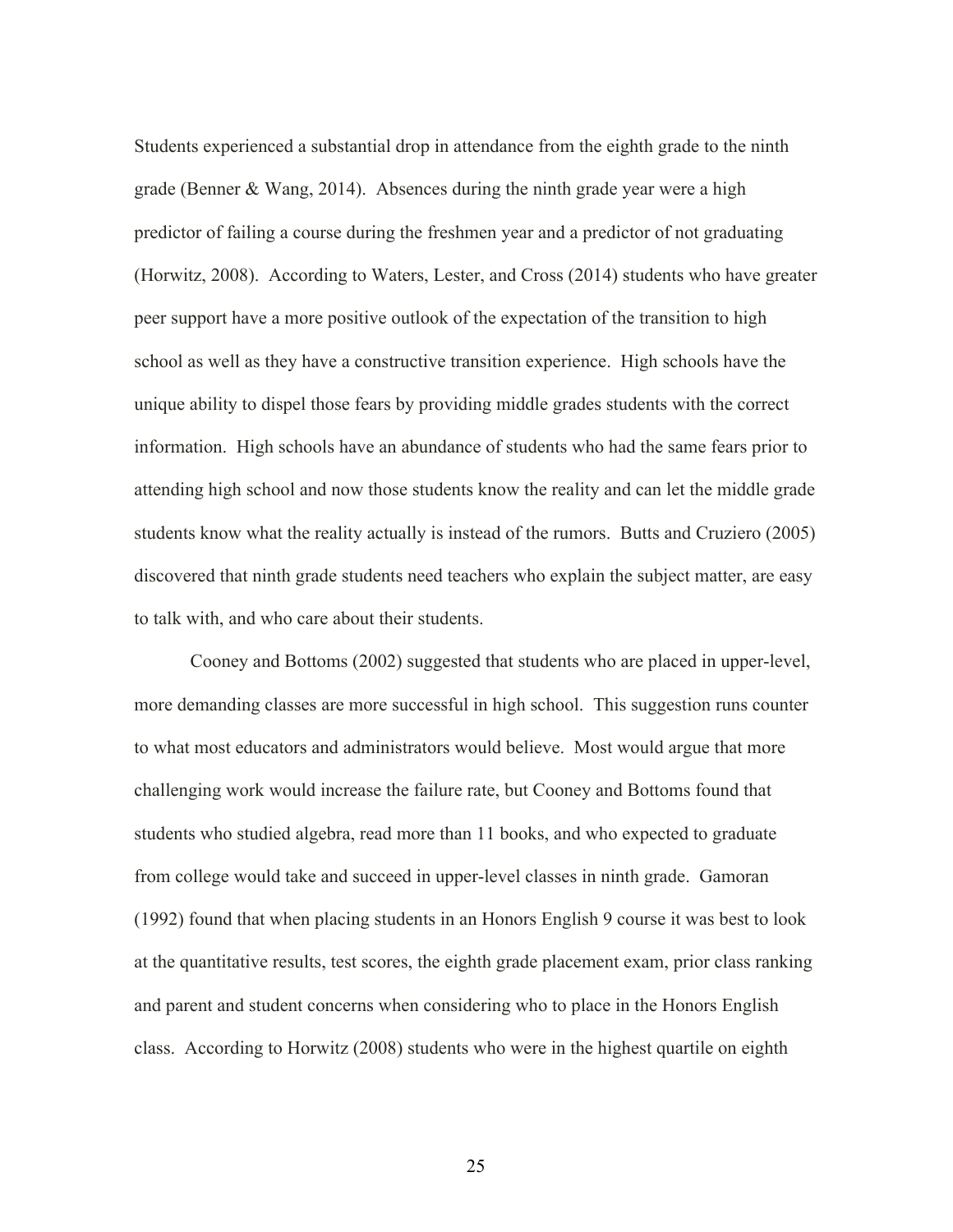grade tests were more likely to be on track at the end of the ninth grade year. A more rigorous curriculum coupled with a strong support network for students was connected to better student outcomes.

#### *Transition Programs*

Effective transition programs are ones that are comprehensive and include students, parents, and teachers. Schools can focus on the transition to ninth grade and thus seize the opportunity to address the issue of student failure in the ninth grade (Horwitz, 2008; Williamston, 2010). Students and parents both share concerns about the academic aspect of school and the school procedures (Cauley & Jovanovich, 2006; Kerr, 2002; Williamston, 2010). When schools view the transition from middle school to high school as a process not an event students are more successful (Williamston, 2010). Students need to have the support of peers, teachers, and parents in order to make a successful transition to high school. Students who have academic deficiencies have the most difficult time making a successful transition of high school in terms of academics. Informing parents about the demands of the high school curriculum and providing strategies that parents can use to help their son or daughter be successful are important aspects of a transitional program. Transition programs should have activities that take place district wide and should happen throughout the entire school year not something that just takes place during the summer or the first semester of school (Oakes & Waite, 2009; Williamston, 2010). Grade configuration does not appear to have an impact on achievement loss. Districts that use a K-8, 9-12 and K-5, 6-8, and 9-12 configuration all experienced achievement loss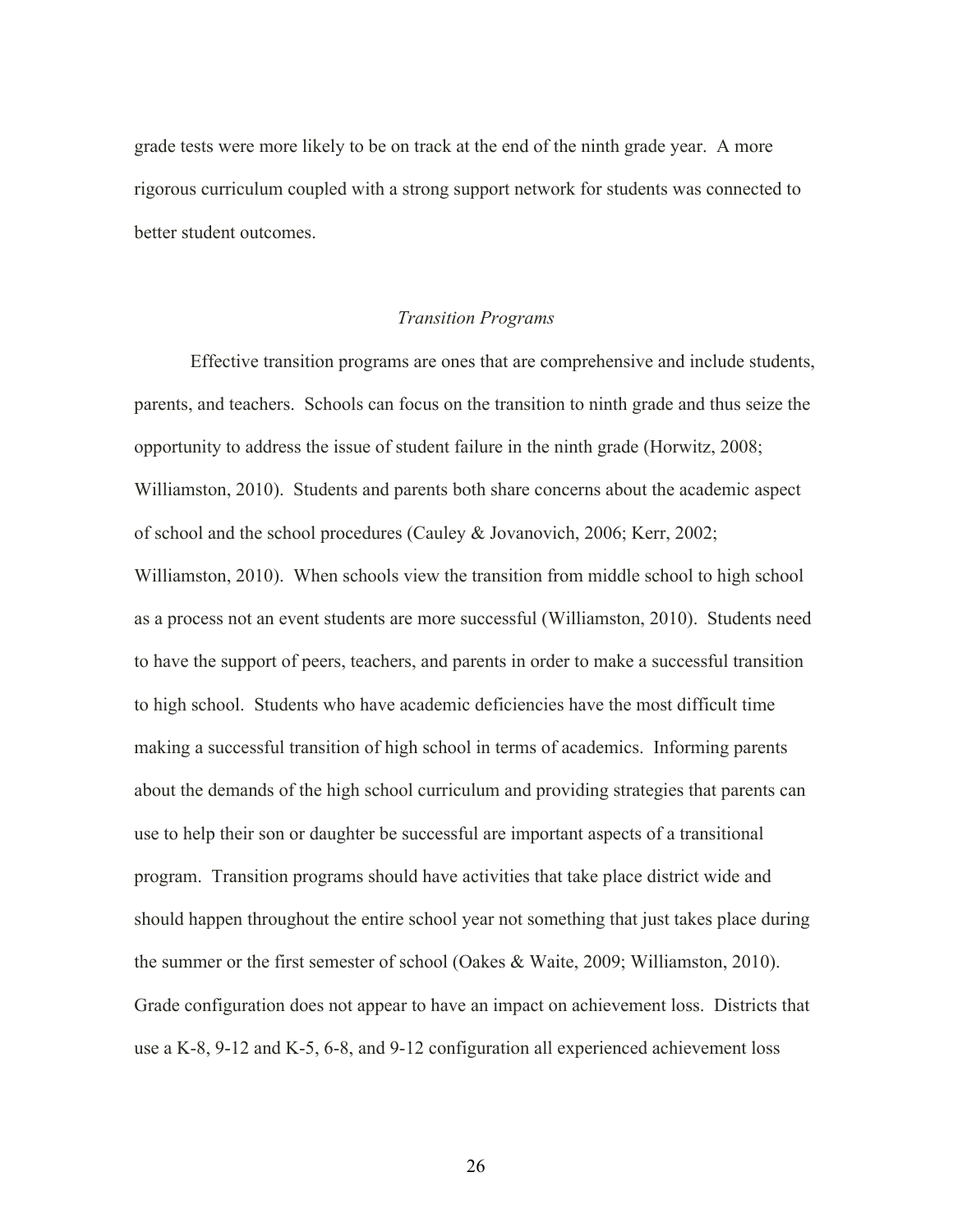with the transition to high school.

Student perceptions of transition to high school provide insight into the thoughts and fears of the incoming freshmen student. The social factors of moving into a new school are a significant worry for students (Williamston, 2010). Many students are concerned about being teased by older students for being small or not wearing the right clothing (Andrews & Bishop, 2012). Two themes that reoccur in students' perceptions of transition to high school are social interaction and activity involvement. Peers have a dominant function in providing support for each other during the transition to high school (Waters et al., 2014). Eighth grade students have different concerns before they begin their freshmen year than they do after they have completed their freshmen year.

There are many factors that contribute to a successful transition to high school. According to Roybal, Thornton, and Usinger (2014) structures that are designed to facilitate a sense of belonging are directly related to academic success. When students have the needed support from parents and peers, they are more likely to attend school on a regular basis (Williamston, 2010). Butts and Cruziero (2005) described several ways to increase the sense of belonging for ninth graders: parent meetings of incoming ninth graders at several points throughout the school year; reward program for grades, citizenship, and attendance; an orientation day with only ninth graders on campus; and a ninth grade community service project creating ownership of the school building. According to Donegan (2008) for students to have a successful transition to high school it needs to be an ongoing continual process, not a one-day or week long event but a transition that begins in middle school and continues throughout the first year of high school.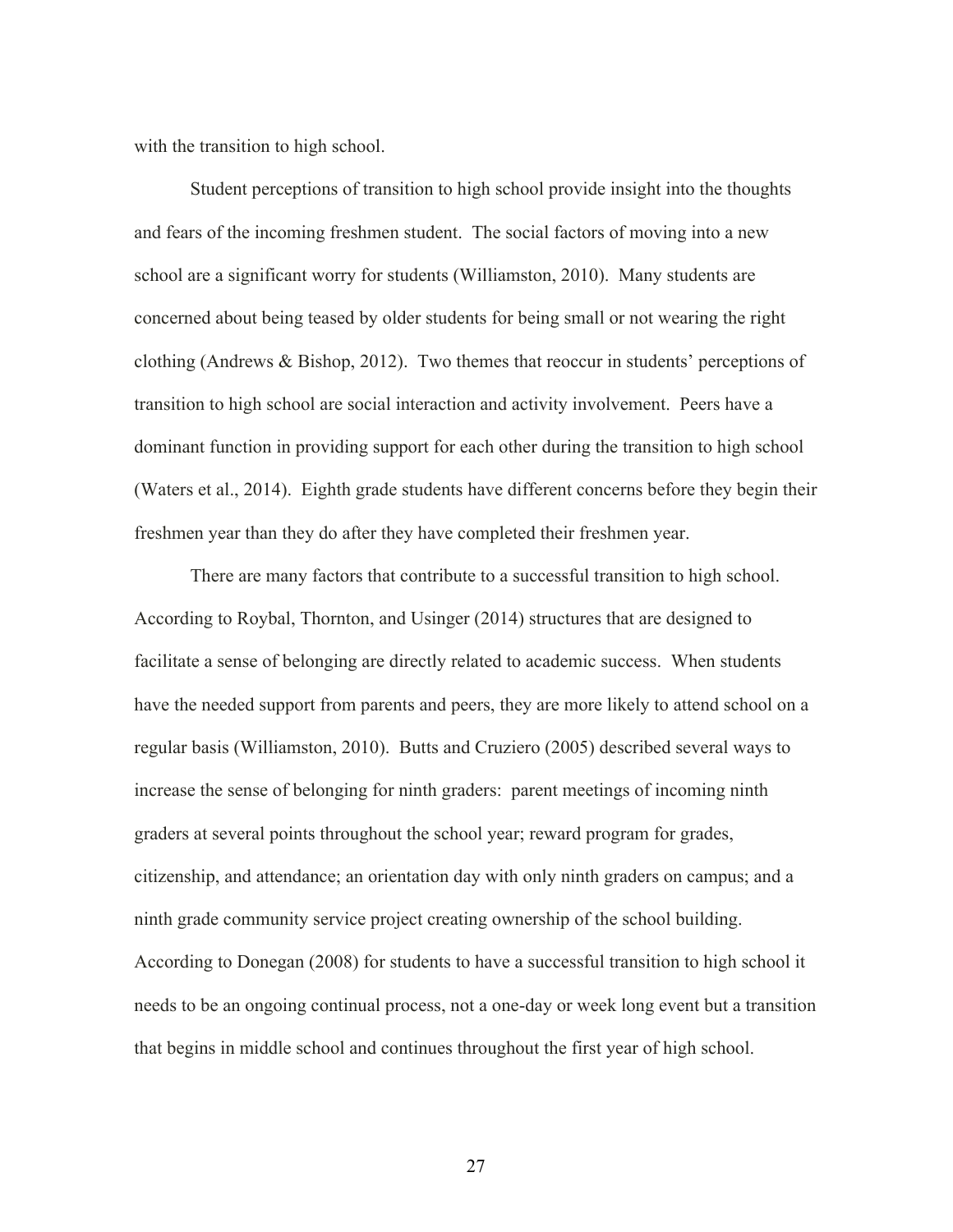Donegan stated that for students to have a successful transition to high school the school has to have a fundamental shift in the culture of the school and of individual classrooms. Grade point average (GPA) has historically been an indicator of academic achievement (Caskie, Sutton, & Eckhart, 2014; Roybal et al., 2014). Teachers can play a vital role in the transition to high school; teachers who are thoughtful and kind are more likely to help ease the transition to high school than those who are uncompromising and unapproachable (Butts & Cruzeiro, 2005; Roybal et al., 2014). Another factor that limits student success with the transition to high school is the amount of work, not that the work is too hard but that the teachers do not communicate with each other so students are inundated with a large amount of work each day (Akos & Galassi, 2004). In middle school the teachers focus more on teaching and developing the whole child whereas high school teaching focuses more on the academic content (Herlihy, 2007). Some of the biggest stumbling blocks for success in the ninth grade are poor preparations for high school content and the structure of the high school (Horwitz, 2008; McCallumore & Sparapani, 2010).

Ninth grade transition programs can help ease the change from a middle school to a high school setting. According to Roybal et al. (2014) many different aspects make up transition programs; however, some interventions have been more successful than others including:

- Working with middle school teachers and high school teachers
- Parental involvement
- Homework assistance
- Incentives for attendance and grades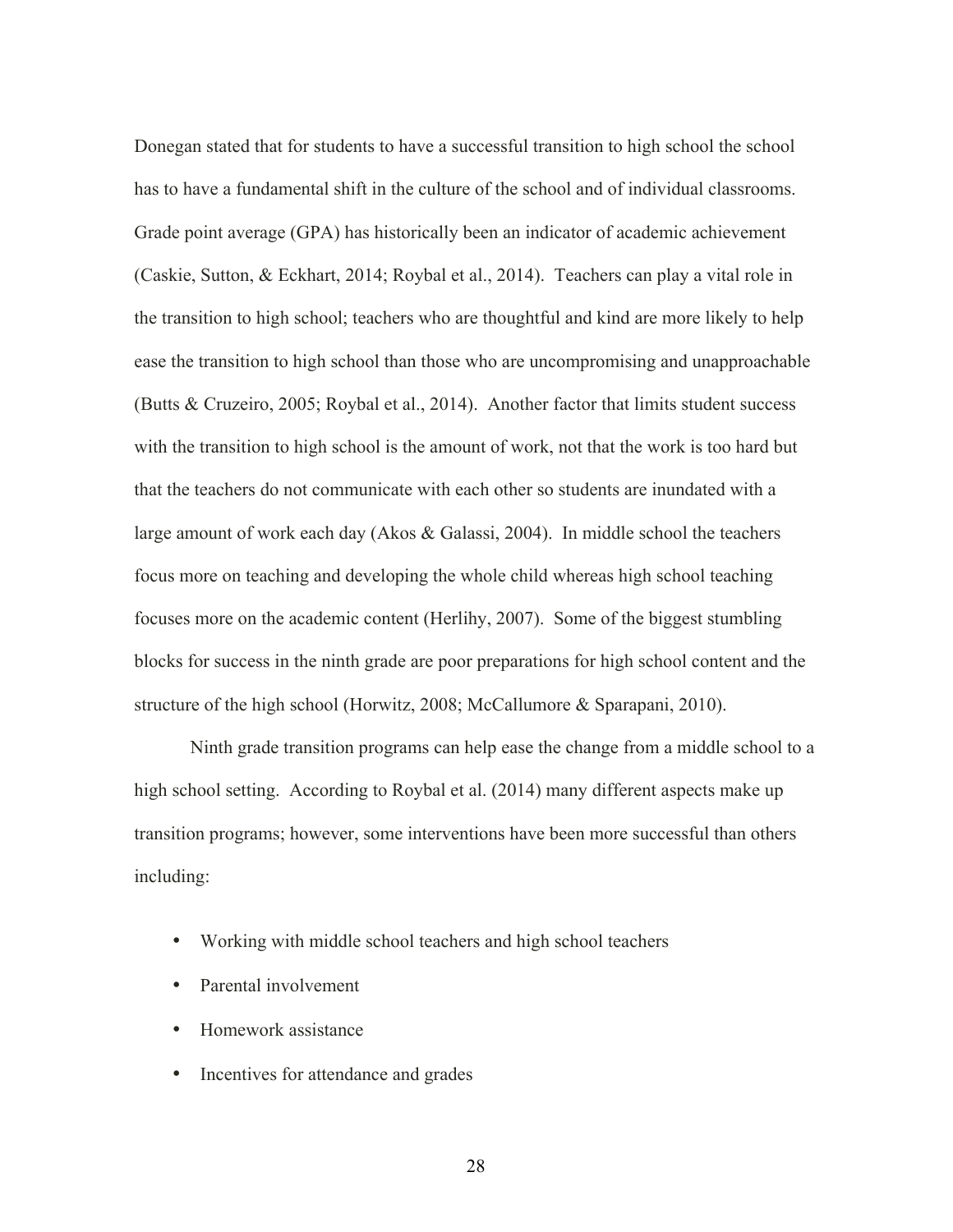- Core classes in a block schedule
- Smaller class size

Having an effective transition program in place will help students with the transition from the eighth grade to the ninth grade. Summer programs for incoming freshmen help build success in the ninth grade (Cauley & Jovanovich, 2006). Those students who are involved with a summer transition program have better GPAs, higher attendance, fewer course failures, and fewer discipline referrals. Donegan (2008) stated that there are two keys to making the transition from middle school to high school successful for students:

- 1. Change your staffing. Place the top teachers with the ninth grade students.
- 2. Change your schedule. Offer English and math electives for freshmen who need extra help to catch up to grade level.

According to Donegan (2008) schools that implement these changes will yield great results, but by implementing the changes the principal will step on the toes of some teachers who feel like all the new teachers should teach the ninth grade and the more veteran teachers should be given the luxury of teaching the advanced level classes and upperclassmen.

Other successful transition programs include having the eighth grade students introduced to the high school in the fall of their eighth grade year. According to Uvass and McKevitt (2013), planning takes place where the principal, counselor, and central office personnel work together to design a transition program for freshmen. In the spring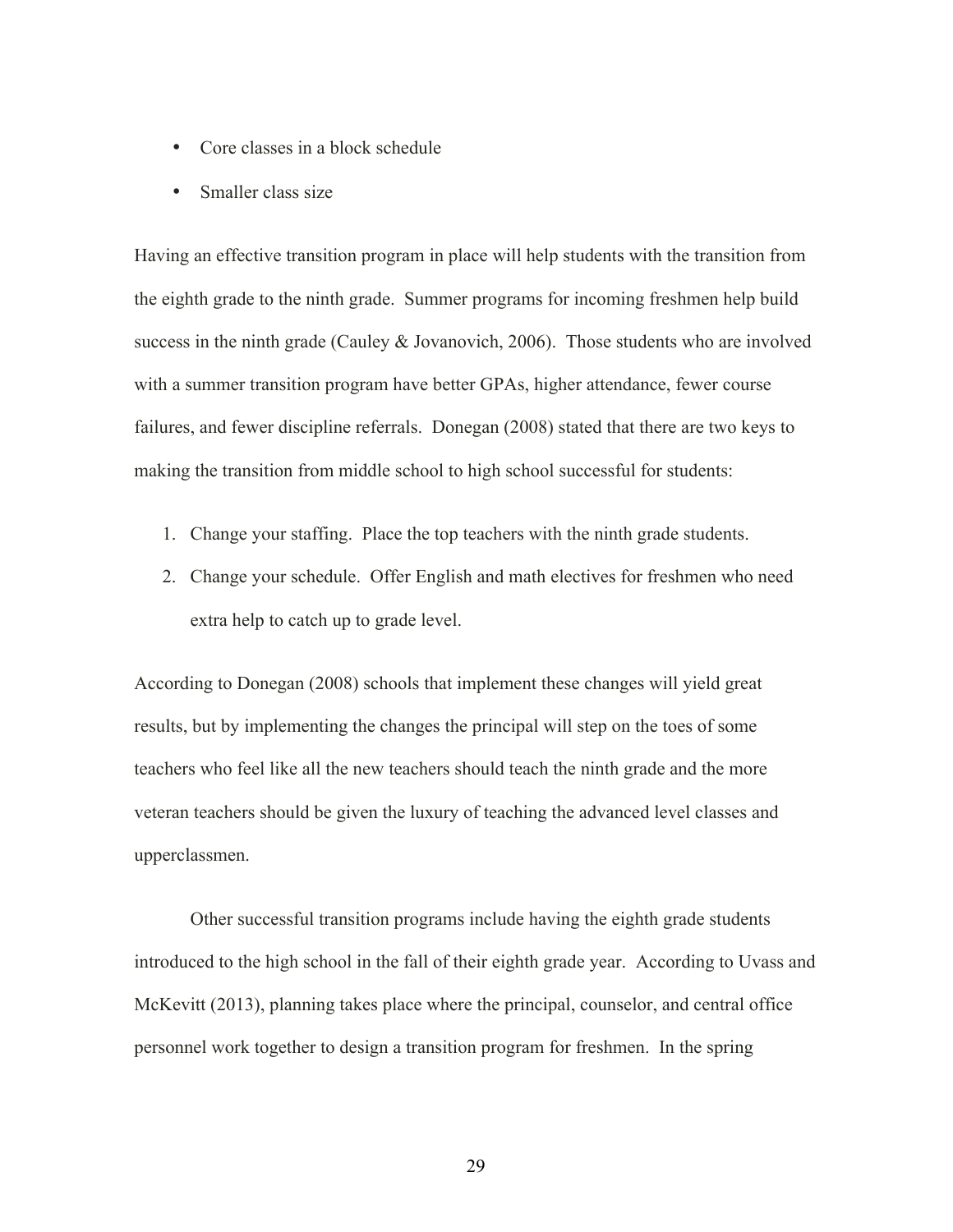meetings for parents are held in the evening and in May the eighth grader students visit the high school. Juniors show an eighth grade student around the school and on the first day of school only ninth grade students attend (Lindsay, 1998; Neild, 2009; Uvass & McKevitt, 2013). Transition programs that target students, parents, and school staff have more success with transition than programs that do not target those populations.

High achieving students can experience the same academic loss with the transition to high school as well as lower-achieving students (Leonard, 2013). High-achieving students generally have a smaller academic loss than their lower-achieving counterparts (Cooney & Bottoms, 2002). Cooney and Bottoms also stated that high-achieving students could be taken for granted because they have always performed well so they are expected to continue with that same performance. However Allensworth and Easton (2005), stated that students that have high achievement on test scores are more likely to be on-track than low achieving students but low-achieving students can do well in their high school course work and this leads to graduation.

Change in school settings can be a time of great promise for students, having the potential for growth personally, new academic learning, and greater freedom and new accountabilities (Neild, 2009). Ninth grade students are given new freedoms, class choices, opportunities to make new relationships, and experience belonging to clubs, sports, and other extracurricular activities. In addition, parents generally see the entrance into ninth grade as a time to release more responsibility to their children in hopes of their gaining independence. Students entering a new school setting face challenges to which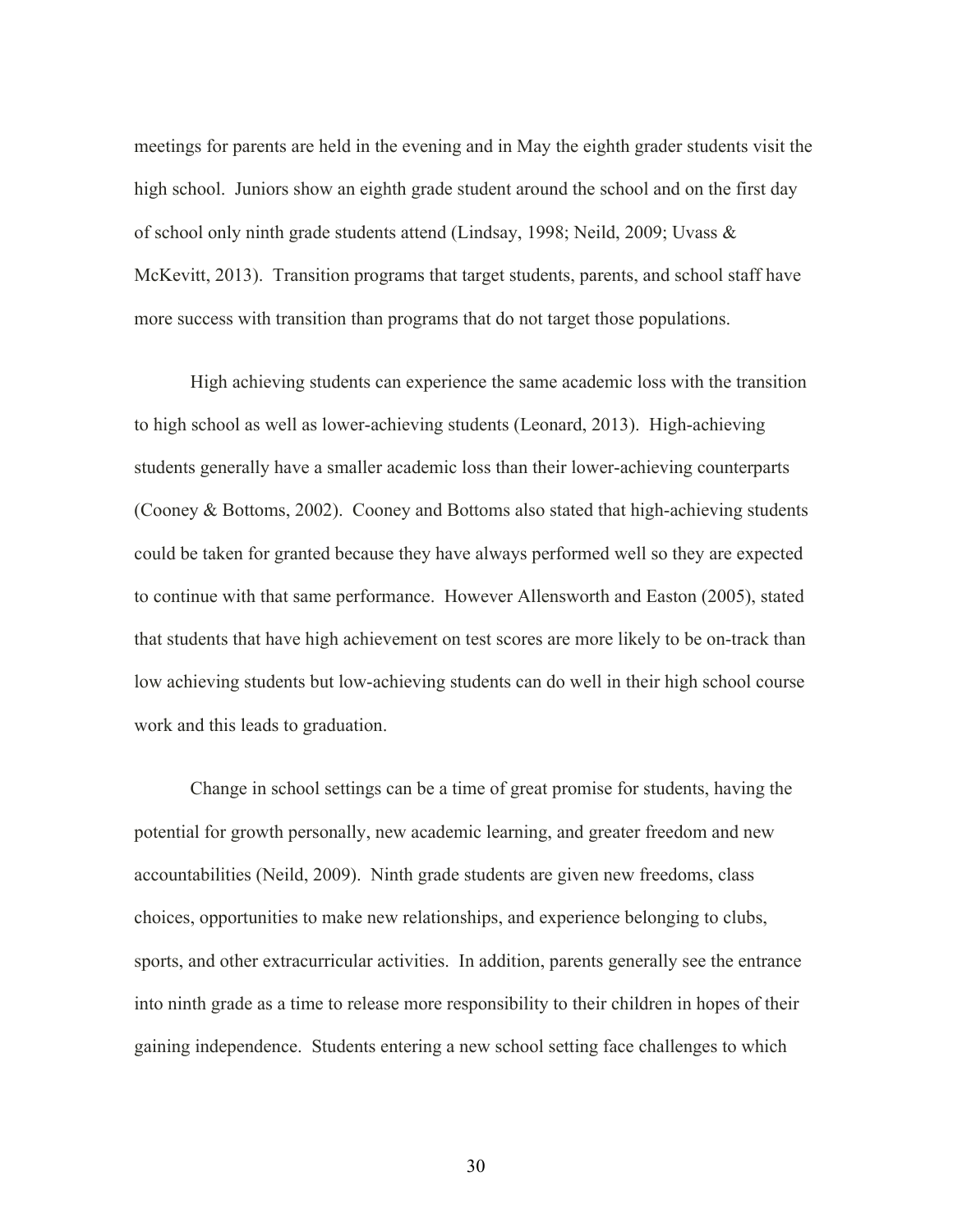they must adapt. Neild also stated that one of the most convincing arguments for focusing on ninth grade is the indication that getting off-track in ninth grade can have negative longstanding educational repercussions. Students reported that having friends are a great support in the transition to high school (Cauley & Jovanovich, 2006; Cushman, 2006). Also a self-guided tour of the new high school was important for a successful transition to high school (Cushman, 2006).

According to Uvaas and McKevitt (2013) there are five suggestions to use when developing freshmen transition programs for schools.

- Develop a curriculum along with your transition program
- Promote academic strategies
- Promote school connections
- Consider school structure
- Recognize students with multiple pressure

Education Partnerships, Inc. (2012), developed five areas that effective transition programs should address:

- Information about the school provided for parents and students
- Provide social encouragement and peer contacts
- Occasions for family involvement
- Open communication between middle school and high school teachers
- Additional academic assistance for incoming ninth graders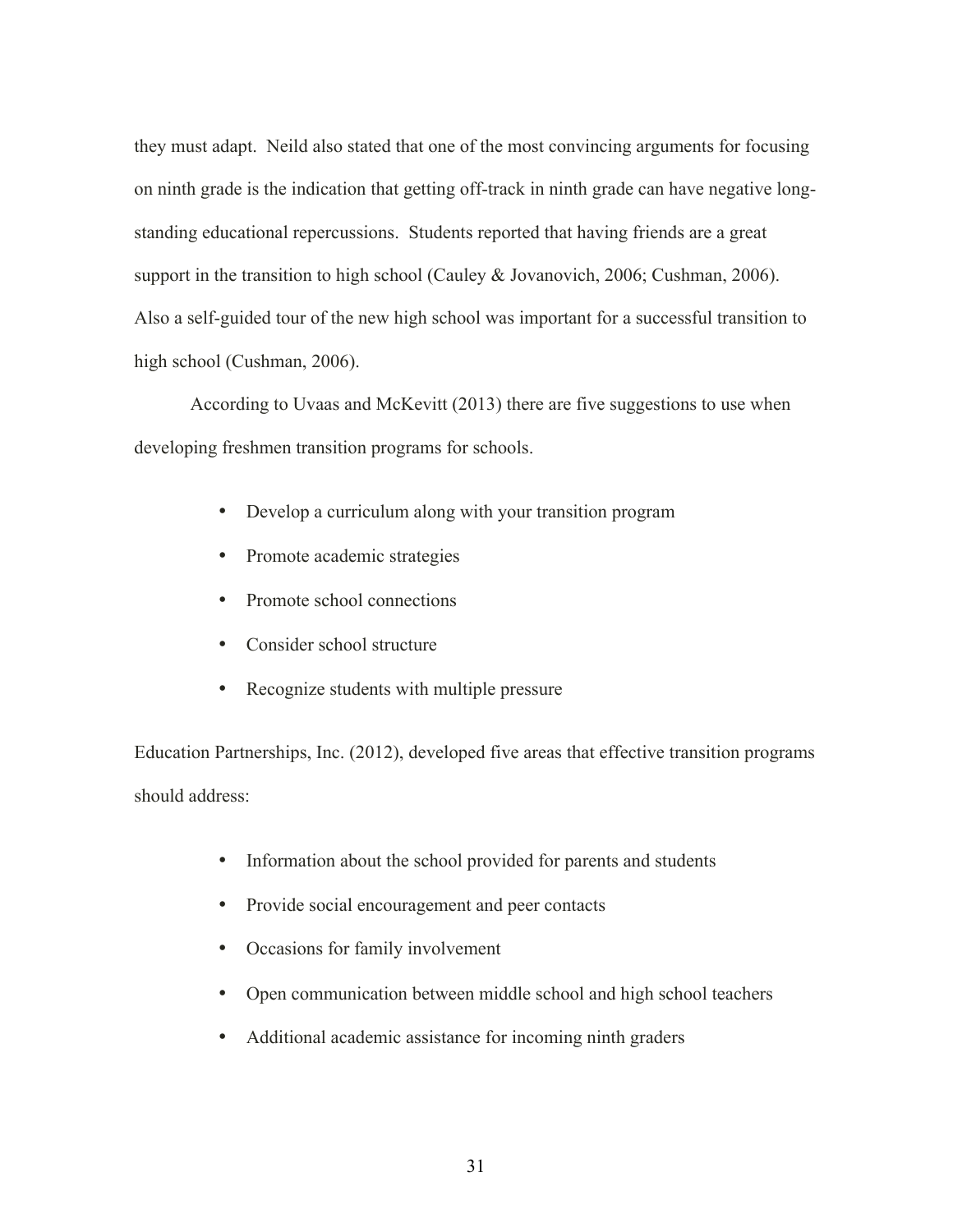Developing a transition program with a curriculum that is individualized for a school will help make that program more successful for an individual school. The teachers in the building will need to promote the academic strategies to make the program more supportive for the new students as they adjust to a new level of academic rigor (Roybal et al., 2014; Uvass & McKevitt 2013). All school connections that a transition program can promote help students feel like they are a part of many different aspects of school, not just the academic side. School structure is not something that is easily controlled at the building level but a school can create a different structure within the building. Uvass and McKevitt (2013) also stated that schools could team groups of teachers and students together creating a different structure for students. Schools also need to be able to identify students who are experiencing multiple stressors with the transition to high school. These students will be the most at risk for failure and an increased risk for dropping out. Using these five strategies a school can more accurately design and develop a transition program that will meet the needs of the new incoming students.

Neild (2009) also stated that promotion to the next grade level is typically determined at a district level, and few districts follow the same guidelines. Providing freshmen with an academically and socially successful first year can have a lasting effect and should be a high priority in the minds of secondary educators and leaders (Goodwind, Mrug, Borch, & Cillessen 2012).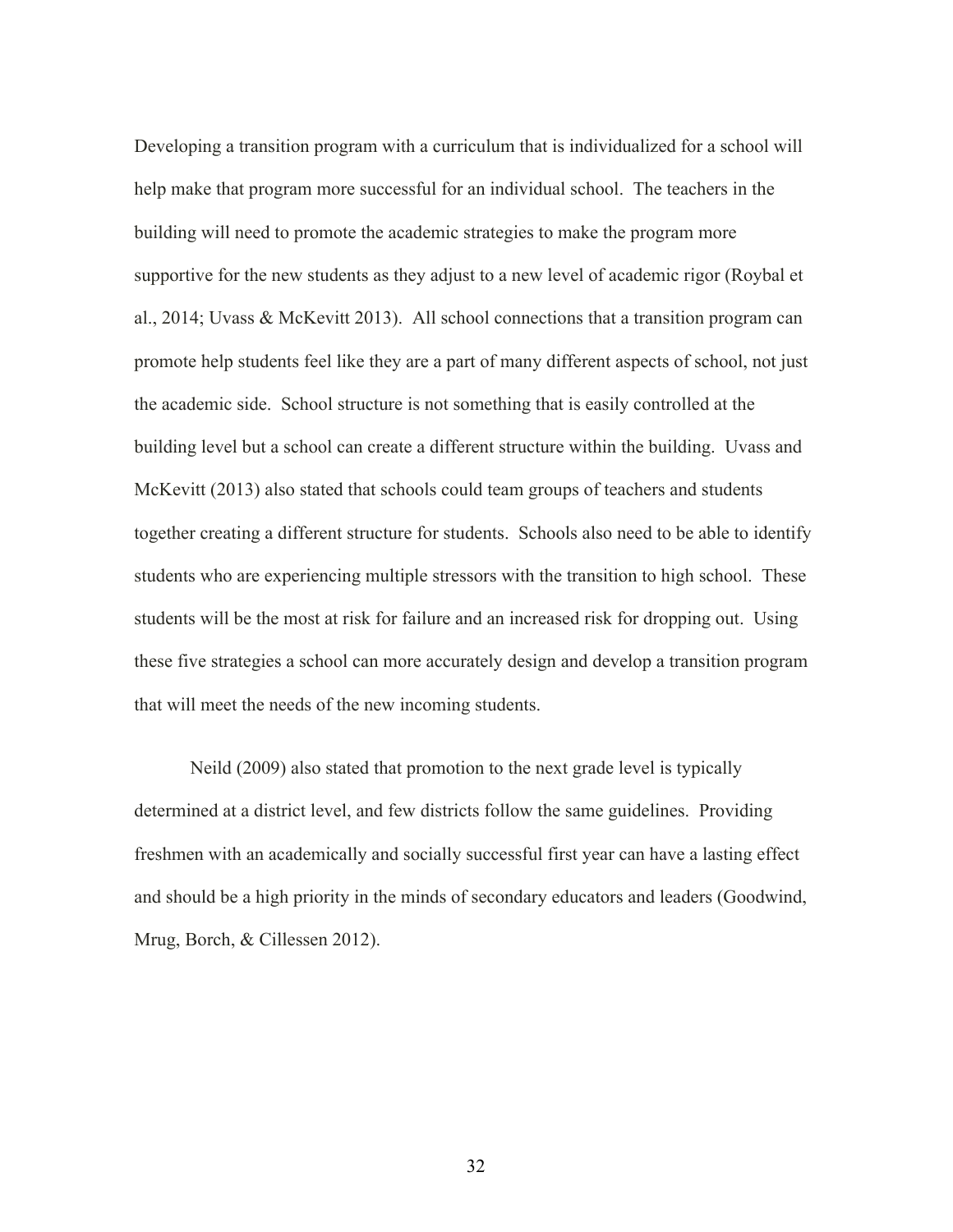#### *Gender Differences*

According to Driessen and van Langen (2013) gender inequalities are mostly based upon stereotype identity. They also indicate that far more boys than girls are involved in special education and boys are more likely to repeat a year of school. Sadker (2002) stated that males make up two thirds of the special education population. He also goes further to state that males and females have different strengths and needs. While females now take more Advanced Placement tests, they score lower on these exams as well as on the math and verbal sections of the SAT and the Graduate Record Exam (Sadker, 2002). Sadker stated that females consistently received higher grades from elementary school through college; however, this could be a result of females being rewarded for being more compliant and less of a classroom disturbance. According to Halpern (2012) and Stoet and Geary (2013) the difference that gender plays in reading strongly favors females and it is three times larger than the gender difference in math. The difference that gender plays in mathematics is the most common topic even though the gender difference in reading is much greater. Voyer and Voyer (2014) found similar results, females generally scored higher on reading achievement test, whereas males scored higher on math and science achievement tests. They also found that females had an advantage when it came to grades in school, females scored higher than their male counterparts regardless of what subject. Males and females typically respond to traditional teaching styles differently, which may support females' typical learning style (Meece, Glienke, & Burg, 2006). Teachers exhibit bias between males and females in their classes; teachers call on males more frequently, wait longer for their answers, and provide males with more specific feedback. On the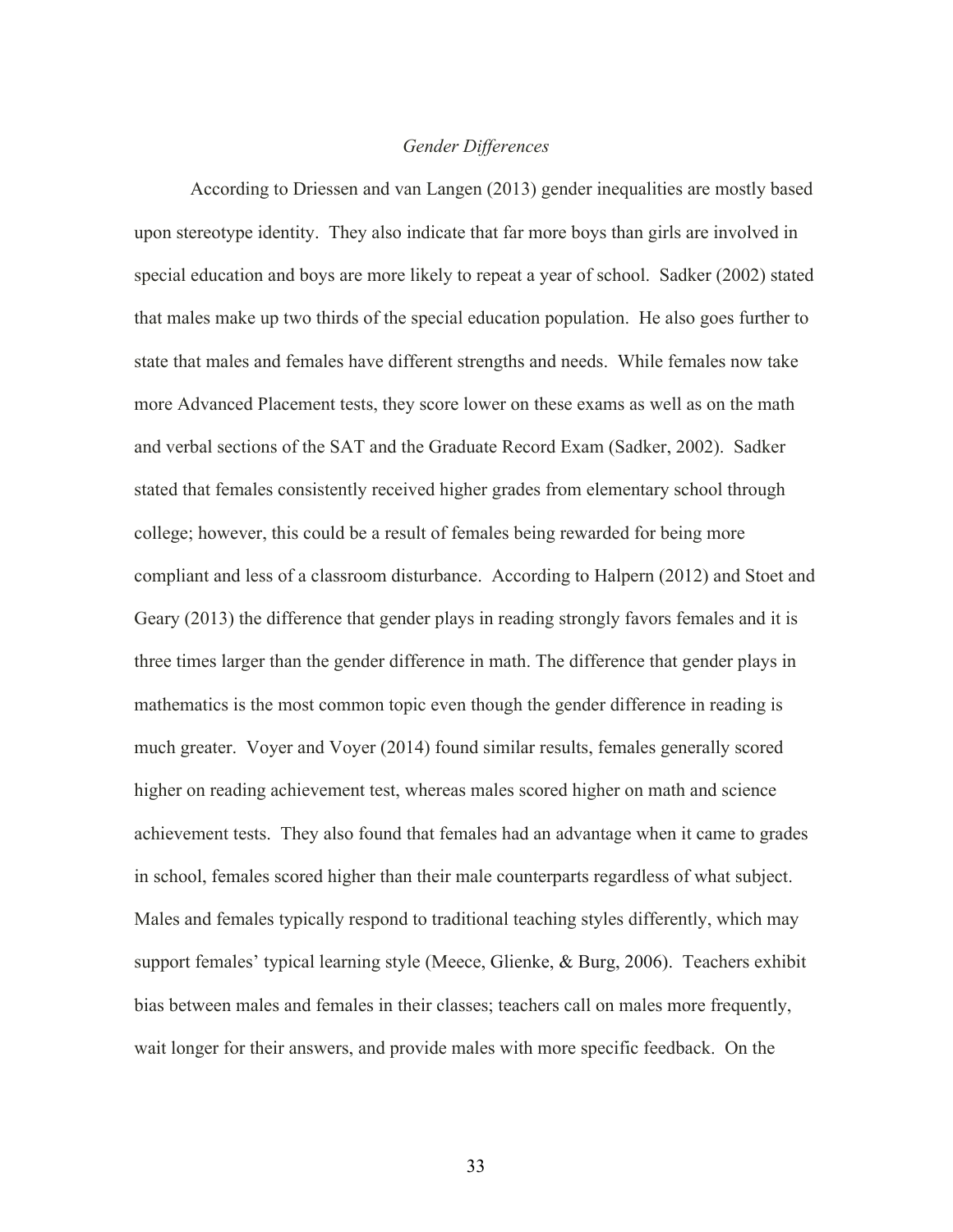other hand, teachers also punish males more frequently than females for similar behavior (Sadker & Zittleman, 2005).

According to Eliot (2011) boys and girls do not respond to stress, nor hear, learn, see, or remember in significantly different manners. It was also suggested that teachers' and other adults' inaccurate beliefs about gender differences are more important and influential than any real difference. The main problem that arises from this misbelief is that the adults have the potential to mold students' opinions of themselves and they can inaccurately form stereotypes of learning when they should be forming opinions that stress potential and possibilities. Nonetheless many proponents of single-sex classrooms and schools are vocal in their desire for such programs. Consequently the more parents and educators hear that boys and girls are born different the more likely each gender is to living up to that stereotype (Eliot, 2011). Caskie et al. (2014) found that student gender may be an indicator in reporting GPA accurately. They found that female students were more likely to report their GPAs as being higher than they actually were and males were more likely to report their GPAs as being lower than they actually were. This indicates that female students were more concerned with their academic ability being reported in a better light than male students. Chee, Pino, and Smith (2005) found that GPA does differ by gender. They also reported that females were as academically successful as males but that they receive less recognition for their academic achievement. According to Voyer and Voyer (2014) earning higher grades in school requires more determination and perseverance than performance on a standardized test, which only assesses skills at that one point in time. They also stated that female students have an advantage in school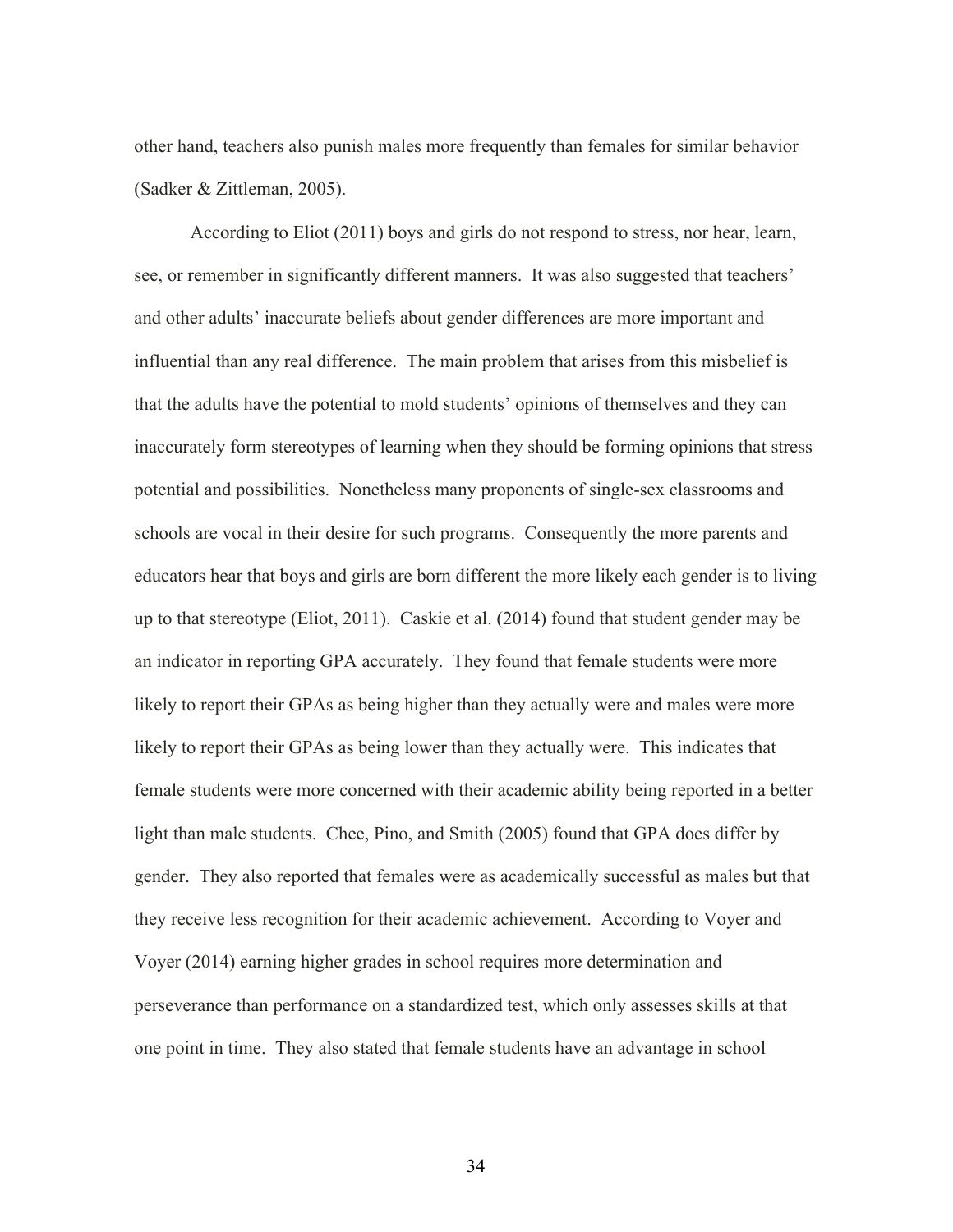grades compared to male students. This advantage was across all content areas. This is similar to the findings of Aniodo and Egbo (2013), who found that female students scored higher than male students in chemistry. Additionally Serbin, Stack, and Kingdom (2013) found that gender was a factor in academic achievement; males' performance in reading, science, and other subjects fell below females' performance by the eighth grade. According to Bennett, Gottesman, Rock, and Cerullo (1993) this could be attributed to teachers' subjective opinions of male students whose behavior might negatively affect their grade, this belief was true for the elementary school teachers, the middle school teachers, and the high school teachers. Furthermore Meece et al. (2006) reported that although more girls are enrolled in advanced high school math and science classes, they report that they enjoy those classes less than their male counterparts. Good, Aronson, and Inzlicht (2003) stated that students who were coached in the idea that with hard work they can get smarter scored higher on achievement tests than did a control group of students. Similarly Fulk (2003) stated that students' belief in their ability to master content was more important for females in predicting outcome than it was for males. This indicated that females are more susceptible to challenges to their aptitude beliefs than males.

#### *Dropout Rates*

Dropout rates in high school have decreased from 12% in 1990 to 7% in 2012 (National Center for Educational Statistics, 2014). Although the dropout rate has decreased, the number of students who do not complete high school or who do not have the necessary skills they need to be successful when the leave the education system (Horwitz,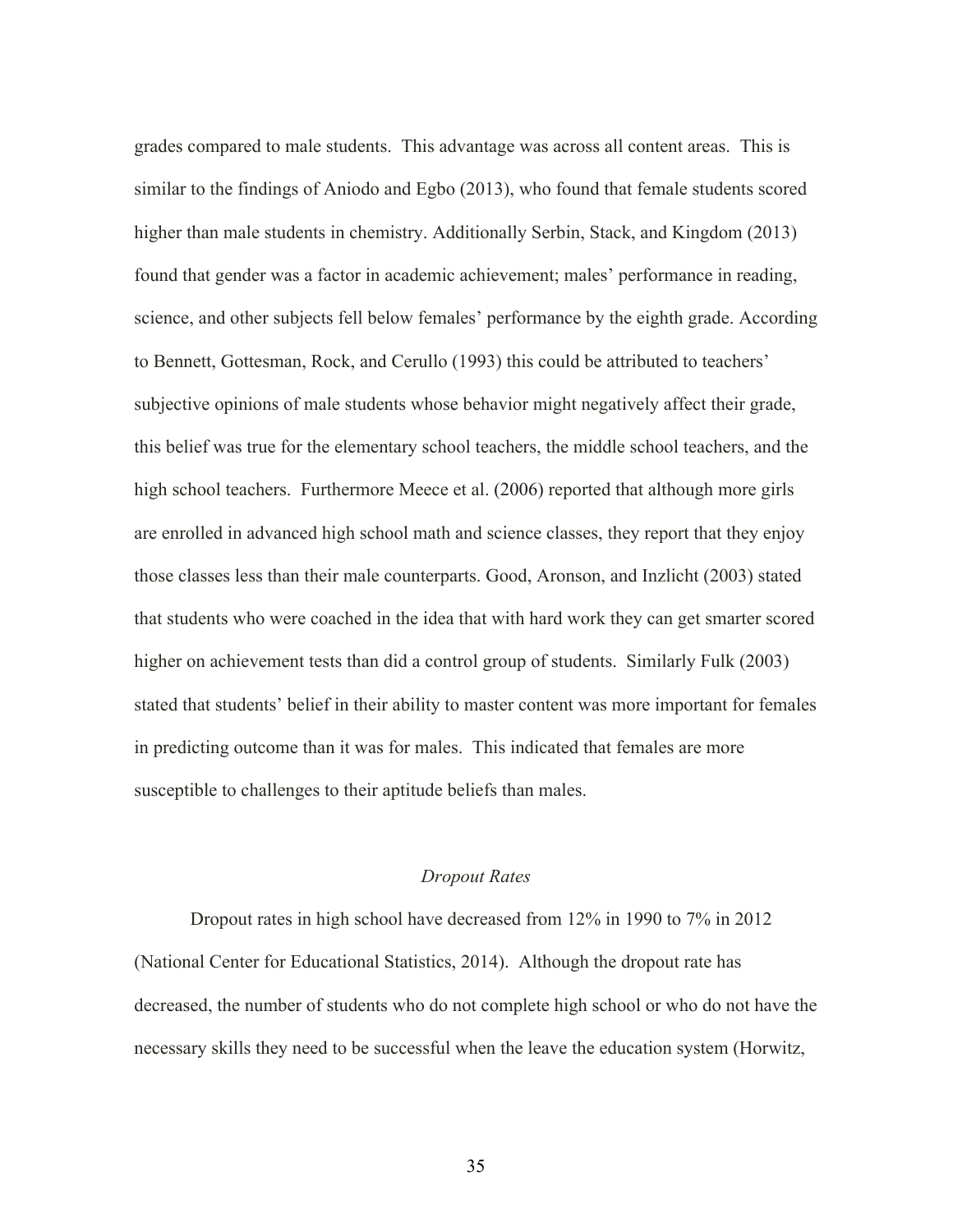2008; Styron & Peasant, 2010). According to Sadker (2002) males have a higher dropout rate than females (13% to 10%). Although females who repeat a grade are more likely to drop out of school than males that repeat a grade (Sadker, 1999). Low scholastic performance during the first year of high school is associated with not earning a high school diploma and a lifetime of low career achievements and economic hardship (Day & Newburger, 2002). Earning a high school diploma has become more important to having a career and being successful. Students who experience academic setbacks and students who have attendance issues are more likely to drop out of high school (Christle, Jolivette, & Nelson, 2007; Styron & Peasant, 2010). Consequently students who experience a sense of belonging to the school are not as likely to drop out. Song, Benin, and Click (2012) found that students who where more active in school activities and had better test scores were less likely to drop out of high school. Ninth grade students typically have the most truancy, more class failures, and more behavior referrals than any other high school grade (Fritzer & Herbst, 1996). Schools can have a significant influence on reversing the number of dropouts by making the transition from middle school to high school successful (Gold et al., 2010). When the ninth grade students get off-track so early in their high school career it can have dramatic effects on their ability to stay the course and graduate on time or graduate at all. According to Allensworth and Easton (2005) students are off-track for graduation if they have done both of the following during their freshmen year; more than two F's in core areas (Math, Science, Social Studies, or English/Language Arts) and have received four or fewer course credits. As students begin high school they need to understand the significance of passing the core classes during their freshmen year and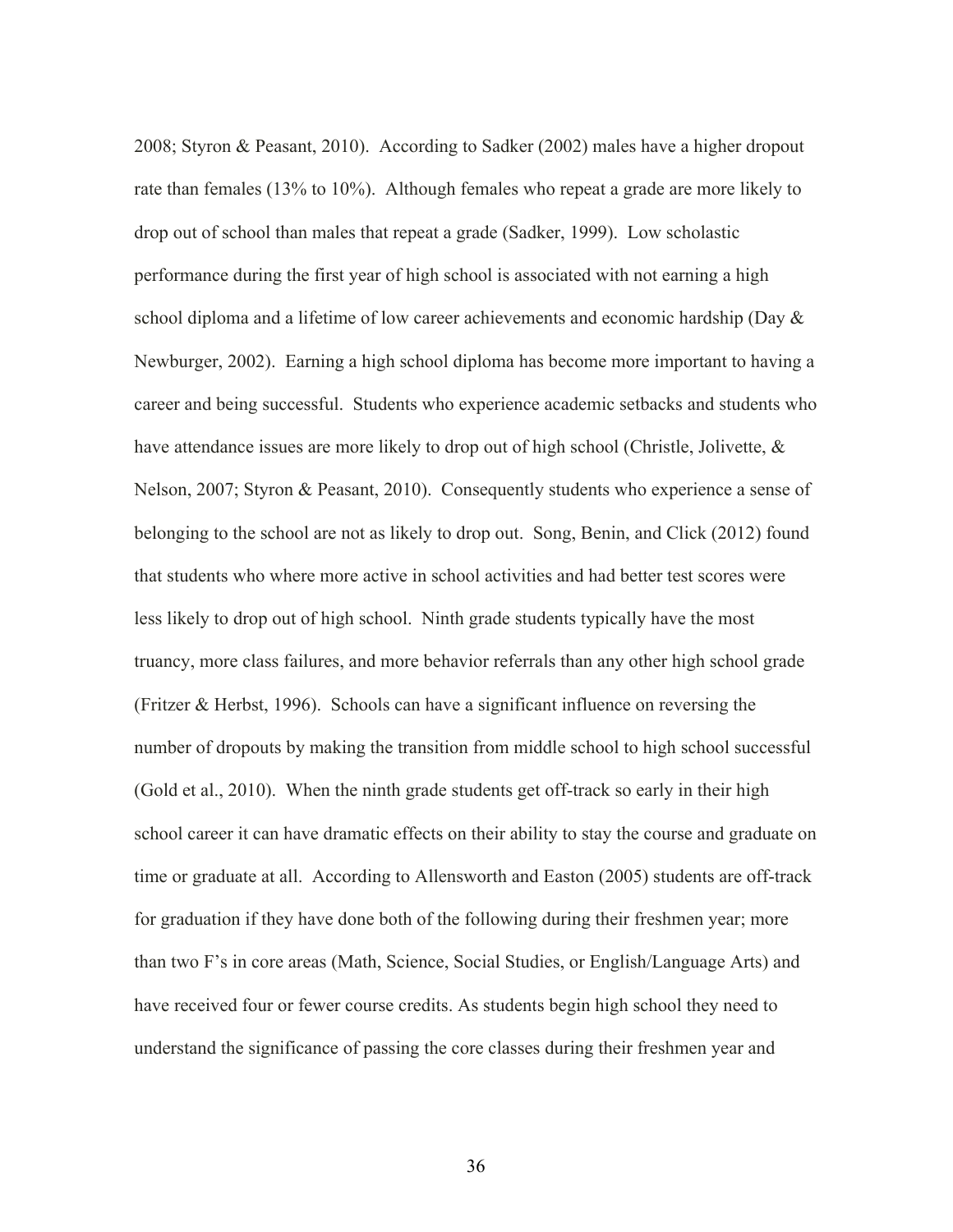schools need to provide the required support to students to assist them in passing those courses (Bangser, 2008).

Murnane (2013) stated that students who have poor attendance, have repeated a grade, and have low test scores in middle school have a higher probability of dropping out of high school. There is a strong relationship between being retained and dropping out of high school particularly when the retention occurs during the middle grades (Christle et al., 2007). Students who dropout regularly experience lifelong struggles as a direct result of dropping out of high school (Neild, 2009; Reyes et al., 2000). Christle et al. (2007) found that student attendance and academic achievement were both negatively correlated with dropping out. They also discovered that a sense of belonging and connectedness with the school made students less likely to drop out. According to Dynarski and Gleason (2002) students who began to experience academic success and became connected to adults and peers in the school were less likely to drop out of high school. Dropping out of school is a cumulative process not something is just an impulsive act (Christle et al., 2007).

#### *Transition from High School to College*

After high school students have another transition to prepare for, either college or the work force. High schools are given the responsibility of making sure that all students are adequately prepared for each given path. The academic experiences of high school students too often do not prepare them for the rigors of a college education or for the work that is required in a technological economy (Bangser, 2008). Gilroy (2011) stated that a community high school could strengthen its college prep curriculum by partnering with a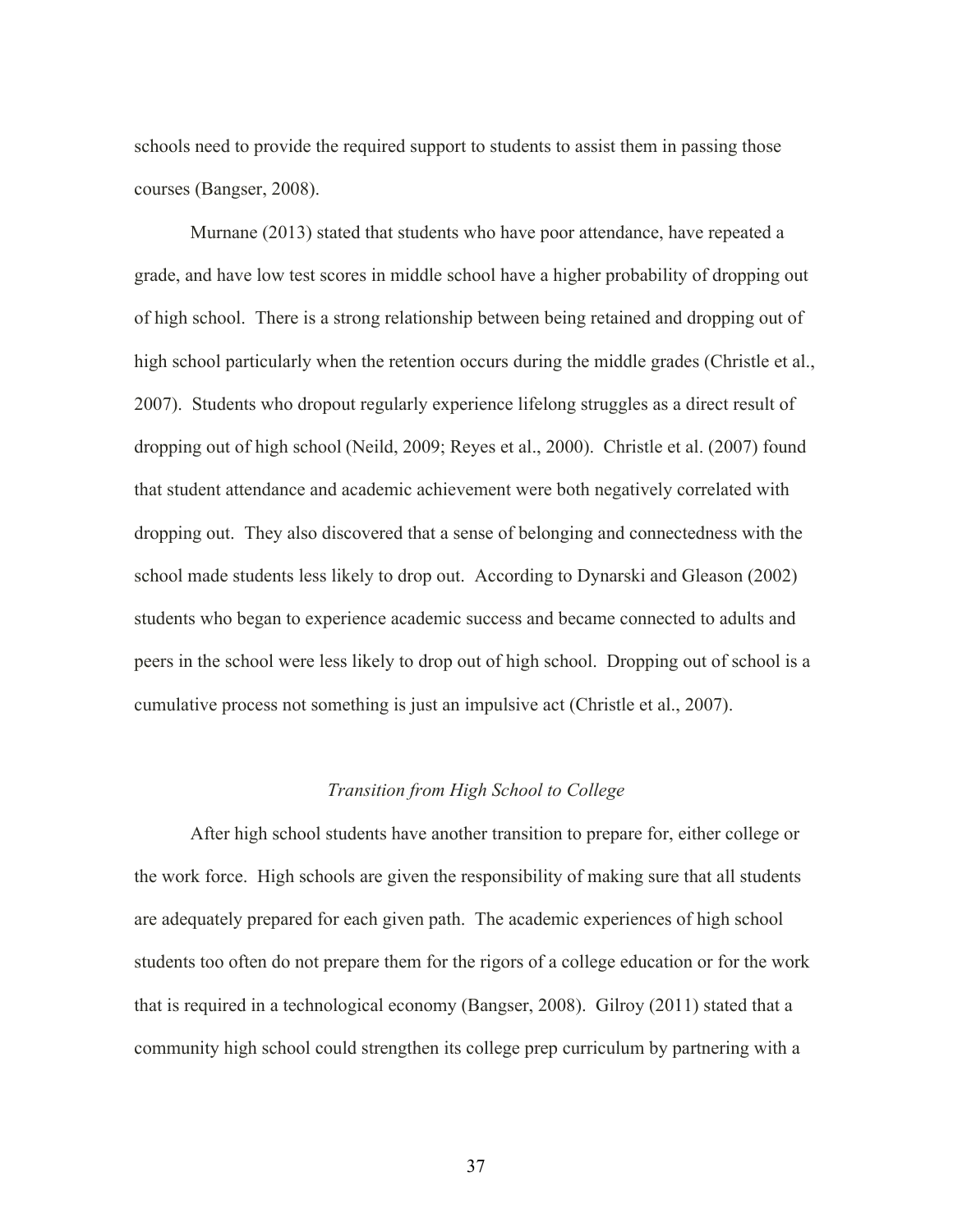local college and thus encouraging an attitude in students who want to go to college. According to Barnes and Slate (2013) the idea of college and career readiness is inaccurate, politicians and educational leaders place a greater emphasis on college readiness when they are designing curriculum and academic preparedness than they do on career readiness. According to the U.S. Department of Labor (2013) only 65.9% of high school graduates were enrolled in college. This leaves 34.1% of high school graduates either in the work force or looking for work. If high school curriculum is focused mainly on the college preparation path, then some students are not being adequately prepared for life after high school. For a variety of reasons students are not being prepared for college level work while in high school (Venezia & Jaeger, 2013). High school curriculum needs to be demanding, applicable, and engaging enough for students to be successfully prepared for college and careers (Bangser, 2008). According to Adelman (2006) high school students should take the most rigorous classes in high school and read all the time to better prepare themselves for college level work. Furthermore, high school students need to begin their college careers while still enrolled in high school either through Advanced Placement (AP) classes or with dual enrollment where students earn both a high school credit and college credit simultaneously.

Cohen (2007) stated that faculty members expect college freshmen to work at a higher level in order to be successful in college. A disconnect exists between what is taught during high school and what college instructors expect students to be capable of doing during their freshmen year in college (Venezia & Jaeger, 2013). High school students are not used to being required to read 10 books in a class, but rather they are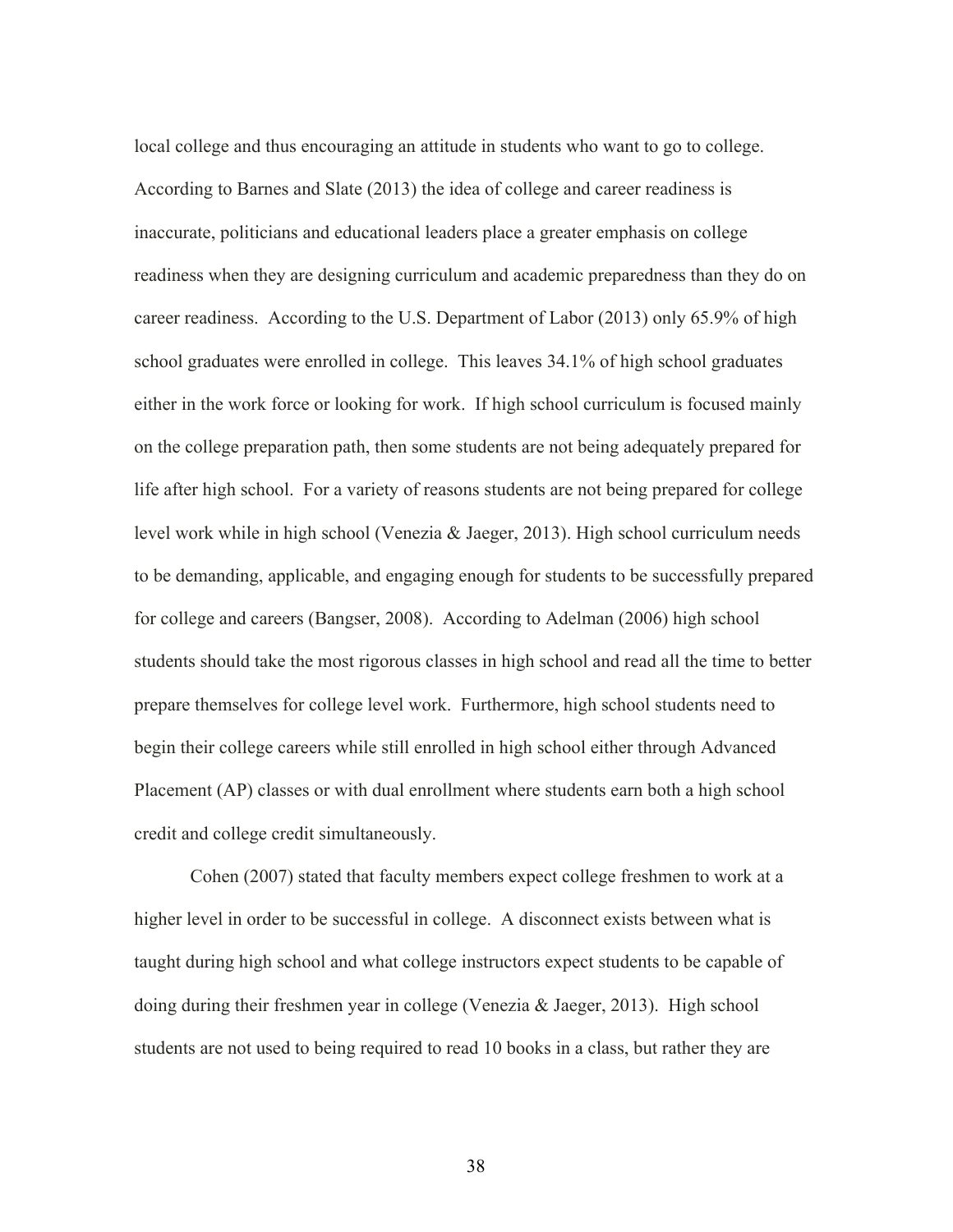accustomed to reading two to four books in a class. High school students who take harder, more challenging classes are more successful during their freshmen year in college (Adelman, 2006). Students who are not prepared for college level work are required to take remedial course(s) that carry no credit and then extend the time it takes to graduate. For a student to be college ready he or she needs to be prepared to attempt and pass college level work without taking remedial classes (Venezia & Jaeger, 2013). In Tennessee all high school students are required to take a mathematics class each year, thus providing them with continuous enrollment (Zelkowski, 2010). This should make the students more prepared for college level mathematics work if they enroll in a college or university upon graduation (Adelman, 2006). Prior to students being required to take a mathematics class each year students would take two mathematics classes during 1 year and would then be able to avoid a year of mathematics (Zelkowski, 2010). According to Adelman (2006) students that take more challenging courses during high school will enroll and succeed in college at higher rates than students who take less challenging courses in high school. With programs like the HOPE scholarship, student attendance at colleges has increased. In Georgia the college attendance rate for 18 to 19 year olds increased by 7.0 to 7.9 percentage points (Dynarski, 2000). With this increase comes the need for college freshmen who are adequately prepared for the level of academic requirements. Bangser (2008) and Leonard (2013) stated that students who are not in the top quartile in their high school might be headed to college but some will fail the placement exams and thus waste time and money by having to take remedial non credit bearing courses. Barnes and Slate (2013) contended that college-readiness is not the same for all students; they maintained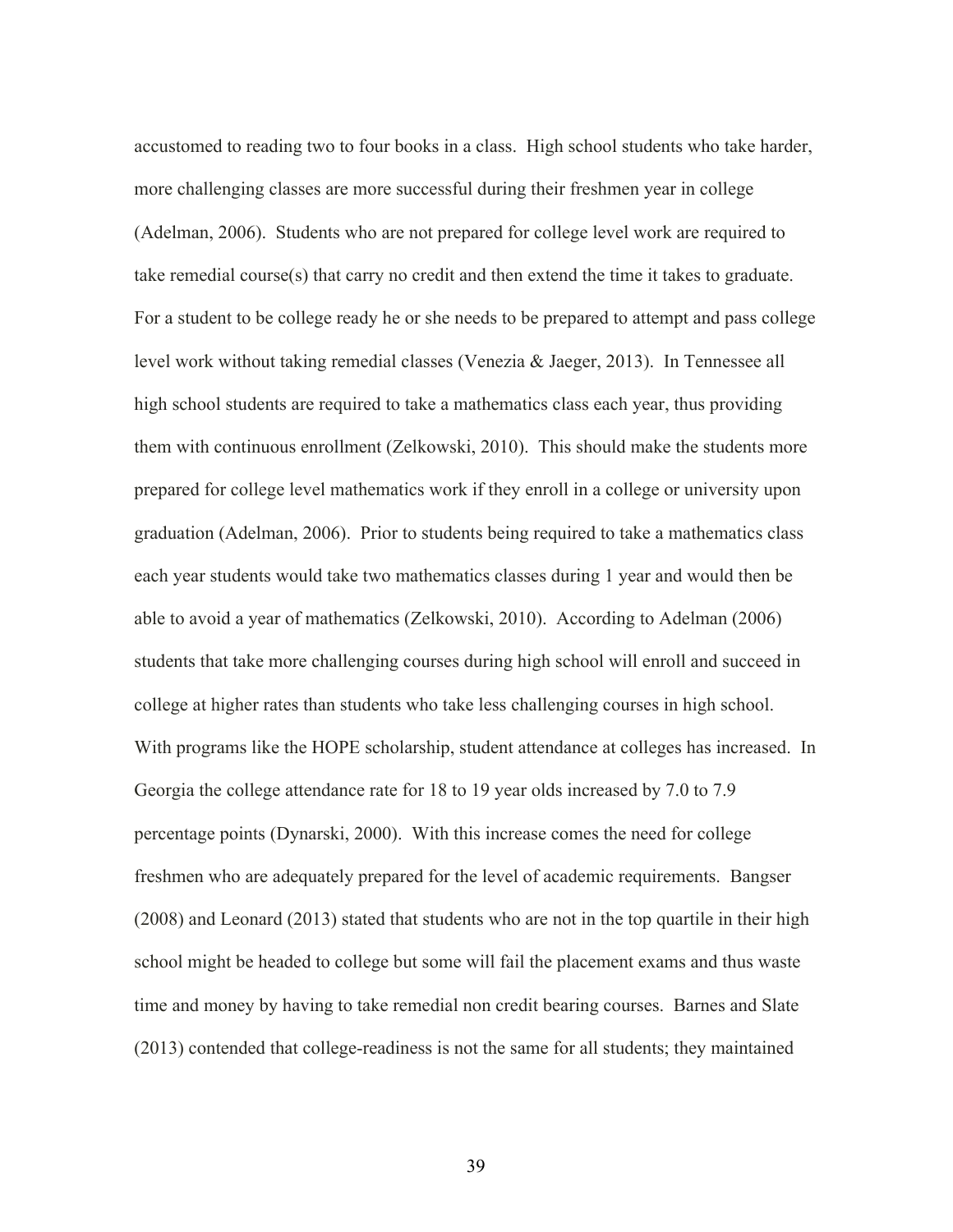that components other than high-stakes testing, statistical data, and accountability measures should be considered when deciding if a student is college ready. Policymakers have recently placed increasing importance on the links between education and work (Shultz & Stern, 2013). Employers and colleges are requiring higher expectations for high school graduates.

Students who possess solid high school grade point averages are more likely to prosper in college, and students with lesser high school grade point averages have a lower college grade point average (Hiss & Franks, 2014). The importance of preparation in high school for college level work has a direct impact on a student performance at college. Beginning in middle school or during the ninth grade year in high school students need to know that financial aid is available if certain criteria are met (Bangser, 2008). Students are reminded that their grade point averages are an important aspect of high school life but the correlation of that grade point average to college is rarely stated to students (Conley, 2006). As freshmen, students rarely understand the magnitude of their grade point average. If they did they would place more emphasis on it (Hiss & Franks, 2014; Maitre, 2014). Also having colleges and universities reiterate this same information to high school students would be a valuable resource. When high school students hear the importance of their grade point average from multiple sources, they will listen more carefully (Hiss  $\&$ Franks, 2014). Furthermore, high school students whose parents attended college are more apt to attend college as well (Venezia & Jaeger, 2013).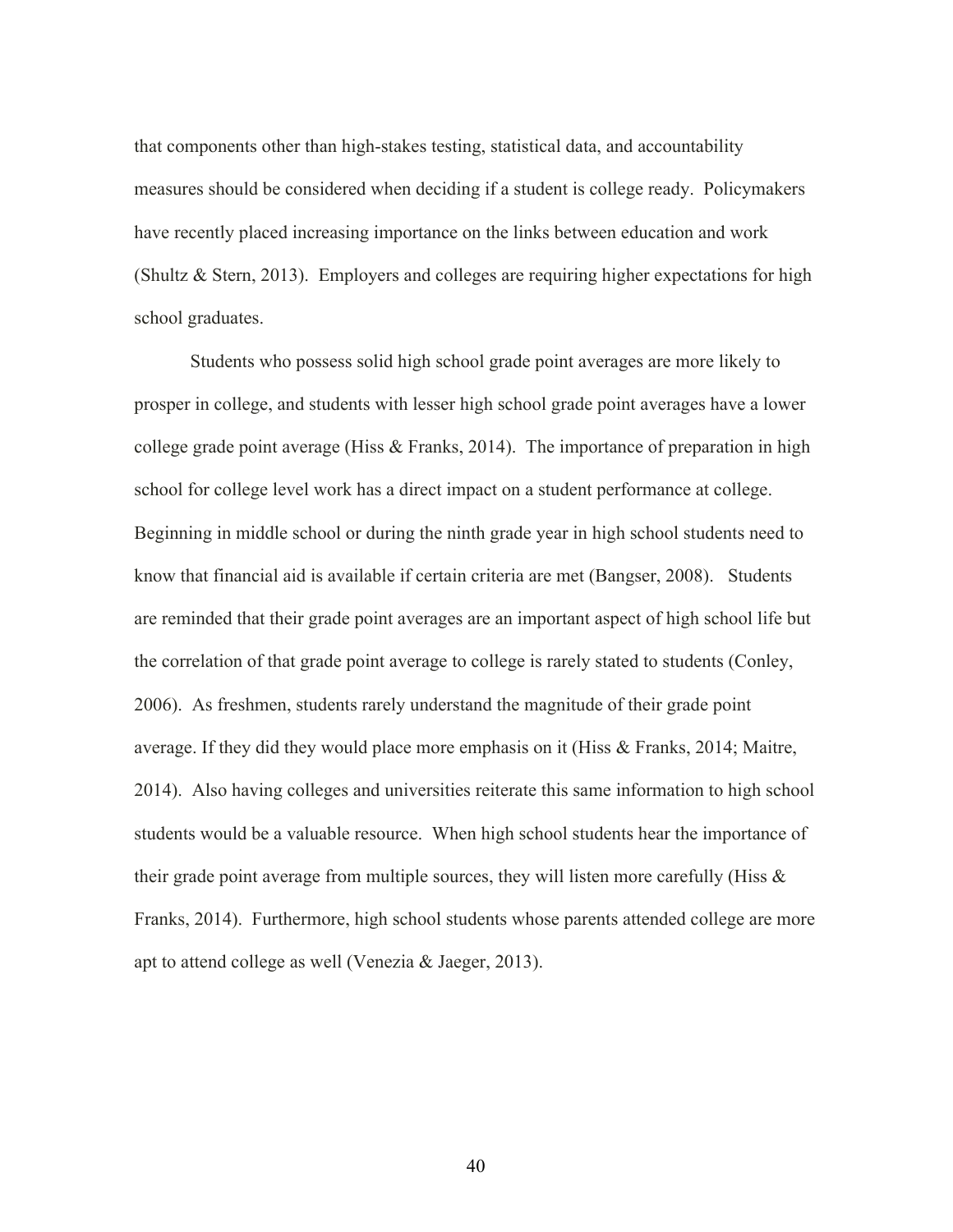# *Chapter Summary*

Academic requirements for high school students have increased significantly. Educators need to find a way to help make high school students prepared for the academic requirements they will encounter. The transition from middle school to high school can be a tumulus time for students. According to the research educators at both the middle school and high school can play a significant role in making the transition a smooth one. When incoming ninth grade students feel prepared academically and socially they make the transition smoothly and school report fewer absences, less discipline problems, and higher scores academically. A strategy used by many schools to address the transition to high school is to examine eighth grade EXPLORE scores and place students in classes that are most appropriate academically.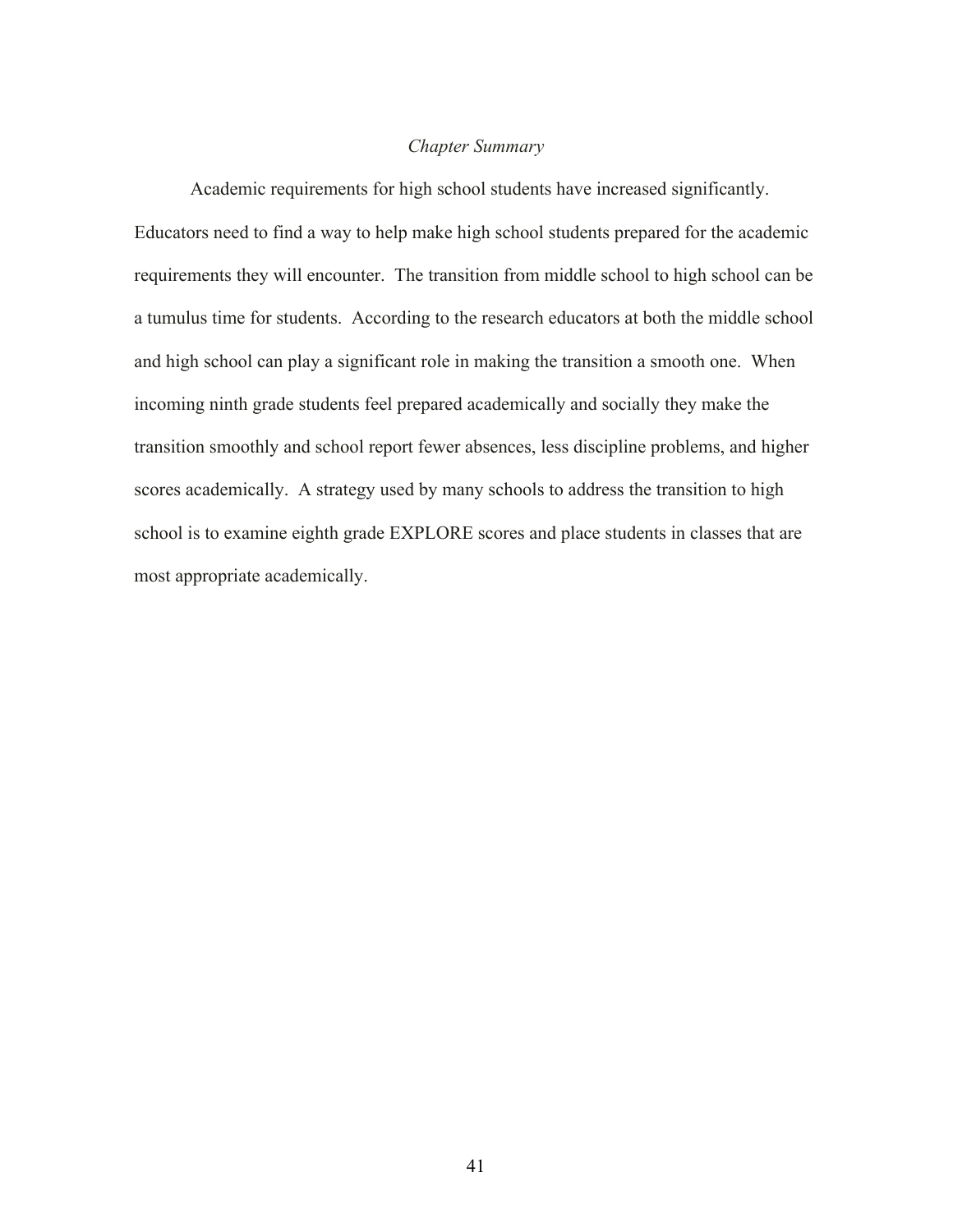#### CHAPTER 3

## RESEARCH METHODOLOGY

The purpose of this study was to identify factors that affect the transition from middle school, eighth grade, to high school, ninth grade. Particularly, this research was an analysis of students' scores on the eighth grade EXPLORE test, scores on end-of-course exam in Algebra I, final averages in Algebra I, scores on end-of-course exam in English 9, and final averages in English 9. Differences in performance by gender were also examined. This chapter includes the research questions and null hypotheses, population, instrumentation, data collection, data analysis, and a summary.

Quantitative research proposals emphasize objectivity in quantifying and defining phenomena (McMillan & Schumacker, 2006). The relationships between variables are typically analyzed via quantitative research designs. In this study I used tests as the variables that could be measured, then I used statistical procedures on the numbered data and I analyzed the numbered data (Creswell, 2009). This study used a quantitative research with a design that provided an analysis of relationships and differences.

#### *Research Questions and Null Hypotheses*

The following questions and corresponding null hypotheses relating to EXPLORE scores, Algebra I End-of-Course scores, Algebra I final averages, English 9 End-of-Course scores, English 9 final averages, and gender were addressed:

1. Is there a significant correlation between eighth grade EXPLORE scores in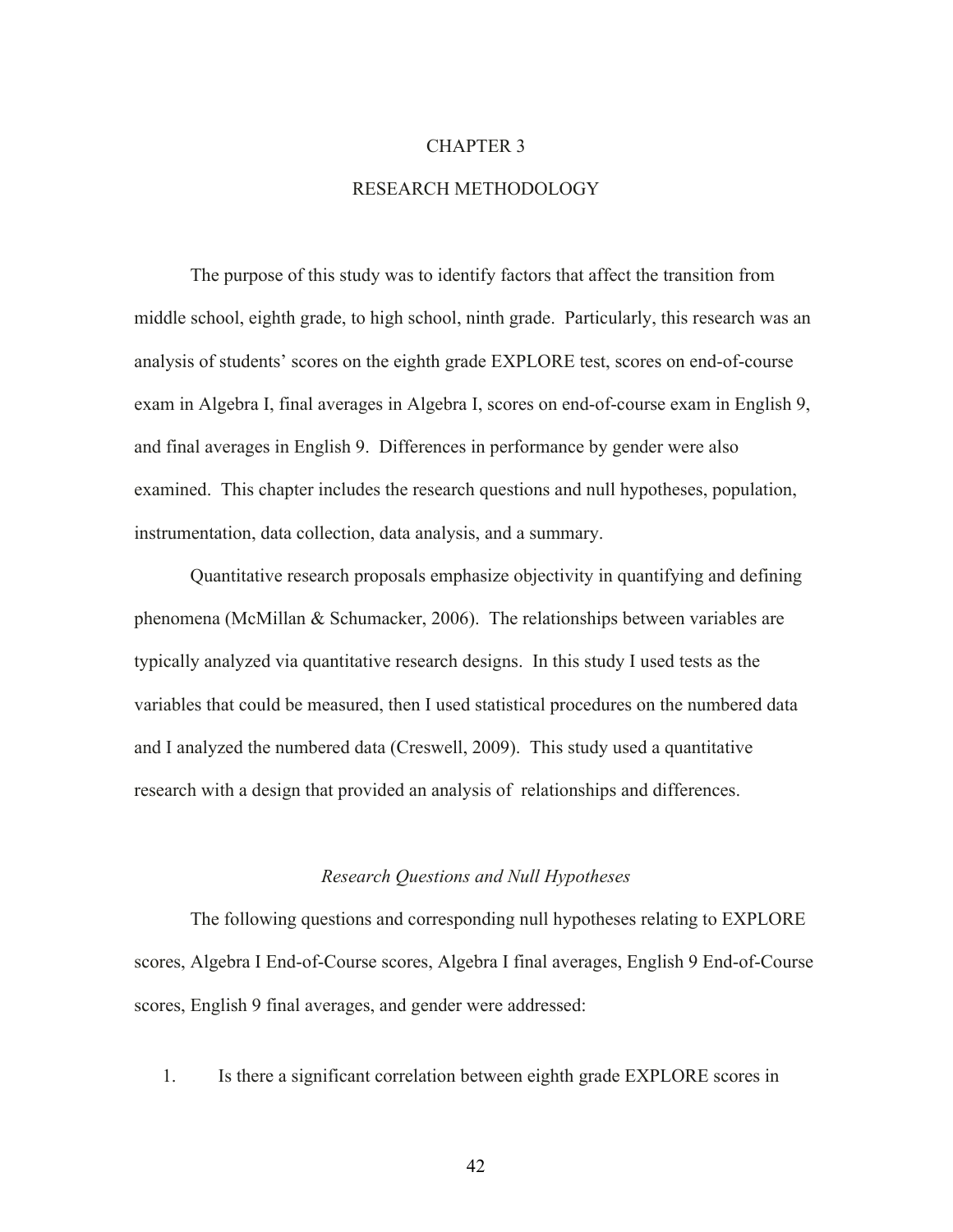English and the scores received on the English 9 End-of Course (EOC) exams?

- H01. There is no significant correlation between eighth grade EXPLORE scores in English and the scores received on the English 9 EOC.
- 2. Is there a significant correlation between eighth grade EXPLORE scores in English and the final averages received in English 9?
- H02. There is no significant correlation between eighth grade EXPLORE scores in English and the final averages received in English 9.
- 3. Is there a significant correlation between eighth grade EXPLORE scores in math and the scores received on the Algebra I EOC exams?
- H03. There is no significant correlation between eighth grade EXPLORE scores in math and the scores received on the Algebra I EOC exam.
- 4. Is there a significant correlation between eighth grade EXPLORE scores in math and the final averages received in Algebra I?
- H04. There is no significant correlation between eighth grade EXPLORE scores in math and the final averages received in Algebra I.
- 5. Is there a significant difference in scores on eighth grade EXPLORE tests in English when compared by gender?
- H05. There is not a significant difference in scores on eighth grade EXPLORE tests in English when compared by gender.
- 6. Is there a significant difference in scores on eighth grade EXPLORE tests in math when compared by gender?
- H06. There is not a significant difference in scores on eighth grade EXPLORE tests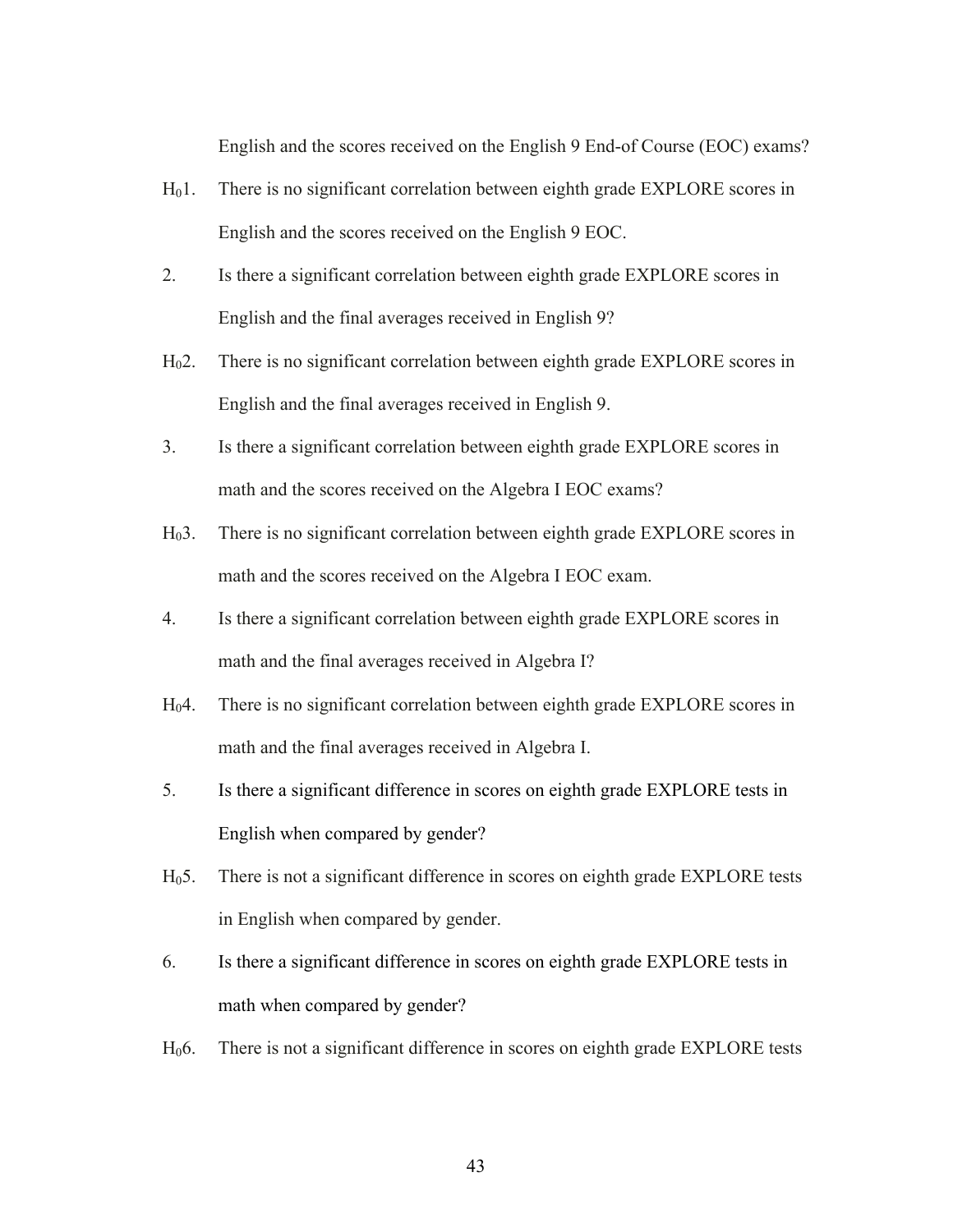in math when compared by gender.

- 7. Is there a significant difference in the final averages received in English 9 when compared by gender?
- H07. There is not a significant difference in the final averages received in English 9 when compared by gender.
- 8. Is there a significant difference in the English 9 EOC scores as compared by gender?
- H08. There is not a significant difference in the English 9 EOC scores as compared by gender.
- 9. Is there a significant difference in the final averages received in Algebra I when compared by gender?
- H09. There is not a significant difference in the final averages received in Algebra I when compared by gender.
- 10. Is there a significant difference in the Algebra I EOC scores when compared by gender?
- $H<sub>0</sub>10$ . There is not a significant difference in the Algebra I EOC score when compared by gender.

## *Population*

The population for this study consisted of ninth grade students enrolled in a rural East Tennessee High School, in Sullivan County, Tennessee. This class consisted of 253 students. Of those students 136 were males and 117 were females, 247 students were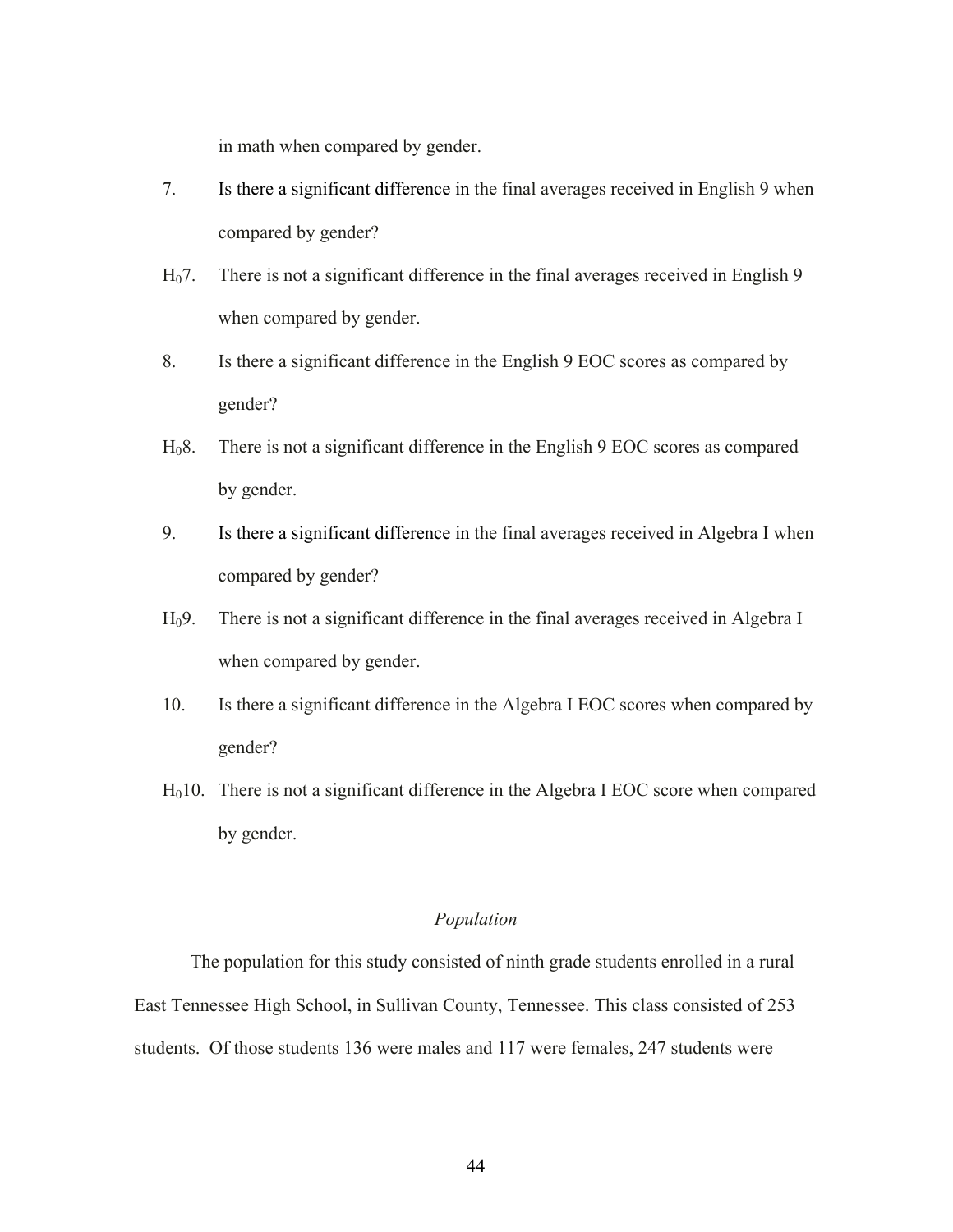classified as white, 133 males and 114 females, 1 Pacific Islander, 1 Asian, 1 African American, and 3 Hispanic students. The school was a Title I school that had 61% of the total student body as free and reduced price meal students. Students who had EXPLORE scores during their eighth grade year, 2012 – 2013, and who were enrolled in Algebra I and English 9 during the 2013 – 2014 school year and received scores on the EOC and a final averages in both Algebra I and English 9 were included in this study. All other ninth grade students were omitted.

#### *Instrumentation*

The instrumentation used for this proposed research study was achievement tests, EXPLORE and EOC. These tests measure a student's ability in particular areas. According to Gay (1996) tests that produce numerical scores can be used to classify, evaluate, or identity test takers.

The EXPLORE test is administered at the discretion of the school. The test is administered during a students' eighth grade year; historically it is administered during the months of September and October. The EXPLORE test is designed to measure preparedness for college and career after high school graduation. It provides educators and students with an early look at areas of academic weakness, thus providing intervention for students prior to beginning high school. The EXPLORE test is divided into four sections: English, Mathematics, Science, and Reading. Each section of the EXPLORE test is a timed 30-minute test. According to the EXPLORE Technical Manual, the EXPLORE test has reliability coefficients of: .87 in English, .84 in Mathematics, .85 in Reading, and .83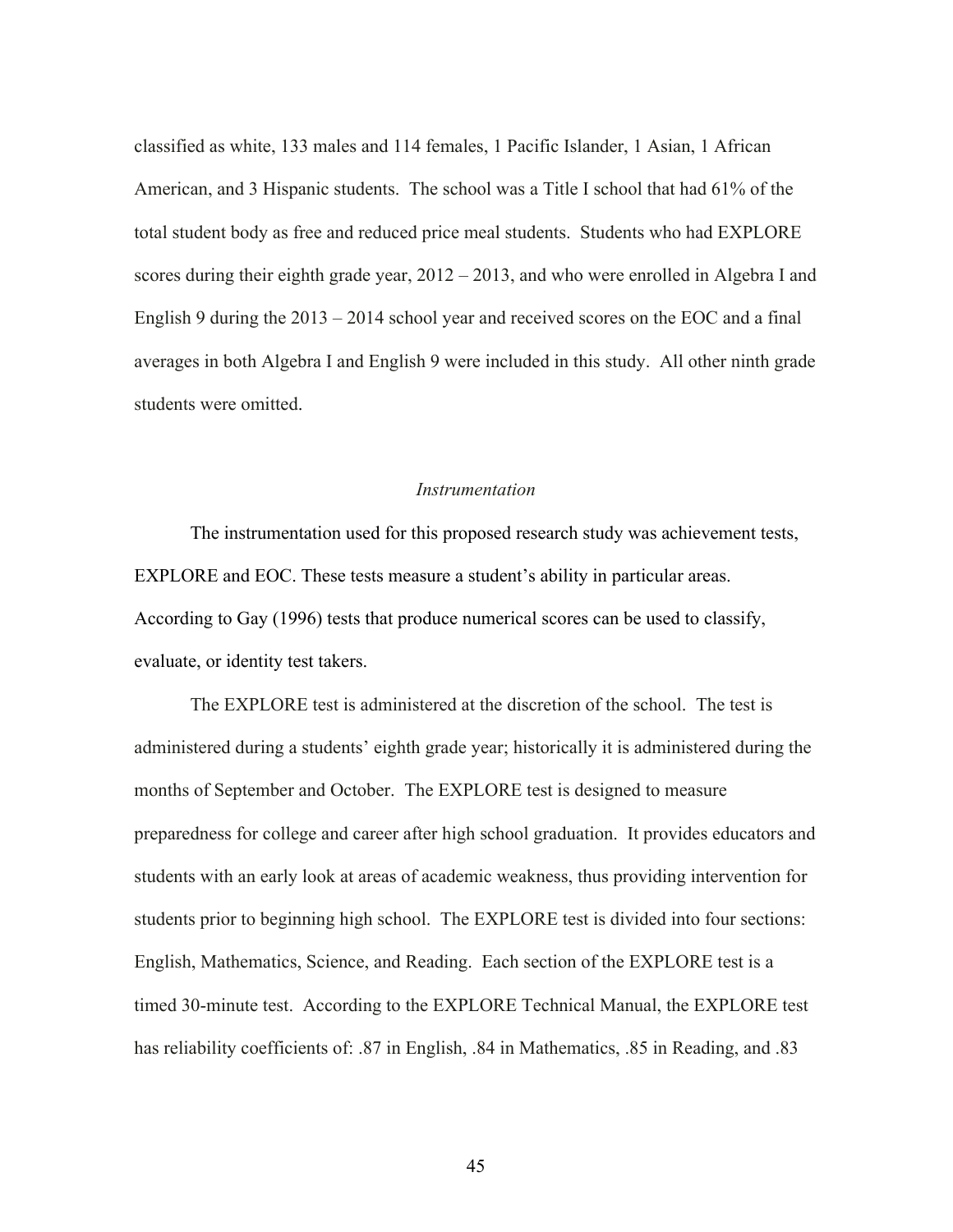in Science on form A for eighth grade students. On form B for eighth grade students the reliability coefficients change to: .87 in English, .86 in Mathematics, .87 in Reading, and .86 in Science. It also states that the most common use of the EXPLORE test is for measuring eighth-grade students' educational achievement in particular subject areas. EXPLORE scores, subtest scores, and skill statements based on the ACT College Readiness Standards are directly related to student educational progress and can be readily understood and interpreted by instructional staff, parents, and students (EXPLORE Tech Manual, 2013-2014).

End-of-course (EOC) tests are administered three times a year, at the end of the first semester (beginning of December), at the end of the second semester (beginning of May), and as a make-up day during the summer in June. EOC tests are given in the following subject area tests: English I, English II, English III, Algebra I, Algebra II, Biology I, Chemistry I and US History. All EOC tests are untimed. Special education accommodations are permitted when they are documented on the students' individual education program (IEP). Per Tennessee Code Annotated (T.C.A.) §49-1-302 (2) The End of Course exam will count 25% of the second semester grade. Students will not be required to pass any one examination, but instead students must achieve a passing score for the course in accordance with the State Board of Education's uniform grading policy. According to the Tennessee Department of Education's website, item validity is determined during field-testing of items. An in-depth item analysis is completed for each and every field-tested item before it ever becomes operational on an EOC exam.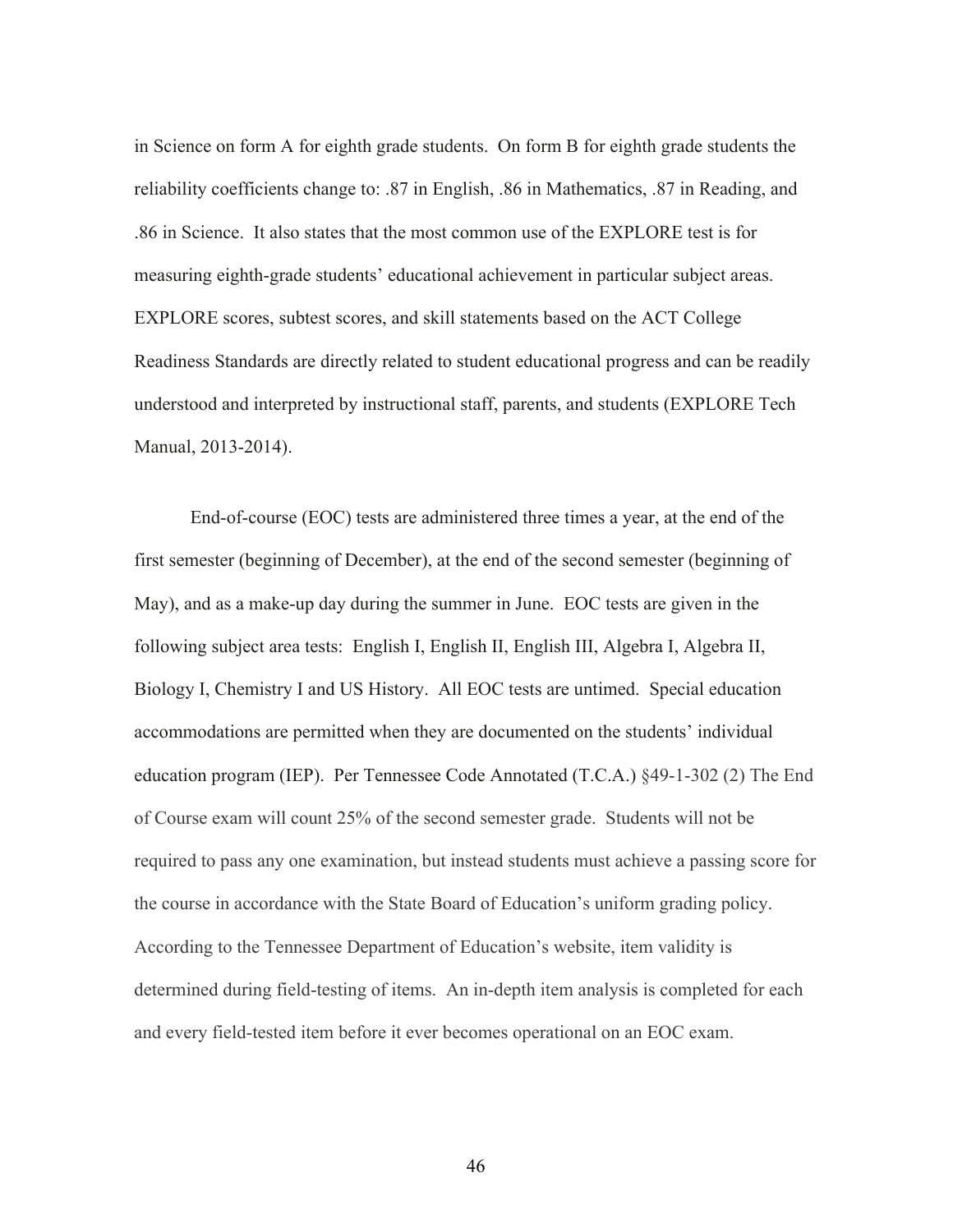## *Data Collection*

Data were collected from a rural East Tennessee High schools' records of EXPLORE scores and the individual student scores on Algebra I EOC exams, English 9 EOC exams, and final averages in both Algebra I and English 9. Student names were omitted from the data collection and a unique identifier was created for each student. The data were de-identified by the building level testing coordinator prior to the researcher analyzing the data. The data sources are separate and were merged to generate a single file with all test data and course averages. The data are contained in different locations, the EOC data were located on the Randa Solutions website, where all EOC scores are contained, the EXPLORE data were sent from the system level testing coordinator in an excel spreadsheet form, and the final average in English 9 and Algebra I were located on the school's student information database. This particular data set was chosen because the researcher had a vested interest in the outcome of this study. Prior to beginning the research, permission to conduct the research was obtained from the Institutional Review Board (IRB) at East Tennessee State University. Once approval was granted a meeting with the Director of Schools for Sullivan County was held to discuss the purpose of the research and clarify any items that needed to be answered prior to beginning research. Then a meeting was held with the researcher's dissertation committee to determine if he could proceed with the data collection and analysis. Next, the data were collected with all identifying information about students omitted prior to the collection of the data. The data were collected and downloaded into an Excel spreadsheet, the building level testing coordinator de-identified each data set and assigned a unique identifier for each student.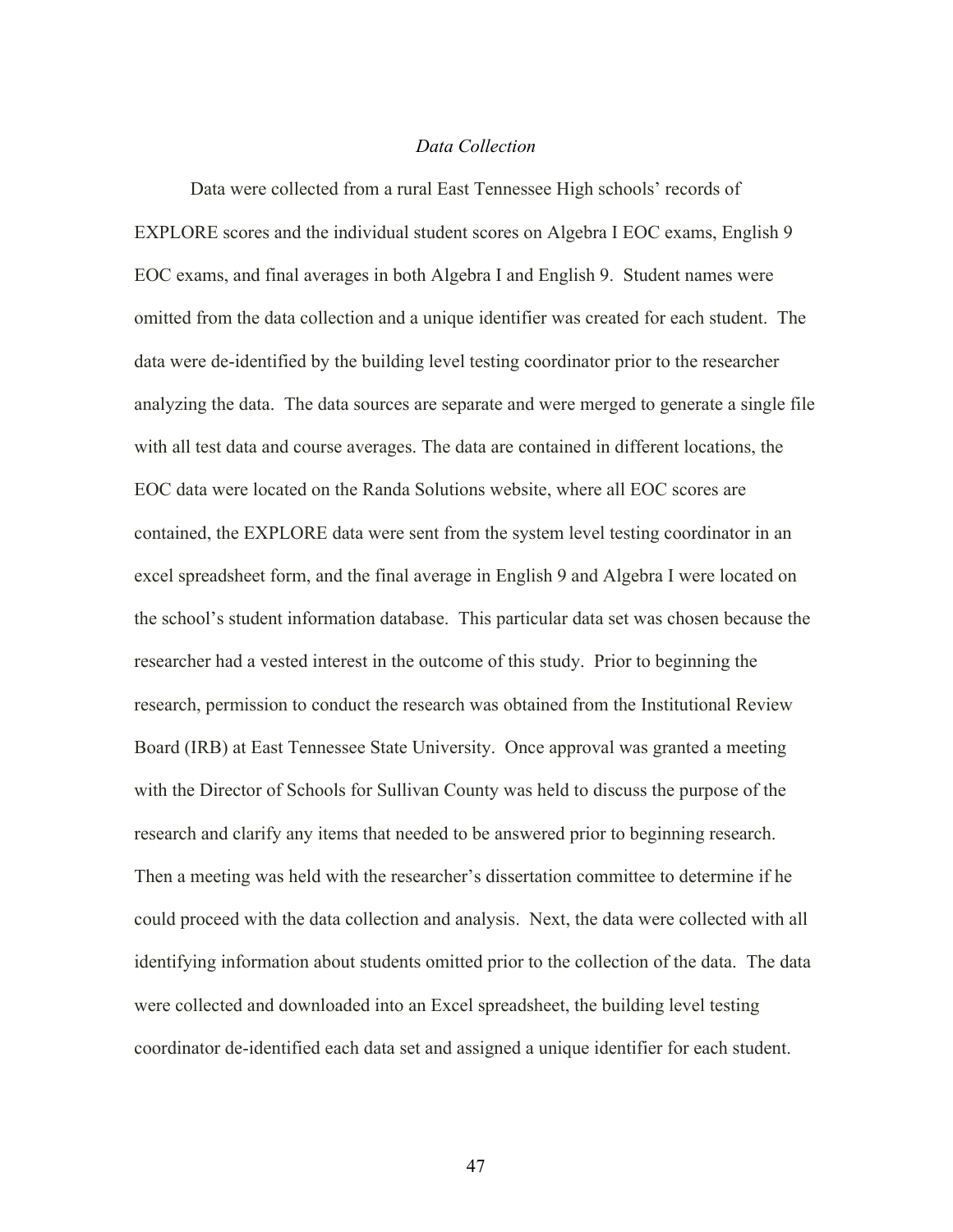Data sources for this study are the eighth grade EXPLORE test scores during the 2012 – 2013 school year, EOC scores from Algebra I and English 9 and final averages from Algebra I and English 9 during the 2013 – 2014 school year using ninth grade students. The researcher worked at the high school under study. The director of Sullivan County Schools granted access to the data.

The researcher was the principal at the school where the data were collected. The researcher was responsible for scheduling all students and analyzing student data. The researcher analyzed data for the purpose of determining areas of strength within the tested subject areas and areas where improvement could be gained. All data were de-identified by the building testing coordinator prior to the researcher analyzing the data. The validity and reliability of both tests are determined at a state level.

# *Data Analysis*

Data analysis was conducted using Microsoft Excel for Mac version 2011 and Statistical Package for Social Sciences (SPSS). A series of Pearson correlations were calculated between EXPLORE scores in English and math and final averages in Algebra I, English 9, Algebra I EOC, and English 9 EOC. The differences between gender and EXPLORE scores in English and math, final averages in English 9 and Algebra I and EOC scores in English 9 and Algebra I were also analyzed using an independent samples t test. This output provided the researcher the significance level of the relationship. All data were analyzed at .05 significance level.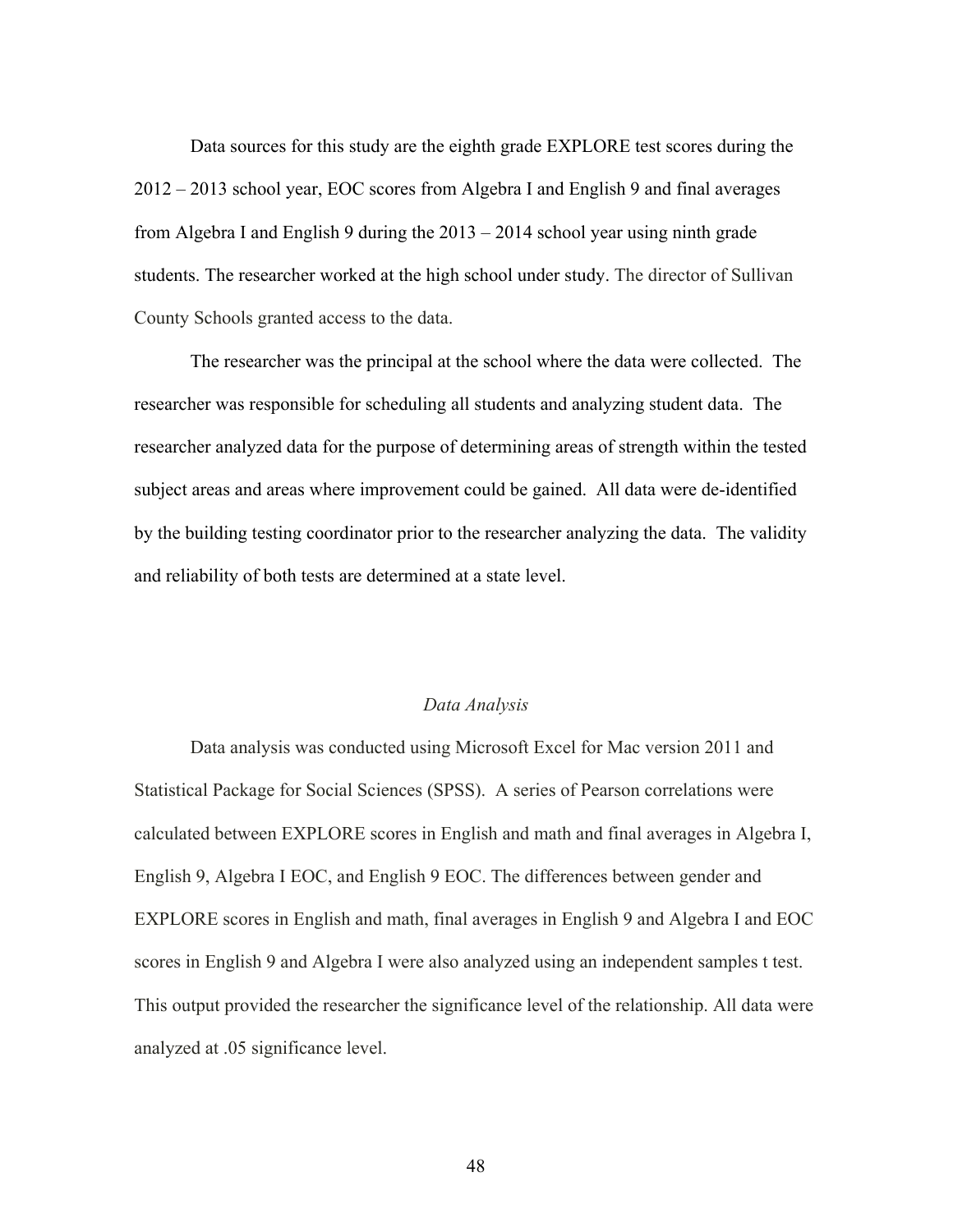Research questions  $1 - 4$  were analyzed using a series of Pearson correlations. The type of relationship was described either positively or negatively, and the strength of the relationship was also determined using the Pearson correlation coefficient. According to Witte and Witte (2010) as the value of the correlation coefficient approaches zero the weaker the relationship and as the value of the correlation coefficient approaches either - 1.00 or +1.00 the stronger the relationship. Research questions 5 – 10 were analyzed using independent samples t tests.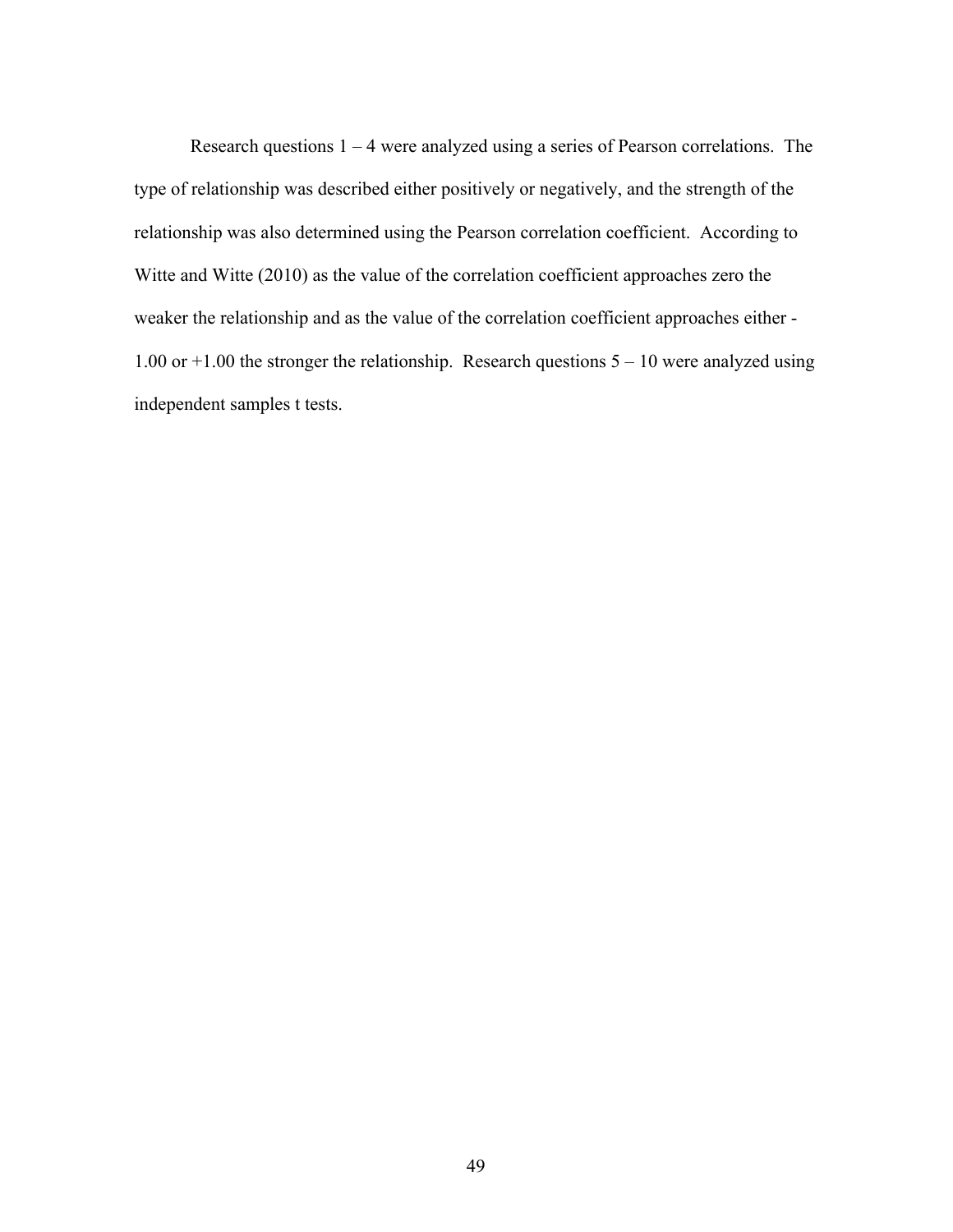# CHAPTER 4

# **FINDINGS**

The purpose of this quantitative study was to determine whether there was a significant relationship between EXPLORE scores in English and math and final averages and EOC scores in English 9 and Algebra I in an East Tennessee high school. The high school was located in a rural section of the state. The difference between gender and scores on EXPLORE in English and math and final averages and EOC scores in English 9 and Algebra I were also analyzed.

In this chapter data were presented and analyzed to answer 10 research questions and 10 corresponding null hypothesis. Data represented EXPLORE scores in English and math from 2012 – 2013 school year from middle schools that feed into the high school. Data also represented English 9 and Algebra I final averages and EOC scores from the 2013 – 2014 school year. Gender data were also represented in EXPLORE scores in English and math from 2012 - 2013 and final averages and EOC scores in English 9 and Algebra I from 2013 – 2014. Data were retrieved from PowerSchool (student data management system), the school's testing coordinator, and the school systems' Director of Testing and Accountability. Table 1 shows the means and standard deviations for female and male students on the eighth grade EXPLORE tests in English and math, final averages in English 9 and Algebra I and EOC scores in English 9 and Algebra I.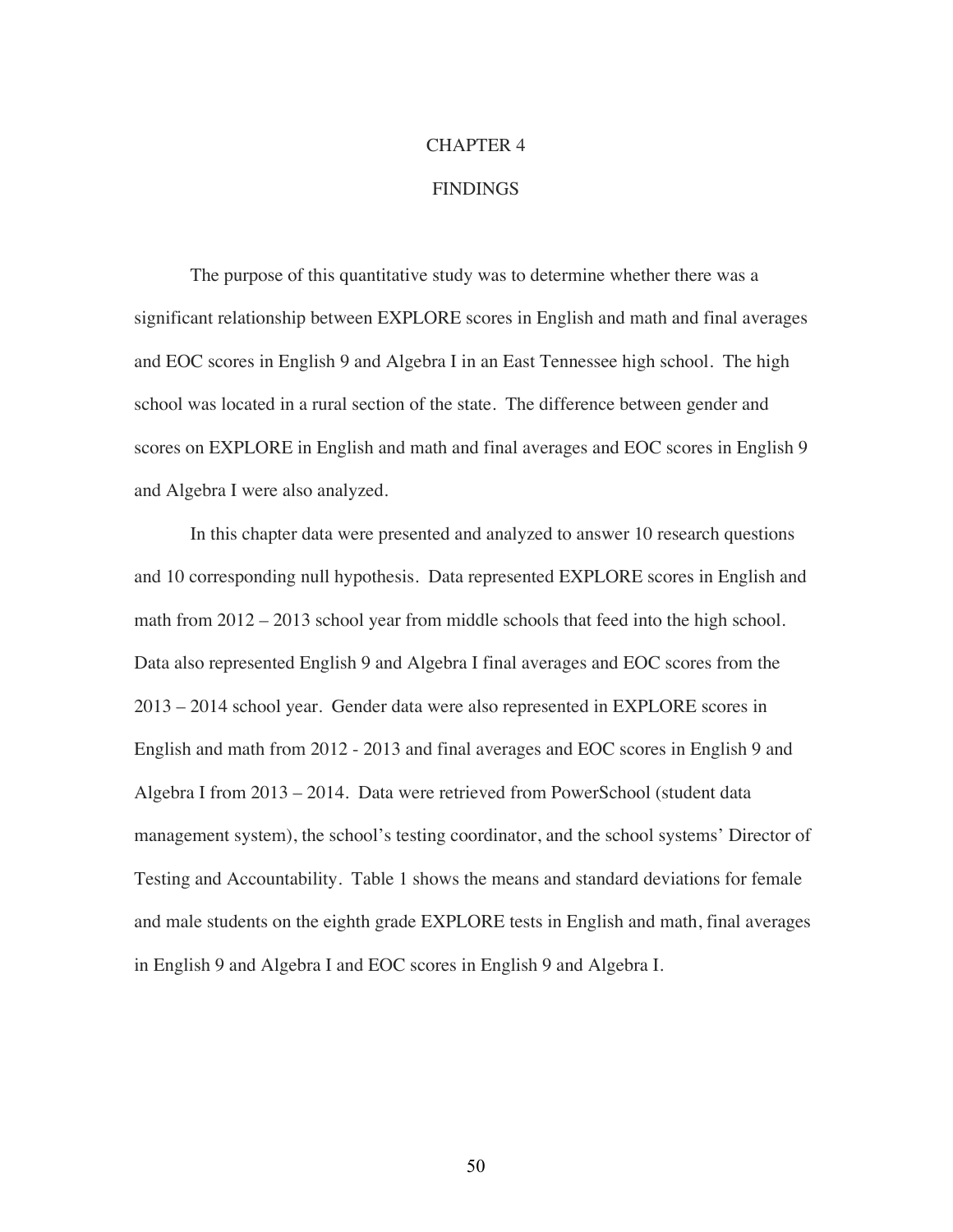Research Question 1: Is there a significant correlation between eighth grade EXPLORE scores in English and the score received on the English 9 End-of Course (EOC) exam?

 $H<sub>0</sub>1$ . There is not a significant correlation between eighth grade EXPLORE scores in English and the scores received on the English 9 EOC.

A Pearson correlation coefficient was calculated to test the relationship between the eighth grade EXPLORE scores in English and the scores on the English 9 EOC. The results of the analysis, as shown in Figure 1 below, reveal a strong positive relationship between the EXPLORE score in English ( $M = 14.68$ ,  $SD = 3.98$ ) and the score received on the English 9 EOC ( $M = 86.00$ ,  $SD = 8.41$ ) and a correlation that was statistically significant  $[r(252) = .722, p < .001]$ . As a result of the analysis H<sub>0</sub>1 was rejected. In general, the results suggest that there is a significant positive correlation between the EXPLORE scores in English and the score received on the English 9 EOC. Students who have high EXPLORE scores in English tend to have high English 9 EOC scores.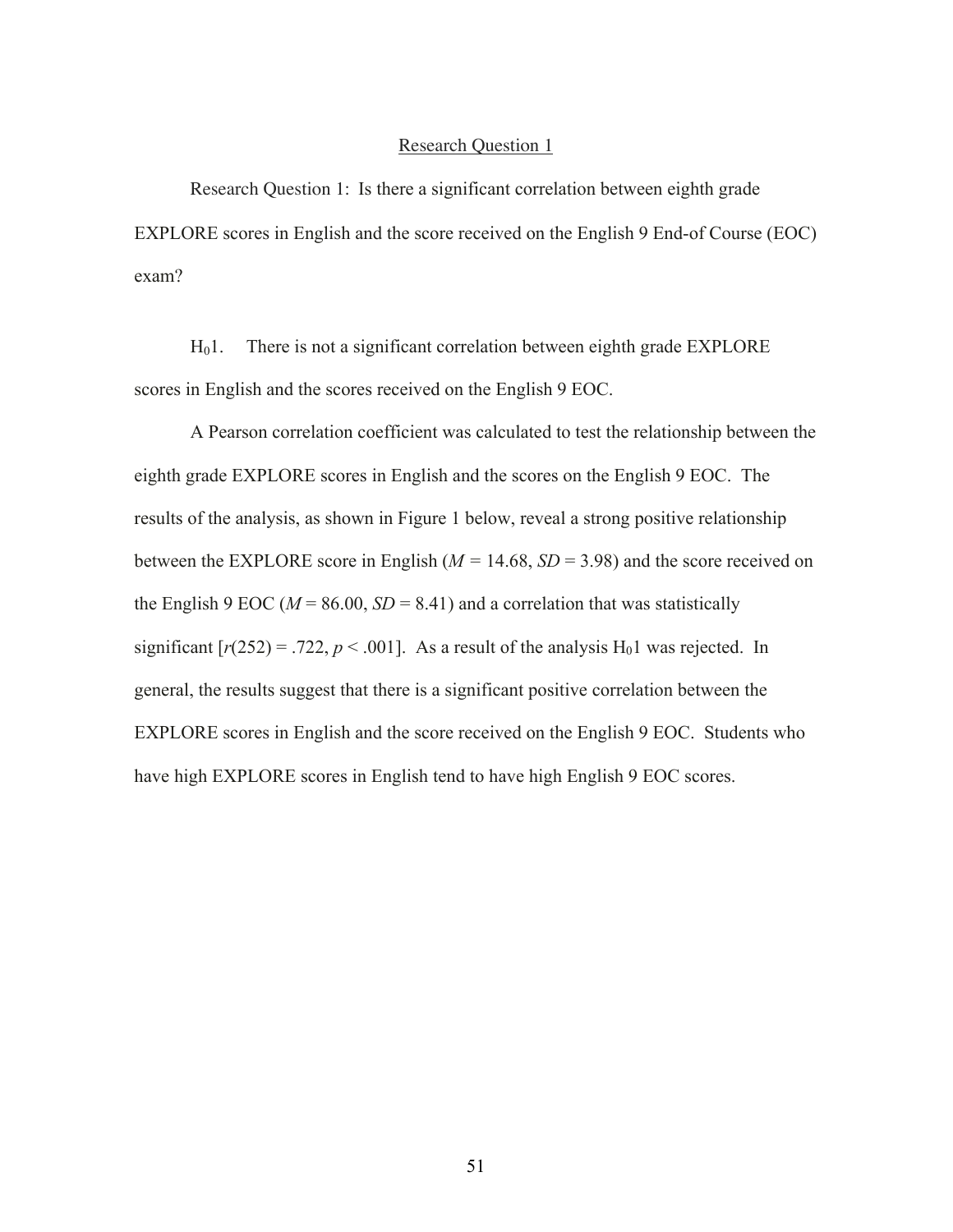

*Figure 1.* Scatterplot of EXPLORE score in English and English 9 EOC score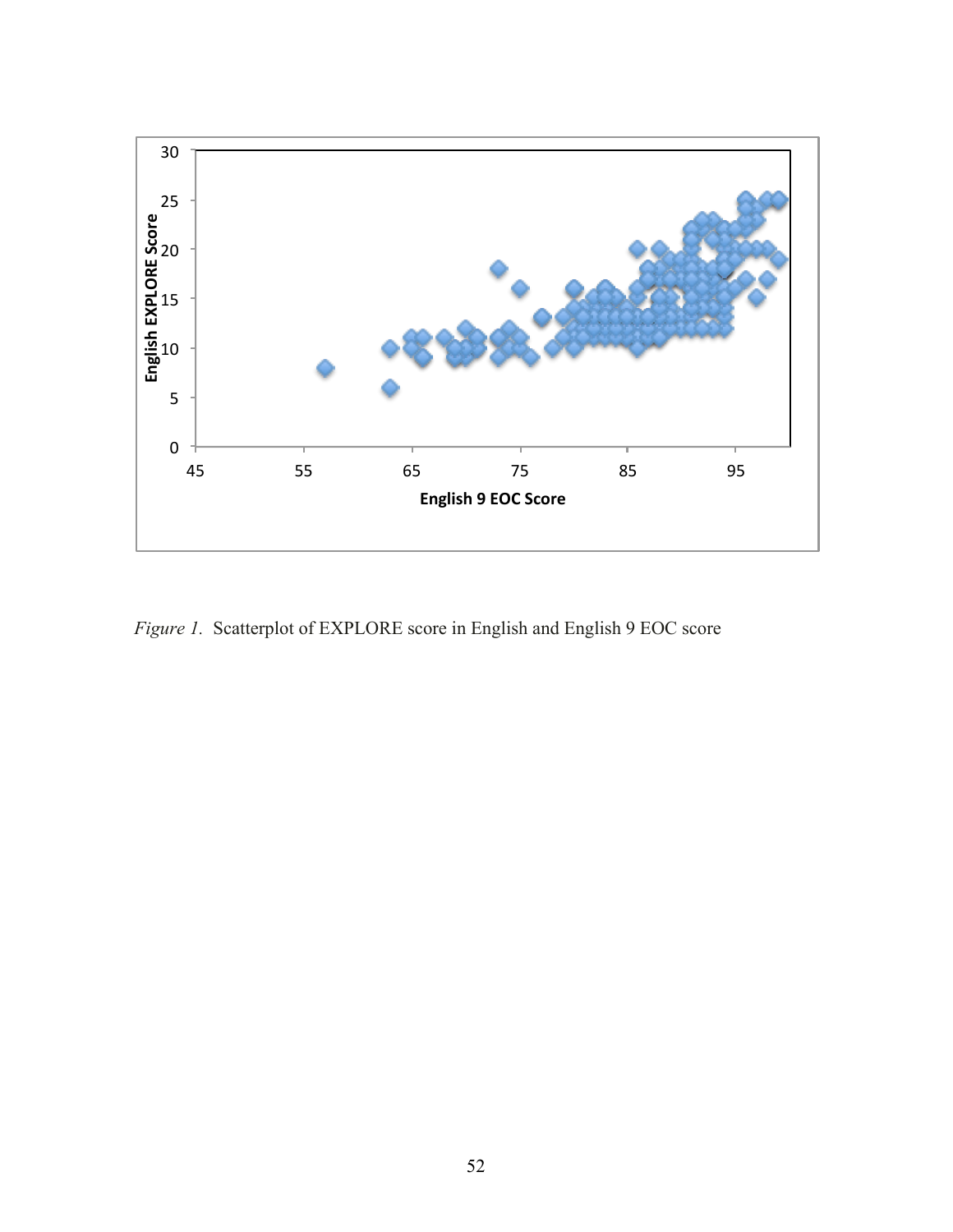Research Question 2: Is there a significant correlation between eighth grade EXPLORE scores in English and the final averages received in English 9?

H02. There is no significant correlation between eighth grade EXPLORE scores in English and the final averages received in English 9.

A Pearson correlation coefficient was calculated to test the relationship between the eighth grade EXPLORE scores in English and the final averages received in English 9. The results of the analysis, as shown in Figure 2 below, reveal a weak positive relationship between the EXPLORE scores in English ( $M = 14.68$ ,  $SD = 3.98$ ) and the final averages in English 9 ( $M = 85.46$ ,  $SD = 10.12$ ) and a correlation that was statistically significant  $[r(252) = .392, p < .001]$ . As a result of the analysis H<sub>0</sub>2 was rejected. In general, the results suggest that there is a significant positive correlation between the EXPLORE scores in English and the final averages in the English 9. Students who have high EXPLORE scores in English tend to have high English 9 final averages.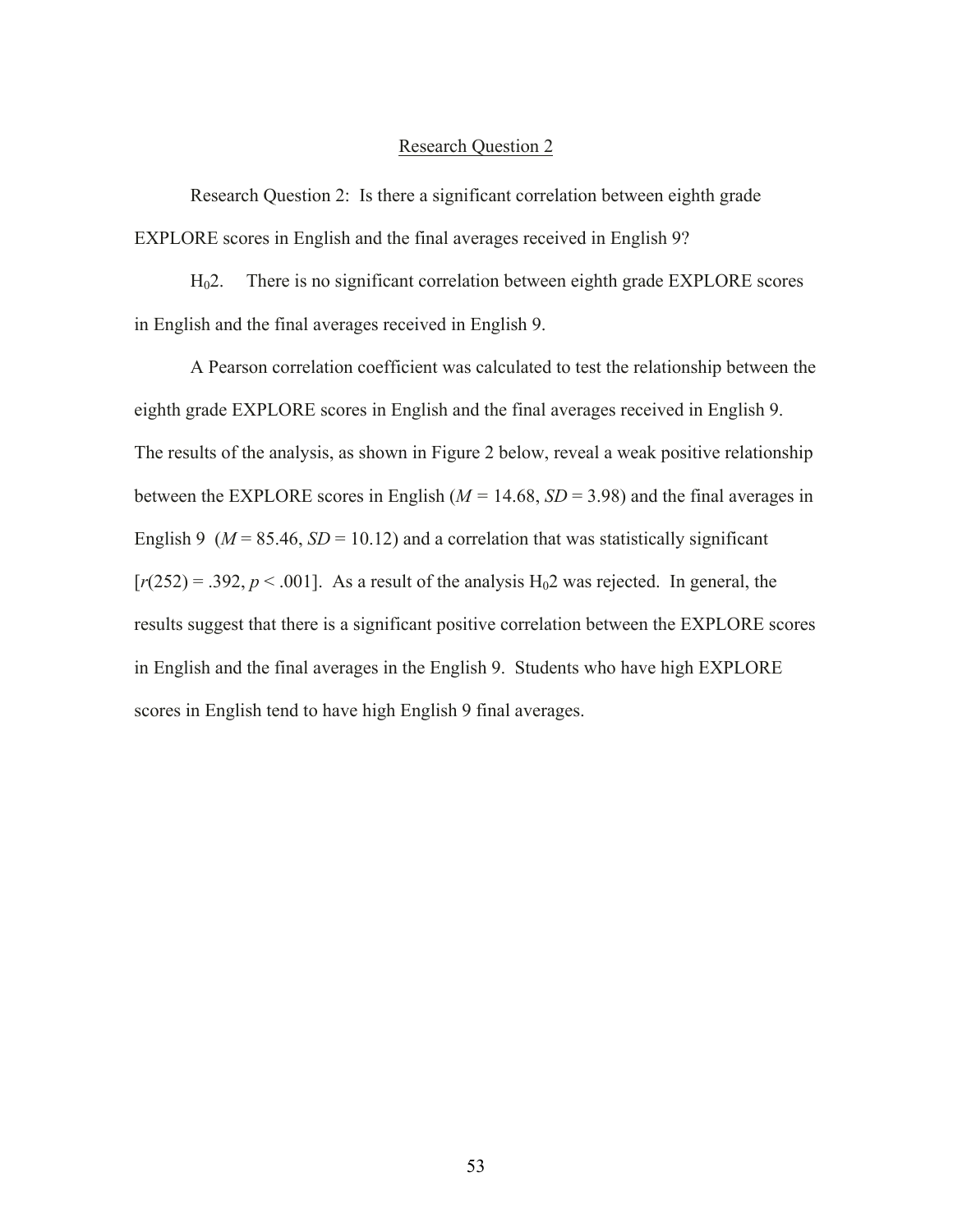

*Figure 2.* Scatterplot of EXPLORE score in English and the final average received in English 9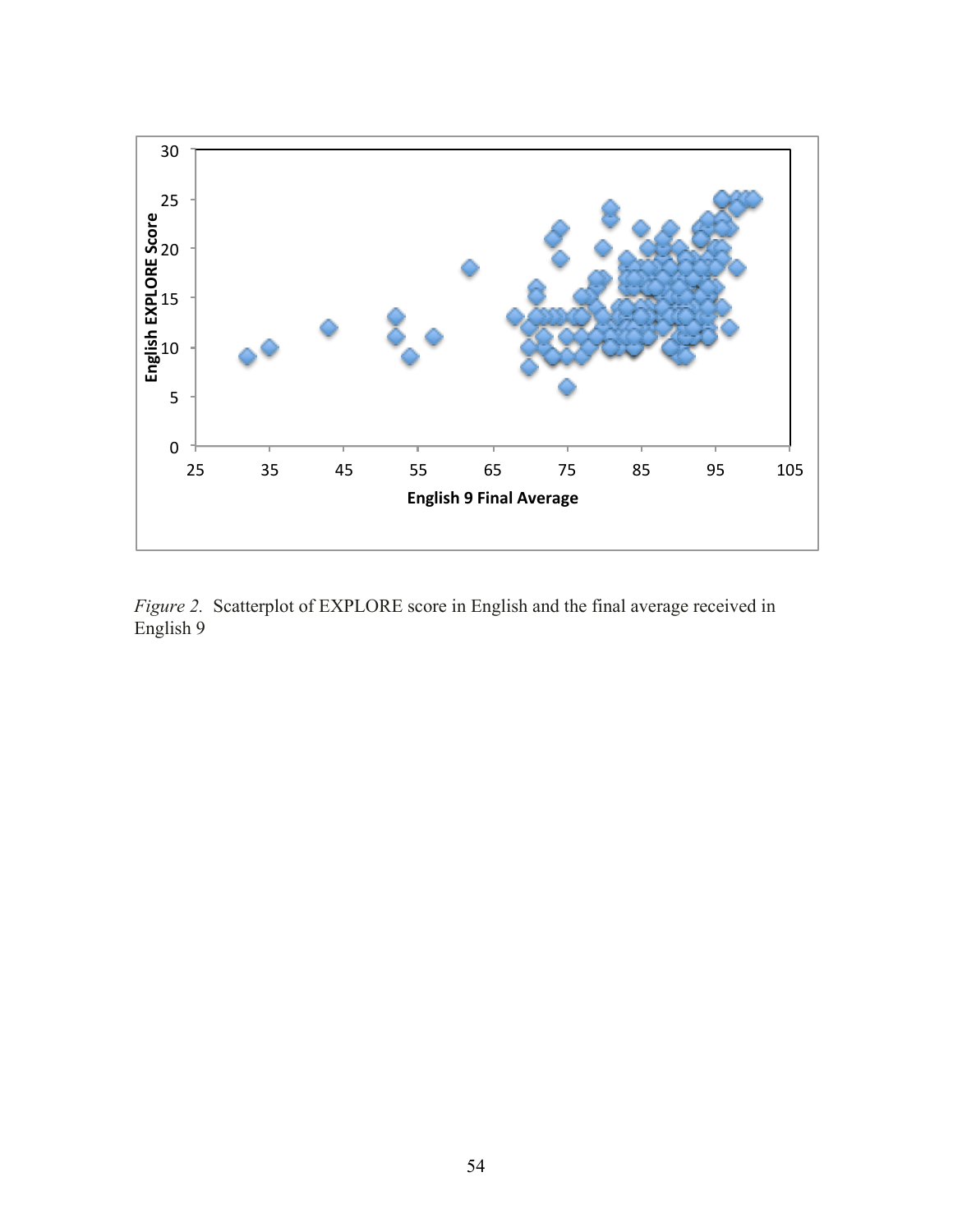Research Question 3: Is there a significant correlation between eighth grade EXPLORE scores in math and the scores received on the Algebra I EOC exam?

H03: There is no significant correlation between eighth grade EXPLORE scores in math and the scores received on the Algebra I EOC exam.

A Pearson correlation coefficient was calculated to test the relationship between the eighth grade EXPLORE scores in math and the Algebra I EOC scores. The results of the analysis, as shown in Figure 3 below, reveal a strong positive relationship between the EXPLORE scores in math ( $M = 15.84$ ,  $SD = 2.96$ ) and the scores received on the Algebra I EOC ( $M = 87.20$ ,  $SD = 7.91$ ) and a correlation that was statistically significant  $[r(252) =$ .686,  $p < 0.001$ ]. As a result of the analysis H<sub>0</sub>3 was rejected. In general, the results suggest that there is a significant positive correlation between the EXPLORE scores in math and the scores received on the Algebra I EOC. Students who have high EXPLORE scores in Math tend to have high Algebra I EOC scores.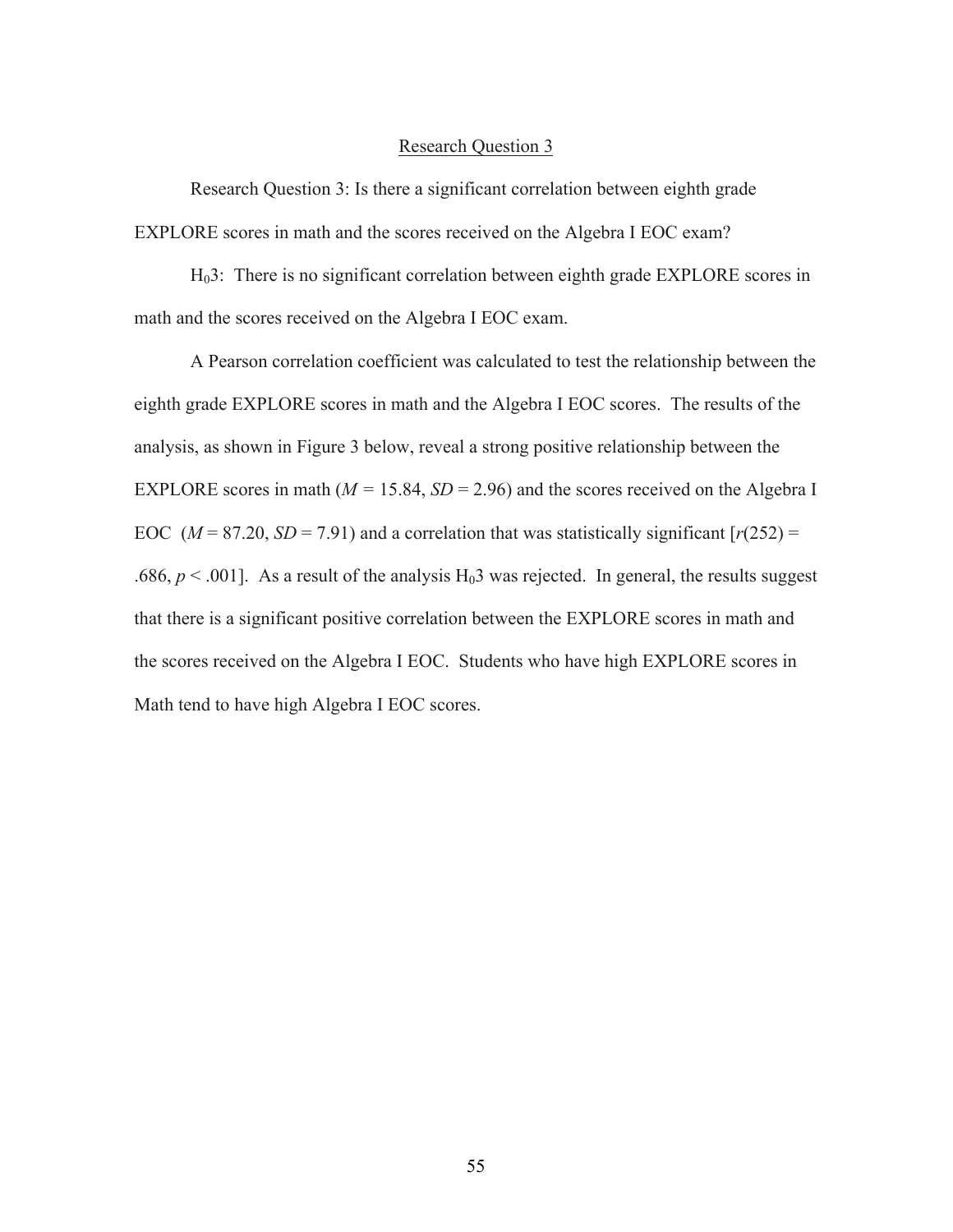

*Figure 3.* Scatterplot of EXPLORE score in math and Algebra I EOC score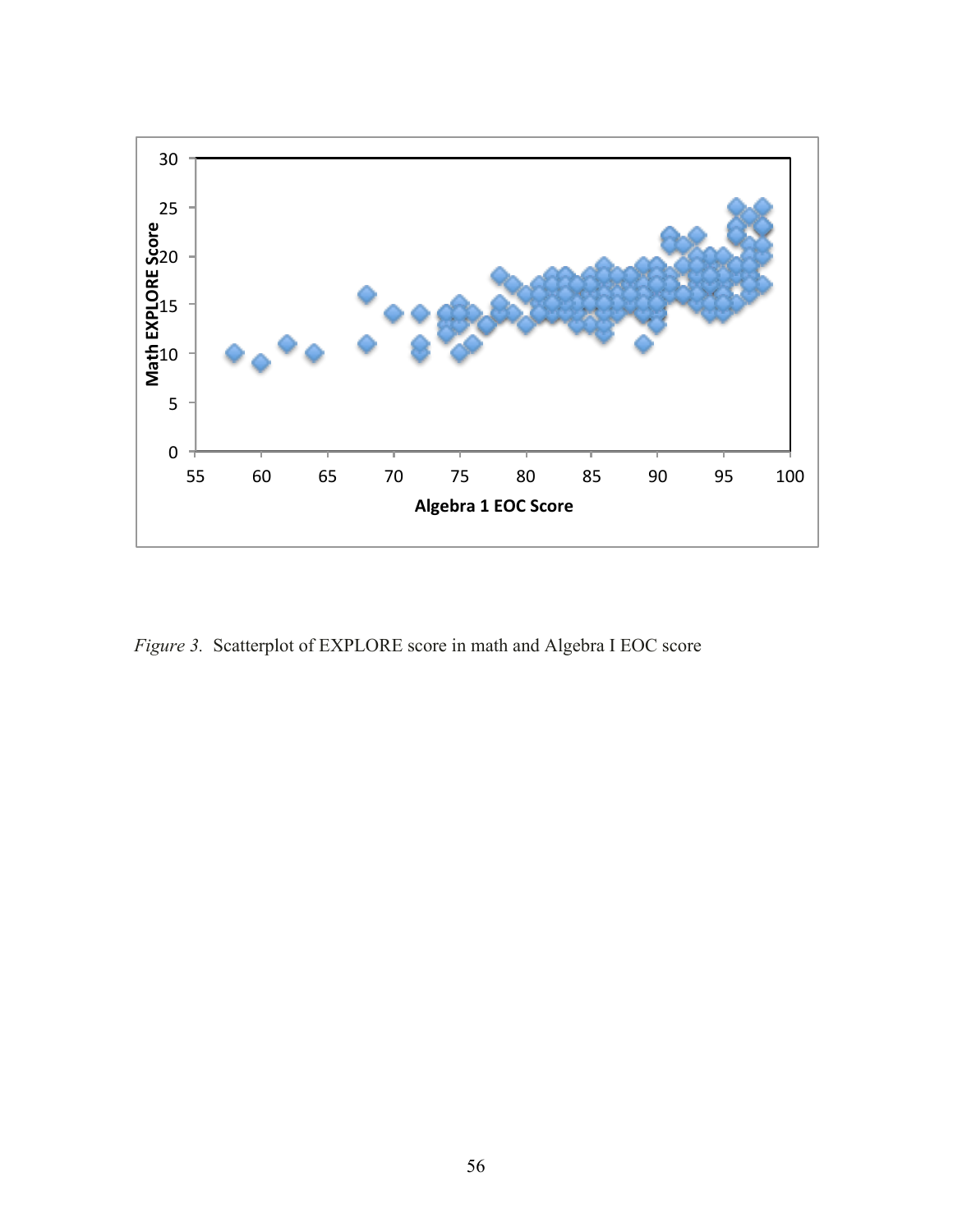Research Question 4: Is there a significant correlation between eighth grade EXPLORE scores in math and the final averages received in Algebra I?

H04: There is no significant correlation between eighth grade EXPLORE scores in math and the final averages received in Algebra I.

A Pearson correlation coefficient was calculated to test the relationship between the eighth grade EXPLORE scores in math and the final averages received in Algebra I. The results of the analysis, as shown in Figure 4 below, reveal a weak positive relationship between the EXPLORE scores in math  $(M = 15.84, SD = 2.96)$  and the final averages received in Algebra I ( $M = 83.27$ ,  $SD = 12.07$ ) and a correlation that was statistically significant  $[r(252) = .435, p < .001]$ . As a result of the analysis  $H_04$  was rejected. In general, the results suggest that there is a significant positive correlation between the EXPLORE scores in math and the final averages received in Algebra I. Students who have high EXPLORE scores in math tend to have high Algebra I final averages.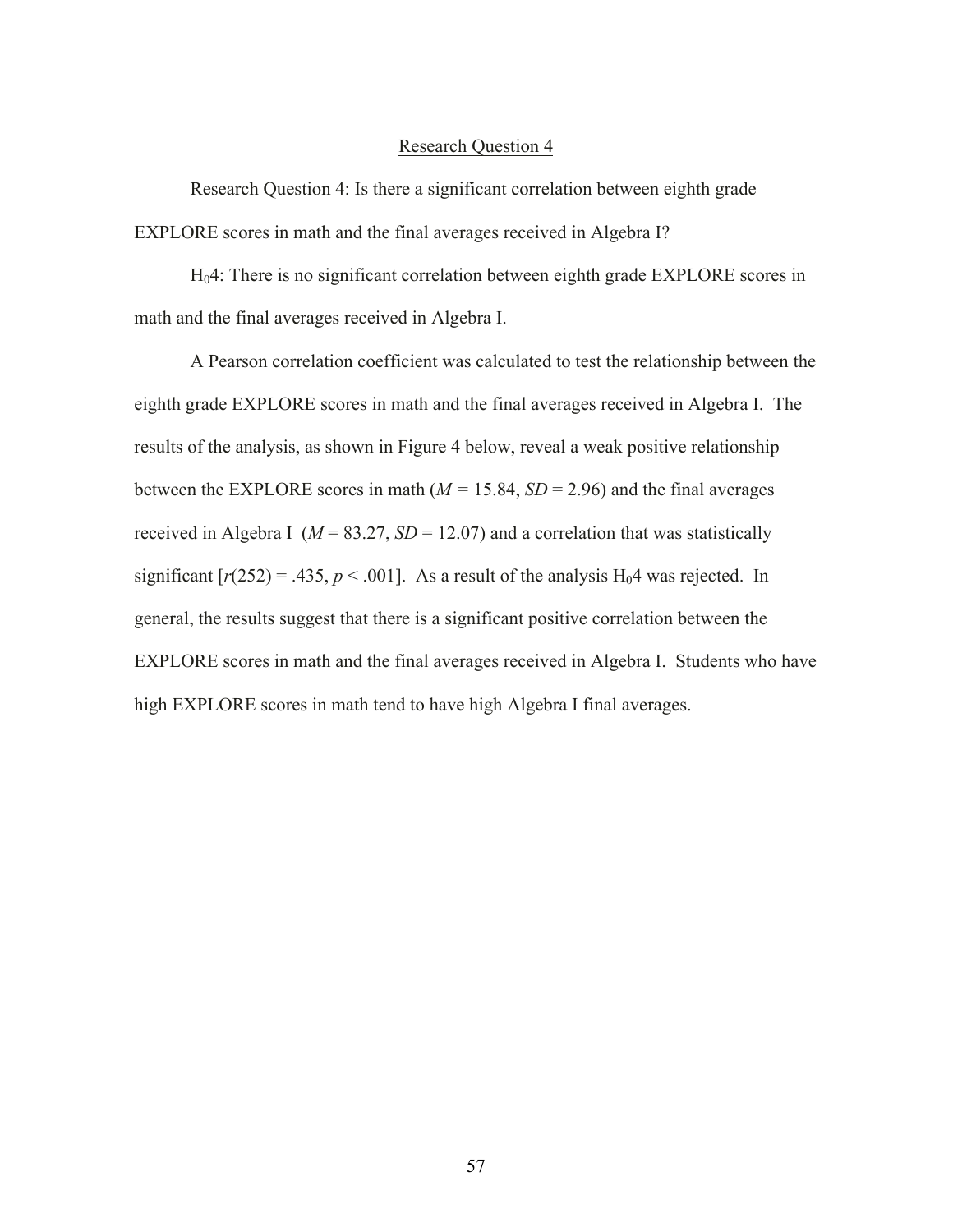

*Figure 4.* Scatterplot of EXPLORE score in math and the final average received in Algebra I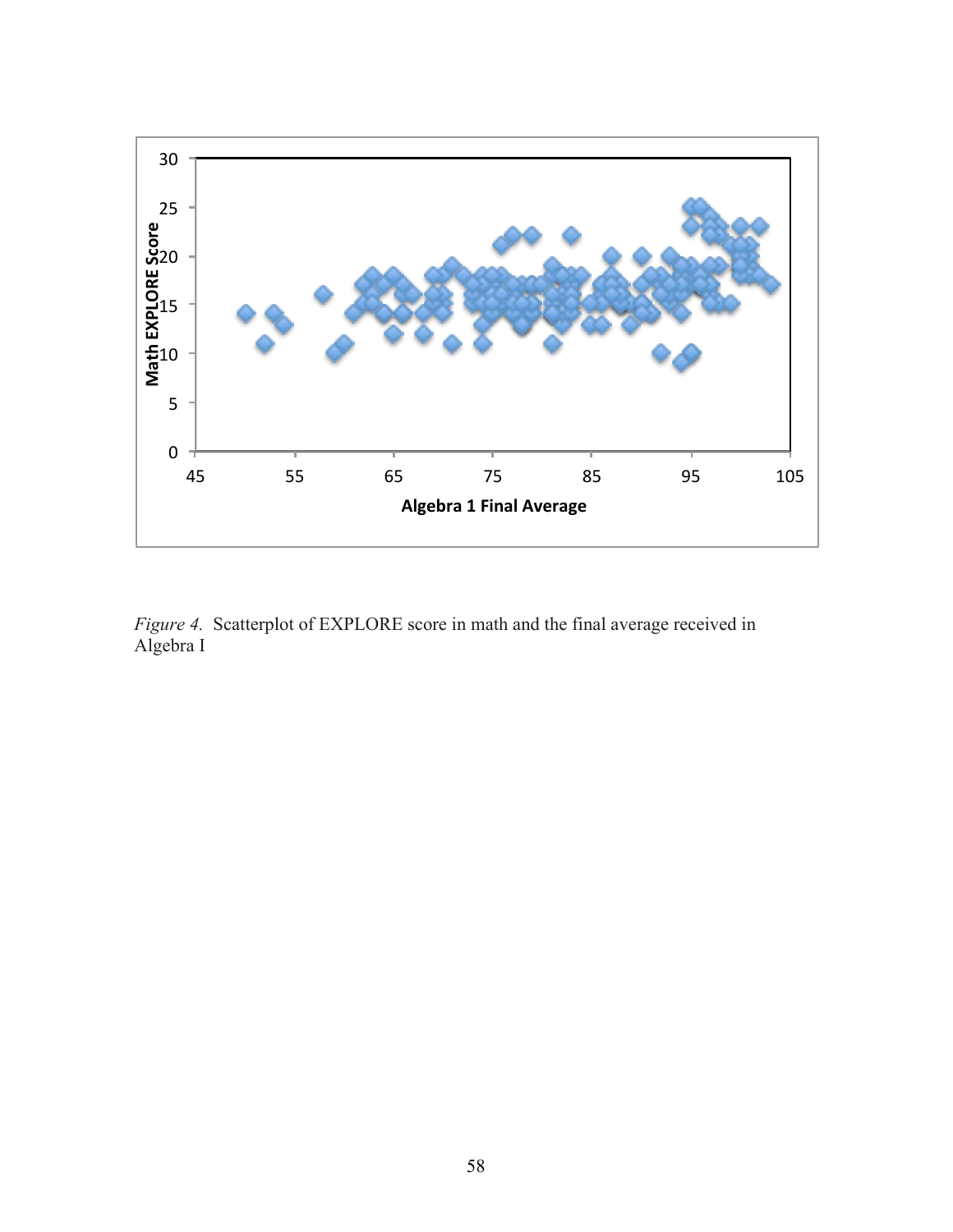Research Question 5: Is there a significant difference on eighth grade EXPLORE test in English when compared by gender?

H05: There is not a significant difference on eighth grade EXPLORE test in English when compared by gender.

An independent samples t test was conducted to evaluate whether the mean score on the EXPLORE test in English differs between female and male students. The score on the EXPLORE test in English was the test variable and the grouping variable was female or male. The test was significant,  $t(251) = 2.512$ ,  $p = .013$ . Therefore, the null hypothesis was rejected. Female students  $(M = 15.34, SD = 4.24)$  tended to score higher on the EXPLORE test in English than male students  $(M = 14.10, SD = 3.66)$ . The 95% confidence interval for the difference in means was 0.27 to 2.23. The  $\eta^2$  index was .02, which indicated a small effect size. Female students tended to receive high scores on the EXPLORE English test than male students. Figure 5 shows the distribution for the two groups.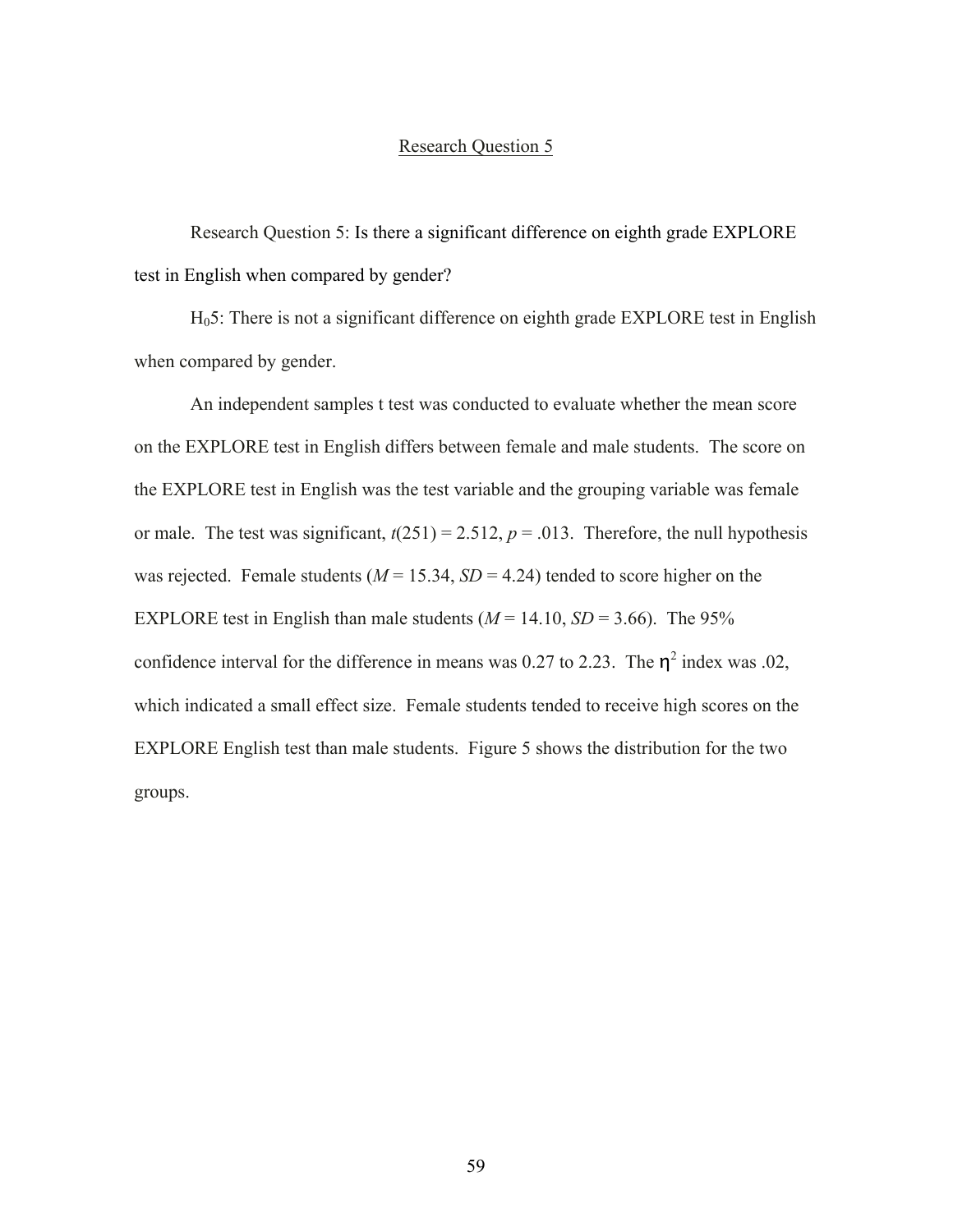

*Figure 5.* Boxplot of distribution of scores for female and male students on the EXPLORE test in English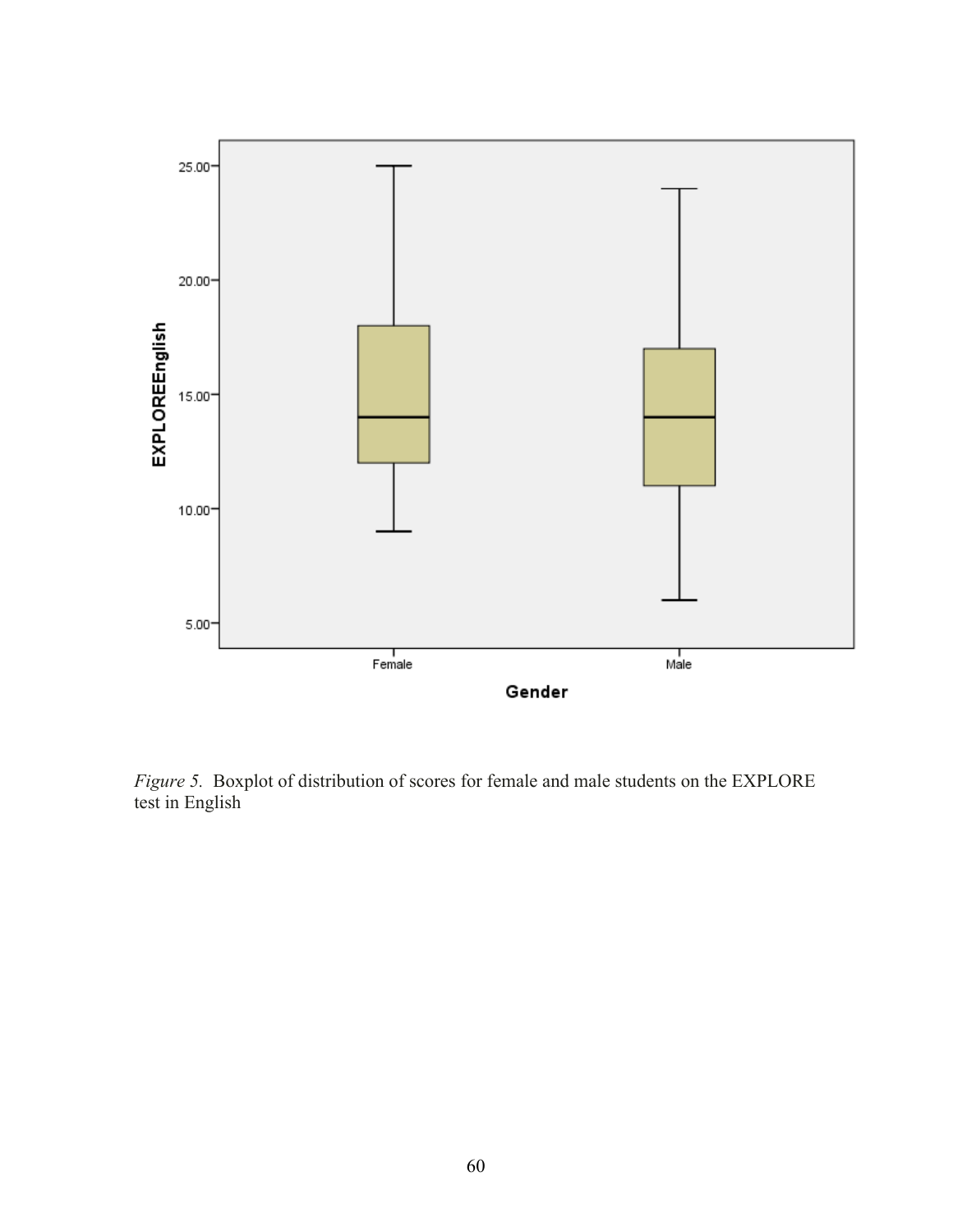Research Question 6: Is there a significant difference on eighth grade EXPLORE test in math when compared by gender?

H06: There is not a significant difference on eighth grade EXPLORE score in math when compared by gender.

An independent samples t test was conducted to evaluate whether the mean score on the EXPLORE test in math differs between female and male students. The score on the EXPLORE test in math was the test variable and the grouping variable was female or male. The test was not significant,  $t(251) = .246$ ,  $p = .806$ . Therefore, the null hypothesis was retained. The  $\eta^2$  index was .0002, which indicated a small effect size. Female students  $(M = 15.89, SD = 2.99)$  tended to score about the same on the EXPLORE test in math as male students ( $M = 15.80$ ,  $SD = 2.96$ ). The 95% confidence interval for the difference in means was -.65 to .83. Figure 6 shows the distribution for the two groups.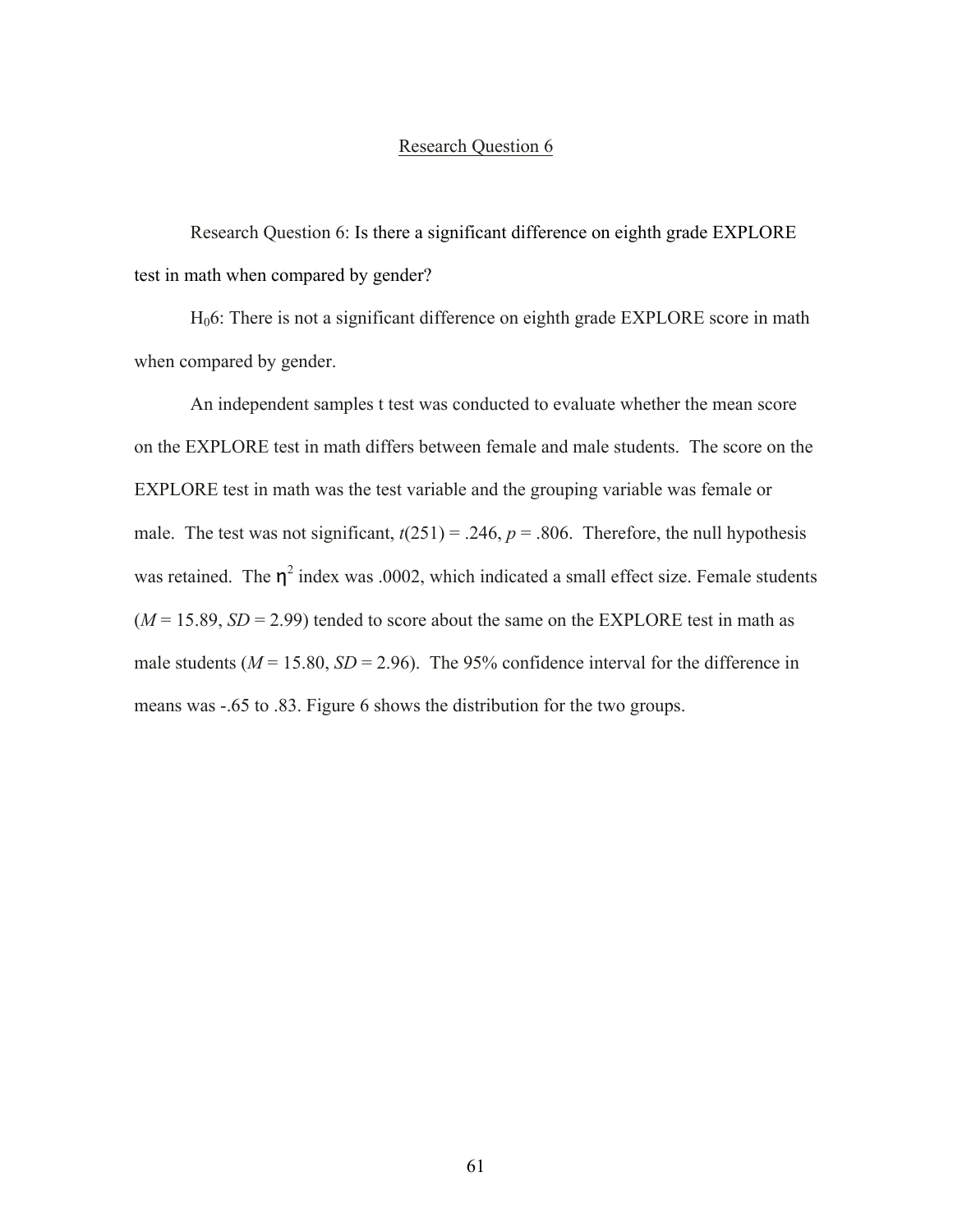

*Figure 6.* Boxplot of distribution of scores for female and male students on the EXPLORE test in math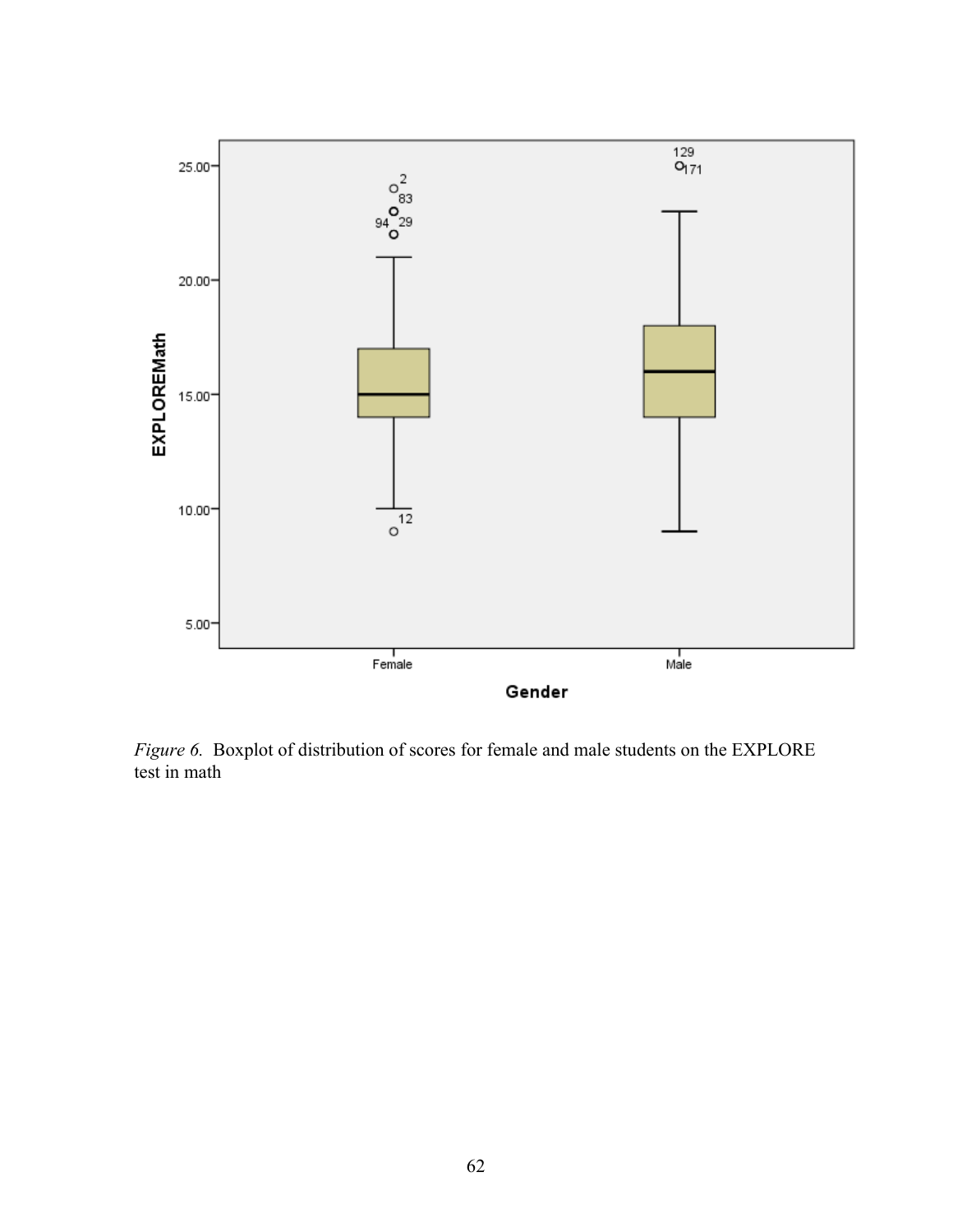Research Question 7: Is there a significant difference in the final averages received in English 9 when compared by gender?

H07: There is not a significant difference in the final averages received in English 9 when compared by gender.

An independent samples t test was conducted to evaluate whether the mean score in English 9 for final averages differs between female and male students. The final averages in English 9 was the test variable and the grouping variable was female or male. The test was significant,  $t(216) = 2.838$ ,  $p = .005$ . Therefore, the null hypothesis was rejected. Female students ( $M = 87.58$ ,  $SD = 8.57$ ) tended to have a higher final averages in English 9 than male students ( $M = 83.73$ ,  $SD = 11.0$ ). The 95% confidence interval for the difference in means was 1.18 to 6.54. The  $\eta^2$  index was .04, which indicated a small to medium effect size. Female students tended to receive higher final averages in English 9 than male students. Figure 7 shows the distribution for the two groups.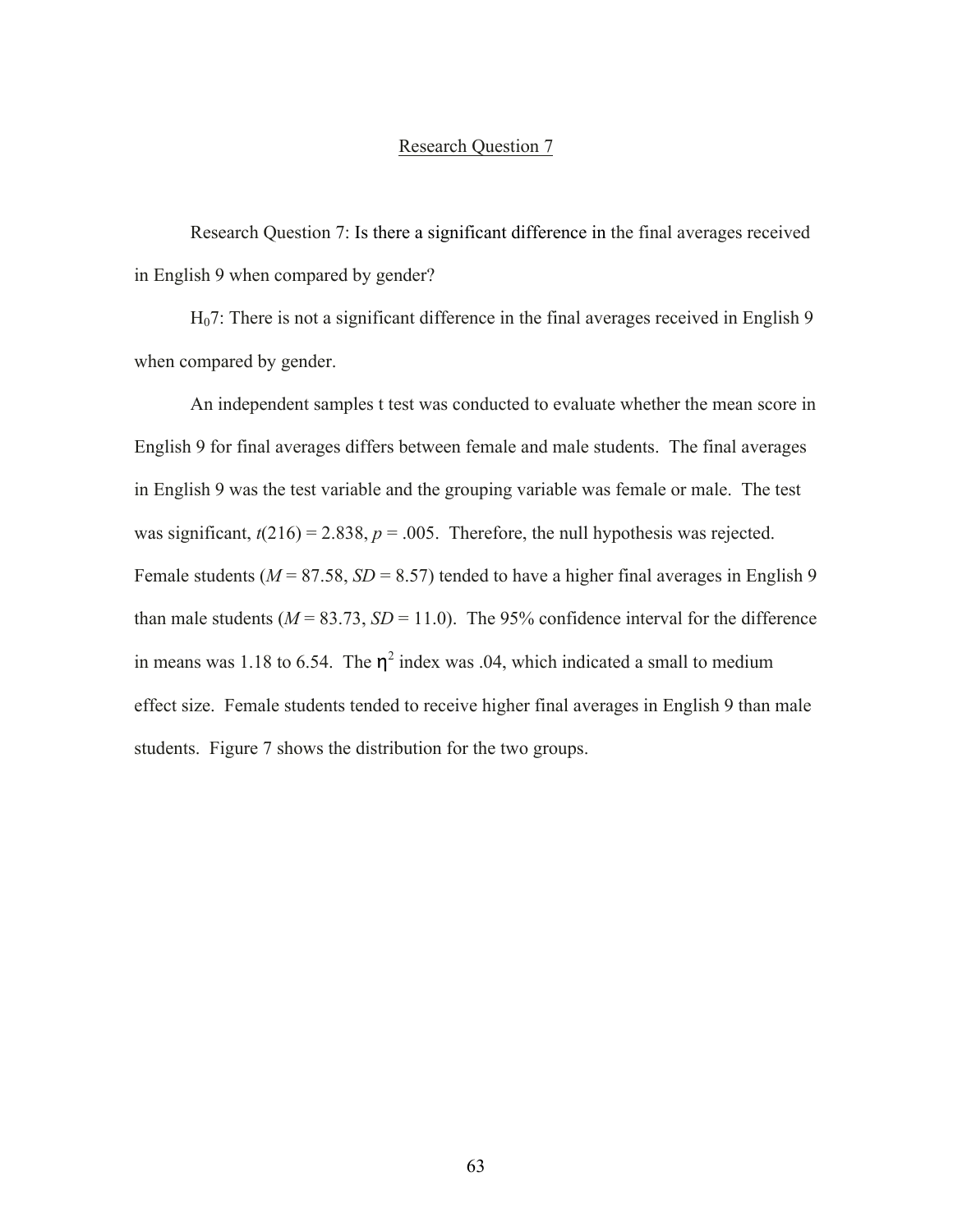

*Figure 7.* Boxplot of distribution of final averages for female and male students in English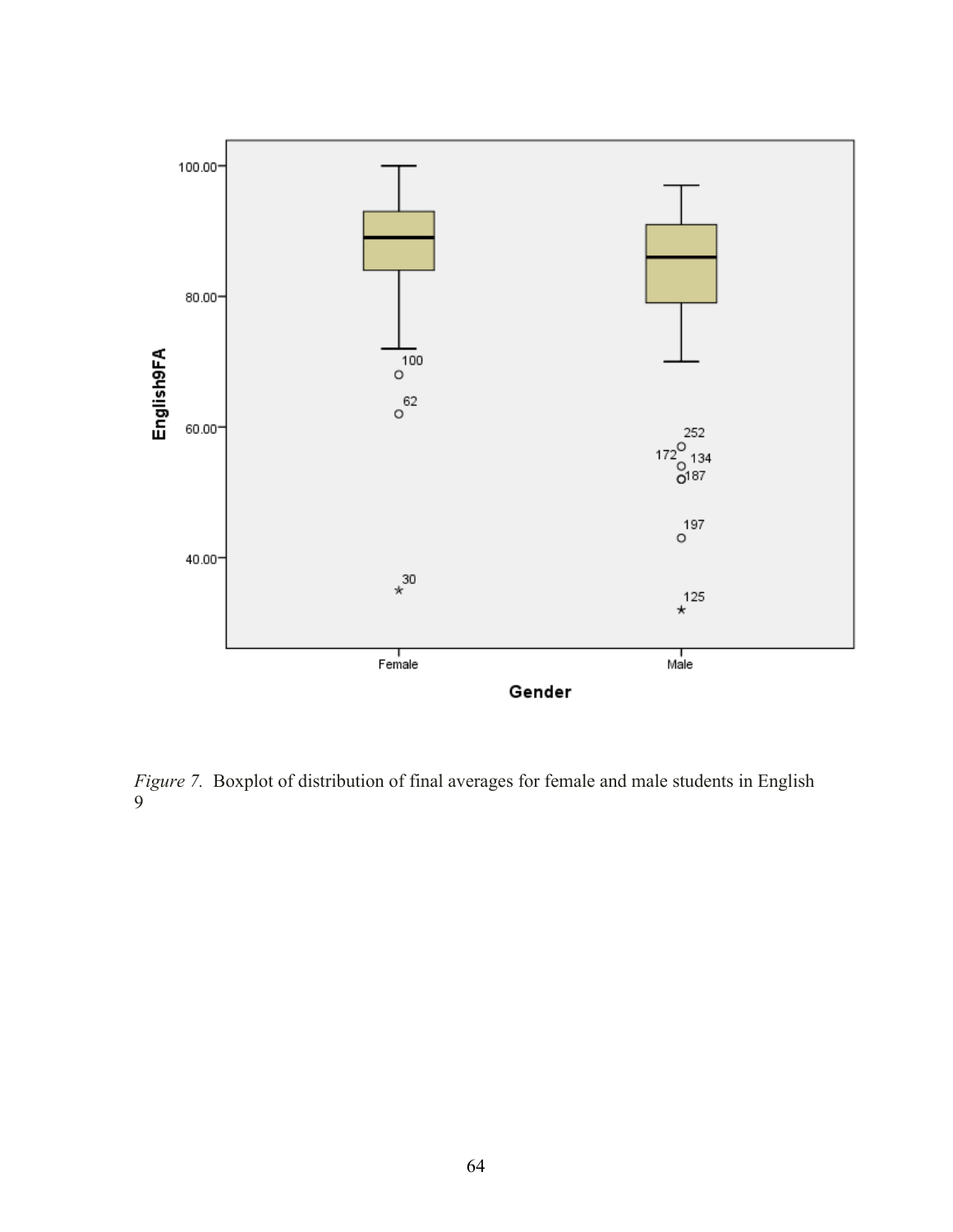Research Question 8: Is there a significant difference in the English 9 EOC scores as compared by gender?

H08: There is not a significant difference in the English 9 EOC scores when compared by gender.

An independent samples t test was conducted to evaluate whether the mean score in English 9 for EOC differs between female and male students. The EOC in English 9 was the test variable and the grouping variable was female or male. The test was significant,  $t(216) = 2.01$ ,  $p = .05$ . Therefore, the null hypothesis was rejected. Female students ( $M =$ 87.26, *SD* = 7.52) tended to have a higher EOC scores in English 9 than male students (*M*  $= 84.96$ ,  $SD = 9.0$ ). The 95% confidence interval for the difference in means was .04 to 4.55. The  $\eta^2$  index was .02, which indicated a small effect size. Female students tended to receive higher EOC scores in English 9 than male students. Figure 8 shows the distribution for the two groups.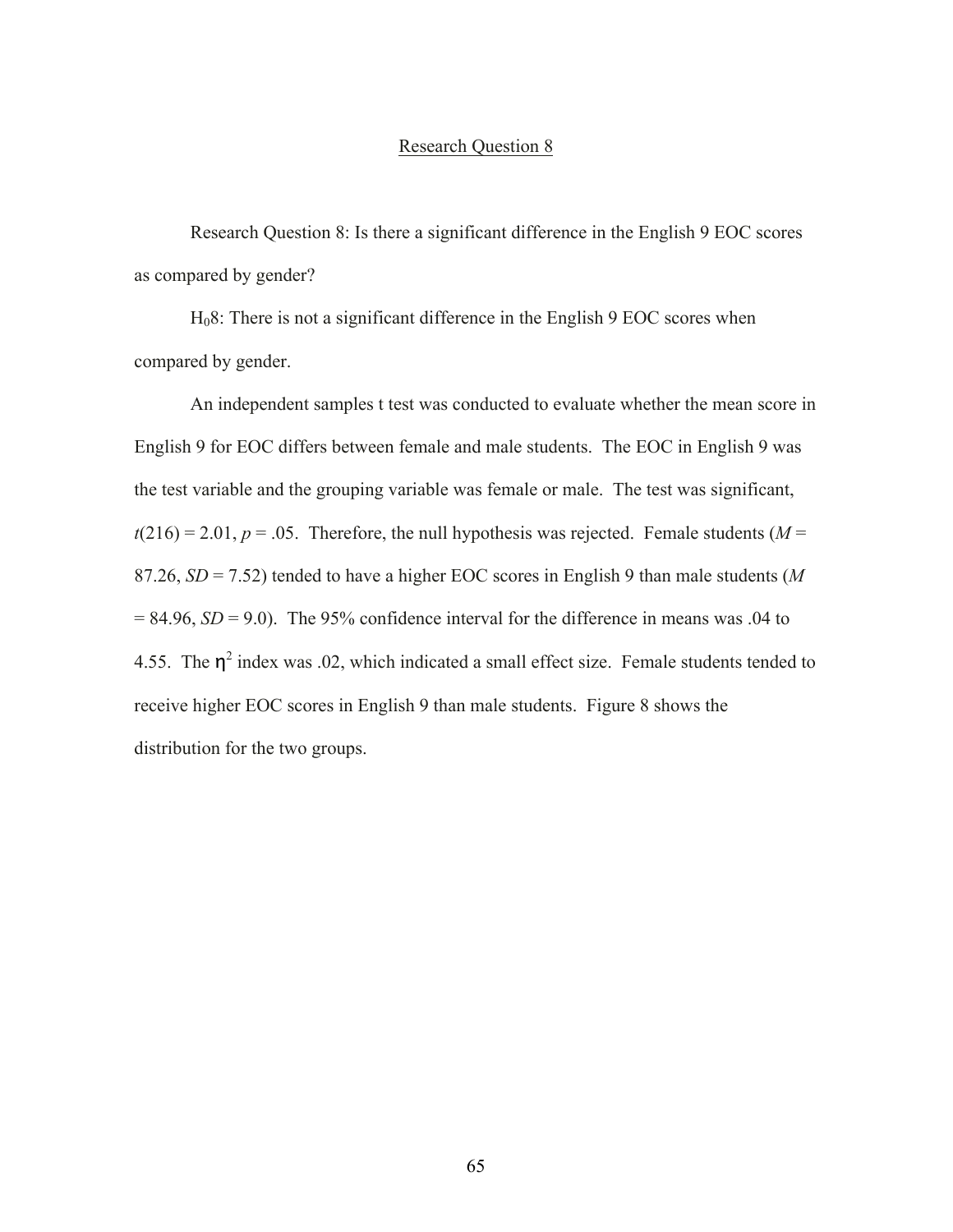

*Figure 8.* Boxplot of distribution of EOC scores for female and male students in English 9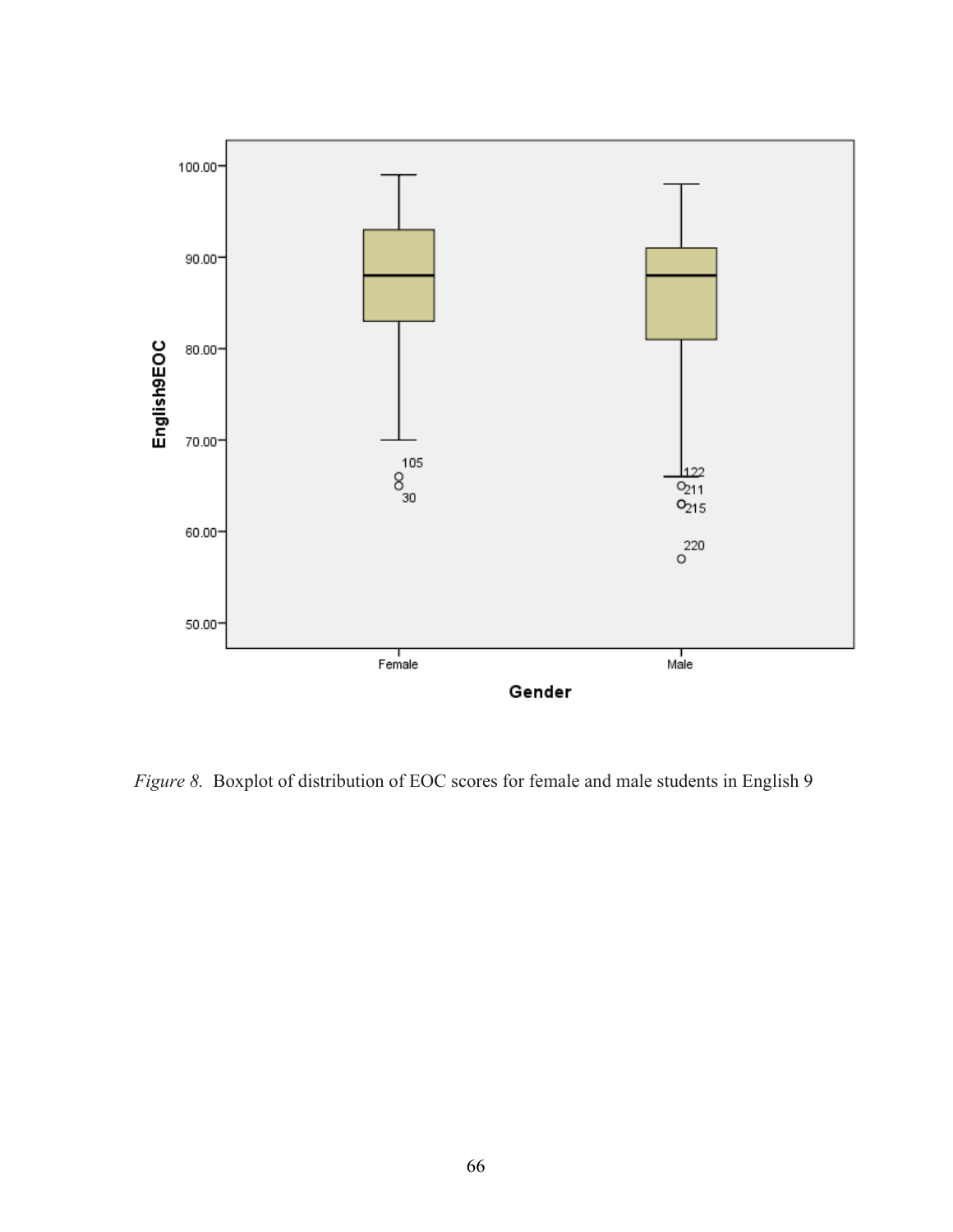Research Question 9: Is there a significant difference in the final averages received in Algebra I when compared by gender?

H09: There is not a significant difference in the final averages received in Algebra I when compared by gender.

An independent samples t test was conducted to evaluate whether the final averages in Algebra I differs between female and male students. The final averages in Algebra I was the test variable and the grouping variable was female or male. The test was significant,  $t(190) = 2.285$ ,  $p = .023$ . Therefore, the null hypothesis was rejected. Female students ( $M = 85.29$ ,  $SD = 11.93$ ) tended to have a higher final averages in Algebra I than male students ( $M = 81.34$ ,  $SD = 12.01$ ). The 95% confidence interval for the difference in means was .54 to 7.36. The  $\eta^2$  index was .04, which indicated a small to medium effect size. Female students tended to receive higher final averages in Algebra I than male students. Figure 9 shows the distribution for the two groups.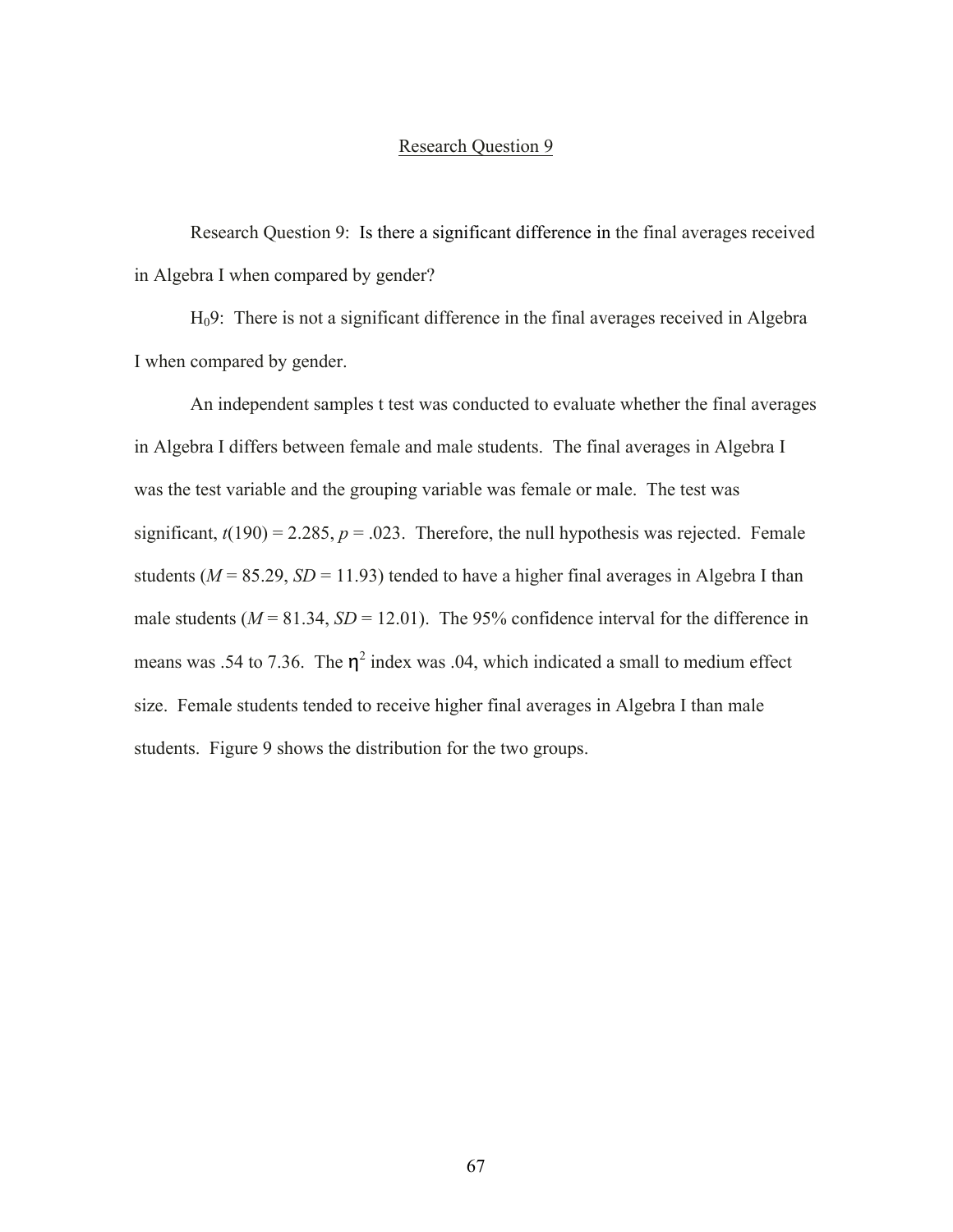

*Figure 9.* Boxplot of distribution of final averages for female and male students in Algebra I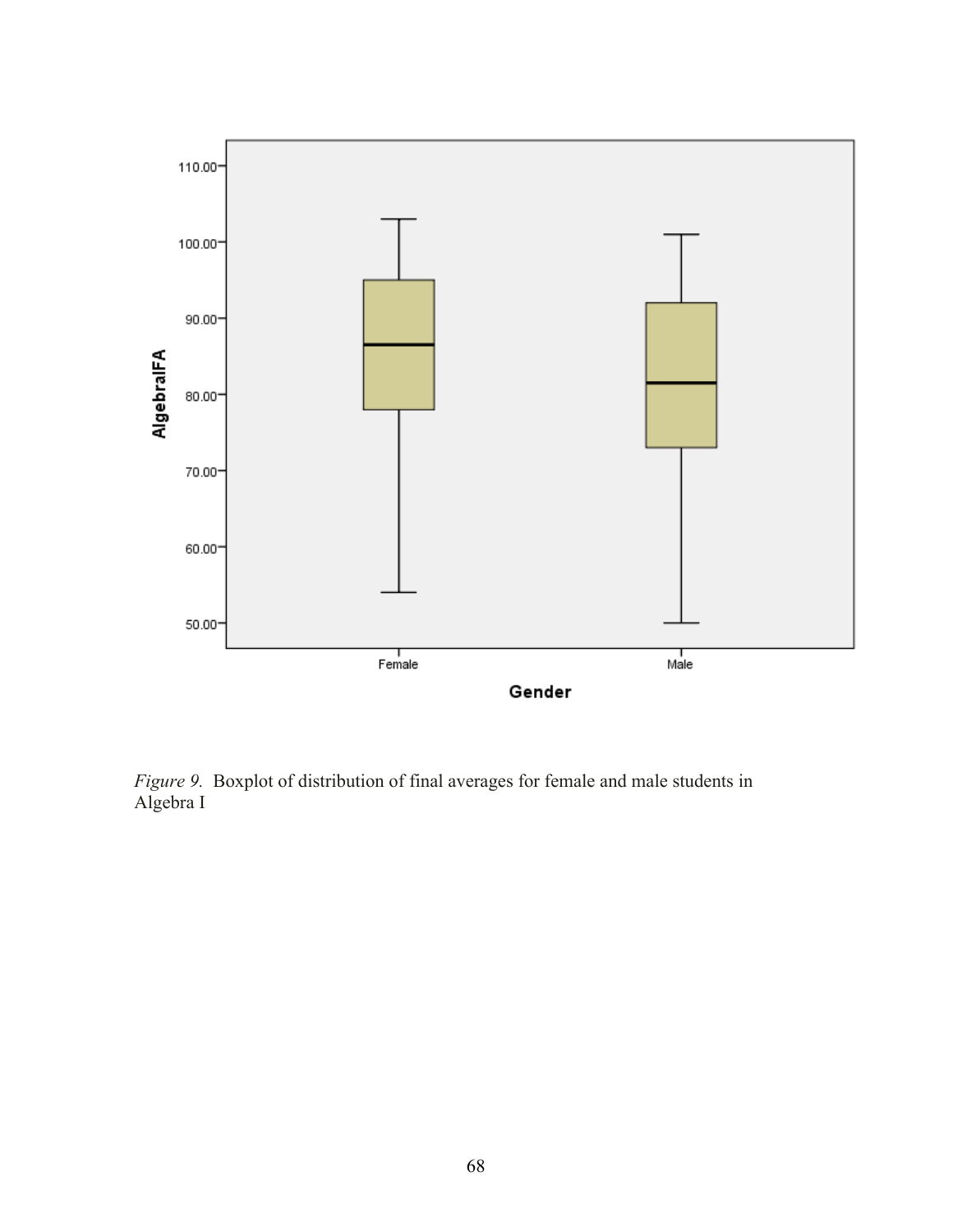Research Question 10: Is there a significant difference in the Algebra I EOC scores when compared by gender?

 $H<sub>0</sub>10$ : There is not a significant difference in the Algebra I EOC scores when compared by gender.

An independent samples t test was conducted to evaluate whether the EOC score in Algebra I differs between female and male students. The EOC score on the Algebra I test was the test variable and the grouping variable was female or male. The test was not significant,  $t(190) = -.575$ ,  $p = .566$ . Therefore, the null hypothesis was retained. The  $\eta^2$ index was .002, which indicated a small effect size. Female students ( $M = 86.86$ ,  $SD =$ 7.76) tended to score about the same on the EOC exam in Algebra I as male students (*M* = 87.52,  $SD = 8.11$ ). The 95% confidence interval for the difference in means was  $-2.92$  to 1.60. Figure 10 shows the distribution for the two groups.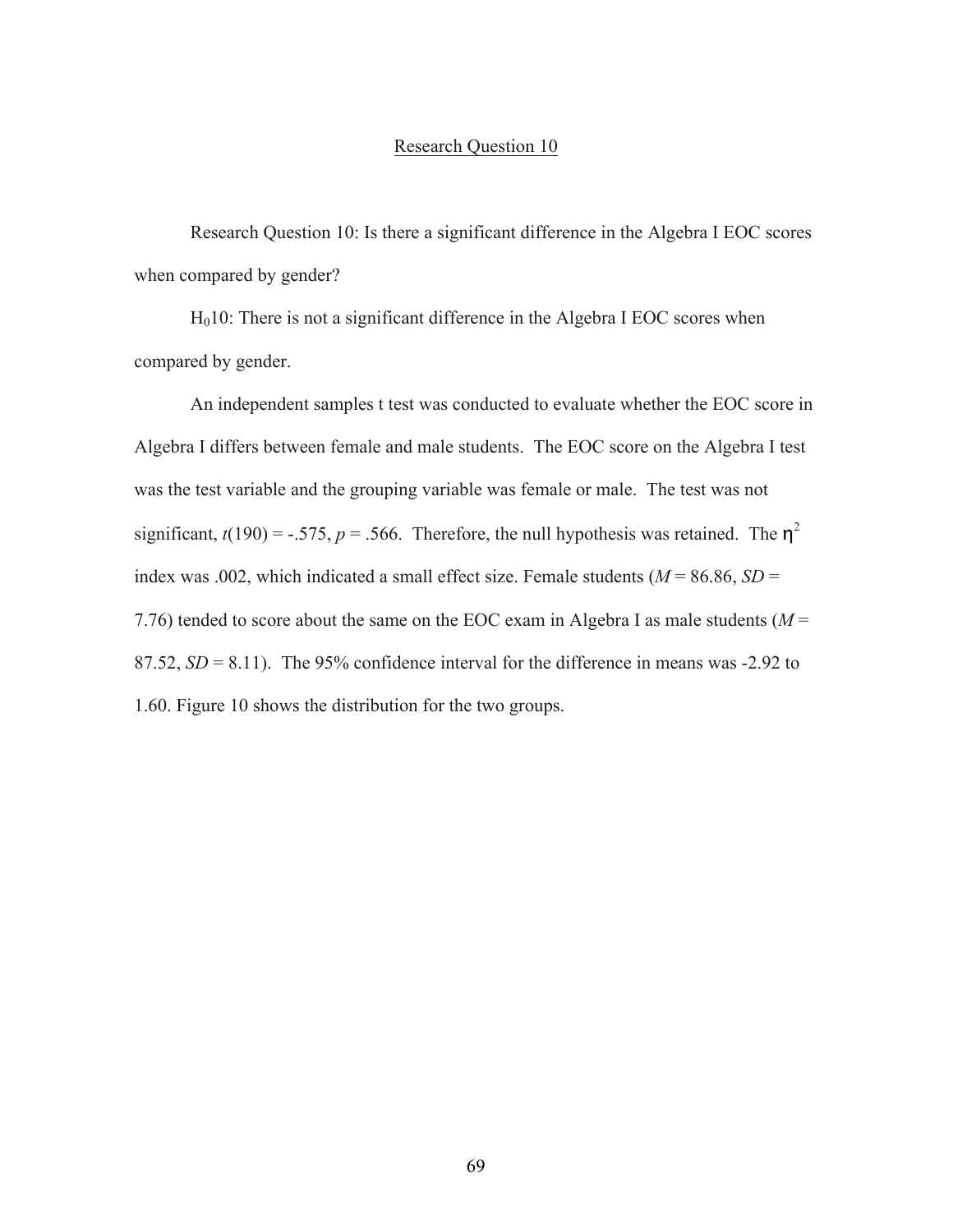

*Figure 10.* Boxplot of distribution of EOC scores in Algebra I for female and male students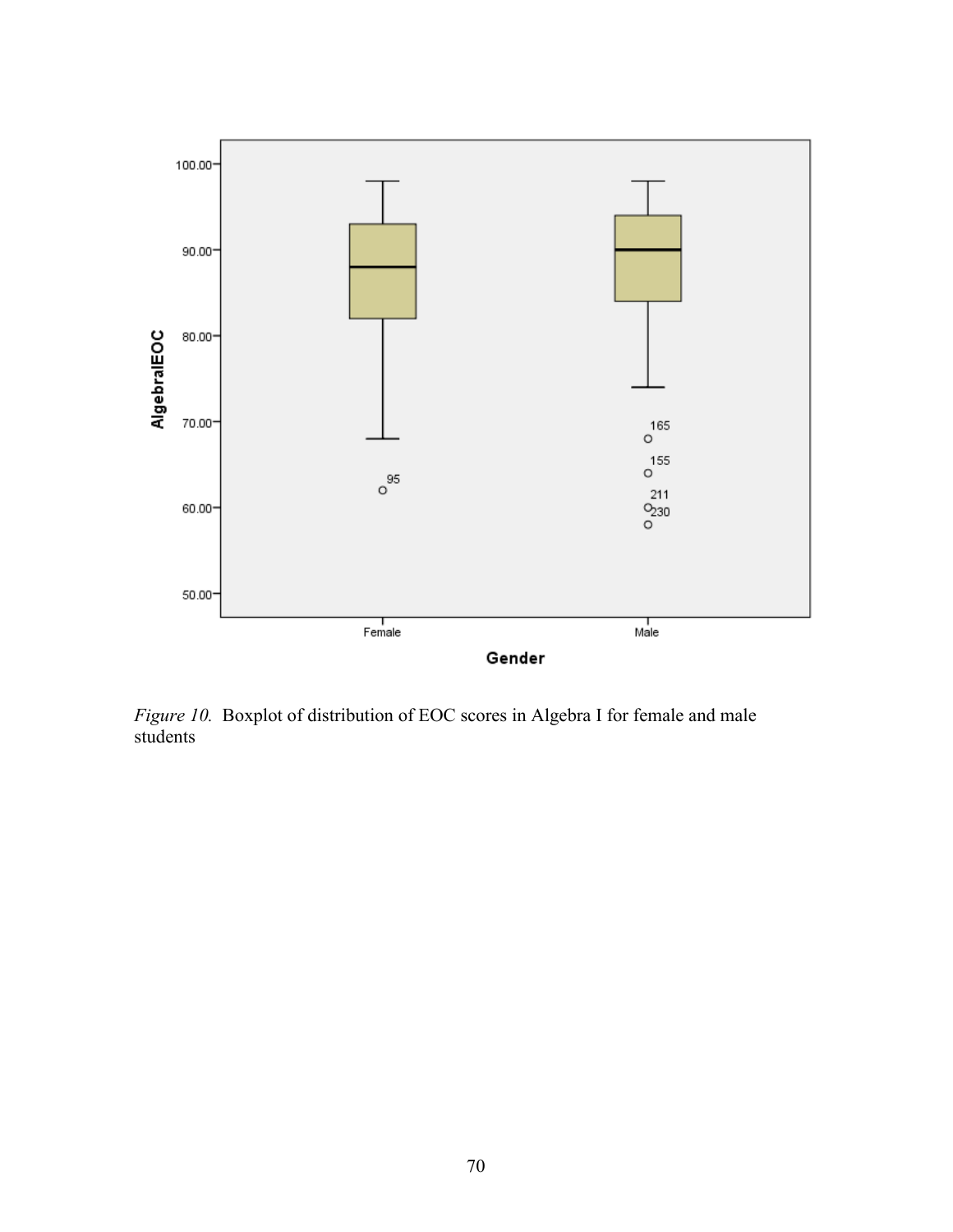Table 1

*Means and standard deviations of eighth grade EXPLORE scores in English and math during the 2012 – 2013 school year, final averages in English 9 and Algebra I, and EOC scores in English 9 and Algebra I during the 2013 – 2014 school year for female and male students*.

| <b>Female Scores</b><br>(Male Scores) |                |                  |         |
|---------------------------------------|----------------|------------------|---------|
| Variable                              | $\overline{N}$ | $\boldsymbol{M}$ | SD      |
| <b>EXPLORE</b> English                | 119            | 15.34            | 4.24    |
|                                       | (134)          | (14.10)          | (3.66)  |
| <b>EXPLORE Math</b>                   | 119            | 15.89            | 2.99    |
|                                       | (134)          | (15.80)          | (2.96)  |
| Final Averages English 9              | 98             | 87.58            | 8.57    |
|                                       | (120)          | (83.73)          | (11.00) |
| Final Averages Algebra I              | 94             | 85.29            | 11.93   |
|                                       | (98)           | (81.34)          | (12.01) |
| EOC Score English 9                   | 98             | 87.26            | 7.52    |
|                                       | (118)          | (84.96)          | (9.00)  |
| EOC Score Algebra I                   | 94             | 86.86            | 7.76    |
|                                       | (98)           | (87.52)          | (8.11)  |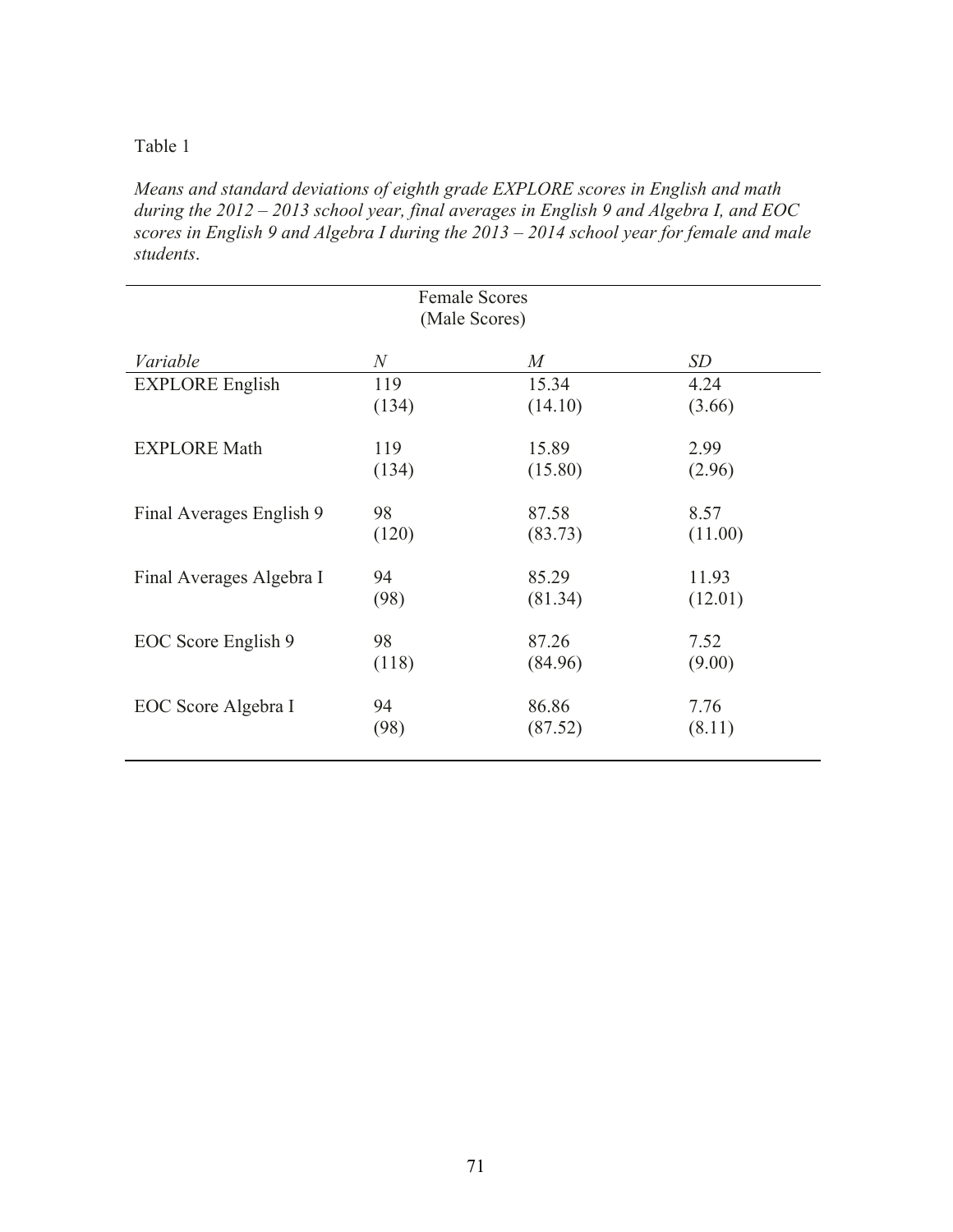### Chapter Summary

In this chapter data obtained over 2 years were presented and analyzed. There were 10 research questions and 10 corresponding null hypotheses. All data were collected from PowerSchool (school system student management system), the building level testing coordinator, and the Director of Testing and Accountability. The purpose of the EXPLORE test was to prepare students for high school level work and prepare them for the ACT. The EXPLORE scores in English were shown to have significant positive correlations with English 9 End-of-Course exams and final averages in English 9. The EXPLORE scores in math were shown to have significant positive correlations with Algebra I End-of-Course exams and final averages in Algebra I. Female students tended to have higher scores on the eighth grade EXPLORE test in English, final averages in English 9, EOC scores in English 9, and final averages in Algebra I. On the other hand there was not statistical difference between females and males in scores on the eighth grade EXPLORE test in math and EOC scores in Algebra I.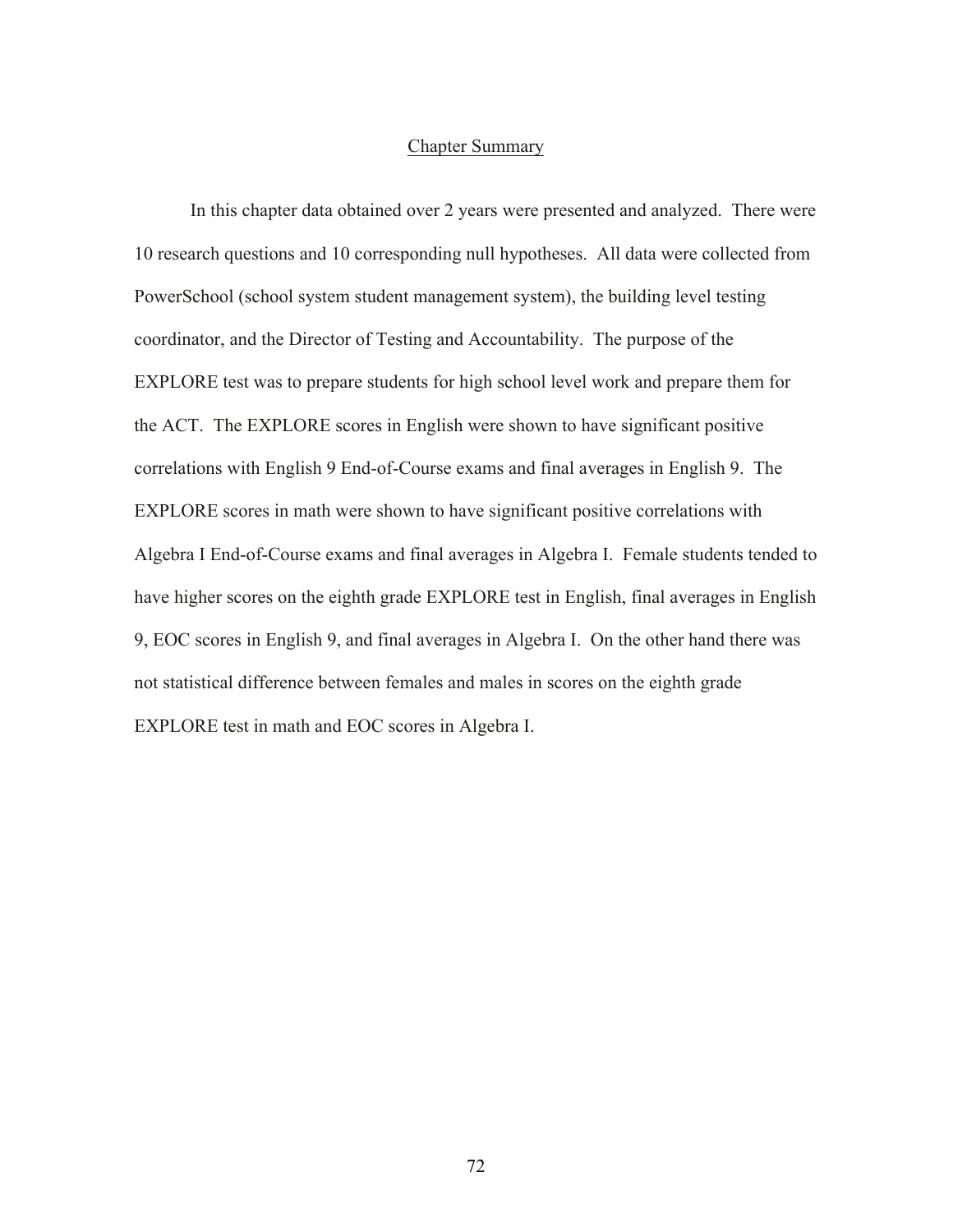### CHAPTER 5

### SUMMARY OF FINDINGS, CONCLUSIONS, AND RECOMMENDATIONS

This chapter contains a summary of the findings, conclusion, and recommendations for future practice and recommendations for future research. The purpose of this quantitative research study was to determine whether there was a significant relationship between scores received on the EXPLORE test in math and English during the eighth grade year and scores received in English 9 and Algebra I during the ninth grade year on both the end-of-course test and the final averages in those classes. Another purpose of this study was to determine if there was a difference based on gender in EXPLORE scores in math and English, end-of-course scores in English 9 and Algebra I, and final averages in English 9 and Algebra I. The high school was located in eastern Tennessee; it served grades  $9 - 12$  and was in a rural area of the state. The results from this study can be potentially beneficial to administrators as they seek to find ways to successfully transition eighth grade students to ninth grade. Additionally, administrators might use these data in providing eighth grade students with the class selections that would be most appropriate for their given academic level. Existing student data collected over 2 years were used to conduct this study. The data retrieved for the ninth grade students in this study were EXPLORE scores in English and math from the 2012-2013 school year, End-of-course scores in English 9 and Algebra I from the 2013-2014 school year, and final averages in English 9 and Algebra I from the 2013-2014 school year. All data were collected from PowerSchool (student information management system), the building level testing coordinator, and the Director of Testing and Accountability.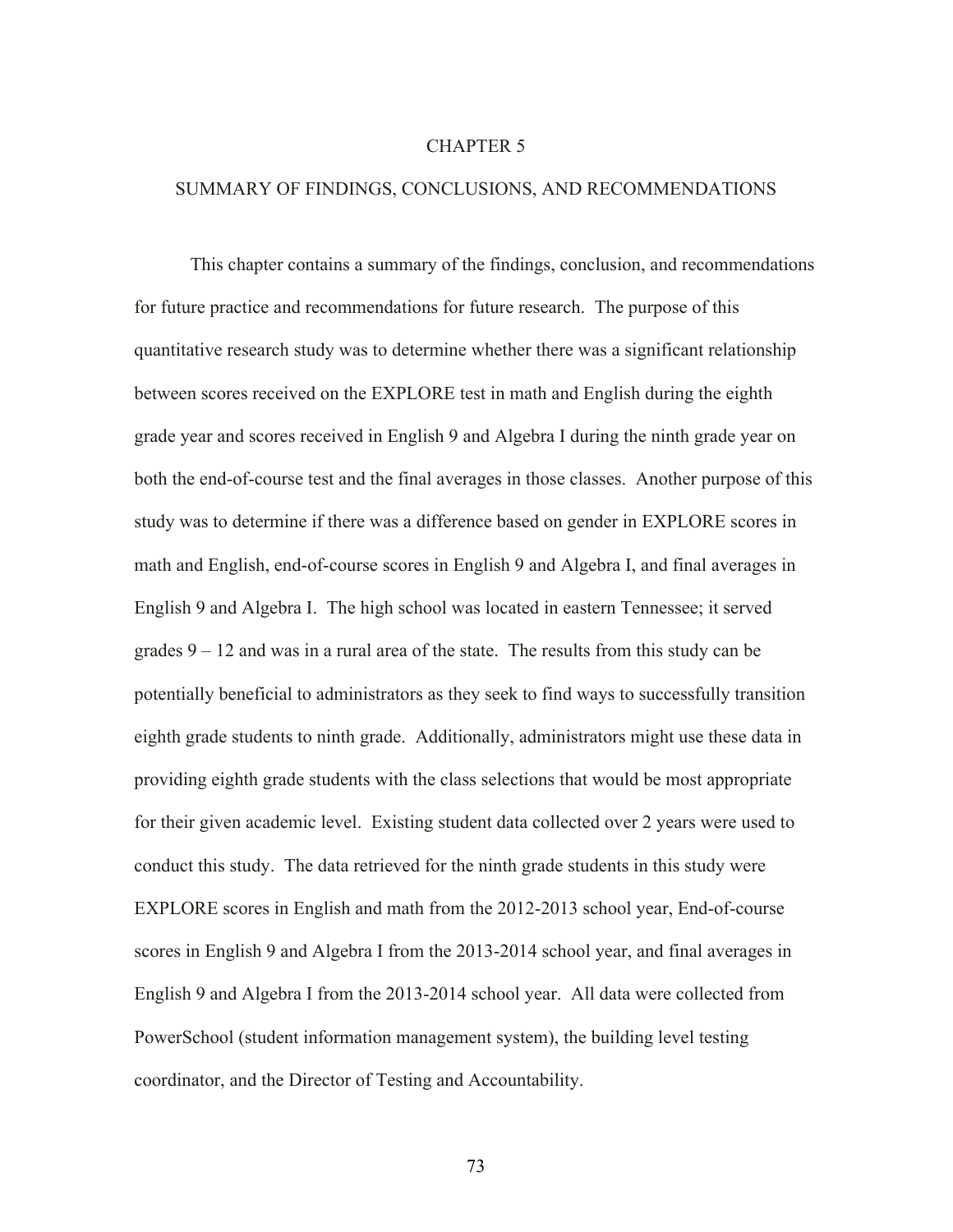### Summary of Findings

The statistical analysis reported in this study was based on 10 research questions presented in Chapters 1 and 3. In Chapter 3 each research question had one null hypothesis that related to the dependent variables of EXPLORE scores in English and Math, English 9 End-of-Course score, English 9 final averages, Algebra I End-of-Course score, Algebra I final averages, and gender. Data were analyzed using a series of Pearson correlations to determine the direction and strength of the relationship between eighth grade EXPLORE scores in English and math and End-of-Course scores in English 9 and Algebra I and final averages in English 9 and Algebra I. Data were also analyzed using independent samples t tests to determine if there was a difference based on gender and EXPLORE scores in English and Math, End-of-Course scores in English 9 and Algebra I, and final averages in English 9 and Algebra I. Each Pearson correlation and t test were evaluated with the alpha of .05 to determine the level of significance.

### Research Question 1

Is there a significant correlation between eighth grade EXPLORE scores in English and the scores received on the English 9 End-of Course (EOC) exam?

A Pearson correlation coefficient was computed to test the relationship between eighth grade EXPLORE scores in English and the scores received on the English 9 End-of Course (EOC) exam. The null hypothesis was rejected. The results showed that there is a significant relationship between eighth grade EXPLORE score in English and the score received on the English 9 End-of Course (EOC) exam. Students who have high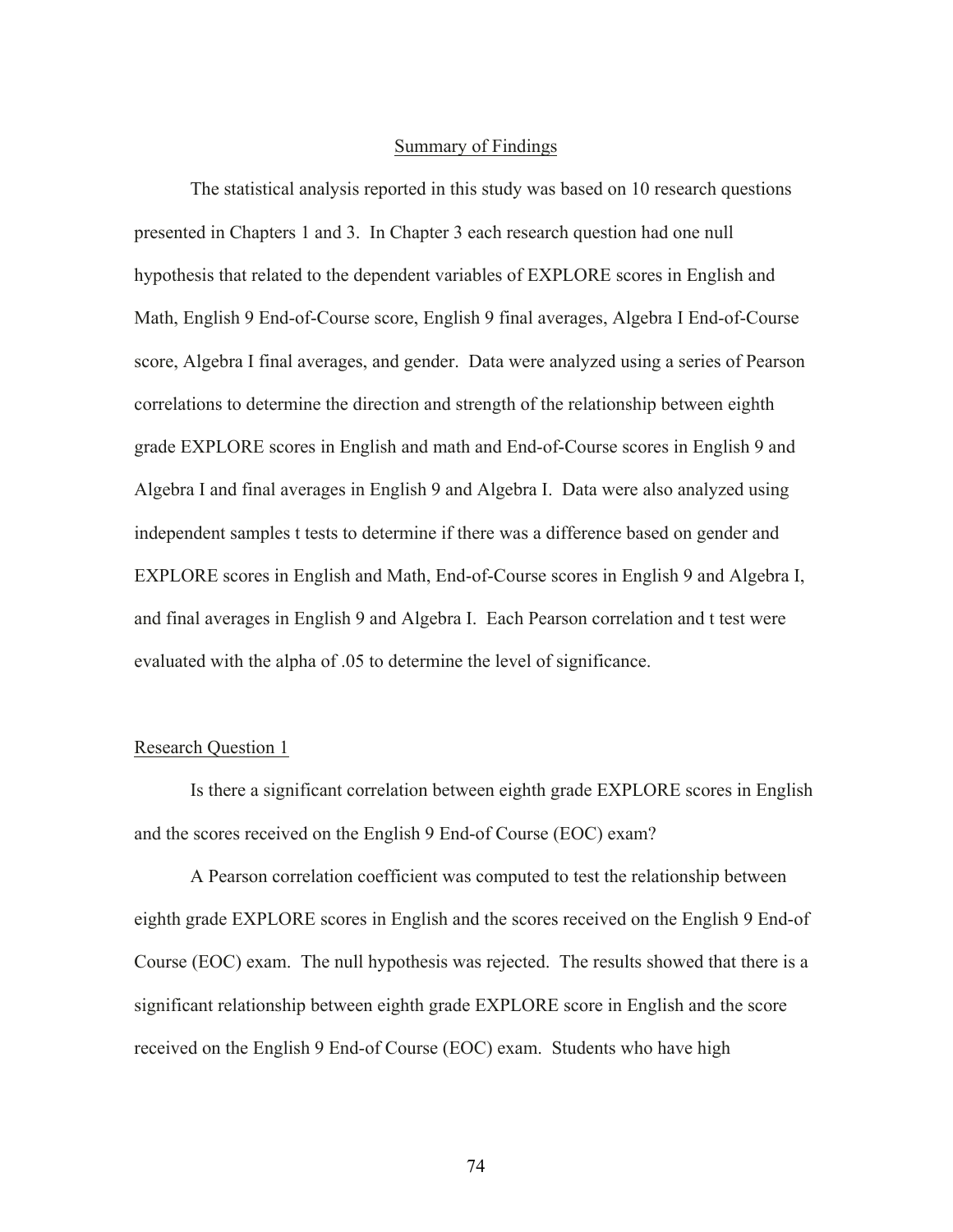EXPLORE scores in English tend to have high English 9 EOC scores.

### Research Question 2

Is there a significant correlation between eighth grade EXPLORE scores in English and the final averages received in English 9?

A Pearson correlation coefficient was computed to test the relationship between eighth grade EXPLORE score in English and the final averages received in English 9. The null hypothesis was rejected. The results showed that there is a significant relationship between eighth grade EXPLORE scores in English and the final averages received in English 9. Students who have high EXPLORE scores in English tend to have high English 9 final averages.

### Research Question 3

Is there a significant correlation between eighth grade EXPLORE scores in math and the score received on the Algebra I EOC exam?

A Pearson correlation coefficient was computed to test the relationship between eighth grade EXPLORE scores in math and the scores received on the Algebra I EOC exam. The null hypothesis was rejected. The results showed that there is a significant relationship between eighth grade EXPLORE scores in math and the score received on the Algebra I EOC exam. Students who have high EXPLORE scores in math tend to have high Algebra I EOC scores.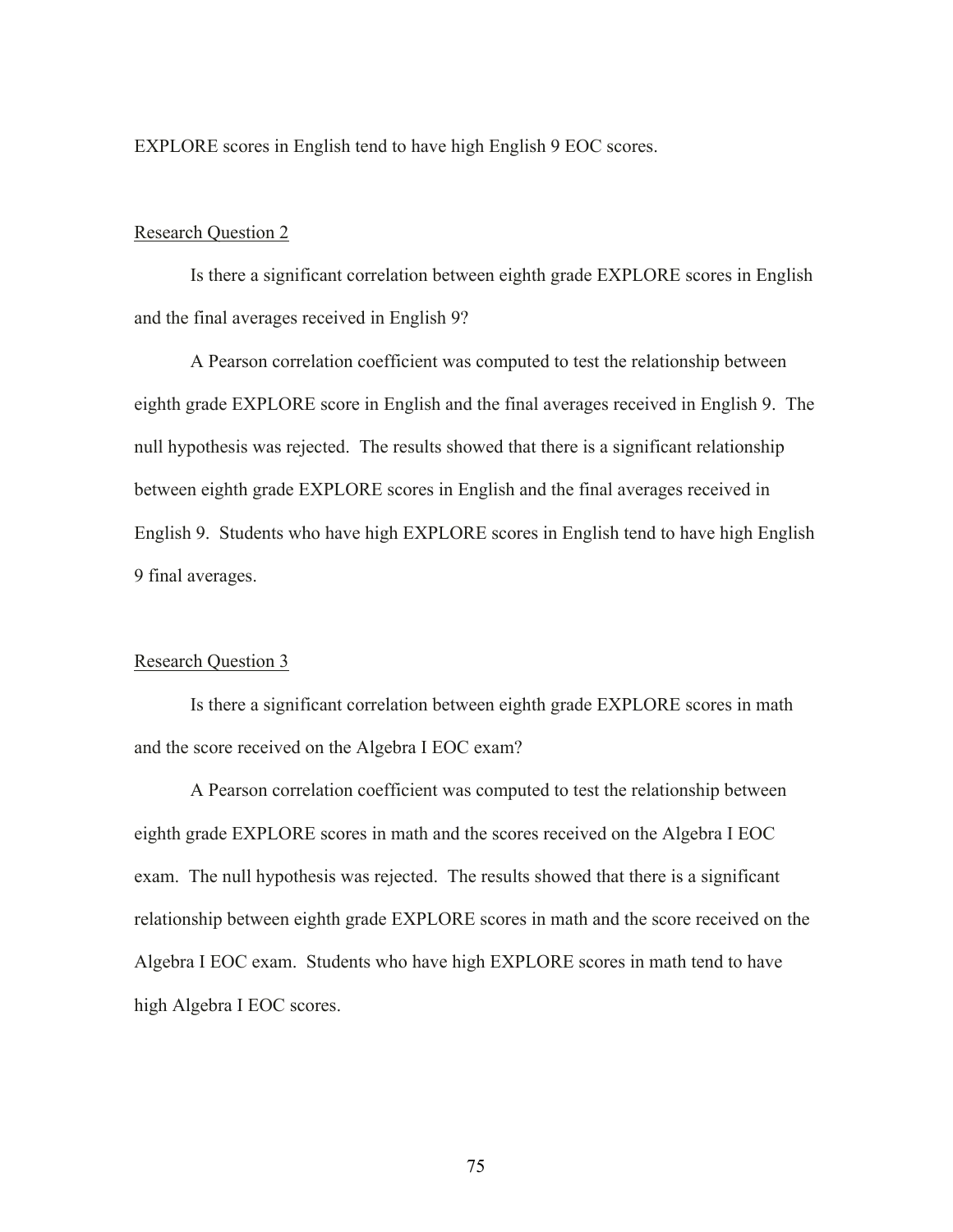Is there a significant correlation between eighth grade EXPLORE score in math and the final averages received in Algebra I?

A Pearson correlation coefficient was computed to test the relationship between eighth grade EXPLORE score in math and the final averages received in Algebra I. The null hypothesis was rejected. The results showed that there is a significant relationship between eighth grade EXPLORE score in math and the final averages received in Algebra I. Students who have high EXPLORE scores in math tend to have high Algebra I final averages.

### Research Question 5

Is there a significant difference on eighth grade EXPLORE test in English when compared by gender?

An independent samples t test was conducted to evaluate whether the mean score on the EXPLORE test in English differs between female and male students. The test was significant,  $t(251) = 2.512$ ,  $p = .013$ . Therefore, the null hypothesis was rejected. Female students ( $M = 15.34$ ,  $SD = 4.24$ ) tended to score higher on the EXPLORE test in English than male students ( $M = 14.09$ ,  $SD = 3.66$ ). The 95% confidence interval for the difference in means was 0.27 to 2.23. The  $\eta^2$  index was .02, which indicated a small effect size. Female students tended to receive high scores on the EXPLORE English test than male students.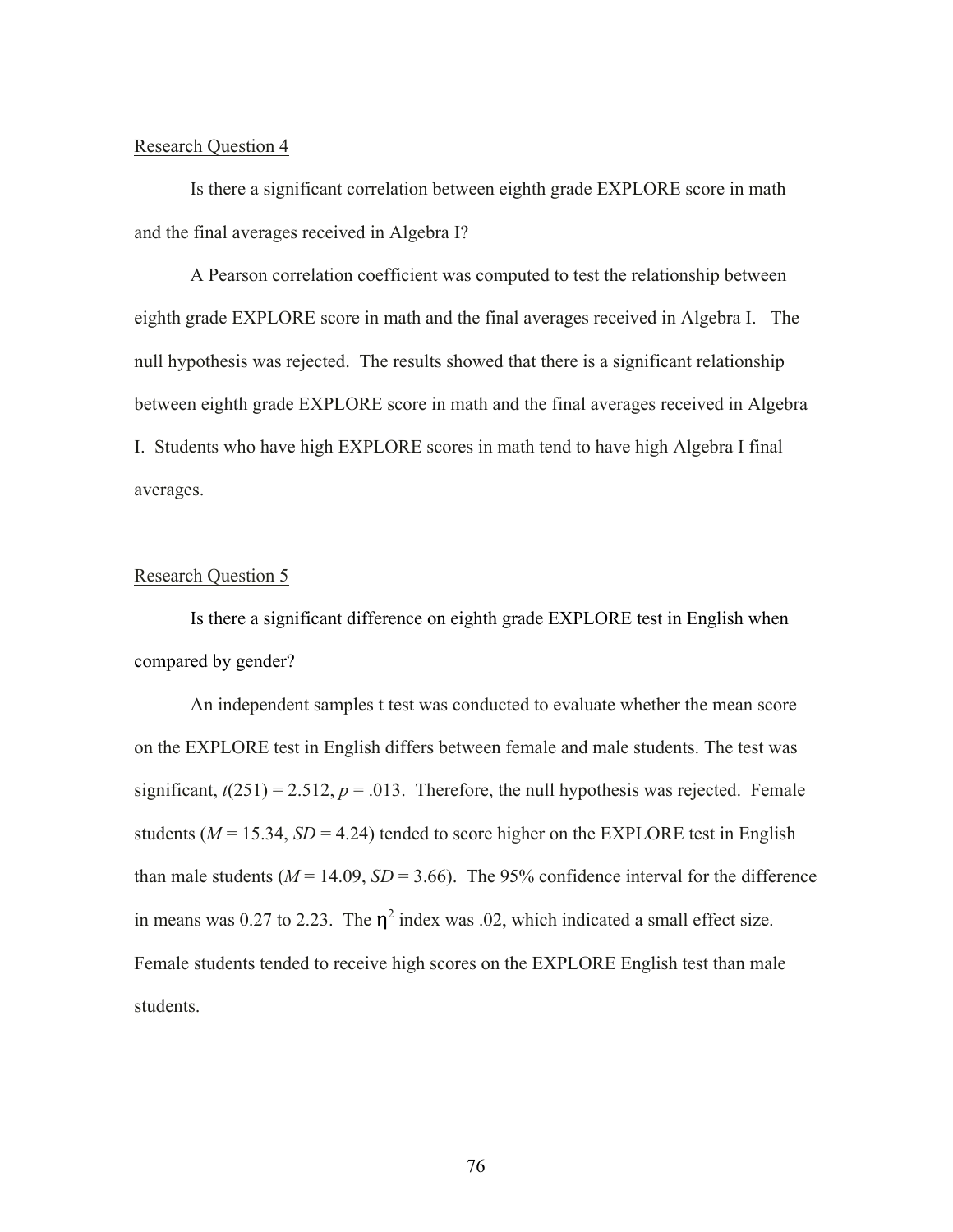Is there a significant difference on eighth grade EXPLORE test in math when compared by gender?

An independent samples t test was conducted to evaluate whether the mean score on the EXPLORE test in math differs between female and male students. The test was not significant,  $t(251) = .246$ ,  $p = .806$ . Therefore, the null hypothesis was retained. The  $n^2$ index was .0002, which indicated a small effect size. Female students  $(M = 15.89, SD =$ 2.99) tended to score about the same on the EXPLORE test in English as male students (*M*  $= 15.80$ ,  $SD = 2.96$ ). The 95% confidence interval for the difference in means was  $-.65$  to .83.

### Research Question 7

Is there a significant difference in the final averages received in English 9 when compared by gender?

An independent samples t test was conducted to evaluate whether the mean score in English 9 for final averages differs between female and male students. The test was significant,  $t(216) = 2.838$ ,  $p = .005$ . Therefore, the null hypothesis was rejected. Female students ( $M = 87.58$ ,  $SD = 8.57$ ) tended to have a higher final averages in English 9 than male students  $(M = 83.72, SD = 11.0)$ . The 95% confidence interval for the difference in means was 1.18 to 6.54. The  $\eta^2$  index was .04, which indicated a small to medium effect size. Female students tended to receive higher final averages in English 9 than male students.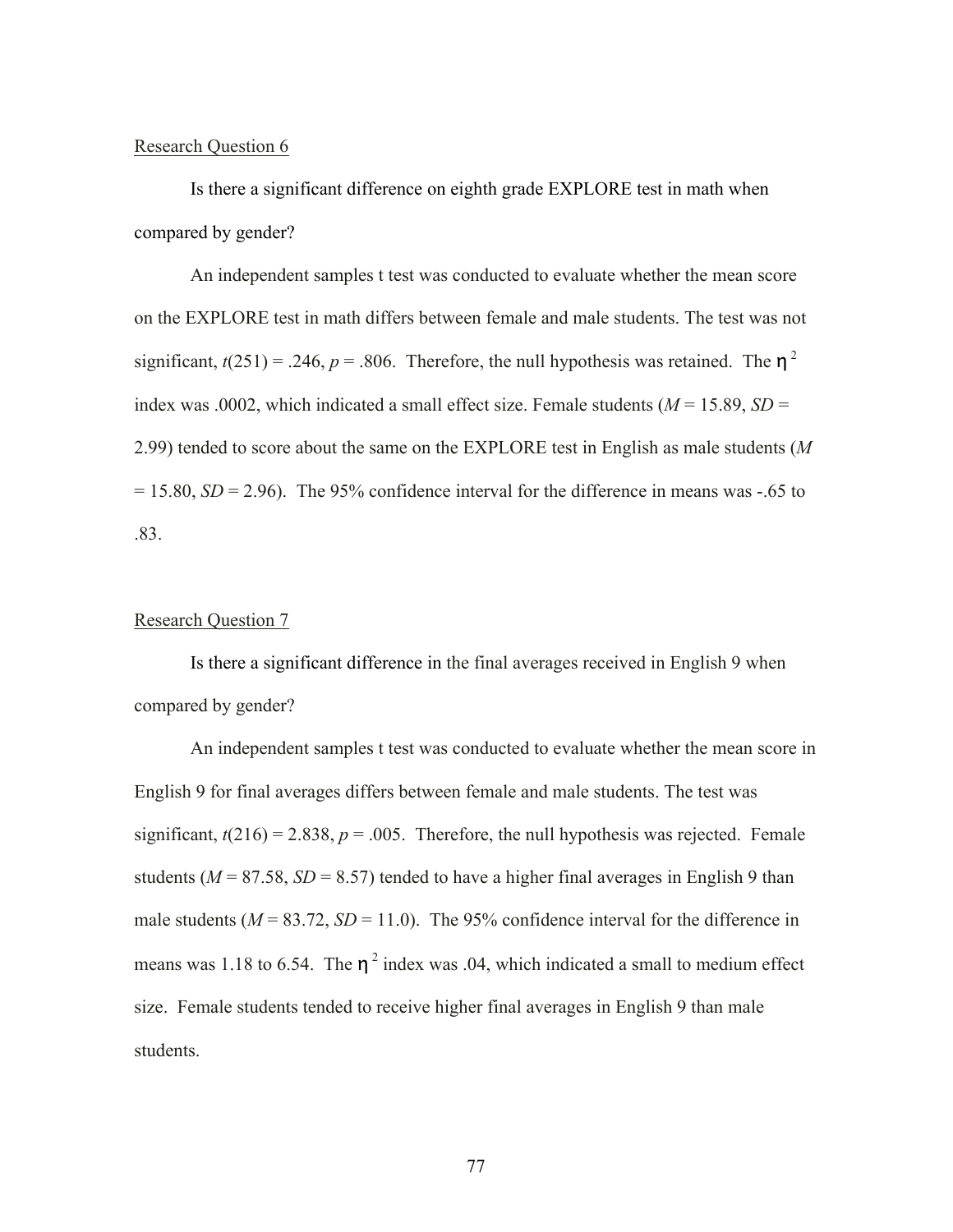Is there a significant difference in the English 9 EOC scores when compared by gender?

An independent samples t test was conducted to evaluate whether the mean score in English 9 for EOC differs between female and male students. The test was significant,  $t(216) = 2.01$ ,  $p = .05$ . Therefore, the null hypothesis was rejected. Female students (*M* = 87.26, *SD* = 7.52) tended to have a higher EOC scores in English 9 than male students (*M*  $= 84.96$ ,  $SD = 9.0$ ). The 95% confidence interval for the difference in means was .04 to 4.55. The  $\eta^2$  index was .02, which indicated a small effect size. Female students tended to receive higher EOC scores in English 9 than male students.

### Research Question 9

Is there a significant difference in the final averages received in Algebra I when compared by gender?

An independent samples t test was conducted to evaluate whether the final averages in Algebra I differs between female and male students. The test was significant,  $t(190)$  = 2.285,  $p = 0.023$ . Therefore, the null hypothesis was rejected. Female students ( $M = 85.29$ ,  $SD = 11.93$ ) tended to have a higher final averages in Algebra I than male students ( $M =$ 81.34, *SD* = 12.01). The 95% confidence interval for the difference in means was .54 to 7.36. The  $n^2$  index was .04, which indicated a small to medium effect size. Female students tended to receive higher final averages in Algebra I than male students.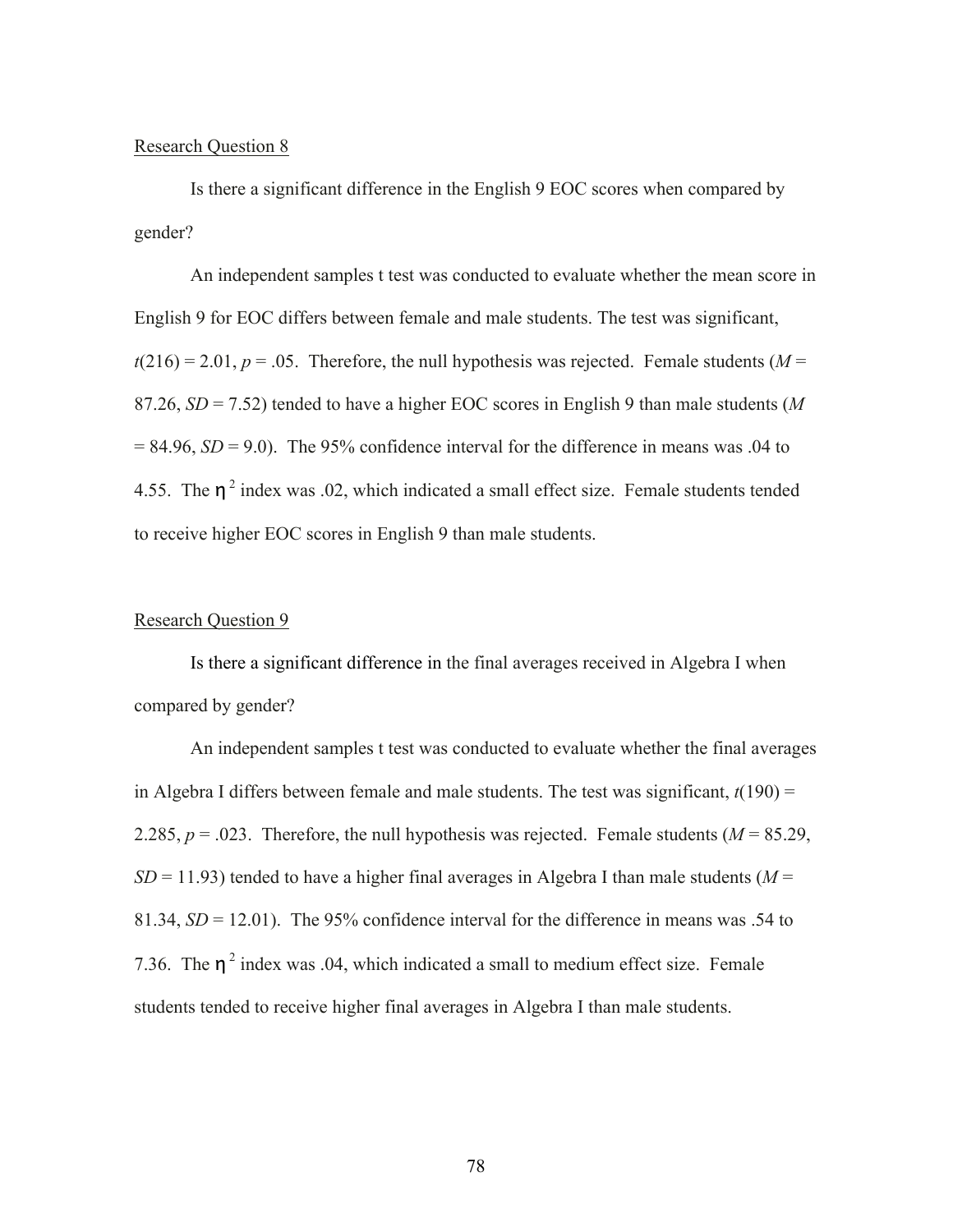Is there a significant difference in the Algebra I EOC scores when compared by gender?

An independent samples t test was conducted to evaluate whether the EOC score in Algebra I differs between female and male students. The test was not significant,  $t(190) = -$ .575,  $p = .566$ . Therefore, the null hypothesis was retained. The  $\eta^2$  index was .002, which indicated a small effect size. Female students  $(M = 86.86, SD = 7.76)$  tended to score about the same on the EOC exam in Algebra I as male students  $(M = 87.52, SD = 8.11)$ . The 95% confidence interval for the difference in means was -2.92 to 1.60.

### **Conclusions**

The purpose of this study was to determine if there was a significant relationship between eighth grade EXPLORE scores in English and math and End-of-Course scores and final averages in English 9 and Algebra I. Additionally, this study also determined whether there was a significant difference between EXPLORE scores in English and math, End-of-Course scores and final averages in English 9 and Algebra I when compared by gender. Students' scores on the EXPLORE test were from the 2012-2013 school year and End-of-Course and final averages in English 9 and Algebra I were from the same cohort of students from the 2013-2014 school year. The following conclusions were based upon the findings from the data of this study.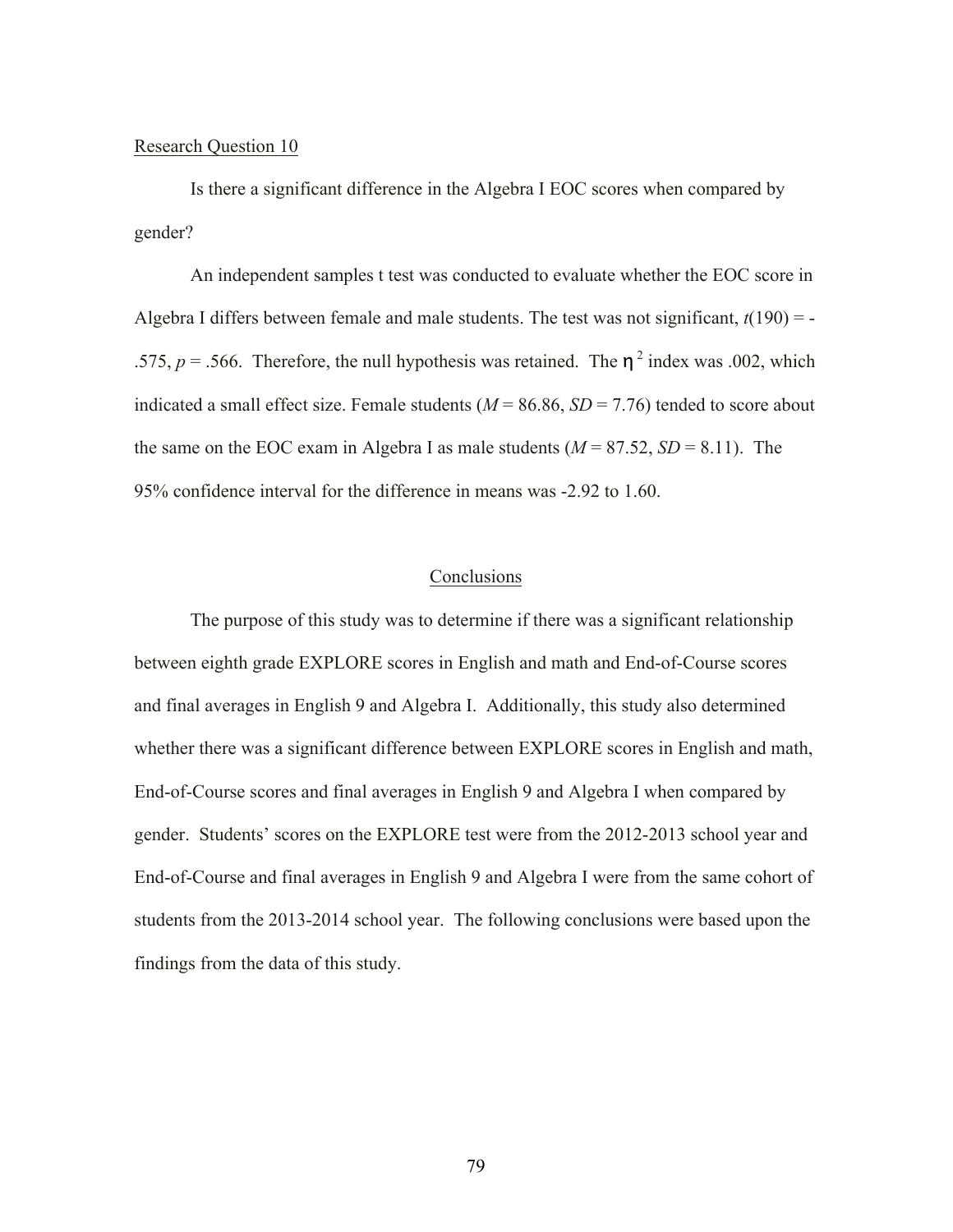### EXPLORE English and English 9

There was a significant relationship between students' scores on the EXPLORE test in English given during the 2012-2013 school year and both End-of-Course exam and final averages in English 9 during the 2013-2014 school year. \*According to Maitre (2014) high school grades are vitally important, more important than ACT or SAT scores. Hiss and Franks (2014) also found that high school GPA closely mirrored college GPA and that standardized test scores were not as accurate a predictor of college GPA and subsequent college graduation. However, the data analyzed in this study did find that eighth grade EXPLORE scores in English were a strong predictor of how the same cohort of students scored on both the English 9 End-of-Course exam and also the final averages in English 9. Conversely, Cooney and Bottoms (2002) found that students needed to be taught at gradelevel standards, be an active participant in the classroom, and show that they can apply what they have learned in middle school to make a successful transition to high school level coursework. Higher expectations from teachers and more homework makes the first year of high school difficult for ninth graders regardless of standardized test scores (Styron & Peasant, 2010).

### EXPLORE Math and Algebra I

There was a significant relationship between students' scores on the EXPLORE test in math given during the 2012-2013 school year and both the End-of-Course exam and final averages in Algebra I during the 2013-2014 school year. Murdock, Anderman, and Hodge (2000) reported that peer influence could either encourage or deter academic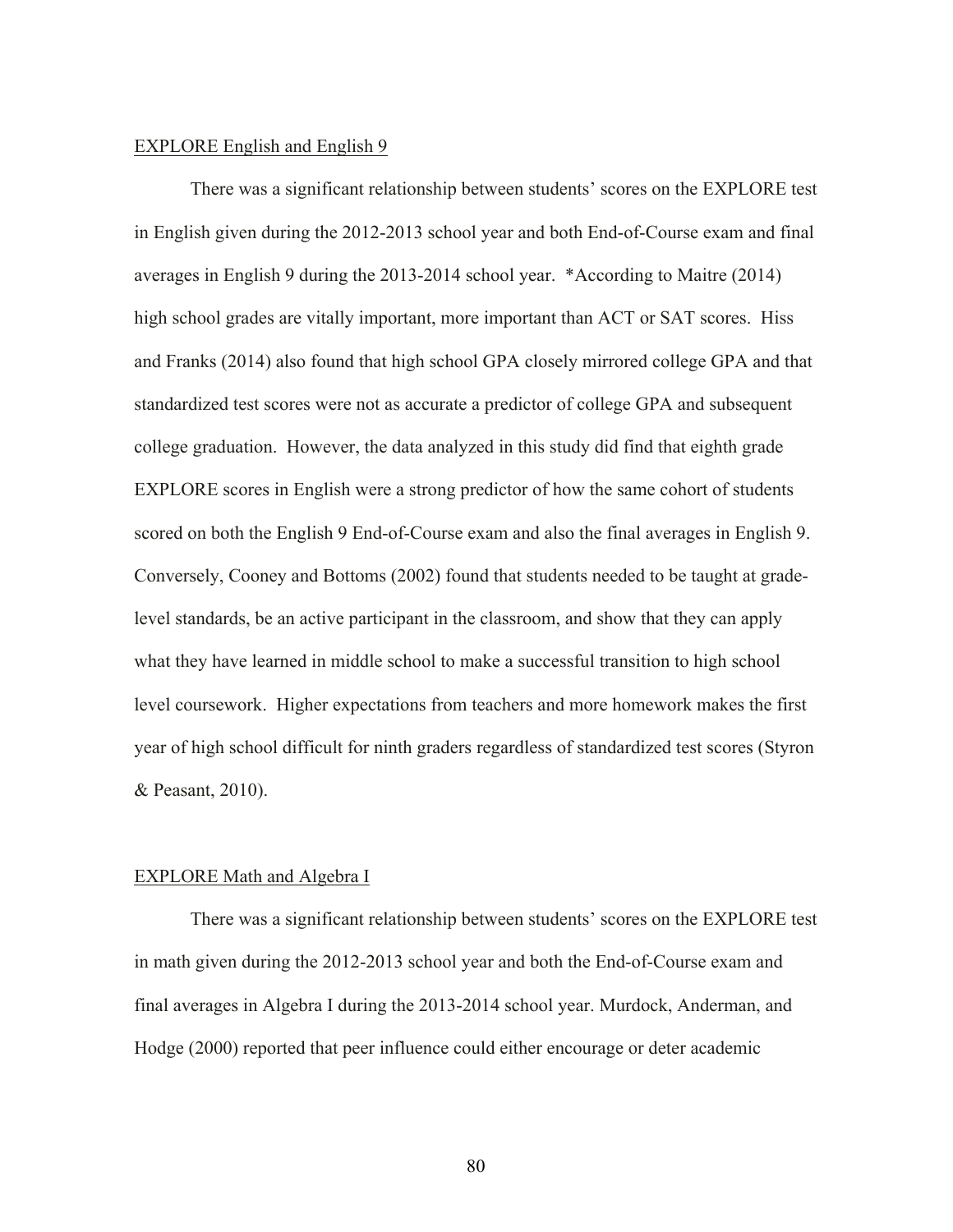success when students enter high school. Grade point average (GPA) has historically been one indicator of academic success in high school (Caskie et al., 2014; Roybal et al., 2014). According to Rice (2001) the rising high school graduation requirements and the emphasis on higher standards in the classroom are better predictors of success for students as they transition to high school than are standardized test scores. Additionally, the findings of this study support Cushman's (2006) recommendation that high school course work builds on the knowledge that students gained during middle school.

# English 9 Final Averages, English 9 End-of-Course, Algebra I Final Averages, EXPLORE English and Gender

There was a significant difference between students' English 9 final averages, English 9 EOC score, Algebra I Final Averages and EXPLORE English when compared by gender. These results support the research of Aniodoh and Egbo (2013) who found similar results with chemistry students. They concluded that female chemistry students had higher academic achievement than their male counter parts. These results support the research of Serbin et al. (2013) who concluded that gender made a difference in academic achievement and that boys' performance in reading and science was below that of girls' by the eighth grade.

### Algebra I End of Course, EXPLORE Math and Gender

There was not a significant difference between students' scores on the EXPLORE test in math and Algebra I EOC when compared by gender. This result supports the work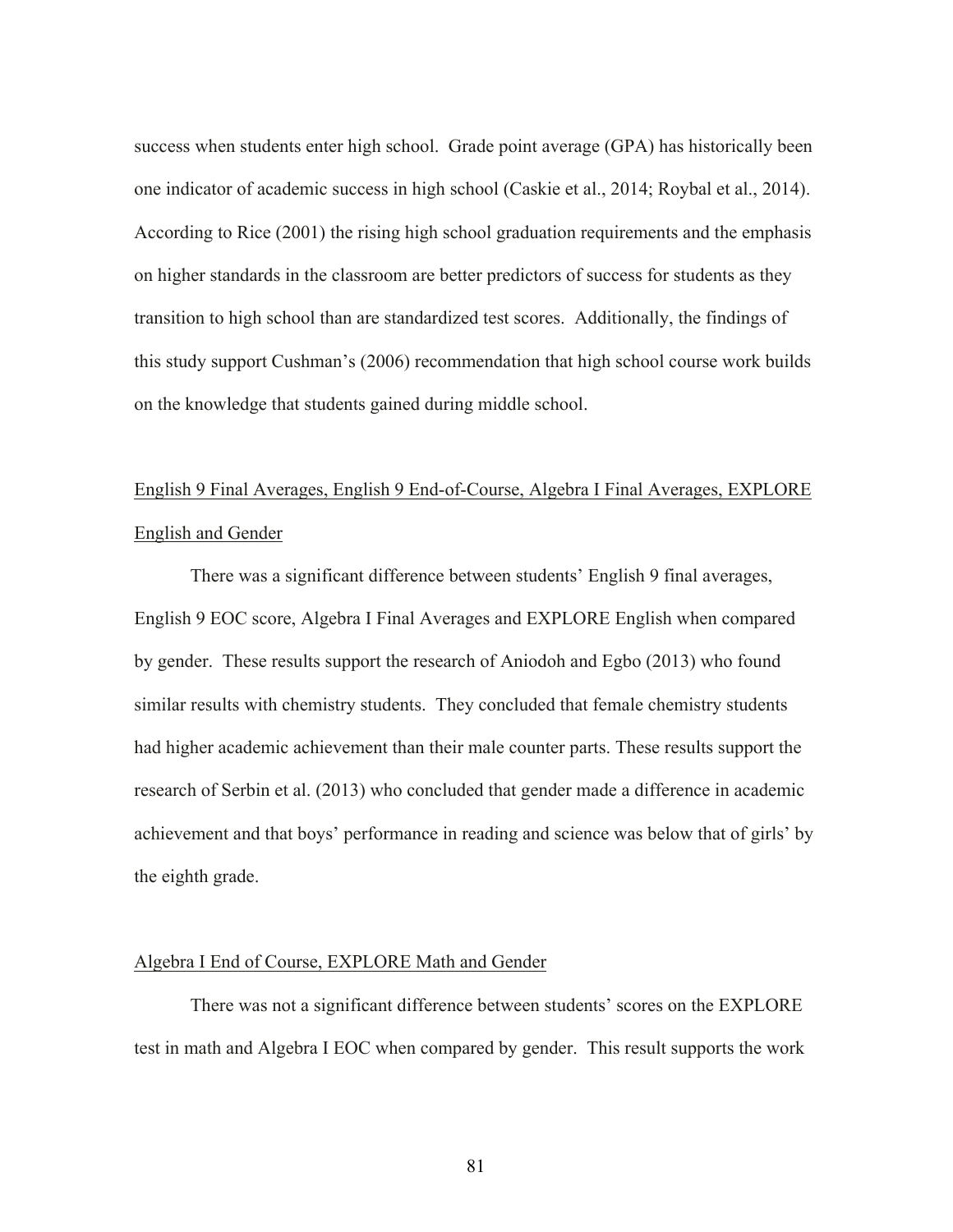of Chee et al. (2005) that concluded students were academically successful regardless of their gender. Additionally Voyer and Voyer (2014) found that standardized tests only assess basic academic abilities at that one particular point in time.

### Recommendations for Practice

The findings and conclusions from this study have enabled the researchers to identify the following recommendations for practice for high schools using EXPLORE scores for incoming ninth grade students:

- 1. Administrators and assistant principals responsible for the placement of ninth grade student should examine EXPLORE scores for the most appropriate class placement.
- 2. Middle school principals should examine EXPLORE scores from previous years to determine if there are areas of weakness and areas of strength within their buildings. This will make the middle school curriculum more rigorous and relevant to students and better prepare them for the level of work expected at the high school level.
- 3. Incoming ninth grade students should work with high school counselors and administrators when they are choosing their class schedules for the upcoming school year.
- 4. Middle school counselors and teachers need to educate students on the importance of the EXPLORE test prior to the eighth grade year.
- 5. High school counselors and administrators should examine EXPLORE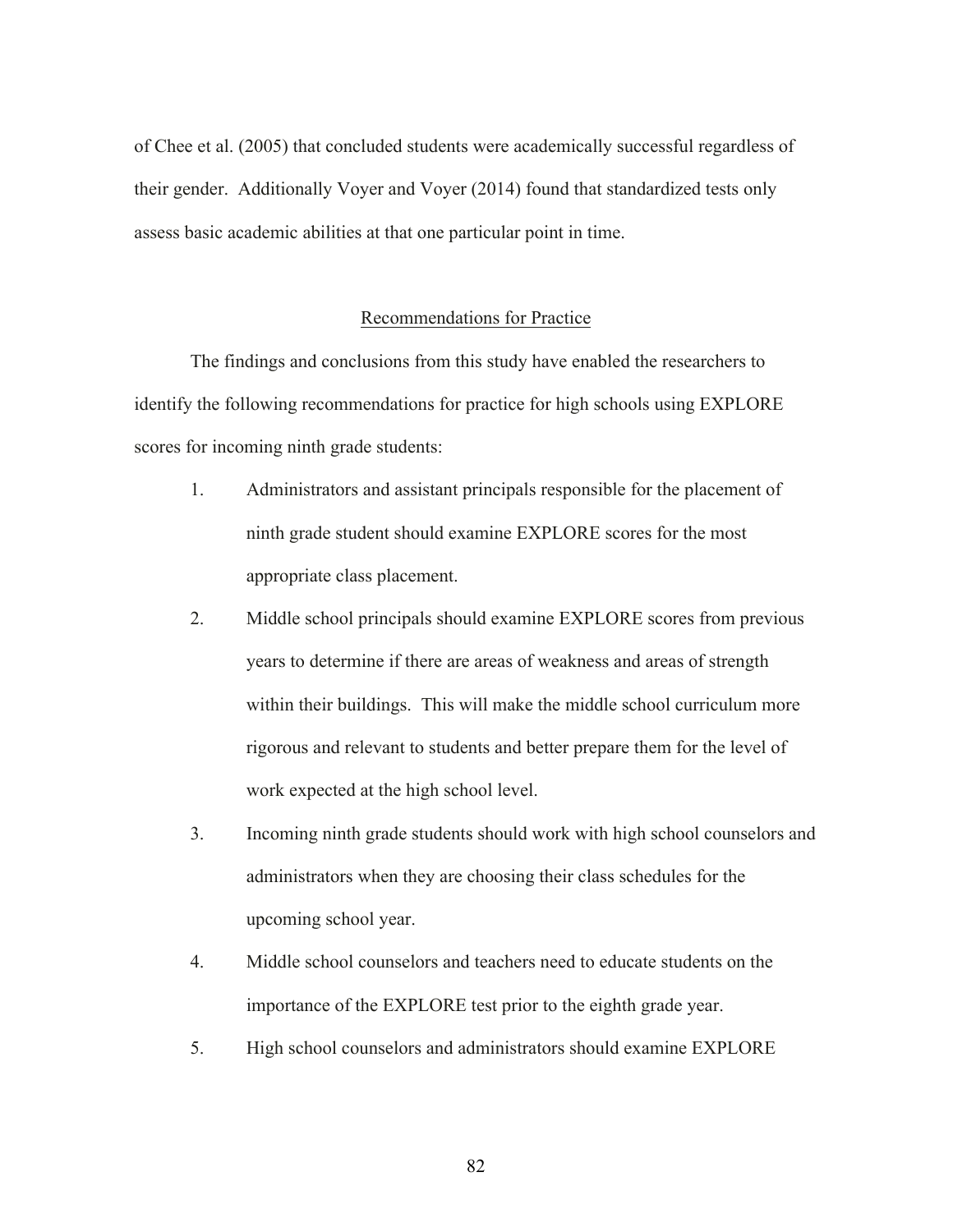scores to identify students who will need additional remediation during the ninth grade or prior to beginning of the ninth grade.

- 6. Examine EOC scores and final averages to identify patterns of students failing courses and passing EOC exams by teacher.
- 7. Videotape teacher lessons and have the teacher review the lesson using a rubric to determine differences in questioning based upon gender.

### Recommendations for Future Research

This study was focused on eighth grade EXPLORE scores in a rural East Tennessee High School. The following are recommendations for future study:

- 1. An identical study could be completed using different middle schools and high schools in the area.
- 2. A qualitative study could be performed to investigate student perceptions of what to expect when the enter high school and how those expectations compare once they begin high school.
- 3. A study could be completed using a remediation model for students who receive a particular score on the EXPLORE test and compare those students to students who do not receive remediation.
- 4. A similar study could be conducted to compare students' EXPLORE, PLAN, and ACT scores.
- 5. An additional study could be completed that compares EXPLORE scores to on-time graduation for a specific cohort of students.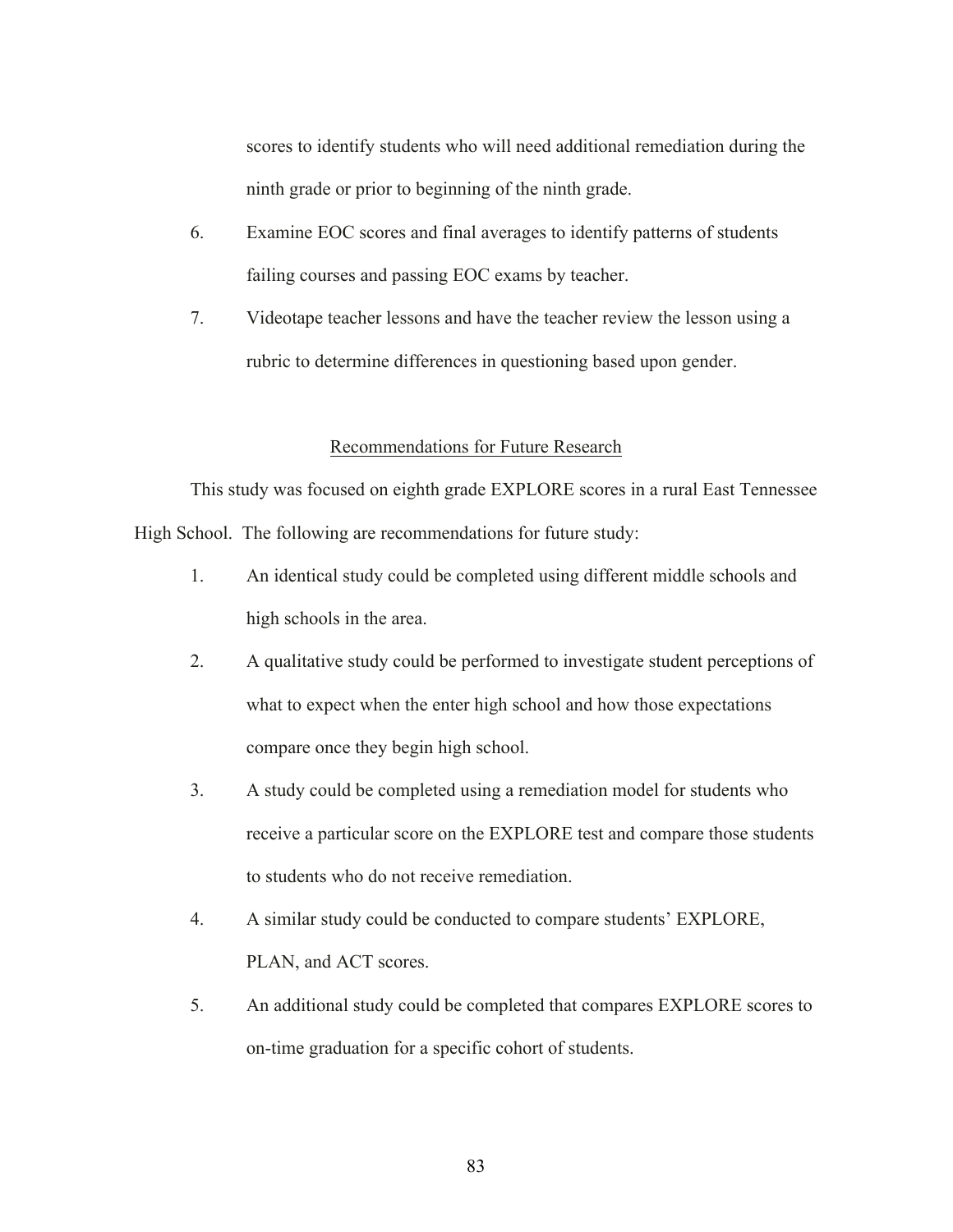- 6. A comparable study could be completed that also compares EXPLORE scores in science to Biology I End-of-Course and final averages.
- 7. An analogous study could be completed at a high school that is not a Title I high school.
- 8. Examine correlation between EOC scores and final averages in courses.

### Chapter Summary

In this chapter a summary of the findings was provided for each of the 10 research questions. Conclusions about the research questions were drawn and recommendations were made for practice and future research. This study involved an examination of the EXPLORE scores from a cohort of students during the 2012-2013 school year and compared those students English 9 and Algebra I End-of-Course scores and final averages from the 2013-2014 school year. The high school was located in a rural area of East Tennessee and data were collected over a period of 2 years.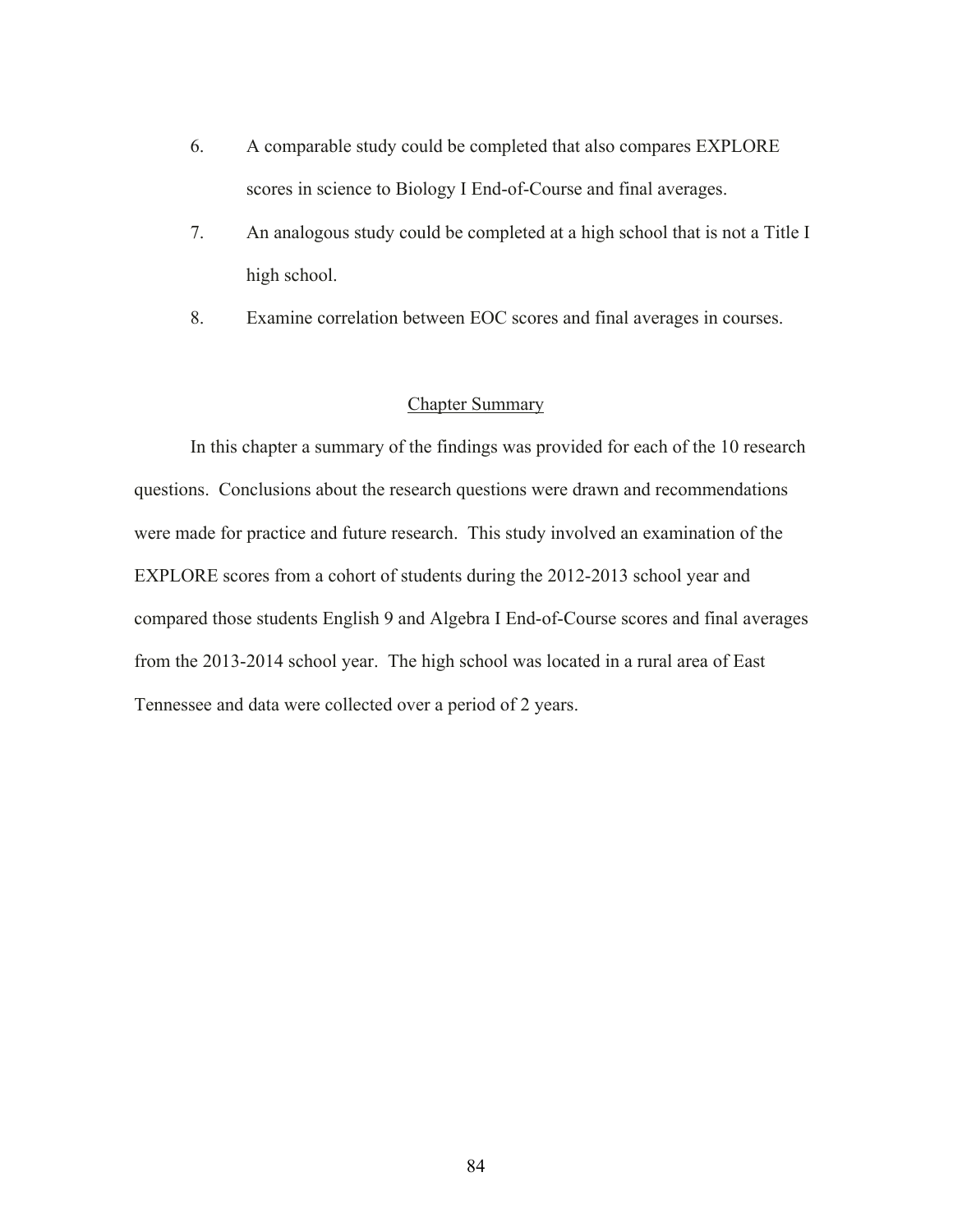### REFERENCES

- ACT College Readiness Benchmarks (2014). Retrieved from http://www.act.org/solutions/college-career-readiness/college-readinessbenchmarks/
- ACT Explore Program (2014). Retrieved from http://www.act.org/explorestudent/index.html
- ACT Explore Technical manual (2013/2014). Retrieved from http://www.act.org/explore/pdf/TechManual.pdf
- Adelman, C. (2006). The toolbox revisited: Paths to degree completion from high school through college. *US Department of Education*. Retrieved from http://files.eric.ed.gov/fulltext/ED490195.pdf
- Akos, P., & Galassi, J. P. (2004). Middle and high school transitions as viewed by students, parents and teachers. *Professional School Counseling*, 7(4), 212-221.
- Allensworth, E.M., & Easton, J.Q. (2005). The on-track indicator as a predictor of high school graduation. Retrieved from http://ccsr.uchicago.edu/sites/default/files/publications/p78.pdf
- Alspaugh, J. (1998). Achievement loss associated with the transition to middle school and high school. *The Journal of Educational Research,* 92(1), 20-25.
- Aniodoh, H. C. O., & Egbo, J. J. (2013). Effect of gender on students' achievement in chemistry using inquiry role instructional model. *Journal of Educational and Social Research*, *3*(6), 17.
- Bangser, M. (2008). Preparing high school students for successful transitions to postsecondary education and employment. Issue Brief. *National High School Center*. Retrieved from http://eric.ed.gov/?id=ED502596
- Barber, B., & Olsen, J. (2004). Assessing the transition to middle and high school. *Journal of Adolescent Research,* 19, 3-30. doi: 10.1177/0743558403258113
- Barnes, W., & Slate, J. R. (2013). College-readiness is not one-size-fits-all. *Current Issues in Education ,* 16 (1), 1 -12.
- Benner, A. (2011). The transition to high school: Current knowledge, future directions. *Educational Psychological Review,* 23, 299-328.

Benner, A. D., & Wang, Y. (2014). Shifting attendance trajectories from middle to high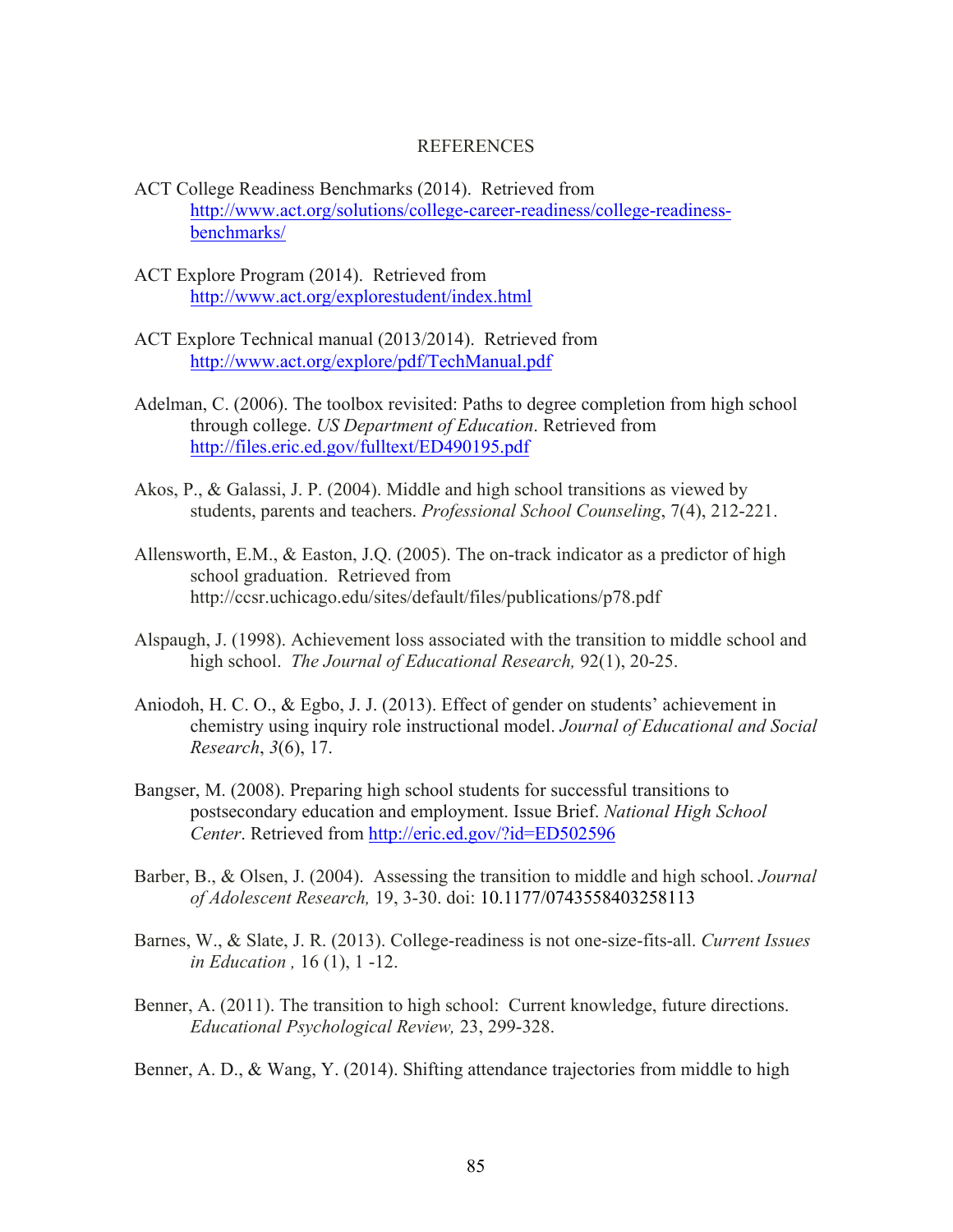school: Influences of school transitions and changing school contexts. *Developmental psychology*, *50*(4), 1288.

- Bennett, R. E., Gottesman, R. L., Rock, D. A., & Cerullo, F. (1993). Influence of behavior perceptions and gender on teachers' judgments of students' academic skill. *Journal of Educational Psychology*, *85*(2), 347-356.
- Bohnert, A., Aikens, J., & Arola, N. (2013). Regrouping: Organized activity involvement and social adjustment across the transition to high school. *Organized Out-Of-School Activities: Setting for Peer Relationships,* 140, 57-75.
- Butts, M. J., & Cruzeiro, P. A. (2005). Student perceptions of factors leading to an effective transition from eighth to ninth grade. *American Secondary Education*, 34(1), 70-80.
- Carifio, J., & Carey, T. (2010). Do minimum grading practices lower academic standards and produce social promotions? *Education Horizons*, 88(4), 219 - 230.
- Caskie, G. I., Sutton, M. C., & Eckhardt, A. G. (2014). Accuracy of self-reported college GPA: gender-moderated differences by achievement level and academic selfefficacy. *Journal of College Student Development*, *55*(4), 385-390.
- Chapman, M., & Sawyer, J. (2001). Bridging the gap for students at risk of school failure: A social work-initiated middle to high school transition program. *Children & Schools,* 23(4), 235-240.
- Chee, K. H., Pino, N. W., & Smith, W. L. (2005). Gender differences in the academic ethic and academic achievement\*. *College Student Journal*, *39*(3), 604-618.
- Chen, W., & Gregory, A. (2010). Parental involvement as a protective factor during the transition to high school. *The Journal of Educational Research,* 103, 53-62. doi:10.1080/00220670903231250
- Christie, K. (2008). Working to improve ninth-grader success. *Phi Delta Kappan*, 90(3), 157-159.
- Christle, C. A., Jolivette, K., & Nelson, C. M. (2007). School characteristics related to high school dropout rates. *Remedial and Special Education*, *28*(6), 325-339.
- Christopherson, K. A., Elstad, E., & Turmo, A. (2012). Antecedents of teachers fostering effort within two different management regimes: An assessment-based accountability regime and regime without external pressure on results. *International Journal of Education Policy & Analysis*, *7*(6), 1 - 14.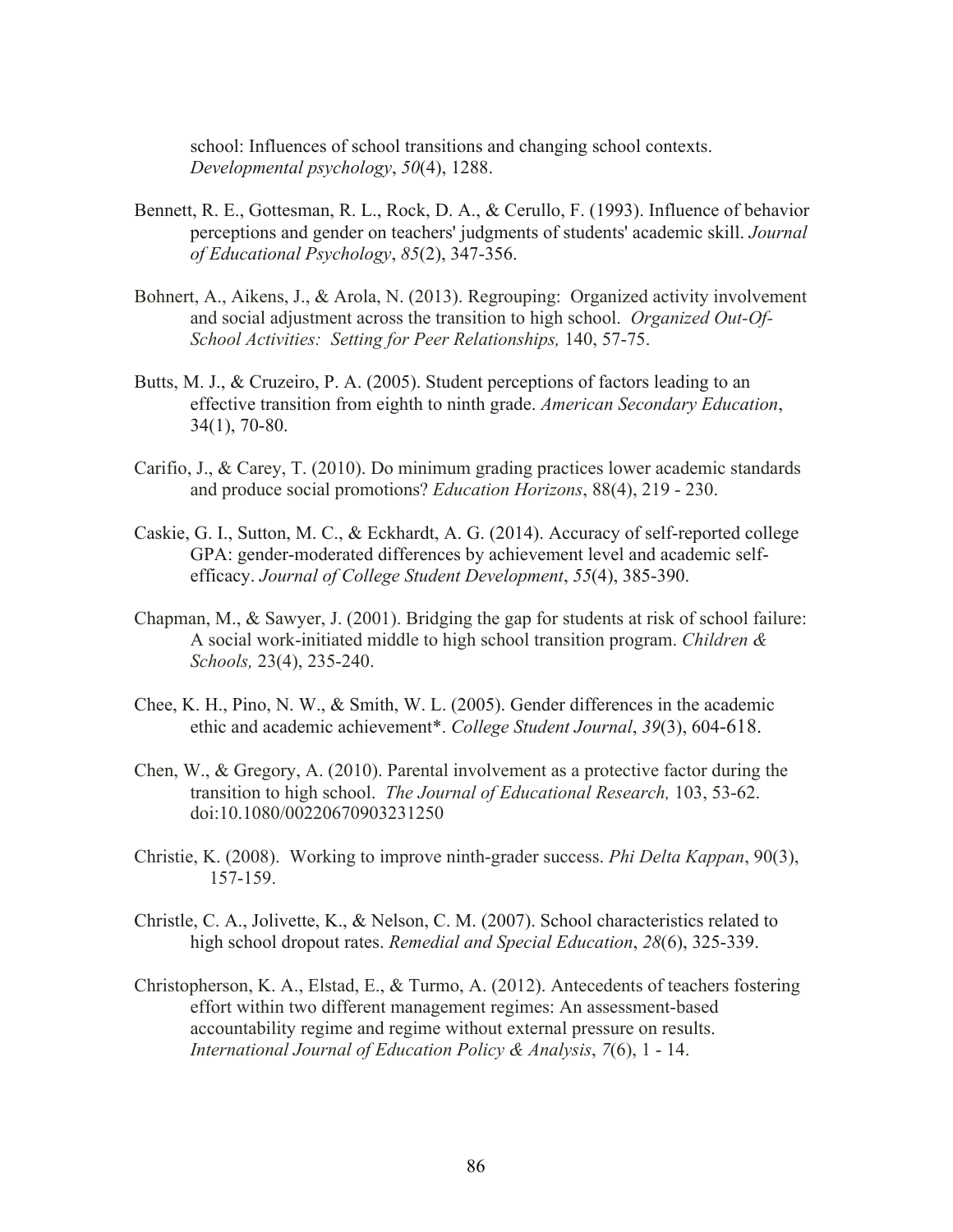- Cohen, J., & Smerdon, B. (2009). Tightening the dropout tourniquet: Easing the transition from middle to high school. *Preventing School Failure,* 53(3), 177-184
- Conley, D. T. (2007). *Redefining college readiness*. Eugene, OR: Educational Policy Improvement Center.
- Conner, E., & McKee, J. (2008). Drop-out challenges: Pathways to success. *Principal Leadership*, *9*(3), 38-43.
- Cooney, S., & Bottoms, G. (2002). *Middle grades to high school: Mending a weak link*. Southern Regional Education Board. Atlanta, GA.
- Cooper, R., & Liou, D. (2007). The structure and culture of information pathways: Rethinking opportunity to learn in urban high schools during the ninth grade transition. *The High School Journal,* 91(1), 43-56
- Cornwell, C. M., Lee, K. H., & Mustard, D. B. (2005). Student responses to merit scholarship retention rules. *The Journal of Human Resources*, 40(4), 895 - 917.
- Creswell, J. W. (2009). *Research design: Qualitative, quantitative, and mixed method approaches* (3rd ed.). Thousand Oaks, CA: Sage.
- Cushman, K. (2006). Help us make the ninth grade transition. *Educational Leadership*, 63(7), 47-52.
- Day, J. C., & Newburger, E. C. (2002). *The big payoff: Educational attainment and synthetic estimates of work-life earnings*. 23(210). Washington DC: US Department of Commerce, Economic and Statistics Administration, US Census Bureau. Retrieved from http://files.eric.ed.gov/fulltext/ED467533.pdf
- Deslandes, R., & Rousseau, M. (2008). Evolution and relation of students' homework management strategies and their parents' help in homework during the transition to high school. *Paper presented at the Annual Meeting of the American Educational Research Association*, New York, NY.

Donegan, B. (2008). The linchpin year. *Educational Leadership*, *65*(8), 54-57.

- Driessen, G., & van Langen, A. (2013). Gender differences in primary and secondary education: Are girls really outperforming boys?. *International Review of Education*, *59*(1), 67-86.
- Dynarski, M., & Gleason, P. (2002). How can we help? What we have learned from recent federal dropout prevention evaluations. *Journal of Education for Students Students Placed At Risk*, *7*(1), 43-69.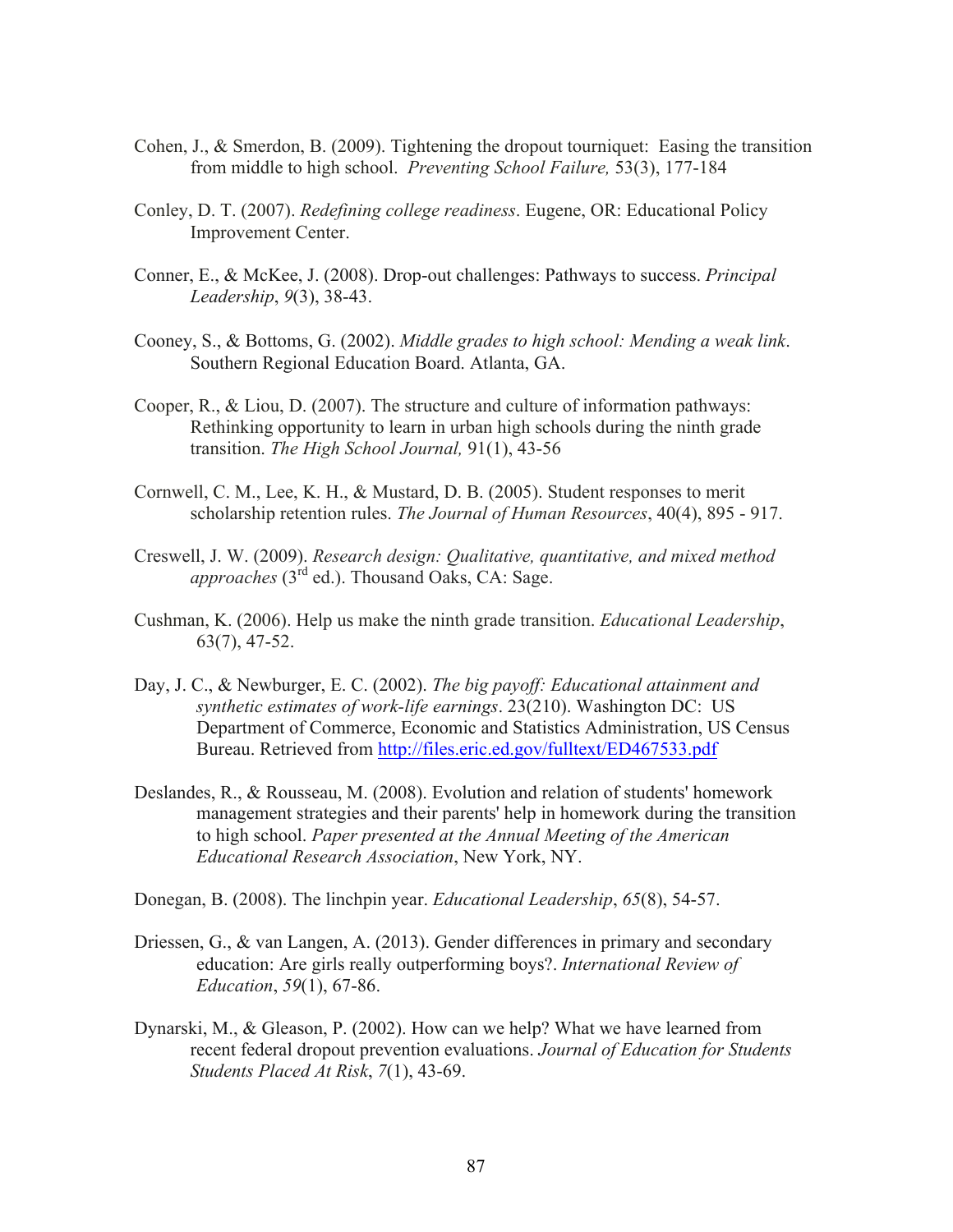- Dynarski, S. (2000). Hope for whom? Financial aid for the middle class and its impact on college attendance. *National Tax Journal*, 53(3), 629-661.
- Education Partnerships, Inc. (2012). *Successful transition to high school.* (Research Brief). Retrieved from http://eric.ed.gov/?id=ED537924
- Ellerbrock, C., & Kiefer, S. (2013). The interplay between adolescent needs and secondary school structures: Fostering developmentally responsive middle and high school environments across the transition. *The High School Journal,* 96(3), 170-194.
- Eliot, L. (2013). Single-sex education and the brain. *Sex Roles*, 69(7-8), 363-381.
- Fritzer, P.J., & Herbst, P.S. (1996). Make yourself at home: The 'house' concept in ninthgrade transition. *American Secondary Education*, 25(2), 7-9.
- Fulk, B. (2003). Concerns about ninth grade students' poor academic performance: One schools action plan. *American Secondary Education, 31(2),* 8 – 26.
- Gamoran, A. (1992). Access to excellence: Assignment to honors English classes in the transition from middle to high school. *Educational Evaluation and Policy Analysis*, *14*(3), 185-204.
- Gay, L.R. (1996). *Educational research: Competencies for analysis and application* (5<sup>th</sup> ed.). Upper Saddle River, NJ: Merrill.
- Geltner, J., Law, B., Forehand, A., & Miles, D. A. (2011). Improving high school transition with CAT camp. *Georgia School Counselors Association Journal*, 48 - 53.
- Gilroy, M. (2011), Community schools seek to improve high school achievement, college readiness. *Education Digest*, *77(1)*, 49 - 54.
- Gold, E., Evans, S. A., Haxton, C., Maluk, H., Mitchell, C., Simon, E., & Good, D. (2010). Transition to high school: School "choice" & freshman year in Philadelphia. February 2010, *Research for Action*. Retrieved from http://www.researchforaction.org/wp-content/uploads/publicationphotos/110/Gold E Transition to High School School.pdf
- Good, C., Aronson, J., & Inzlicht, M. (2003). Improving adolescents' standardized test performance: An intervention to reduce the effects of stereotype threat. *Journal of Applied Developmental Psychology*, *24*(6), 645-662.

Goodwin, N. P., Mrug, S., Borch, C., & Cillessen, A. H. (2012). Peer selection and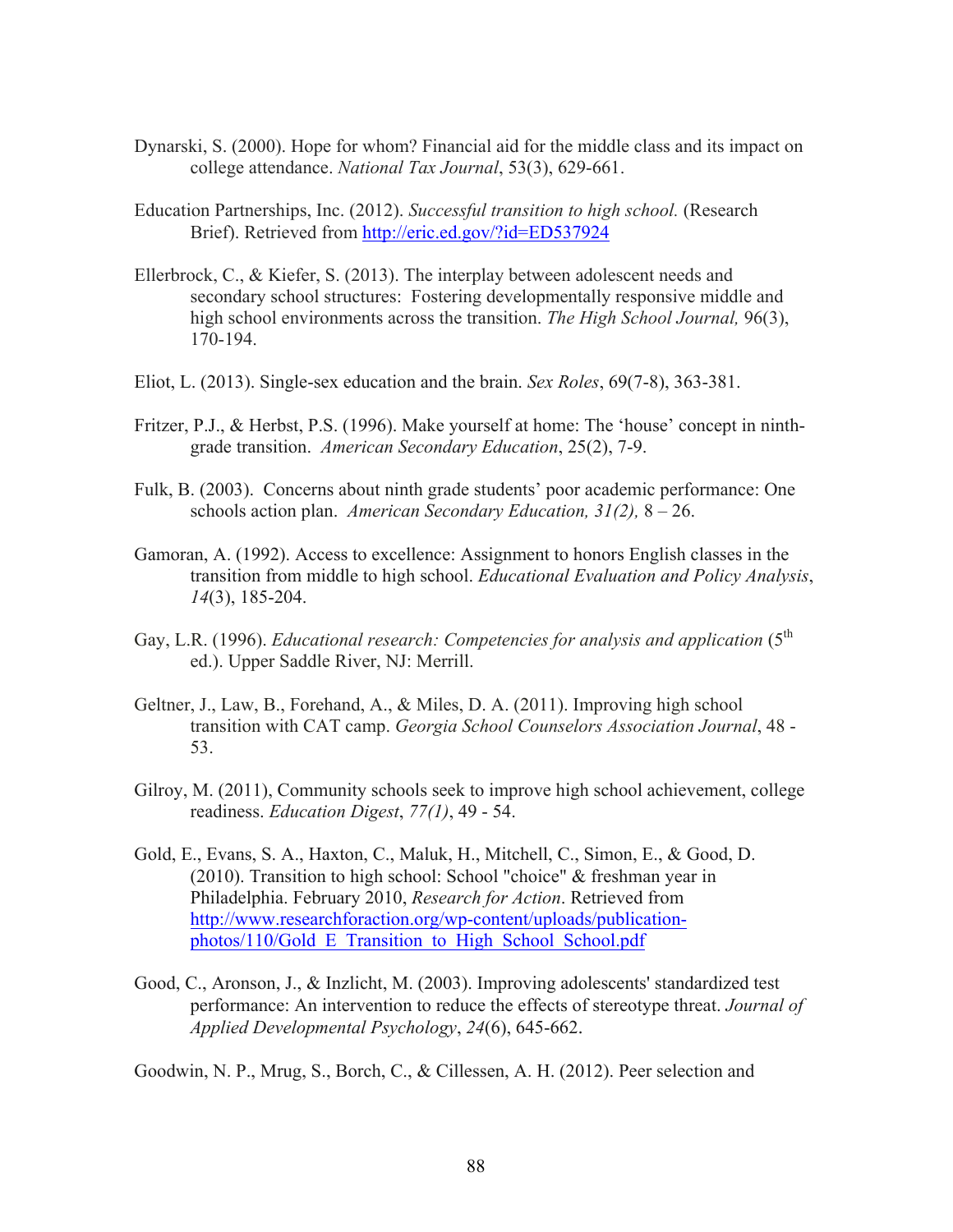socialization in adolescent depression: The role of school transitions. *Journal of youth and adolescence*, *41*(3), 320-332.

- Habeeb, S. (2013). The ninth-grade challenge. *Principal Leadership.* 79(3), 18-22.
- Halpern, D.F. (2012). *Sex differences in cognitive abilities* (4<sup>th</sup> ed.). New York, NY: Psychology Press.
- Herlihy, C. (2007). Toward ensuring a smooth transition into high school. Issue brief. *National High School Center*. Retrieved from http://files.eric.ed.gov/fulltext/ED501075.pdf
- Hertzog, C. J., & Morgan, P. L. (1998). Breaking the barriers between middle school and high school: Developing a transition team for student success. *NASSP Bulletin*, *82*(597), 94-98.
- Hiss, W. C., & Franks, V. W. (2014). Defining promise: Optional standardized testing policies in American college and university admissions. *Education Week,* 33(22).
- Holland, H., & Mazzol. K. (2001). Where everybody knows your name. *Phi Delta Kappan,* 83(4), 294-303.
- Horwitz, A., & Snipes, J. (2008). Supporting successful transitions to high school. Research brief. Spring 2008. *The Council of the Great City Schools.* Retrieved from http://files.eric.ed.gov/fulltext/ED505339.pdf
- Huerta, J., Watt, K., & Butcher, J. (2013), Examining advancement via individual determination (Avid) and its impact on middle school rigor and student preparedness. *American Secondary Education*, 41(2), 24 - 37.
- Jackson, K., & Schulenberg, J. (2013). Alcohol use during the transition from middle school to high school: National panel data on prevalence and moderators. *Developmental Psychology,* 49(11), 2147-2158.
- Kerr, K. A. (2002). An examination of approaches to promote ninth-grade success in Maryland public high schools. *ERS Spectrum*, *20*(3), 4-13.
- Krathwohl, D. R., & Smith, N. L. (2005). *How to prepare a dissertation proposal: Suggestions for students in education and the social and behavioral sciences*. Syracuse, NY: Syracuse University Press.
- Leonard, J. (2013). Maximizing college readiness for all through parental support. *School Community Journal*, *23*, 183-202.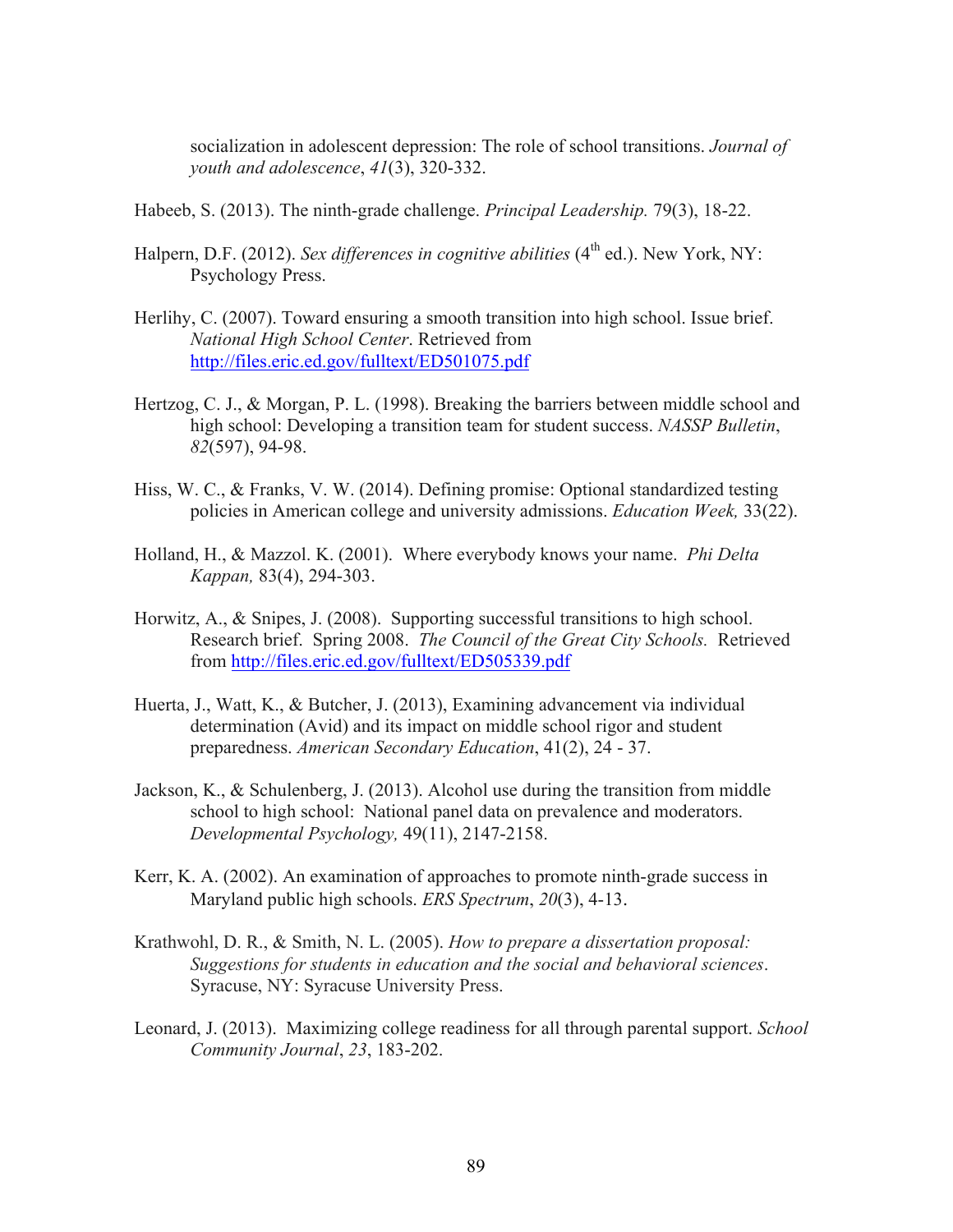- Letrello, T. & Miles, D. (2003). The transition from middle school to high school. Students with and without learning disabilities share their perceptions. *The Clearning House,* 76(4), 212-214
- Lindsay, D. (1998). Middle-level to high-school transition. *Education Digest*, (6), 62.
- Maitre, M. (2014), High school grades are a better predictor of college success than SAT, ACT, study says. *EdSource Today,* Retrieved from http://edsource.org/2014/highschool-grades-are-a-better-predictor-of-college-success-than-sat-act-study-says
- McCallumore, K. M., & Sparapani, E. F. (2010). The importance of the ninth grade on high school graduation rates and student success in high school. *Education*, *130*(3), 447 - 456.
- McIntosh, J., & White, S. (2006). Building for freshman success: High schools working as professional leanring communities. *American Secondary Education,* 34(2), 40- 49.
- McMillan, J., & Schumacher, S. (2010). *Research in education: Evidence-based inquiry*  $(7<sup>th</sup>$  ed.). Upper Saddle River, NJ: Pearson.
- Meece, J. L., Glienke, B. B., & Burg, S. (2006). Gender and motivation. *Journal of school psychology*, *44*(5), 351-373.
- Murdock, T. B., Anderman, L. H., & Hodge, S. A. (2000). Middle-grade predictors of students' motivation and behavior in high school. *Journal of Adolescent Research*, *15*(3), 327-351.
- Murnane, R. J. (2013). US high school graduation rates: Patterns and explanations. *Journal of Economic Literature*, 51(2), 370 – 422.
- National Center for Educational Statistics, (2014). *Dropout rates,* Retrieved from http://nces.ed.gov/fastfacts/display.asp?id=16
- Neild, R. C. (2009). Falling off track during the transition to high school: What we know and what can be done. *Future of Children*, *19*(1), 53 - 76.
- Newell, E. (2013), Building a culture of college and career readiness. *Techniques*, 88(4), 42-46.
- Newman, B., Newman, P., Griffen, S., O'Connor, K., & Spas, J. (2007). The relationship of social supportto depressive symptoms during the transition ot high school. *Adolescence,* 42(167), 441-459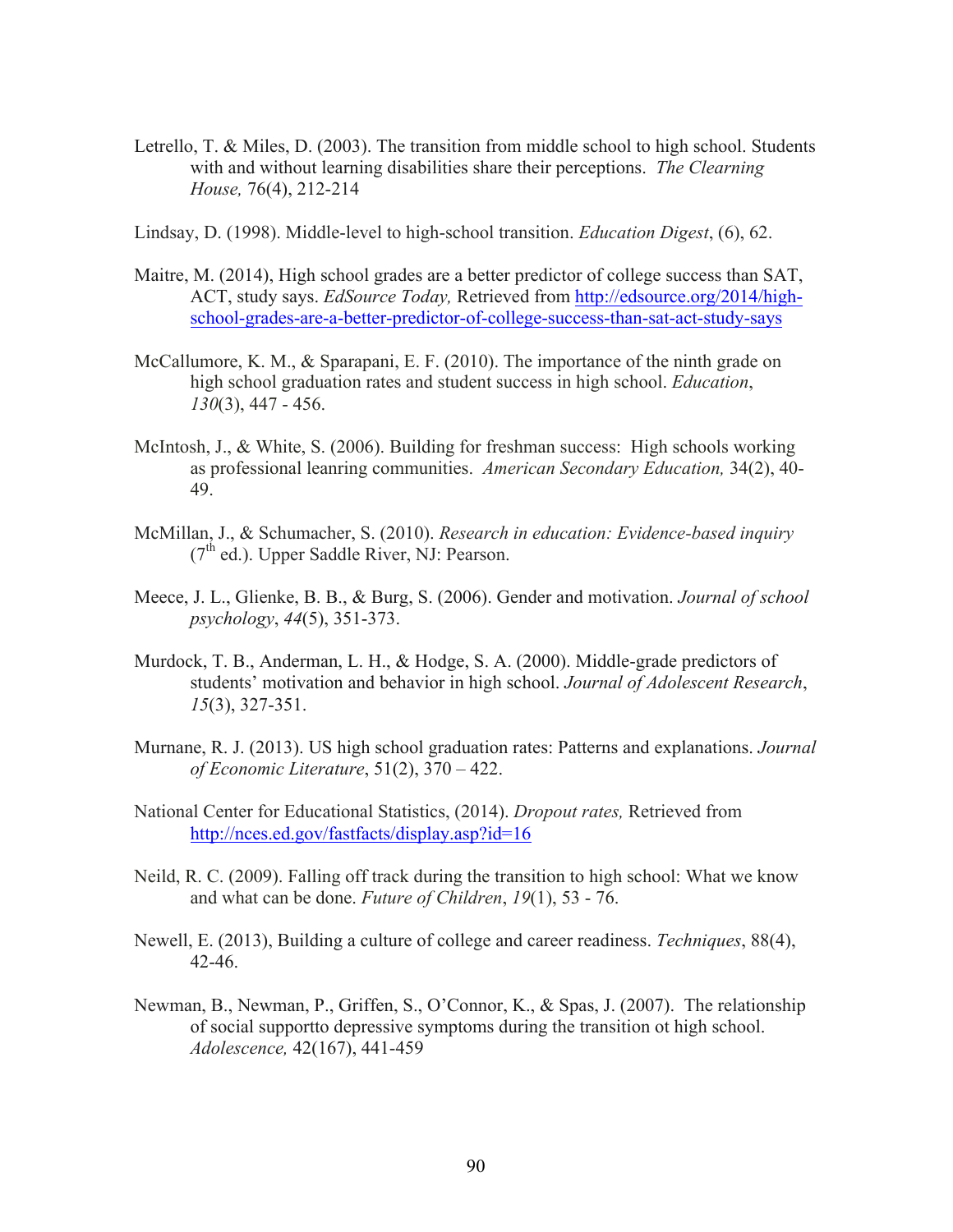- Oakes, A., & Waite, W. (2009). Middle-to-high-school transition practical strategies to consider. Newsletter. *Center for Comprehensive School Reform and Improvement*.
- Piro, J. S., & Mullen, L. (2013). Outputs as educator effectiveness in the United States: Shifting towards political accountability. *NCPEA International Journal of Educational Leadership Preparation*, *8*(2), 59 - 77.
- Policymaker's primer on educational research. (2004). *Glossary of terms,* Retrieved September 20, 2014, from http://www.ecs.org/html/educationissues/research/primer/glossary.asp
- Reyes, O., Gillock, K. L., Kobus, K., & Sanchez, B. (2000). A longitudinal examination of the transition into senior high school for adolescents from urban, low-income status, and predominantly minority backgrounds. *American journal of community psychology*, *28*(4), 519-544.
- Rice, J. K. (2001). Explaining the negative impact of the transition from middle to high school on student performance in mathematics and science. *Educational Administration Quarterly*, *37*(3), 372-400.
- Roybal, V., Thornton, B., & Usinger, J. (2014). Effective ninth-grade transition programs can promote student success. *Education*, *134*(4), 475-487.
- Sadker, D. (1999). Gender equity: Still knocking at the classroom door. *Educational Leadership*, *56*(7), 22-26.
- Sadker, D. (2002). An educator's primer on the gender war. *Phi Delta Kappan*, *84*(3), 235- 240.
- Sadker, D., & Zittleman, K. (2005). Closing the gender gap--again! Just when educators thought it was no longer an issue, gender bias is back in a new context. *Principal*, *84*(4), 18-22.
- Schultz, D., & Stern, S. (2013). College and career ready? Perceptions of high school students related to workkeys assessments. *Career and Technical Education Research,* 38(2), 157-169.
- Schumacher, S., & McMillan, J. (2006). *Research in education: Evidence based inquiry*. Boston, MA: Allyn and Bacon
- Serbin, L. A., Stack, D. M., & Kingdon, D. (2013). Academic success across the transition from primary to secondary schooling among lower-income adolescents: Understanding the effects of family resources and gender. *Journal of youth and adolescence*, *42*(9), 1331-1347.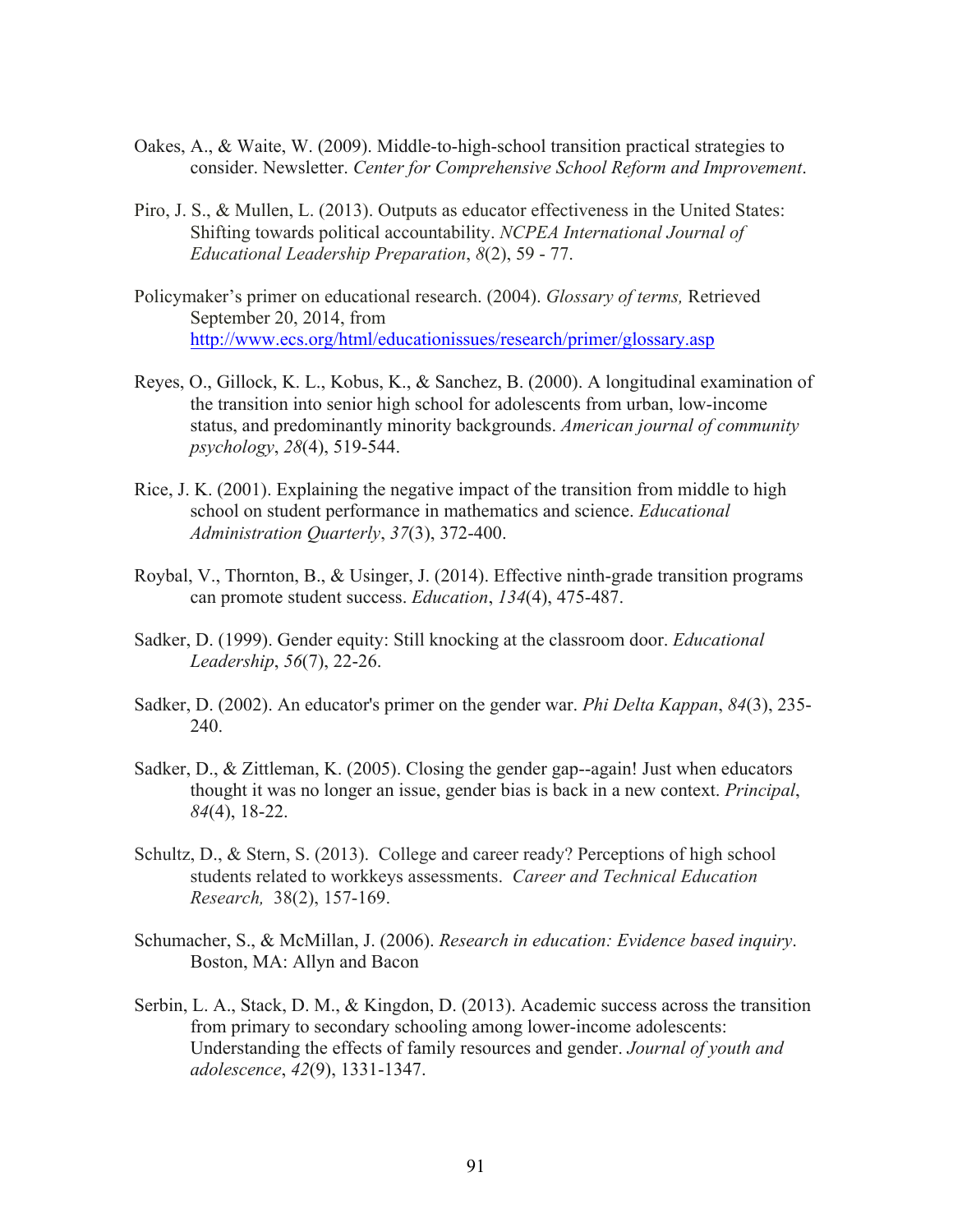- Sieber, J., & Tolich, M. (2013). *Planning ethically responsible research* (2<sup>nd</sup> ed.). Thousand Oaks, CA: Sage.
- Smith, J. (2001). Effects of eighth-grade transition programs on high school retention and experiences. *The Journal of Educational Research,* 90(3), 144-152.
- Smith, J. (2007). Examining the long-term impact of achievement loss during the transition to high school. *The Journal of Secondary Gifted Education,* 17(4), 211-221.
- Smith, J., Akos, P., Lim, S., & Wiley, S. (2008). Student and stakeholder perceptions of the transition to high school. *The High School Journal,* 91(3), 32-42
- Smith, V. B. (2006), Bridging the gap between high school and college: An interview with David Spence. *Change: The Magazine of Higher Learning*, 38(3), 40-46.
- Song, C., Benin, M., & Glick, J. (2012). Dropping out of high school: The effects of family structure and family transitions. *Journal of Divorce & Remarriage*, *53*(1), 18-33.
- Stern, S. (2013), College and career ready? Perceptions of high school students related to WorkKeys assessments. *Career and Technical Education Research*, 38(2), 157- 169.
- Stetson, R., Stetson, E., Sinclair, B., & Nix, K. (2012). Home visits: Teacher reflections about relationships, student behavior, and achievement. *Issues in Teacher Education,* 21(1), 21-37.
- Stoet, G., & Geary, D. C. (2013). Sex differences in mathematics and reading achievement are inversely related: Within-and across-nation assessment of 10 years of PISA data. *PloS one*, *8*(3), e57988.
- Stoet, G., & Geary, D. C. (2015). Sex differences in academic achievement are not related to political, economic, or social equality. *Intelligence*, *48*, 137-151.
- Styron, R. A., & Peasant, E. J. (2010). Improving student achievement: Can ninth grade academies make a difference? *International Journal of Education Policy & Analysis*, *5*(3), 1 - 9.
- Tennessee Department of Education, (2014a). High school end of course exams. Retrieved from http://www.tn.gov/education/assessment/high\_school.shtml
- Tennessee Department of Education, (2014b). High school transition policy, rule. Retrieved from http://www.state.tn.us/education/assessment/high\_school.shtml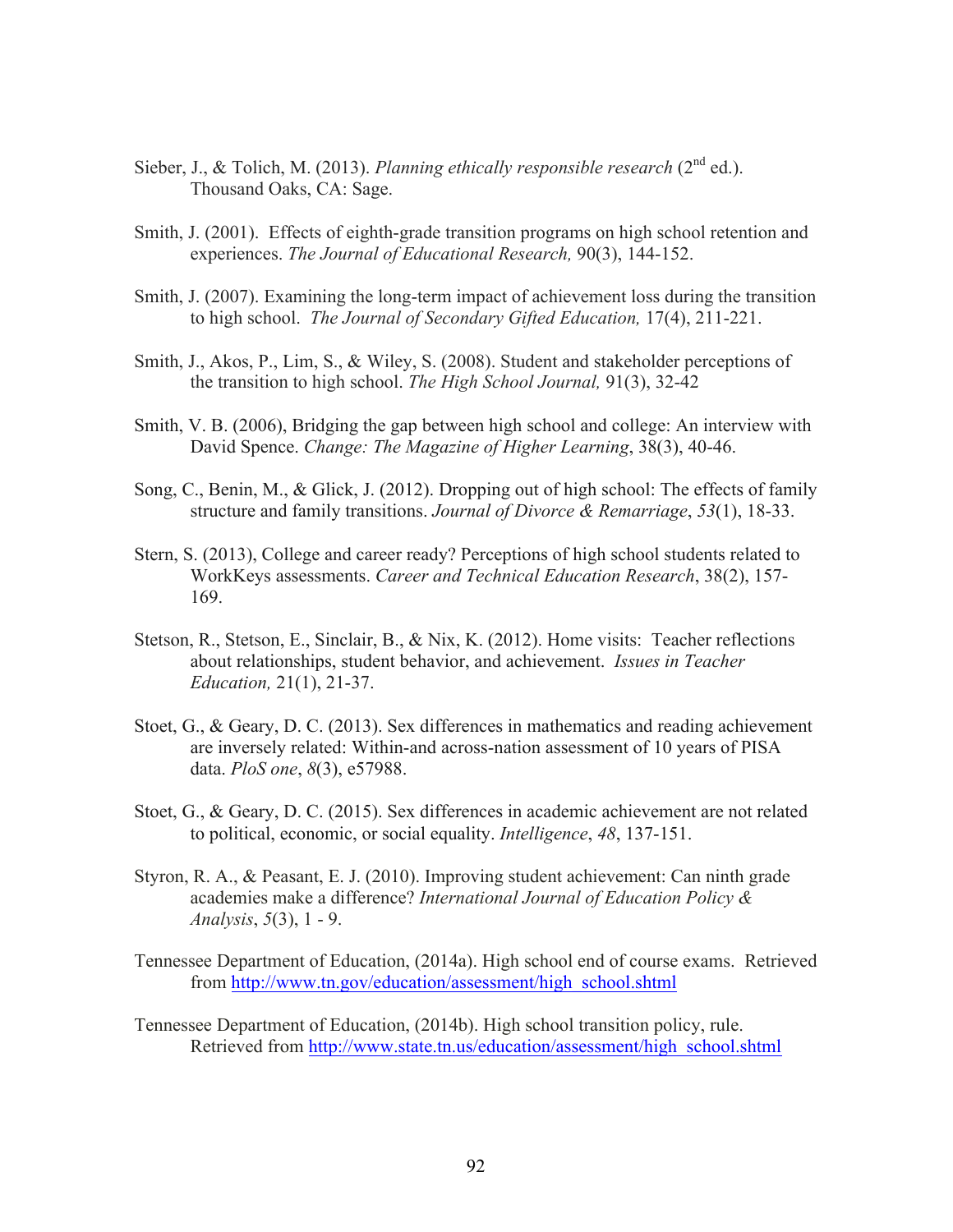- U.S. Department of Labor, Bureau of Labor and Statistics. (2013). College enrollment and work activity of 2013 high school graduates. Retrieved from http://www.bls.gov/news.release/hsgec.nr0.htm
- Uvaas, T., & McKevitt, B. (2013). Improving transitions to high school: A review of current research and practice. *Preventing School Failure,* 57(2), 70-76.
- Vasquez-Salgado, Y., & Chavira, G.  $(2014)$ . The transition from middle school to high school as a developmental process among Latino youth. *Hispanic Journal of Behavioral Sciences,* 36(1), 79-94
- Venezia, A., & Jaeger, L. (2013). Transitions from high school to college. *The Future of Children*, 23(1), 117-136.
- Voyer, D., & Voyer, S. D. (2014). Gender differences in scholastic achievement: A metaanalysis. *Psychological Bulletin* 140(4), 1174–1204.
- Vyrostek, S. (2009). Accountability the individual way. *Education Horizons*, 87(2), 128- 134.
- Wallis, J., & Barrett, P. (1998). Adolescent adjustment and the transition to high school. *Journal of Child and Family Studies,* 7(1), 43-58.
- Waters, S., Lester, L., & Cross, D. (2014). How does support from peers compare with support from adults as students transition to secondary school?. *Journal of Adolescent Health*, *54*(5), 543-549.
- Williamston, R. (2010). Transition from middle school to high school. Research brief. *Education Partnerships, Inc.* Retrieved from http://files.eric.ed.gov/fulltext/ED538706.pdf
- Witte, R., & Witte, J. (2010). *Statistics*.  $(9<sup>th</sup>$  ed.). Hoboken, NJ: J. Wiley.
- Withersponn, D., & Ennett, S. (2011). Stability and change in rural youths' educational outcomes through the middle and high school years. *Journal of Youth and Adolescence,* 40, 1077-1090. doi 10.1007/s10964-010-9614-6
- Zelkowski, J. (2010), Secondary mathematics: Four credits, block schedules, continuous enrollment? What maximizes college enrollment? *The Mathematics Educator*, *20(1)*, 8-21.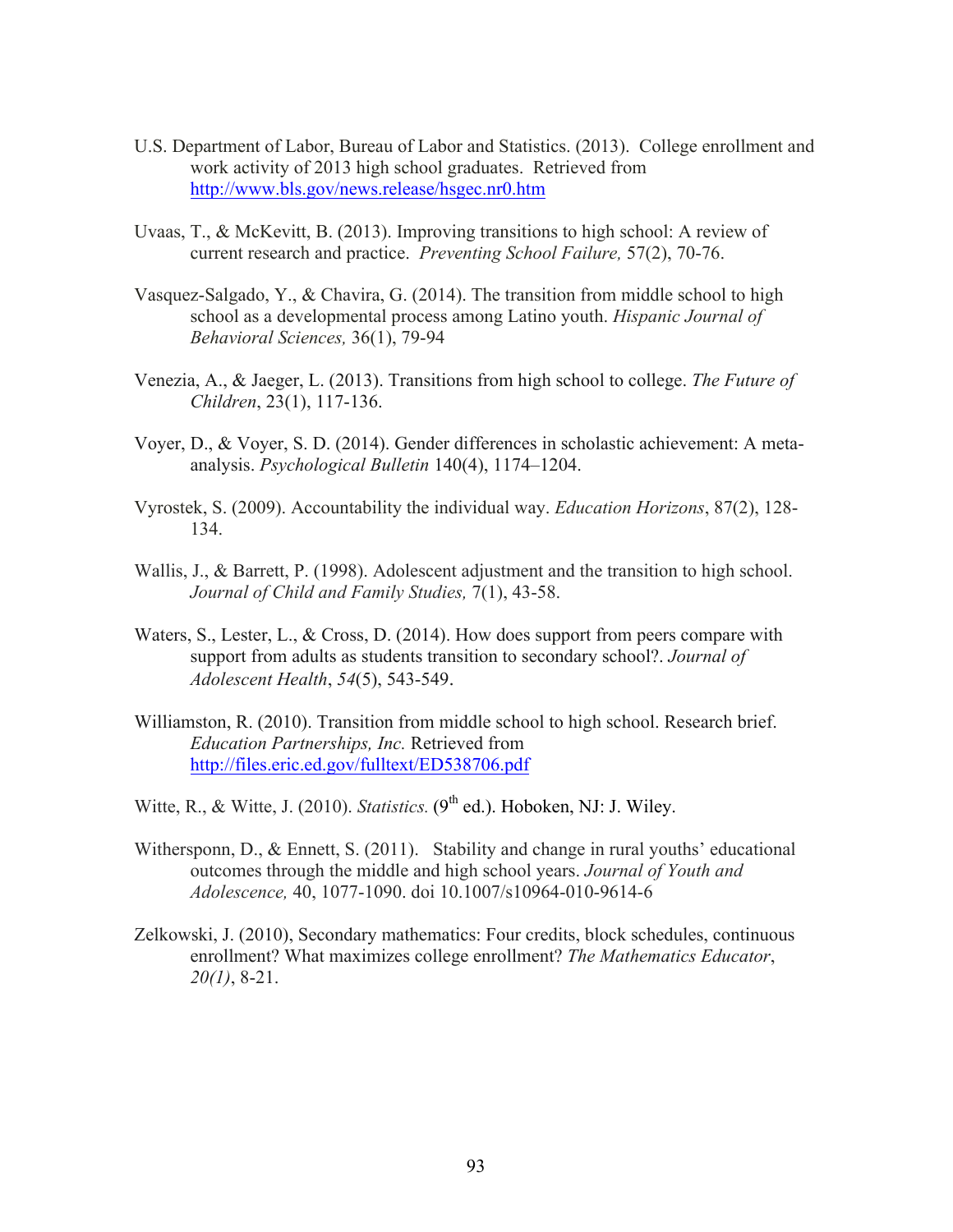### APPENDICES

### APPENDIX A: APPROVAL TO CONDUCT RESEARCH

### **ENA Mail charles.corwin@sullivank12.net**

### **Re: Dissertation**

**From :** Jubal Yennie <jubal.yennie@sullivank12.net> **Subject :** Re: Dissertation **To :** Charles Corwin <charles.corwin@sullivank12.net> Thu, Dec 04, 2014 09:21 PM

Charles,

This looks good. Please proceed with completing your IRB.

Jubal

Jubal C. Yennie, Ed.D. Director of Schools Sullivan County Department of Education 154 Blountville Bypass Blountville, TN 37617 (423) 354-1001

When you expect more, students achieve more!

On Dec 1, 2014, at 11:52 PM, Charles Corwin <charles.corwin@sullivank12.net> wrote:

Dr. Yennie –

I am writing in regard to my research for my dissertation: if there is a correlation between 8<sup>th</sup> grade EXPLORE scores and 9<sup>th</sup>grade EOC scores in Algebra I and English 9 at **Exercise 1 English 9 at ...** I will also run a correlation between EXPLORE scores and final averages in Algebra I and English 9. All of the information will be de-identified.

Prior to beginning my research project, I need your permission for IRB approval. I would be more than willing to meet with you this week if you would like to discuss my research further. Thank you in advance for your continued support.

**Charles** 

Charles D. Corwin **Principal**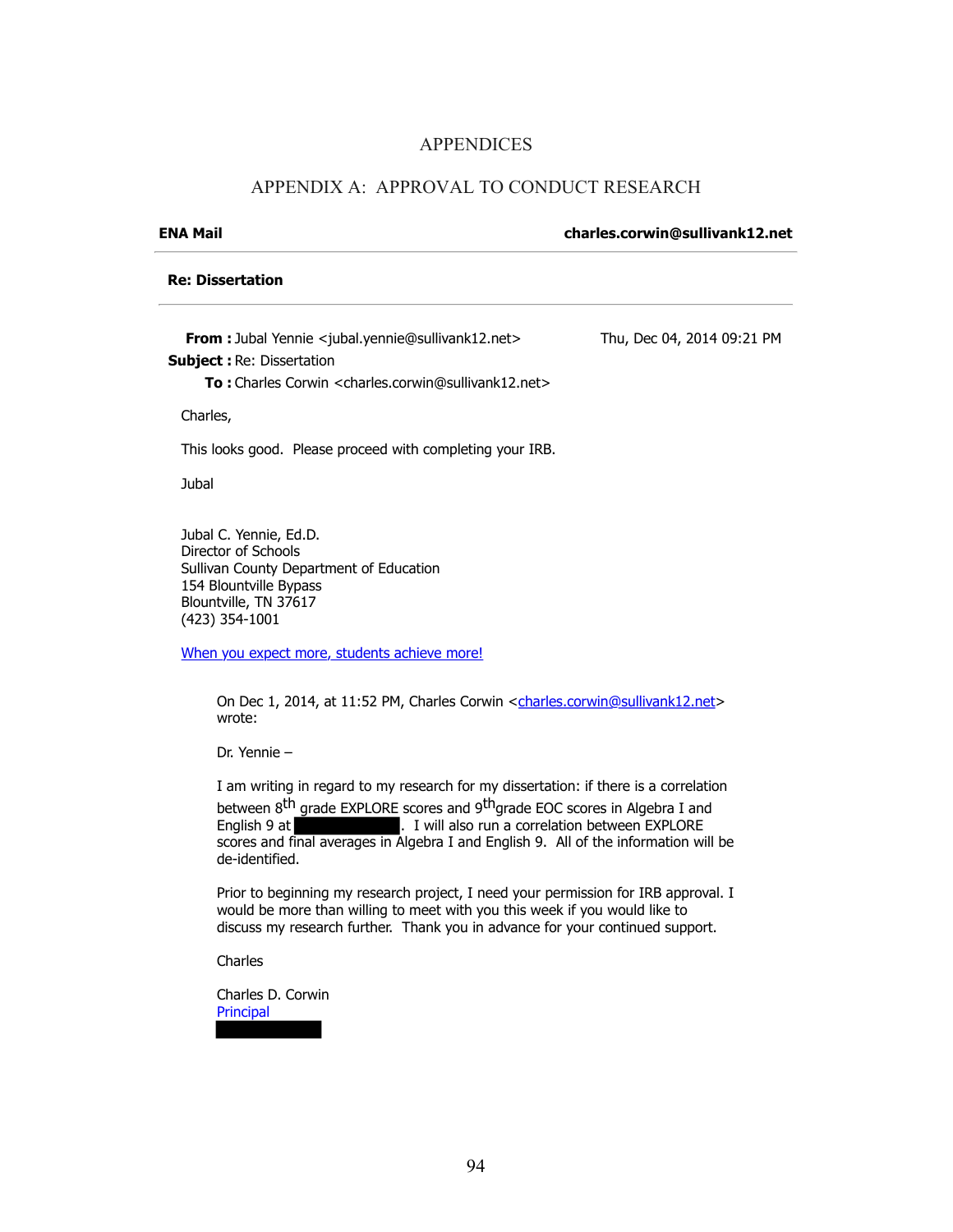### APPENDIX B: IRB EXEMPTION LETTER



East Tennessee State University Office for the Protection of Human Research Subjects · Box 70565 · Johnson City, Tennessee 37614-1707 Phone: (423) 439-6053 Fax: (423) 439-6060

December 18, 2014

Charles Corwin Zcdc33@goldmail.etsu.edu

Dear Charles,

Thank you for recently submitting information regarding your proposed project "Correlation between  $8<sup>th</sup>$  grade EXPLORE scores and End-of-Course exams in English 9 and Algebra 1 and final average in English 9 and Algebra 1."

I have reviewed the information, which includes a completed Form 129.

The determination is that this proposed activity as described meets neither the FDA nor the DHHS definition of research involving human subjects. Therefore, it does not fall under the purview of the ETSU IRB.

IRB review and approval by East Tennessee State University is not required. This determination applies only to the activities described in the IRB submission and does not apply should any changes be made. If changes are made and there are questions about whether these activities are human subject research in which the organization is engaged, please submit a new request to the IRB for a determination.

Thank you for your commitment to excellence.

Sincerely, Stacey Williams, Ph.D. Chair, ETSU IRB



*Accredited Since December 2005*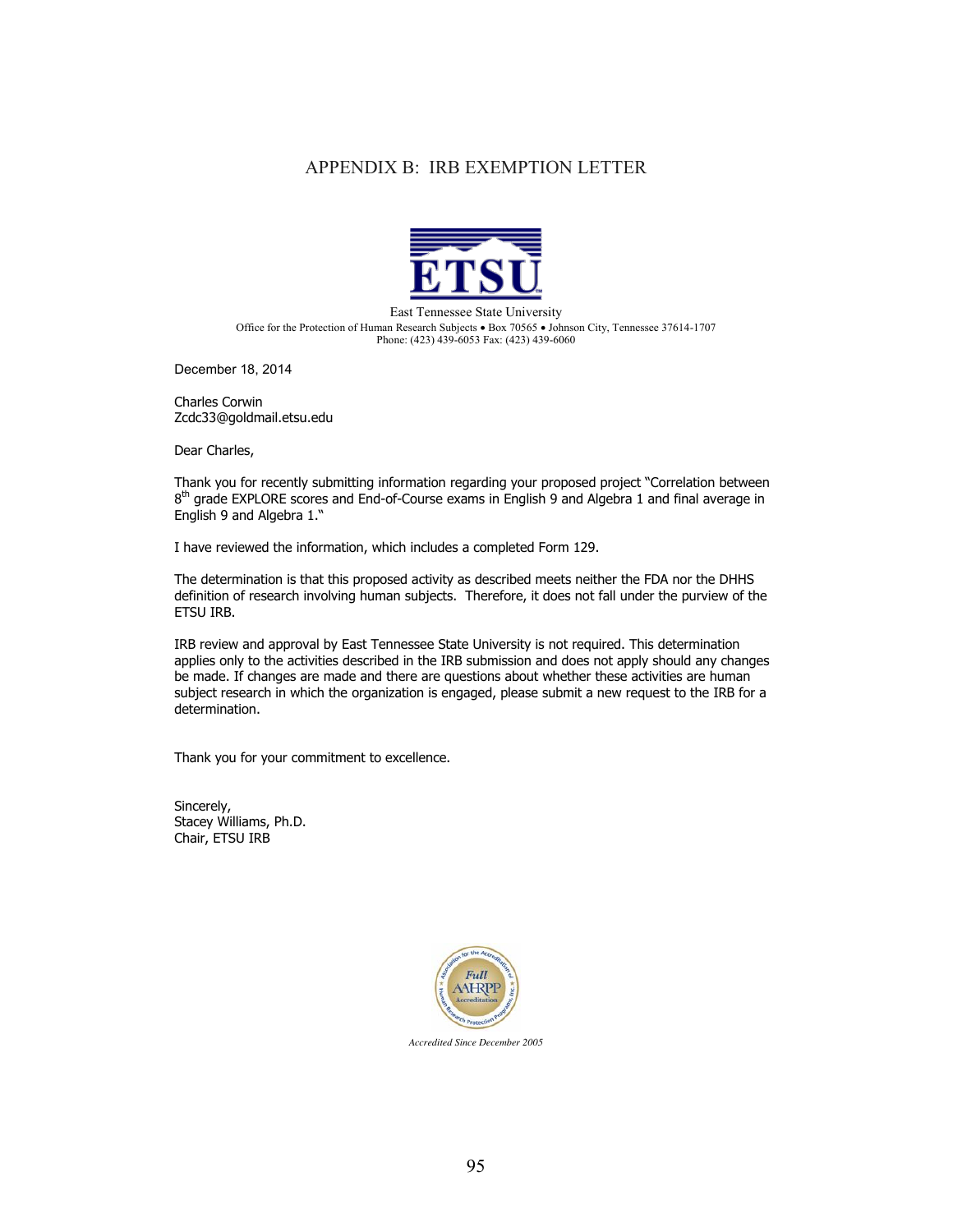# VITA

# CHARLES DUDLEY CORWIN IV

| Education:   | East Tennessee State University, Johnson City, TN<br>History, B.S.<br>1994                  |
|--------------|---------------------------------------------------------------------------------------------|
|              | East Tennessee State University, Johnson City, TN<br>Elementary Education, M.A.T.<br>1996   |
|              | Lincoln Memorial University, Harrogate, TN<br>Administration and Supervision, Ed.S.<br>2007 |
|              | East Tennessee State University, Johnson City, TN<br>Educational Leadership, Ed.D.<br>2015  |
| Professional |                                                                                             |
| Experience:  | Middle School Teacher<br>St. Joseph School, Knoxville, TN<br>$1996 - 1997$                  |
|              | Middle School Teacher<br>West View School, Limestone, TN<br>$1997 - 2007$                   |
|              | 5 <sup>th</sup> Grade Teacher<br>Fall Branch School, Fall Branch, TN<br>$2007 - 2008$       |
|              | <b>Assistant Principal</b><br>Sulphur Springs School, Jonesborough, TN<br>$2008 - 2011$     |
|              | <b>Assistant Principal</b><br>Sullivan East High School, Bluff City, TN<br>$2011 - 2014$    |